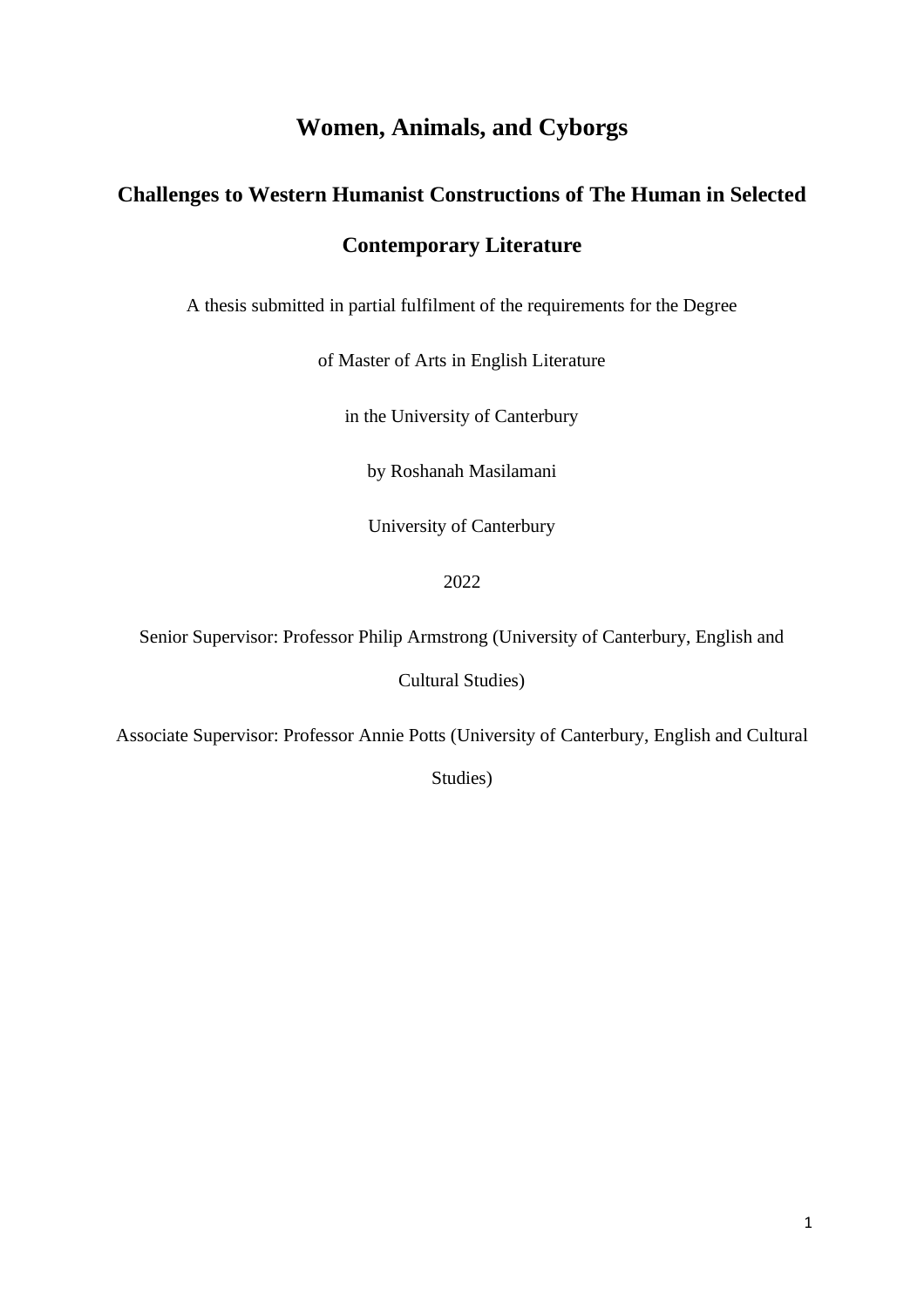#### <span id="page-1-0"></span>**Abstract**

This thesis examines challenges to Western Humanist constructions of the human in selected literature, specifically Angela Carter's *Nights at the Circus* (1984), Marge Piercy's *Body of Glass* (1991), and Michel Faber's *Under the Skin* (2000). Interweaving cultural theory with literary analysis, this thesis explores and critiques constructions of the human through a Western Humanist perspective. Chapter One examines how Western Humanism has defined the human in opposition to the other through dominant dualisms, notably that of human/animal and human/machine. Within this chapter, it considers feminist and posthumanist critiques of Western Humanism, in order to speculate new forms of identity and subjectivity. Chapter Two is a literary analysis of the selected texts, arguing that the novels' hybrid characters destabilise dominant dualisms underpinning Western Humanist constructions of the human. Inspired by Judith Butler's gender performativity theory, Chapter Three explores performative identities of gender and humanness. In particular, it argues that humanness is a performative act rather than an innate state of identity, illustrated through a literary analysis of the selected texts.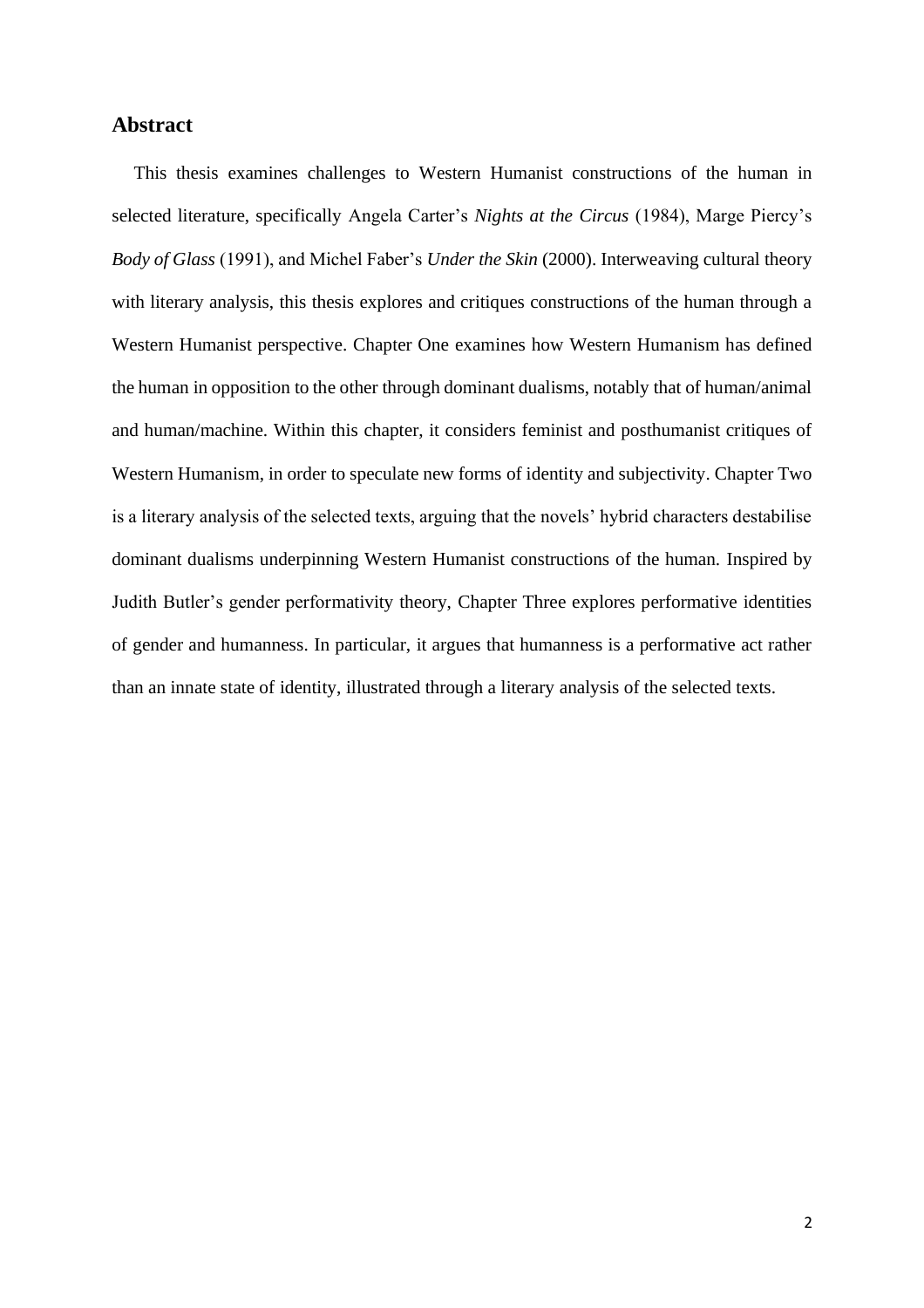## <span id="page-2-0"></span>**Table of Contents**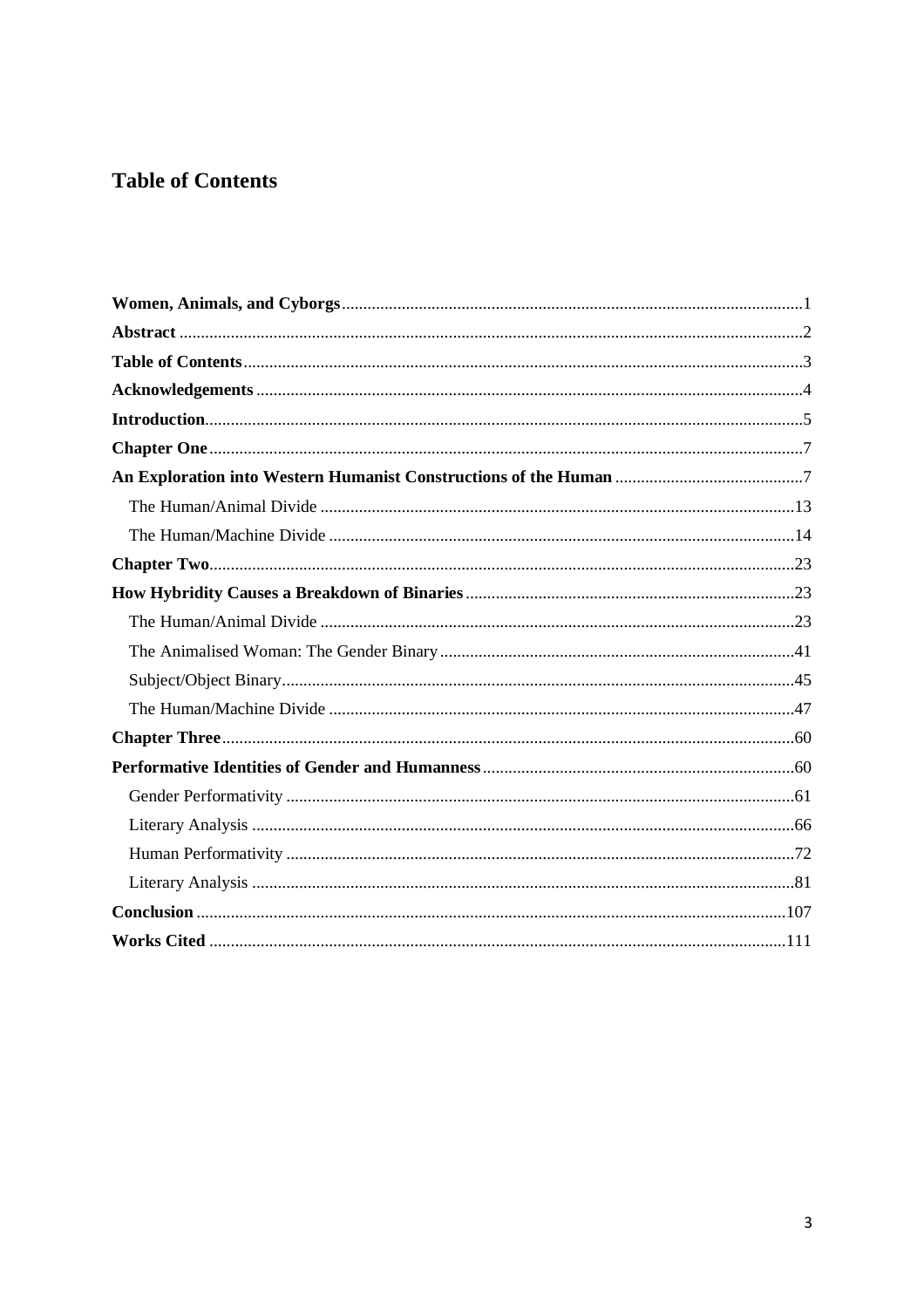## <span id="page-3-0"></span>**Acknowledgements**

I would like to acknowledge the contribution of my supervisors, Professor Philip Armstrong and Professor Annie Potts, for their help in guiding me through my writing and research. Their shared passion for teaching and genuine enthusiasm to share knowledge in order to better the world was a breath of fresh air in academia and it has been a privilege to work with scholars of their calibre. To Phil, thank you for your tireless work and invaluable advice, without which this thesis would not have been possible.

I am grateful to the University of Canterbury, which has become my home over the last seven years. I wish to acknowledge Angela Carter, Marge Piercy, and Michel Faber for creating such complex and beautiful works of literature, which inspired me to write this thesis.

I am eternally grateful for the love and support I have received from my whānau and friends during this process. A research thesis is an enormous undertaking not only for the student involved but for the people around them, and I wish to acknowledge their patience and understanding each time I disappeared into my research. To my mother, April Masilamani, thank you for keeping me fed and comfortable, for listening to me babble on endlessly about discourses and dualisms, and for reassuring me through every moment of doubt and crisis point. To my father, Arvind Masilamani, thank you for everything that you do for me. Finally, to all the other darlings in my life that I am so lucky to have, thank you.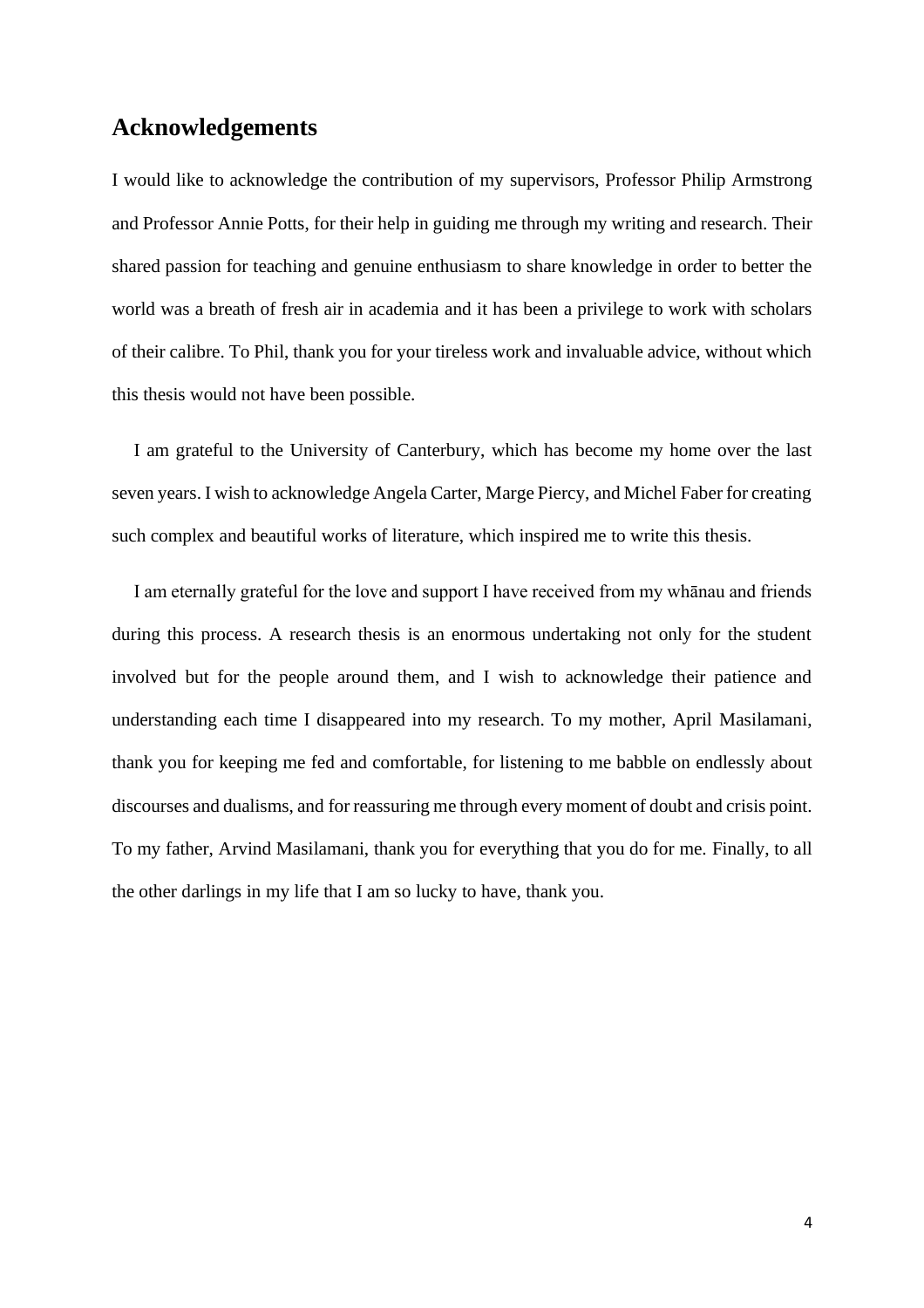## <span id="page-4-0"></span>**Introduction**

Richie Nimmo asserts that "all modern discourses can be understood as discourses of humanity" (60). In saying this, Nimmo points to the question that forms the foundation of modern thought: what makes us human? Deceptively simple in its wording, this question opens up an insurmountable debate within Western philosophical tradition; one which remains ongoing today. This thesis began with a desire to understand how the human has been defined in opposition to the other through dominant dualisms. As someone who is bisexual and biracial, I have always struggled with binary concepts. The notion that humanity could be organised neatly into a binary seemed to be in direct conflict with the many shades of grey I witnessed around me. Despite this, Braidotti asserts that binarised conceptions of humanness remain a "structural element of our cultural practice … embedded in both theory and institutional and pedagogical practice" (2). Thus, this thesis interweaves cultural theory and literary analysis in order to examine and critique Western Humanist constructions of the human in selected contemporary literature, specifically Angela Carter's *Nights at the Circus* (1984), Marge Piercy's *Body of Glass* (1991), and Michel Faber's *Under the Skin* (2000). In particular, I consider the way in which humanity has largely been defined in opposition to the 'other', using the role of women, animals, and cyborgs to illustrate this. The selected novels feature hybrid characters which expressly challenge the dominant dualisms underpinning the Western Humanist construction of the human. Moreover, the nuanced narratives and complex characters depicted in the novels push open the boundaries that confine human identity, allowing for the speculation of new forms of subjectivity.

Chapter One examines how the human has been defined through Western Humanism as a rational, moral animal endowed with language. Within this, I consider the notion that humanness is an innate state of being; a construction I then challenge in Chapter Three of this thesis. To support my argument, I explore two dominant dualisms that maintain and reproduce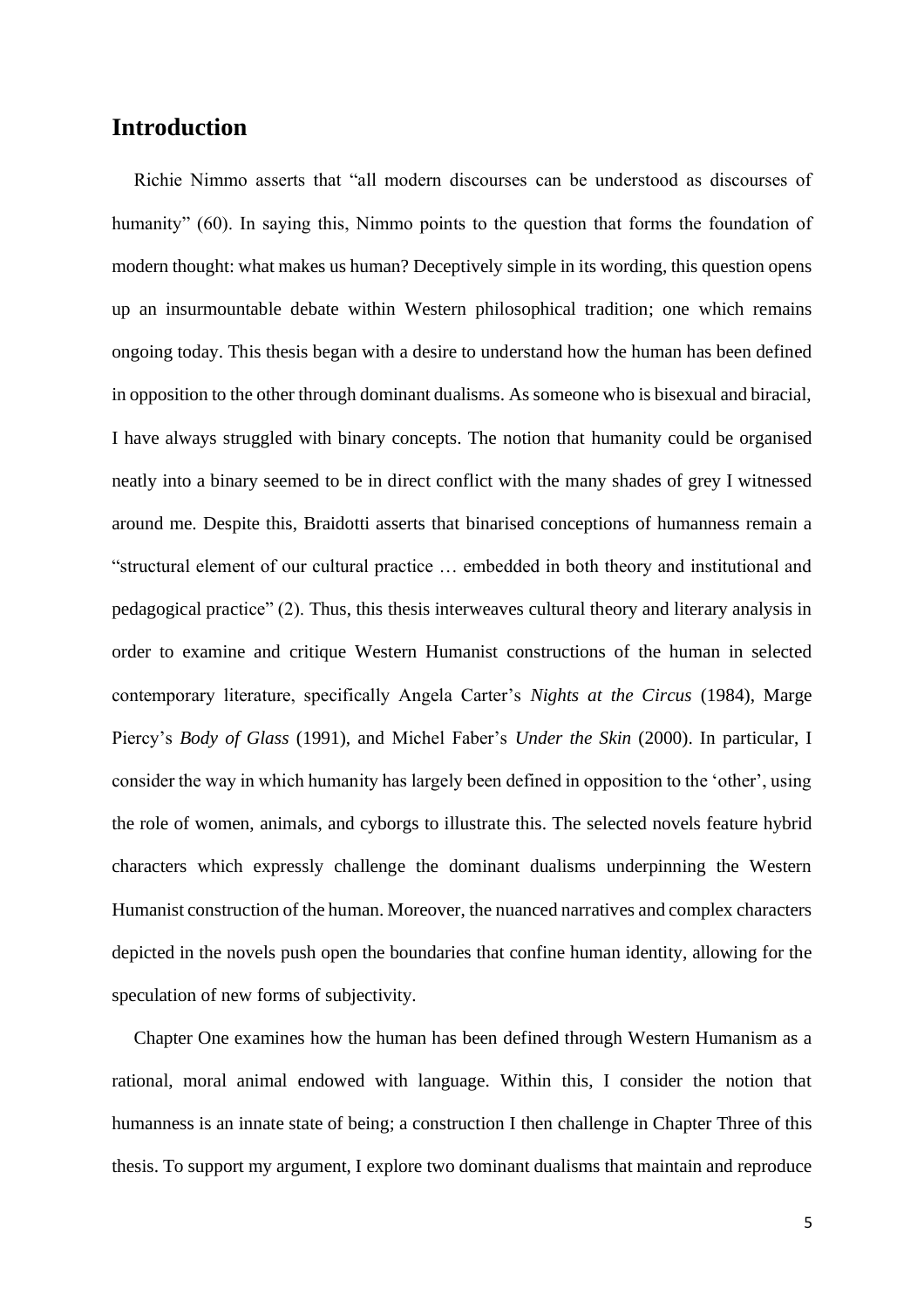this construction of the human, specifically that of human/animal and human/machine. Following this, I consider twentieth- and twenty-first century critiques of the human, which question the way in which humanness has been constructed as an "exclusive, androcentric, and Euro-centric" identity (Braidotti 2).

Chapter Two is a literary analysis of my selected novels arguing that hybridity causes a breakdown of binaries. In particular, I examine how the hybrid characters of Fevvers, Yod, Isserley, destabilise dominant dualisms underpinning the Western Humanist construction of the human, specifically that of human/animal, man/woman, subject/object, and human/machine. If human identity is maintained by binary concepts, then hybrid beings inherently disrupt the construction of humanness as an innate state of identity. As Donna Haraway states, "we can learn from our fusions with animals and machines how not to be Man, the embodiment of Western logos" (173. Building on this, Chapter Three contends humanness can be constructed as performative rather than innate. Inspired by Judith Butler's theory of gender performativity, I argue that this idea of performing one's identity can be extended to the way in which the condition of being human is experienced and expressed. Per Colombani, this deconstructs "identity as a performance in opposition to essentialist conceptions of it as something innate and unchangeable" (139). Within my discussion, I will consider the shift toward posthumanism and intersectional issues relating to gender, race, and class politics.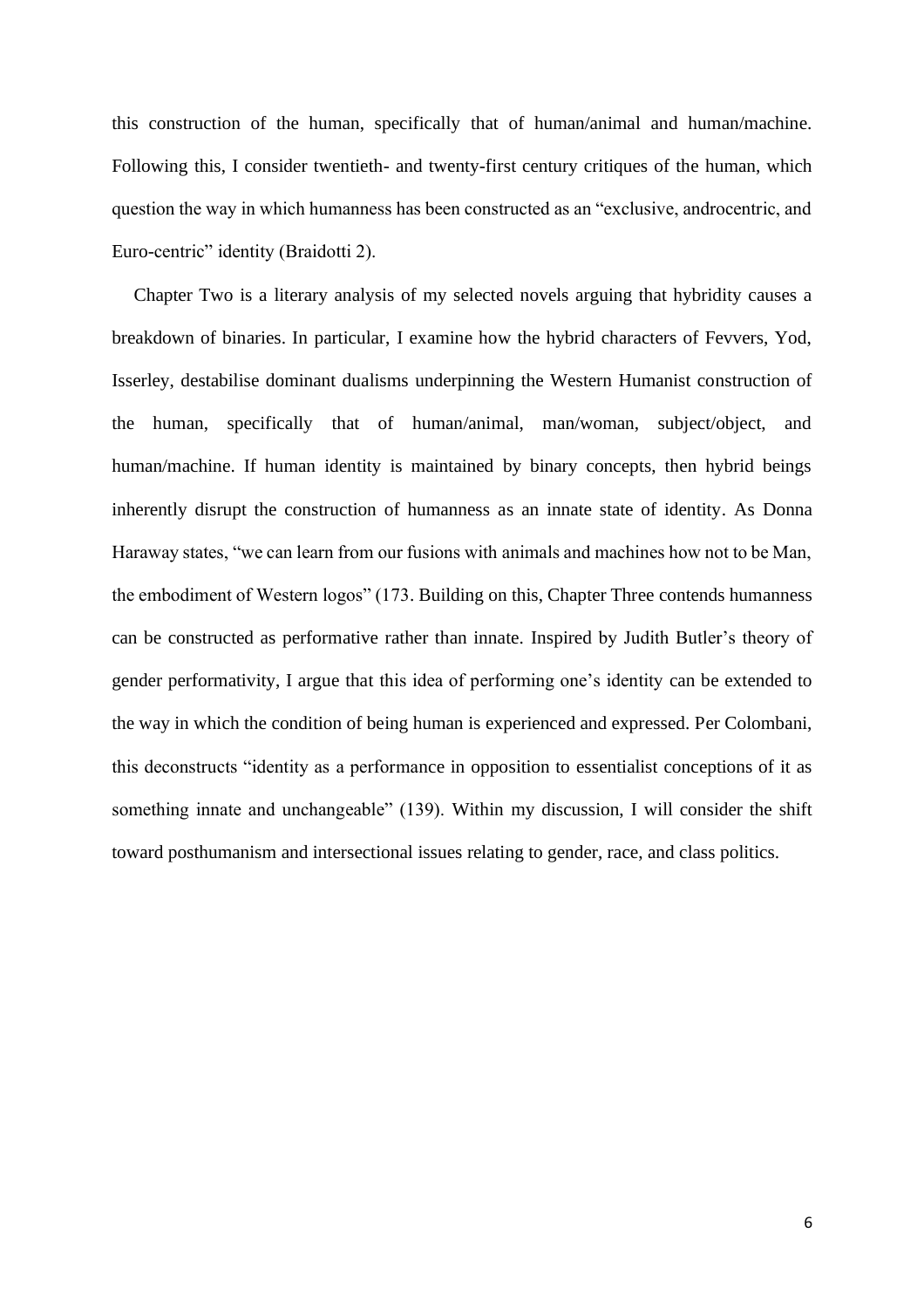## **Chapter One**

#### <span id="page-6-1"></span><span id="page-6-0"></span>**An Exploration into Western Humanist Constructions of the Human**

The term 'human' is difficult to define, and its meaning remains contentious within academia. When it is framed through essentialist discourse, humanness becomes a naturalised identity embedded within our biology. However, I argue that humanness is socially constructed rather than innate. In particular, the definition of the human has been constructed through dominant discourses and dualisms which evolve over time. My thesis explores Western constructions of the human, as demonstrated within selected novels, in order to speculate new forms of identity and subjectivity. Within this, I examine how the construction of the human is reproduced and maintained, as well as how this can be challenged and subverted. Defined largely in opposition to the other––be that animal, machine, or based on some other form of difference––the human becomes "a self-aggrandizing, abstract ideal and symbol of classical humanity" (Braidotti and Hlavajova 343). It is therefore necessary to consider the dominant and historical discourses underpinning this construction. In this preparatory chapter, then, I will first examine how the human has been defined through notions of rationality, language, and morality, drawing on Western philosophical tradition to support my argument. Following this, I turn to the dominant dualisms underpinning these constructions, specifically those that oppose the human to the animal and to the machine. Lastly, I will explore emerging twentiethand twenty-first century critiques that challenge the Western construction of humanity.

Before pursuing this trajectory, it is necessary to define and distinguish several relevant terms. Although the terms 'person' and 'human' often overlap, I draw a distinction between the two, preferring to use the latter in my discussion. This is because the concept of personhood is more legal than philosophical (Braidotti and Hlavajova 451). The term is typically used in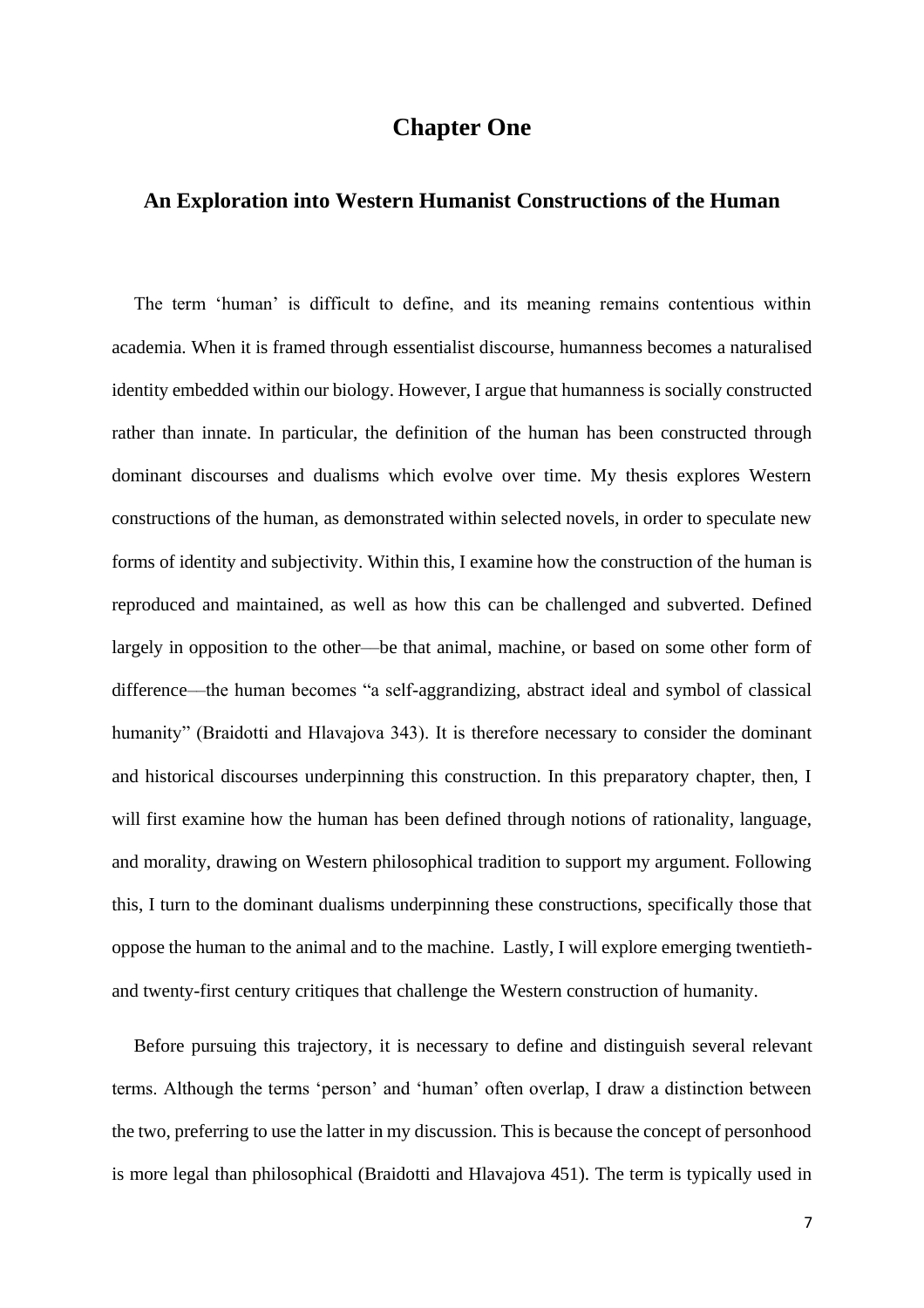relation to issues of civil rights and liberties, legitimising an individual's status as a being with legal rights and protections (Hall 88). However, personhood can also extend beyond the human. In 2017, for example, Aotearoa New Zealand passed the Te Awa Tupua (Whanganui River Claims Settlement) Bill, which conferred a legal personality on the Whanganui River ("Innovative Bill Protects Whanganui River"). The focus of this thesis is to examine Western constructions of the human in relation to how it defines the human in opposition to the other. I am interested in how dominant discourses and dualisms shape our understanding of humanness, rather than the legal structures that protect an individual's personhood. As such, this distinction between person, as a legal status, and human, as a social construction, is significant. In saying this, there are points in my argument where the term 'person' will be relevant, most notably in relation to Chapter Three's exploration of human performativity. Specifically, I consider the implications and consequences of performativity and how this creates a standard through which humanness and personhood are determined.

The concepts of subjectivity, identity, and individuality play an important role in the Western construction of humanness. Although these terms interrelate, it is once again useful to distinguish between them. Braidotti argues that "subjectivity is equated with consciousness, universal rationality, and self-regulating ethical behaviour" (2). This understanding of subjectivity is shaped by European Enlightenment Humanism, which emerged from the philosophies of the seventeenth- and eighteenth centuries. Given that Humanism constructs the human as a rational, conscious subject, subjectivity therefore becomes a uniquely human trait. Zina O'Leary agrees, asserting that "as a subject, I reside in my body and I am self-knowing" (296). O'Leary's definition of the subject draws on Cartesian theory, particularly Descartes's mind/body dualism, which emphasises the relationship between subjectivity and consciousness. Within this model, the subject is granted agency and self-determination over themselves (O'Leary 296). Subjectivity is therefore individualistic, as it defines humanness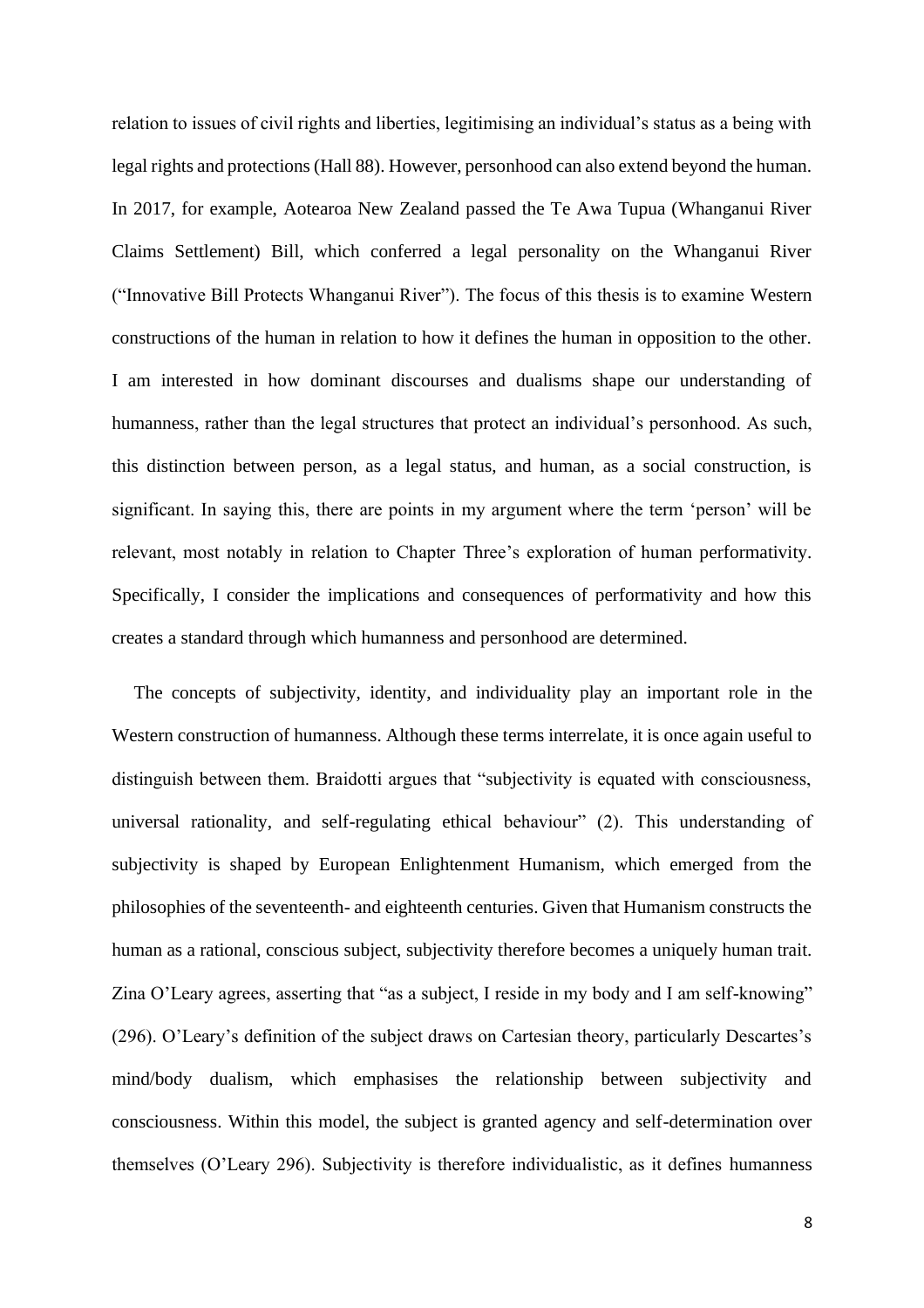through the individual subject. Kath Woodward draws attention to how historically humans were "largely undifferentiated … indistinguishable as individuals", beyond collective categories of kinship and class (6). The construction of the conscious subject disrupts this, individualising the human within a collective humanity. Biehl et al. agree, arguing that "subjectivity referred to an essential individuality" (5). A significant impact of individualism is identity formation. Woodward argues that constructions of identity were "characterised by the emergence of individualism" during the Enlightenment (6). In line with this, O'Leary defines identity as "our sense of self, which makes us unique" (142). Identity can be either individual or social. Individual identity, as O'Leary explains above, is about our personal sense of self––who we are, where we are from, and what we do. Although grounded in individualism, however, identity is also relational. Our social identity is formed in relation to others and our surroundings. As Woodward puts it, "identity depends on something outside itself" (19). For instance, identity can be defined positively through notions of sameness, identifying a subject within a social group (O'Leary 142). However, Woodward asserts that "identity is about difference; it is about marking out 'us' and 'them'" (8). The concepts of subjectivity, individualism, and identity are therefore integral to the construction and maintenance of dominant dualisms within Western society.

Rosi Braidotti asserts that the Western construction of humanity "coincides with rational consciousness" (2). Similarly, Georgia Apostolopoulou positions rationality as a "fundamental power … that is always open and gives meaning to human effort and to human history" (129). The idea of rationality as a uniquely and constitutively human characteristic emerged from Ancient Greek philosophy, most notably through the writings of Plato and Aristotle. Plato saw humans as "beings having reason" (Hall 88); similarly, Aristotle argued that humans possess both reason and intellect (Apostolopoulou 124). This construction is integral to the human/animal divide as rationality was used to distinguish between human and nonhuman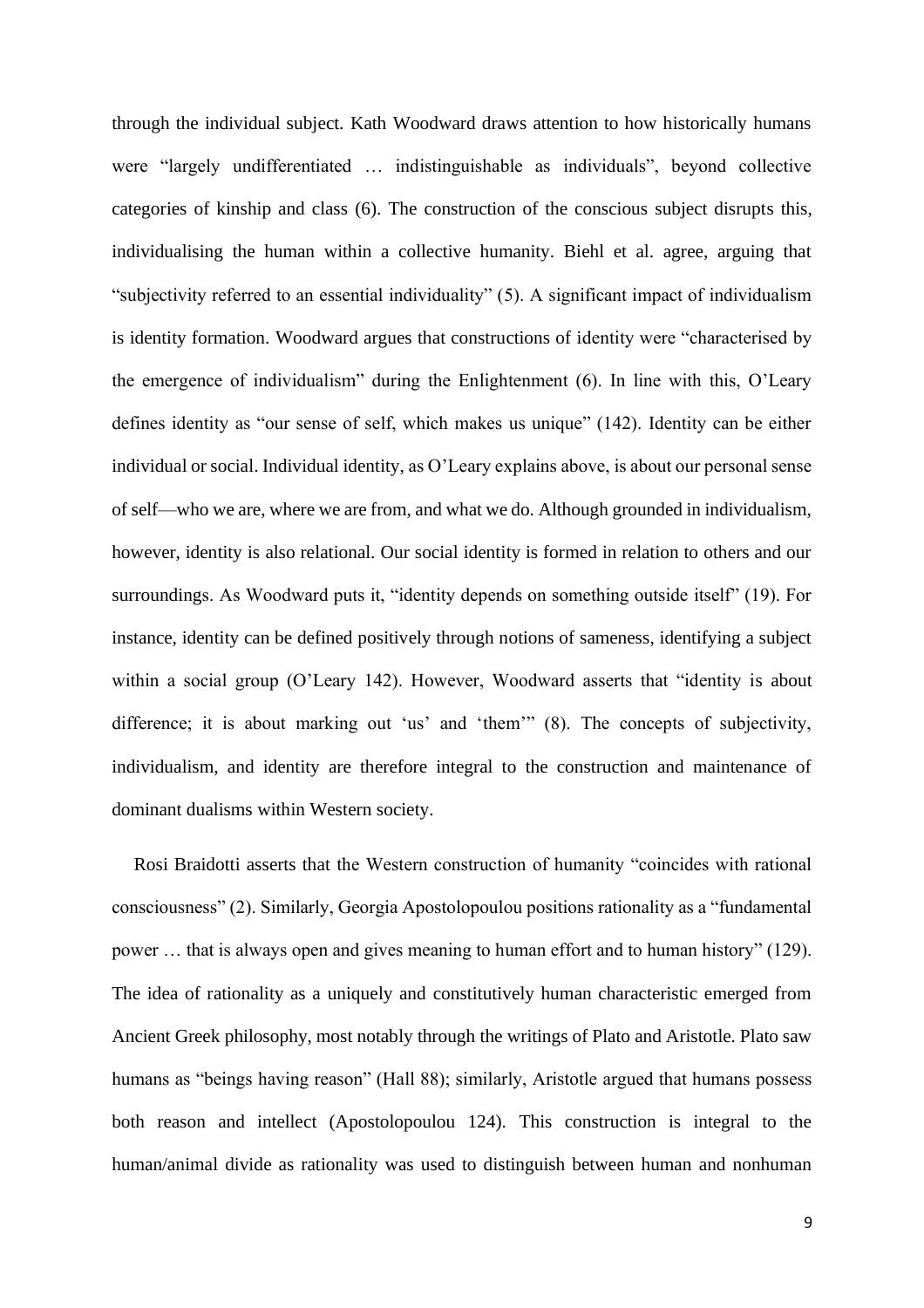animals, constructing the human to be "a rational animal" (Farkas 7). In *The Animal That Therefore I am*, Jacques Derrida explains that Western philosophical tradition has maintained that animals cannot think, reason, or speak, and have therefore been categorised as other to the human (13). Ancient Greek conceptualisations of the human as a rational being were crucial to this rhetoric and remain deeply embedded within the human/animal divide.

The construction of the human as a rational animal evolved further during the Enlightenment. Jackie Kay writes that "Enlightenment thinking was based on the sectarian mind/body split" (106). An influential figure in this movement was René Descartes, who is credited with developing the Cartesian mind/body dualism. Descartes proposed that there are two worlds, one physical, one mental. The physical world is populated by physical objects, including the material body, whilst the mental world is populated by abstract 'objects', including thoughts, memories, and dreams (Baker and Morris 12). Emerging from different worlds, the material body was seen as "separate and distinct from the mind of the thinking subject" (Kay 106). Badmington asserts that "the truth of the human … lies in the rational mind, or soul, which is entirely distinct from the body" ("Theorising Posthumanism" 16). To Descartes, there was a profound divide between the material body and the conscious mind. Cartesian philosophy posits that "the essence of mind is thought … the essence of body is extension" (Baker and Morris 13). This can be understood through the concept of dreaming. Descartes draws attention to how dreams, despite being merely "illusions" (IV 18), feel real through the body. He concludes that therefore the mind can act independently from the body. Consequently, humans are constructed as conscious beings, "a creature with a mind" (Farkas 11). According to Descartes, the very act of thinking requires not only rationality but an awareness of the self, an idea encompassed in the phrase "I think, therefore I am" (IV 18). Thus, Descartes's human is constructed as the "conscious, rational, individual subject" (Woodward 6).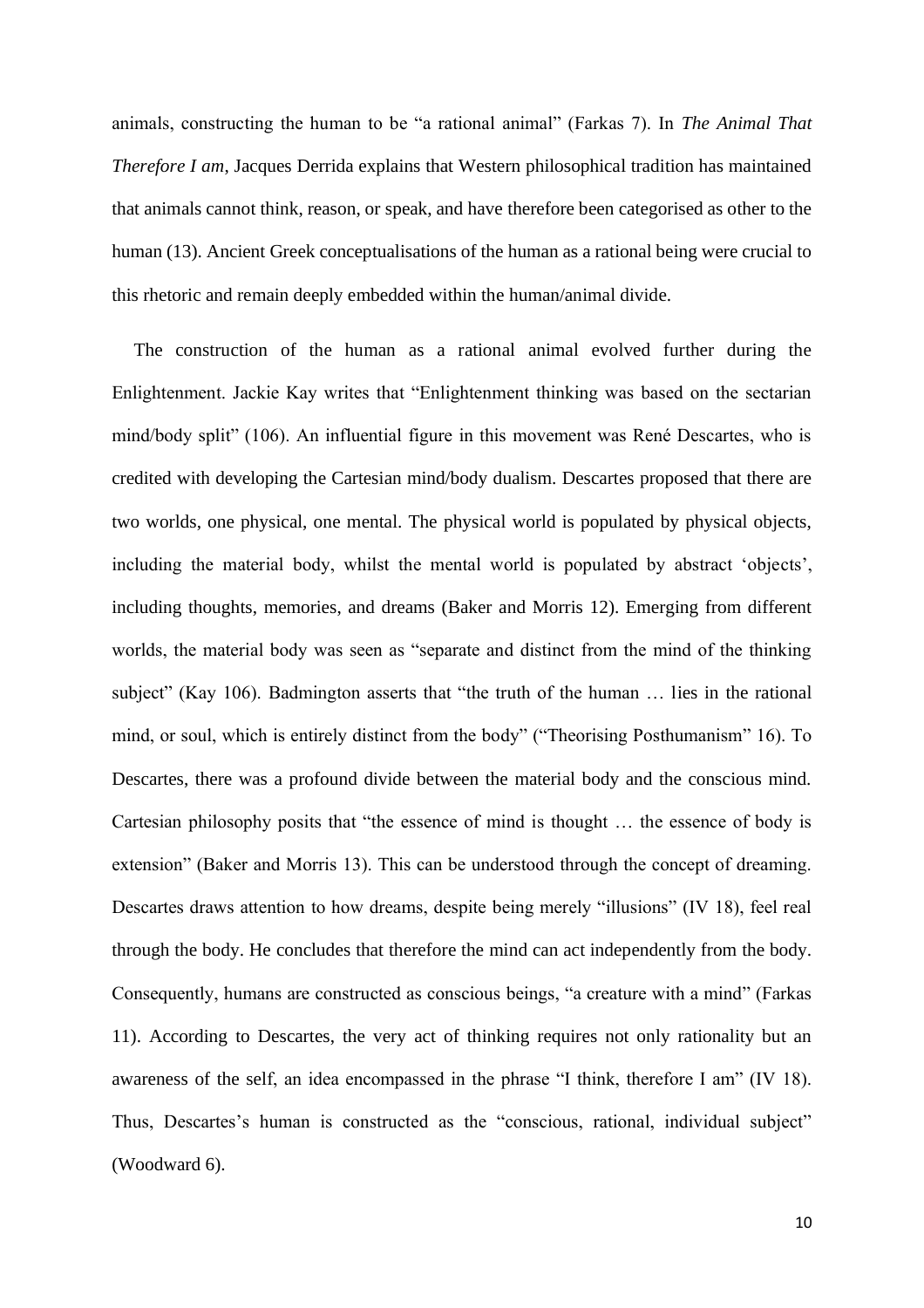Another way humanity is constructed is through defining humans by their capacity for language. Robert Louden notes that "philosophers and scientists have repeatedly pointed to the faculty of language as one of the primary differentia between humans and nonhumans" (373). As with rationality, the capacity for language is integral to the construction and maintenance of the human/animal divide. Notably, the ability to formulate systems of language and communication on a social level were viewed as evidence of human exceptionalism (Braidotti and Hlavajova 35). Aristotle acknowledged that both human and nonhuman animals have systems of communication; however, he viewed language as "an essential and unique capacity of human beings" (Louden 374). This is because the human capacity for language includes the ability to communicate abstract thought (Louden 374). In framing language in this way, Aristotle reinforces his construction of the human as the rational animal. Like Aristotle, Descartes distinguishes between the linguistic capacities of human and nonhuman animals, noting that while animals "can utter words just as we can … they cannot speak as we do" (V 58). Again, the difference, according to Descartes, lies in consciousness and rationality. Animals' use of language, such as parrots trained to mimic human words, is causally determined, a manifestation of internal and external states (Louden 377). In contrast, the use of language by humans is "freely chosen as a result of rational reflection" (Louden 377). The argument here is that 'real' language requires cognition, consciousness of the self, and rational subjectivity. Thus, the human becomes "a rational animal endowed with language" (Braidotti 1).

A further way the human has been defined according to Western Humanism is through morality. Recently, the relationship between humanity and morality has often explained through evolutionary concepts, which Michael Tomasello explores in his text *A Natural History of Human Morality* (2015)*.* He argues that morality is "due, at least in part, to a process of natural selection" (20), noting that the survival of a collective society depended on the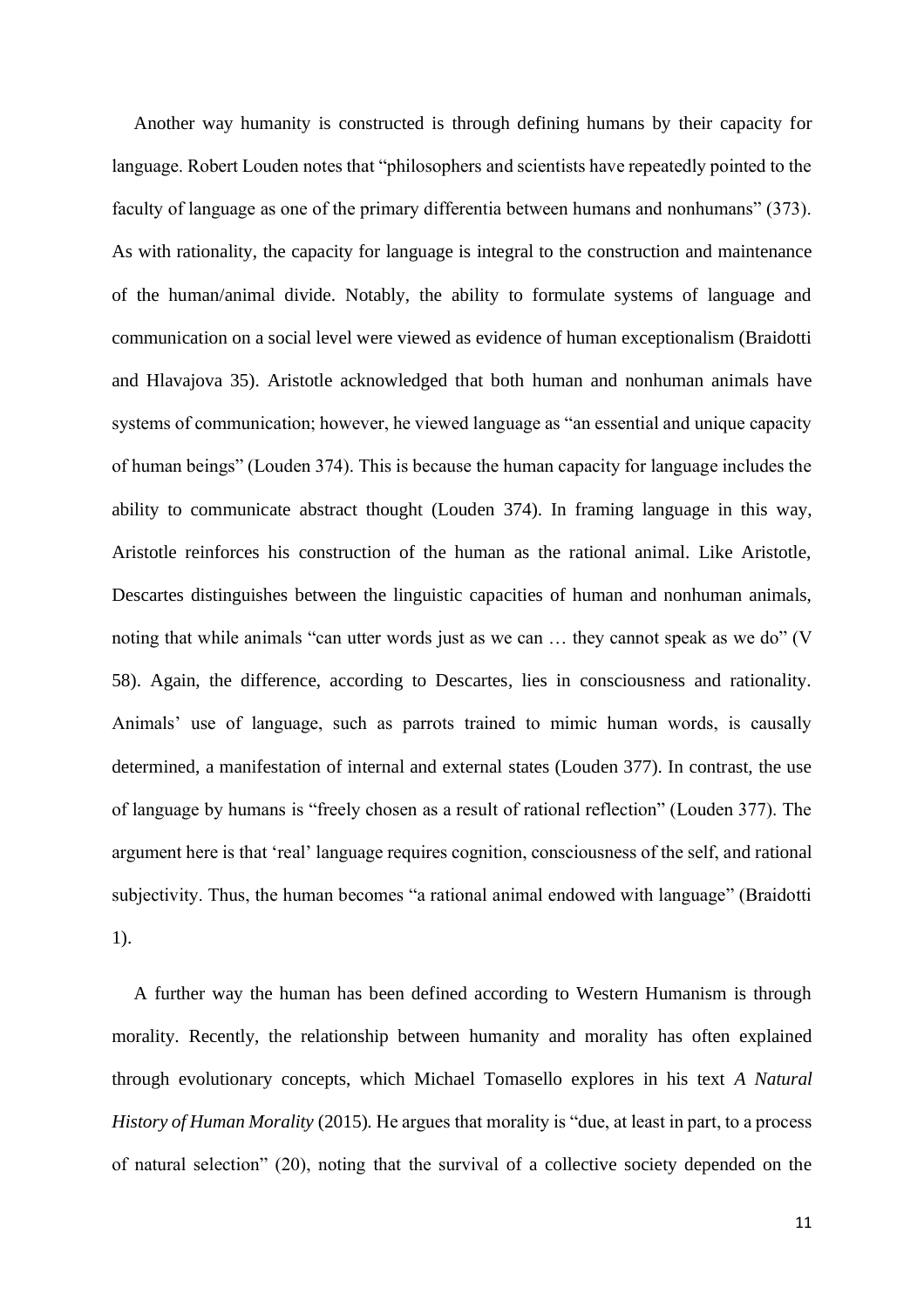development of moral customs (19). Beyond evolutionary advances, however, morality has been constructed as an innately human characteristic. Francisco Ayala sees these two ideas, morality and humanity, as intertwined, noting that "the capacity for ethics is a necessary attribute of human nature … moral codes are products of cultural evolution" (9015). As with rationality and language, morality is often used to distinguish between human and nonhuman animals. Louden supports this, arguing that animals "do not exhibit rational control of their actions and, hence, ought not to be held …morally responsible for their conduct" (379). This draws a connection between morality and reason, suggesting that a moral subject is therefore also a rational subject. Larmore agrees, saying "certainly morality is not possible except for beings that can respond to reason" (2). An influential philosopher here is Jean-Jacques Rousseau, who promoted "the natural goodness of man" (Mark 1) as a founding principle of humanity. Rousseau believed that rationality and morality were intertwined, saying "reason shows us the good, conscience makes us love it" (qtd. in Mark 2). The conscience was understood as a "voice of nature" (Mark 5), and proof of humanity's inherent morality. Thus, if "morality is what makes us human" (1), as Larmore asserts, the human is constructed to be a rational, moral subject capable of language.

If humanity is socially constructed, how is this construction maintained as a stable entity? Although subject to change in response to evolving discourse, the construction of the human as a rational and moral subject remains deeply embedded. This is largely due to the dominant dualisms underpinning the concept of humanity, which continually reproduce and legitimise this construction. The foundation of Western society is formed by a number of binaries: human/animal, culture/nature, man/woman, subject/object, human/machine, person/thing. Binaries construct forms of difference that allow humans to categorise each other and the world, creating "interrelated hierarchies of worth" (Kim 313). These dualisms operate to maintain social order and are integral to the construction of 'humanity'. In particular, this is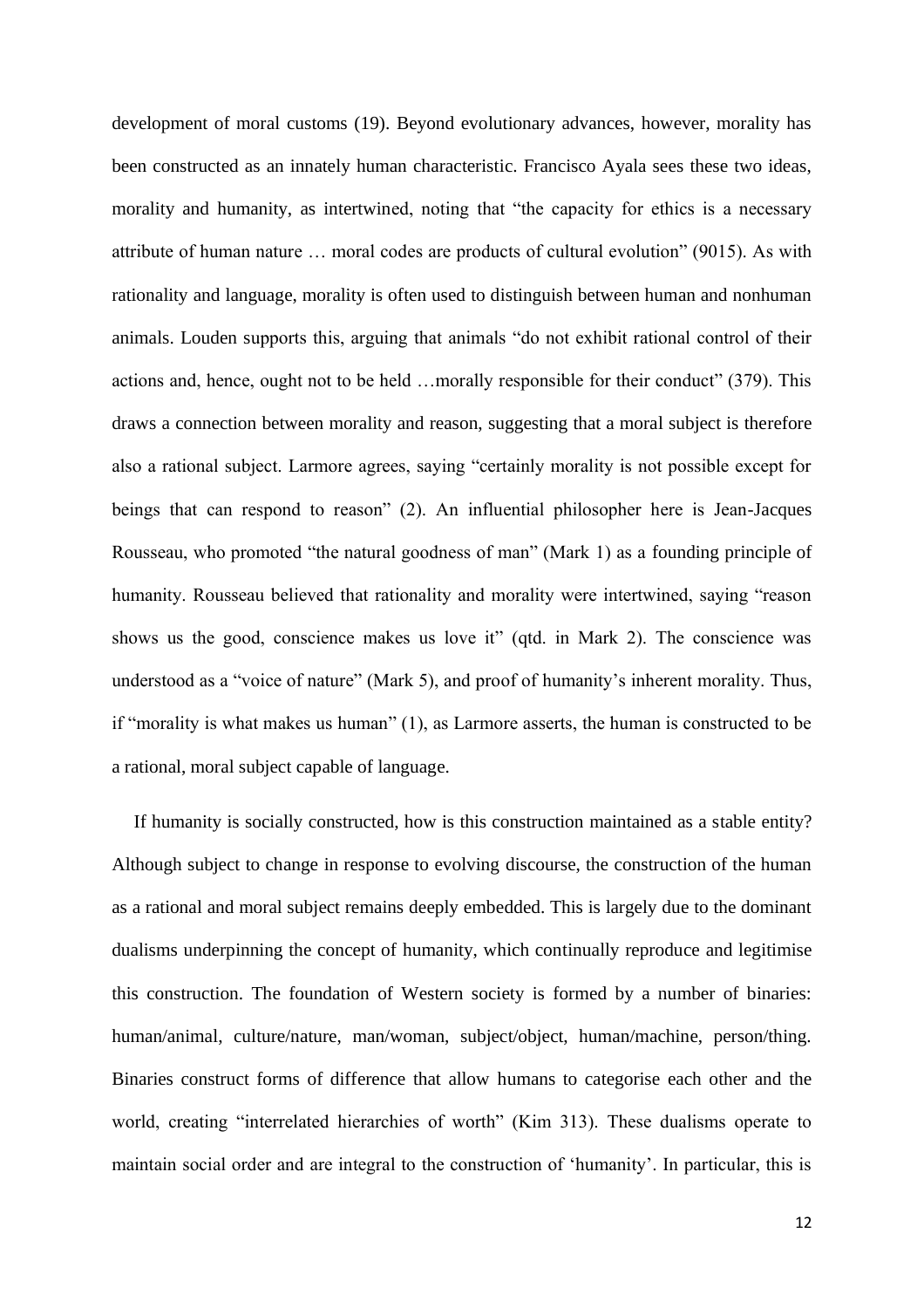because binaries construct humanity in opposition to the 'other'. As Richard Nimmo notes, "to be able to place humans at the centre of the world, one must firstly separate them from that world" (60). The status of the other depends on the context of its categorisation. For instance, speciesism positions animals as other to humans through the human/animal divide, yet Rivera-Fuentes emphasises that "otherness extends also to other human beings" (31). Historically, the constructions of race, gender, and class have been established through notions of otherness. The construction of the human and the construction of the other are therefore two sides of the same coin, with both being founded through dominant Western dualisms. To illustrate this further, I will explore two significant binaries, the human/animal divide and the and human/machine divide.

#### <span id="page-12-0"></span>The Human/Animal Divide

The human/animal divide is a significant binary underpinning Western society and is instrumental in the construction of humanity. It positions human and nonhuman animals on an oppositional scale of value, placing humans as intellectually and morally superior to animals. The human/animal divide is a dominant dualism central to European Humanist thought. Tsitas states that in distinguishing between human and nonhuman animals, Humanist thinkers "not only were making a theological statement of humanity's dominance over the natural world but were actually defining what it means to be human" (101). The human/animal divide rests on the idea that humans are fundamentally different from nonhuman animals, despite our shared evolutionary history. In essence, the human/animal divide operates to distinguish humanity from animality. As Philip Armstrong contends, although "humans are animals … humanity is largely defined by denial of this proposition" (80). Although this belief is declining as scientific studies reveal the emotional and mental capacities of various nonhuman species ("Cambridge Declaration on Consciousness"), the distinction between humans and animals remains deeply embedded within Western society. Specifically, this is evident through a distinction in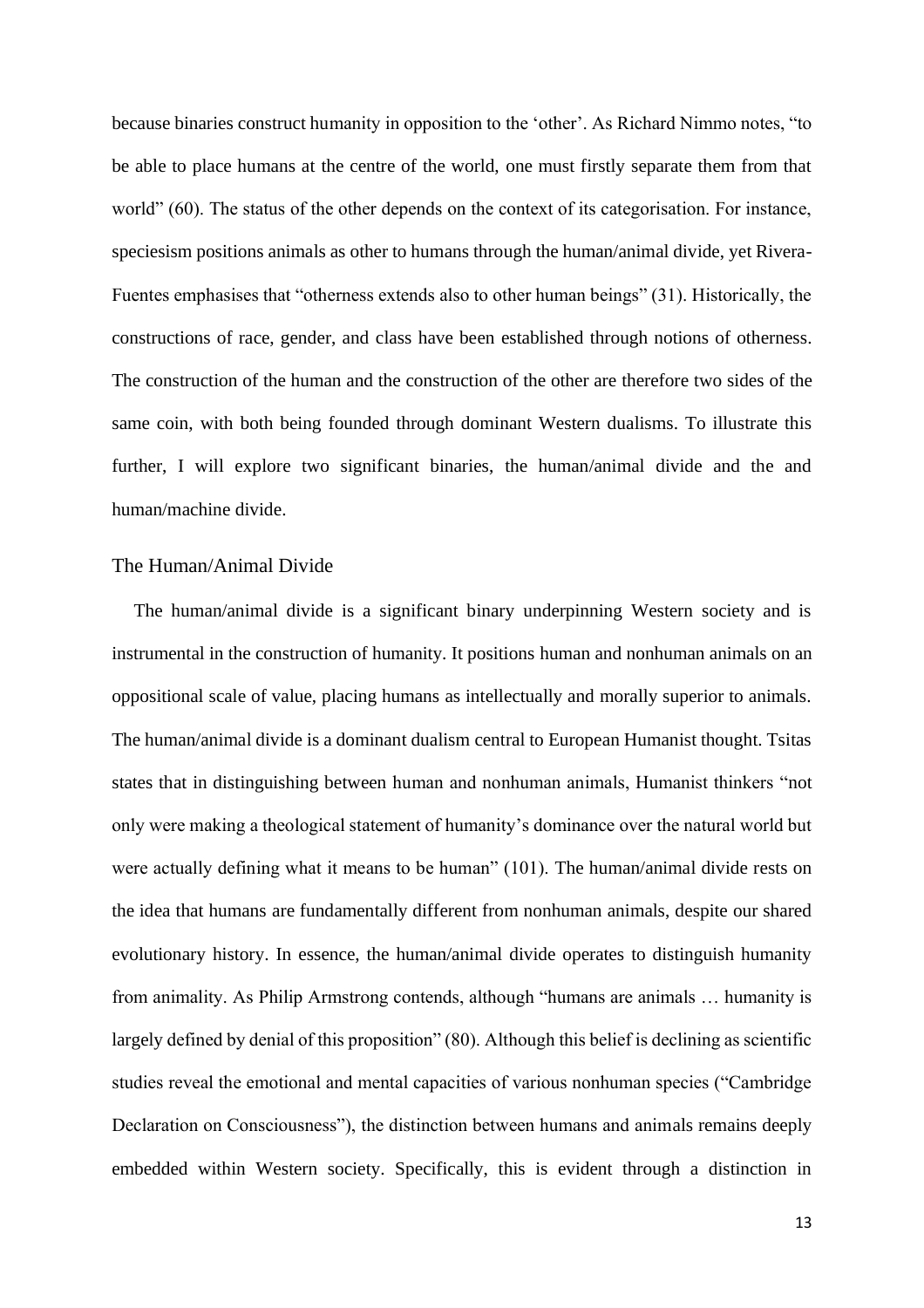personhood. As persons, humans are granted legal rights and protections; animals, in contrast, are defined as property. This creates a justification for the continued acceptance of meat-eating practices, including factory farming, which allows for the legal exploitation and oppression of nonhuman animals.

The human/animal divide carries wider implications for society because it creates a standard for humanity dependent on a relationship to animality. As Jennifer Parker-Starbuck puts it, "the animal stands in or outside of humanity as the measure by which the human is defined" (650). In particular, the human/animal divide creates a moral justification for speciesism. According to Andrea Cooper, speciesism refers to the "privileging of one's own species over another'' (2) most notably, human privilege over nonhuman animals. Carrie Freeman argues that speciesism not only creates "hierarchical notions of human dominance" over nonhuman animals but also privileges certain humans over others (7). This allows humans to be categorised based on forms of difference rooted in hierarchical binaries that associate them with animality.

#### <span id="page-13-0"></span>The Human/Machine Divide

As Western society progresses through technological advances, the construction of humanity evolves with it, redefining who and what constitutes human in the modern age. In particular, technology has blurred the boundary between human and machine over the last few decades, complicating the binary of human/machine in the process. Like the human/animal divide, the human/machine divide operates largely to define humanity in opposition to the other by categorising humans as fundamentally separate from machines. Mazis argues that "the machine might be called the 'postmodern animal'" (21). In saying this, he references the interconnected nature of animals and machines, both of whom are positioned as subordinate to humans. This idea is referenced by Descartes, who frames both human and nonhuman animals as machines through the mechanism of the body. For instance, he asserts "I might regard a man's body as a kind of mechanism … composed of bones, nerves, muscles, veins, blood and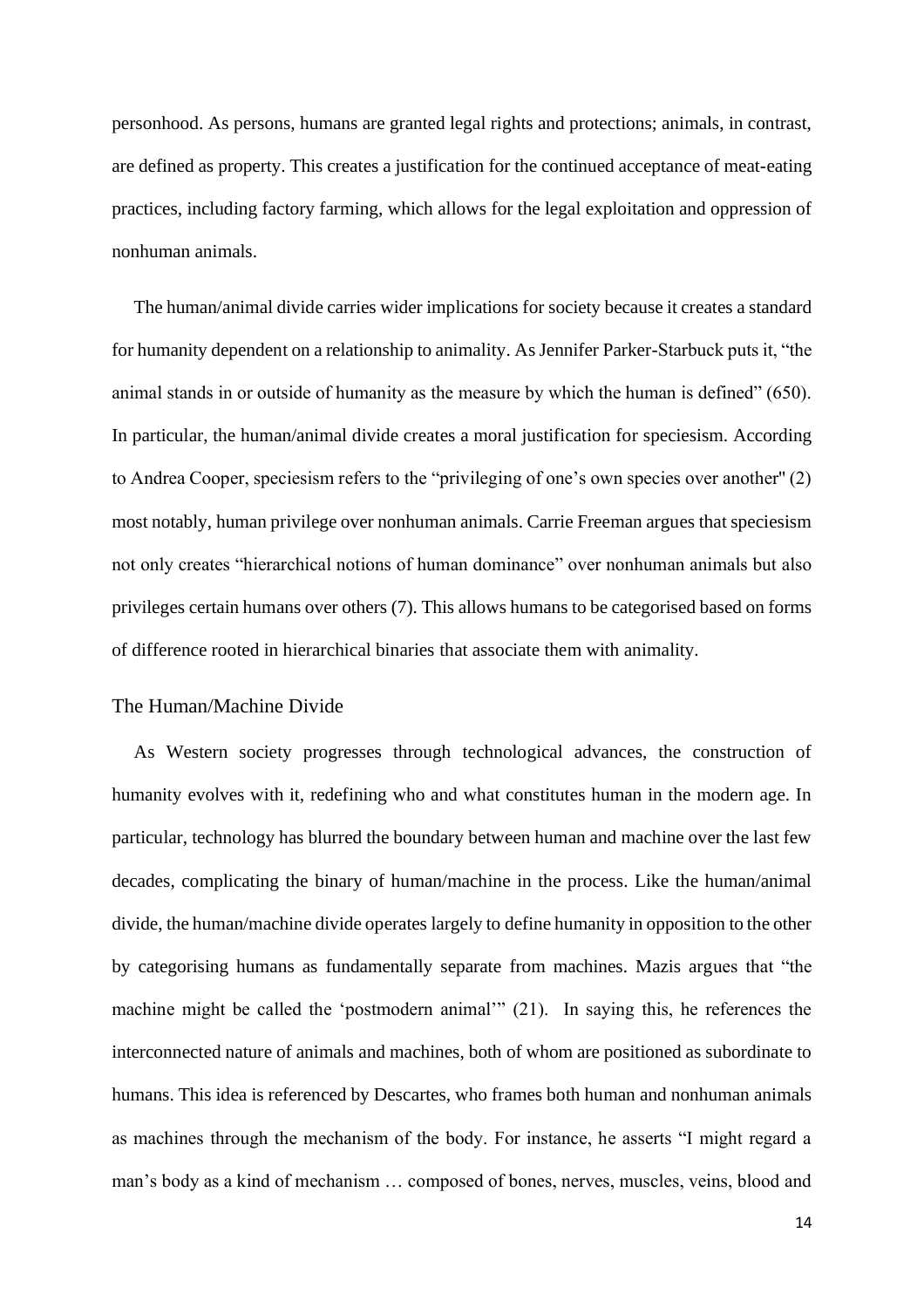skin" (VI 100). To Descartes, the body is merely a machine, an extension of the mind, understood through the mind/body dualism. As a being of both mind and body, the human is constructed as a rational subject. In contrast, "animals have bodies but do not have minds" and are therefore constructed as machines (Powell 209).

A strong proponent of science, Descartes acknowledged a future in which machines have advanced alongside the human (Powell 212). However, he maintained that rationality remains representative of the boundary between humans and machines. Louden points to language as an example of this, saying "Descartes denies that any machine—past, present, or future—can use real speech" (380). This echoes Descartes earlier statements around the difference between language that is causally determined and that which is abstract and freely expressed. Indeed, Descartes declares "even the best machine will never be able to use words … as we do" (qtd. in Louden 381). Thus, according to Descartes, the boundary between animals, machines, and humans remains rooted in notions of rationality and language. Modern discourses have challenged Descartes' conceptualisation of the human/machine divide as grounded in reason. A notable figure is Donna Haraway, who explores the parameters of the human/machine divide in her essay "A Cyborg Manifesto". Haraway explains that previously, machines "were not self-moving, self-designing, autonomous" beings, and were therefore able to be easily distinguished from humans (152). Katherine Hayles frames the boundary between human and machines through binary concepts of organic versus artificial, noting that "human beings are conceived, gestated, and born … machines are designed, manufactured, and assembled" (158). In line with this, Balsamo conceptualises the human/machine divide along a continuum, arguing that machines are "rational, artificial, and durable" in contrast to humans, who are "emotional, organic, and mortal" (146). This is a clear example of how the dualisms underpinning the Western construction of humanity are continually shifting. Speaking to this, Mazis asserts "what is seen as mechanical is contradictory, and what is seen as animal is equally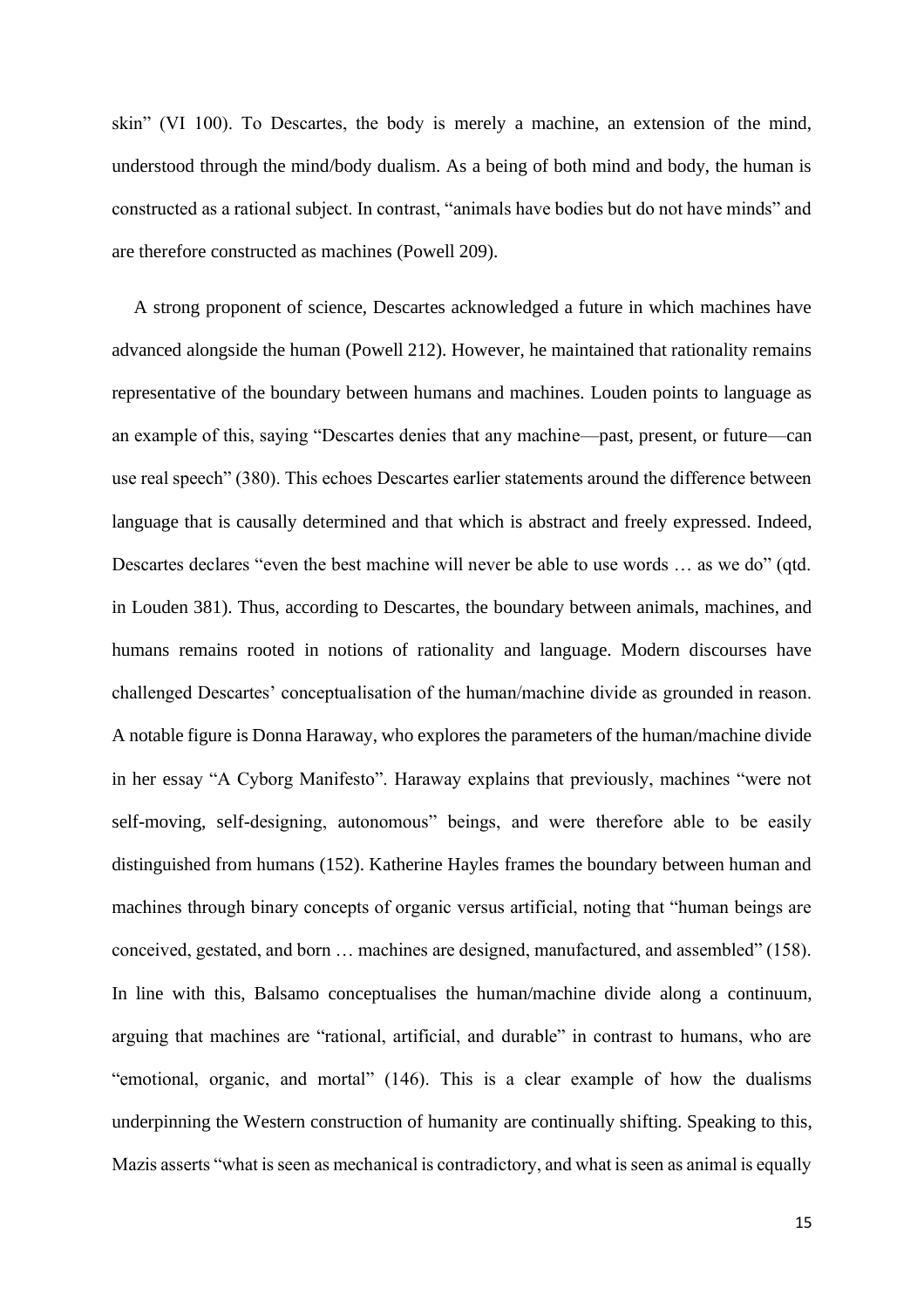contradictory" (23). To Descartes, the boundary between human, machine, and animal is one of reason and rationality. Yet modern discourse, as evidenced by Balsamo, emphasise humanity's organic emotion, in contrast to the extreme rationality of machine intelligence. These discourses of difference maintain and reproduce the human/machine divide, positioning humanity and technology as mutually exclusive constructions. Moreover, they reveal the paradoxical nature of the dominant dualisms underpinning the Western construction of humanity.

Although the human/machine divide remains entrenched, the boundary between human and machine has become increasingly blurred over the twentieth and twenty-first centuries. Haraway argues that modern machines "have made thoroughly ambiguous the difference between natural and artificial, mind and body" (152), which complicates the human/machine divide. This breakdown of boundary between human and machine is twofold; as humans become mechanised, machines become humanised. Haraway speaks to this, saying "our machines are disturbingly lively, and we ourselves frighteningly inert" (152). Humans are becoming increasingly artificial through a greater dependence on technology—in the fields of education, entertainment, medical assistance, and many other aspects of our everyday life, humans now rely on machines in some form. At the same time, our machines are becoming more humanised. As technology improves, our machines are now autonomous, self-regulating, self-designing, and able to replicate human emotions, such as empathy and pain. In saying this, the extent of this replication, and whether it amounts to actually experiencing and feeling emotions, is still up to debate. Many scholars still draw a distinction between the two, hence the continued maintenance of the human/machine divide; however, literature and modern media in particular seem to push the boundaries and challenge this conception. Indeed, my analysis of Marge Piercy's *Body OF Glass* is an example of this literary subversion, in which Yod, the cyborg, is presented as an emotional being, capable of genuine connections with other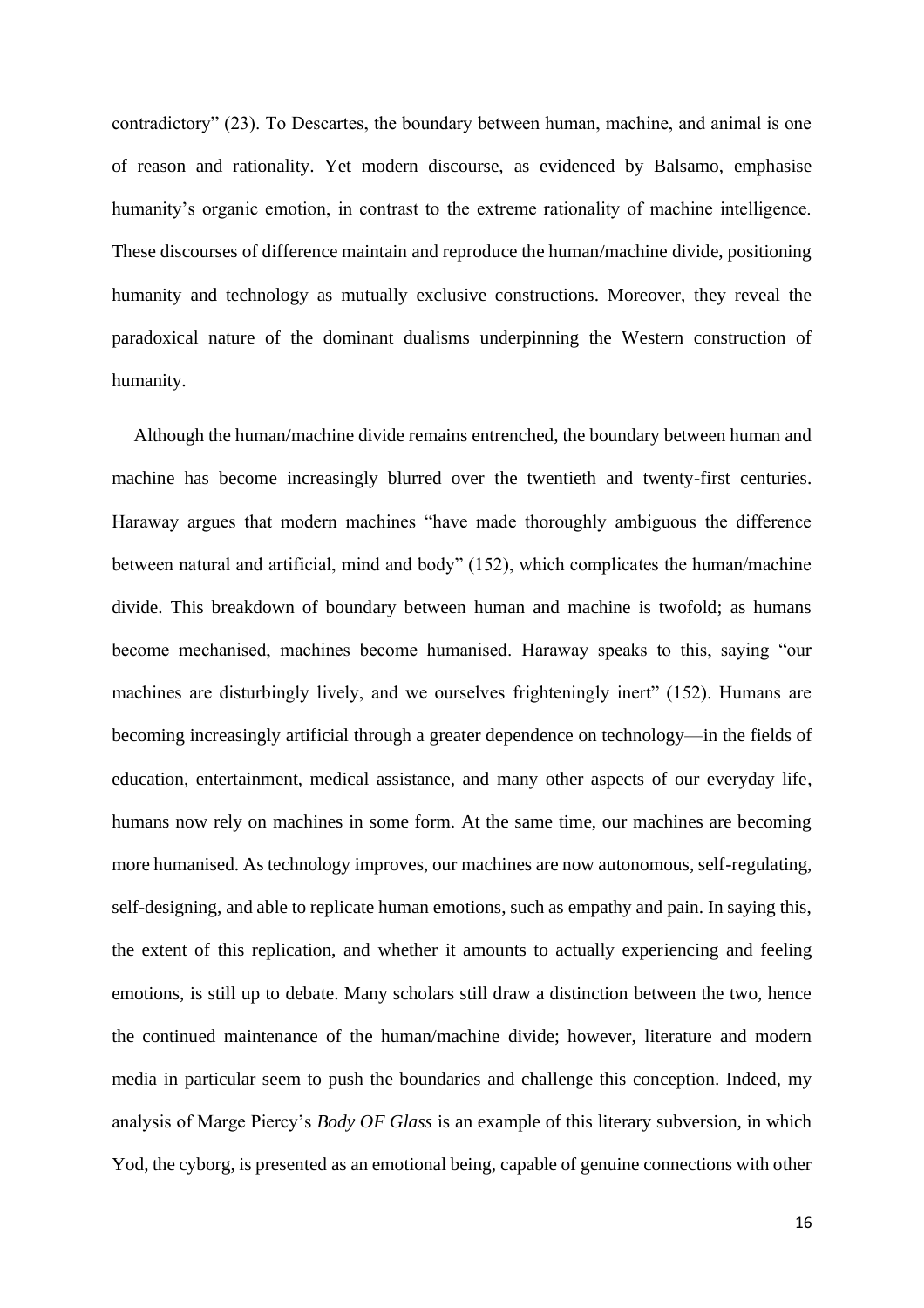humans. Consequently, the former boundaries that distinguished humans from machines are becoming blurred.

In response to these changing boundaries, Jennifer Parker-Starbuck argues that "we have redefined ourselves as humans" (650). This idea can be understood through the posthuman. As Hayles asserts, "the age of the human has given way to the posthuman" (157). My discussion on this is influenced by the works of Donna Haraway, specifically her essay "A Cyborg Manifesto". Haraway argues that the rise of technology has caused a boundary breakdown between human and animal, human-animal and machine, and the physical and non-physical (152). It is important to note that the posthuman does not necessarily replace the human. As Hayles emphasises, the posthuman does not bring about the end of humanity; rather "it signals the end of a certain conception of the human" (286). Here, Hayles is referencing Enlightenment Humanism, which positions the human as a rational and moral subject. Braidotti and Hlavajova explain that posthumanist theory provides a critique of the "Western Humanist ideal of "Man" as the allegedly universal of all things" (339). Specifically, posthumanism challenges that notion that subjectivity is exclusive to humanity by promoting a "philosophy of relationality and multiple interconnections" (Braidotti and Hlavajova 340). This contrasts with the Humanist conception of subjectivity as being characterised by rational consciousness and moral agency (Braidotti 2). In saying this, posthumaism still draws from Humanist theory. As Elissa Gurman contends, posthumanism is the "revision and evolution of humanism, rather than its direct reversal" (462). As such, posthumanism becomes a tool in which to understand humans "as subjects-in-technoculture" (Hollinger 270).

Haraway proposes that posthumanism can be understood through the figure of the cyborg. She argues that the human and the posthuman intersect through the cyborg, saying "we are all chimeras, theorised and fabricated hybrids of machine and organism; in short, we are cyborgs (150). Simultaneously human and machine, the cyborg blurs the binary between science and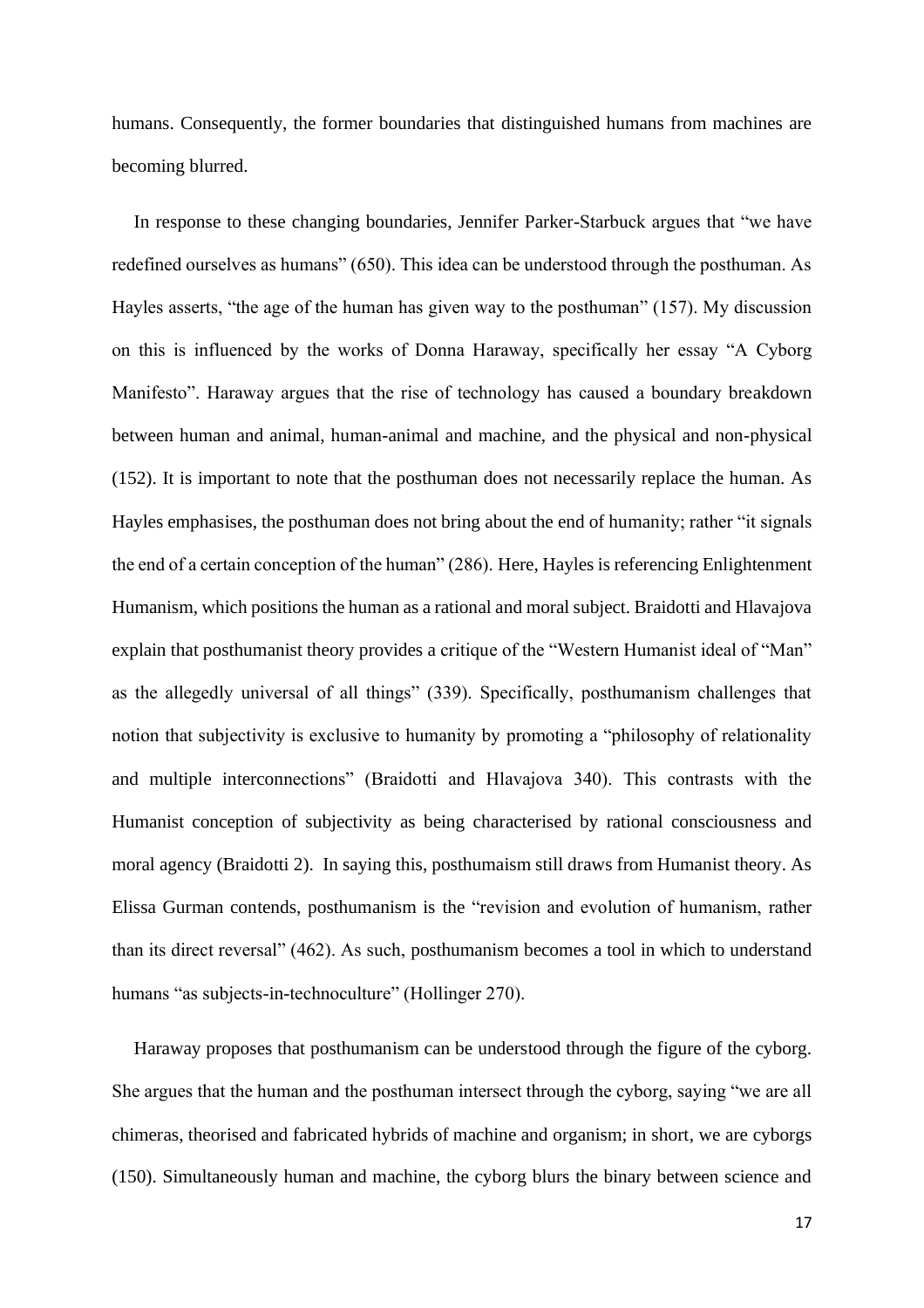nature, artifice and orgamisn, logic and emotion. Kay supports this, stating that the cyborg "bridges the gap between human and machine" (114). According to Haraway, the cyborg is a "cybernetic organism, a hybrid of machine and organism" (149). As hybrid beings, cyborgs therefore present a direct challenge to the human/machine divide. Hollinger agrees, framing the cyborg as "an acknowledgement of postmodern border crossing and boundary breakdown" (274). In doing so, the figure of the cyborg challenges and destabilises the construction of the human, and humanity overall. Speaking to this, Balsamo argues that "cyborgs come to represent unfamiliar otherness" (146). More than that, however, I suggest that cyborgs come to represent familiar, rather than unfamiliar, otherness. Cyborgs look and talk like humans, programmed into a performance of humanness that allows them to pass as human. This allows the cyborg to traverse the boundary between human and machine in a way that nonhuman animals are often denied by the human/animal divide. Balsamo acknowledges this blurring of the human/machine binary, saying "they fascinate us because they are not like us and yet just like us" (153). Cyborgs highlight the fundamental differences between human and machine, whilst, at the same time, drawing attention to our intrinsic similarities. In doing so, "cyborgs disrupt notions of otherness" (Balsamo 147). This is because the figure of the cyborg reinforces the idea that constructions of identity, notably human identity, are "arbitrary and binary … shifting and unstable" (Balsamo 147). Identities are socially constructed and subjected, evolving in response to changing discourses, cultural and social values, and technological developments. As such, the construction of humanity as an innate state of being is called into question by the hybrid existence of the cyborg. Hollinger agrees, arguing that cyborgs challenge the notion of a "unified and bounded 'I' of humanism" (274). Consequently, the existence of the cyborg can cause "an existential crisis of identity" (Pavani 59).

Mary Mellor argues that dominant dualisms "are not merely dichotomous … they are also judgemental" (129). Mellor's point here is oppositional binaries are grounded in notions of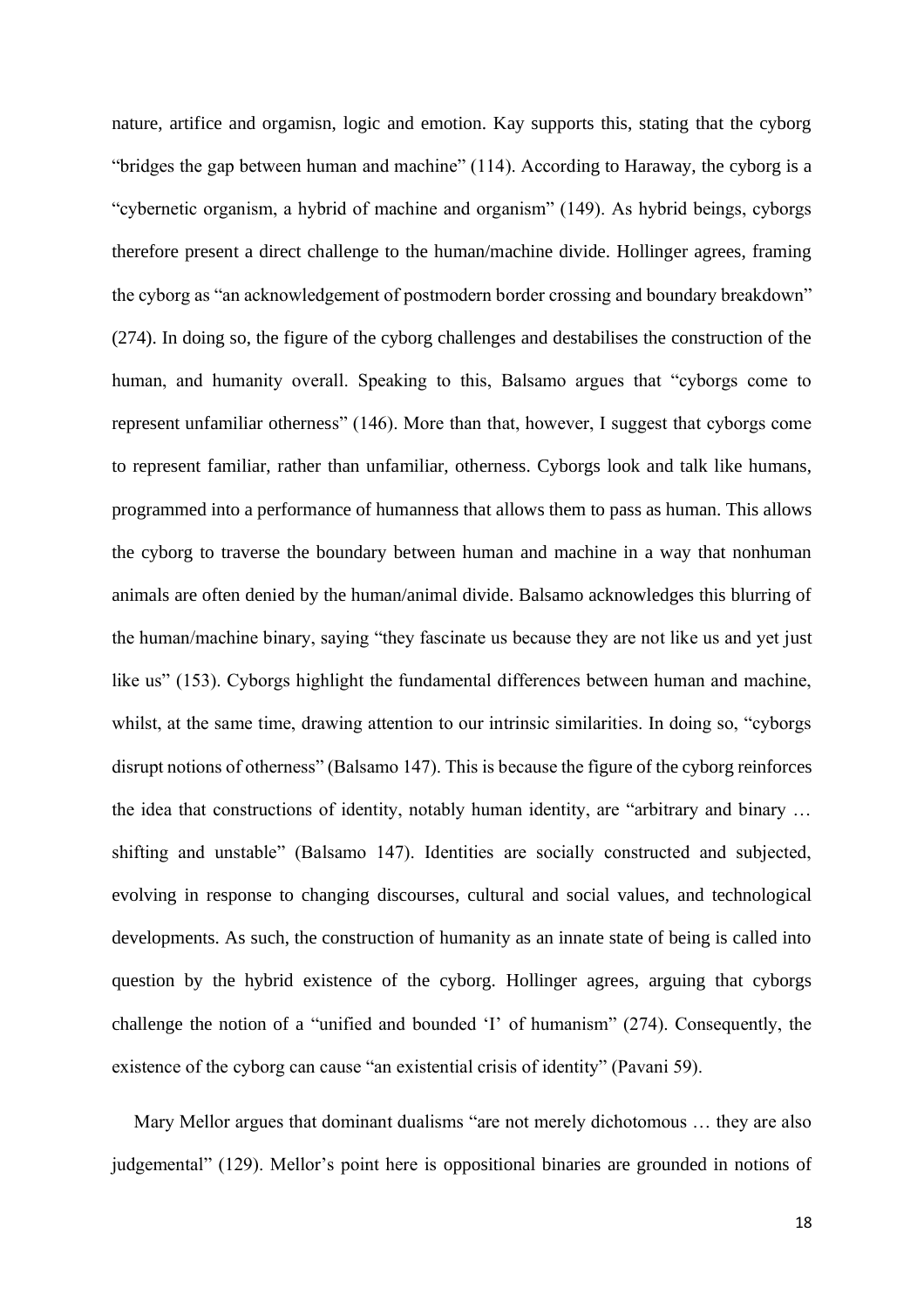dominance and subordination. These dualisms operate to define the human in opposition to the other, constructing one as dominant over the other. This is exemplified by the human/animal divide, which justifies human dominance over nonhuman animals. However, these dualisms also create division within humans themselves, constructing identities of 'us' and 'them' across social identities This allows humans to be categorised based on forms of difference rooted in hierarchical binaries, such as race, gender, and class. Although presented as universal, the construction of humanity through Western dualisms is therefore exclusionary and is not applied to all humans equally. Braidotti and Hlavajova agree, stating that the "narrow humanist conception of the human has historically excluded many" (343). A wealth of scholarship dedicated to this idea emerged during the twentieth century, drawing attention to how this construction others certain identities and subjectivities. In particular, the presumed universalism of humanity was challenged for being "exclusive, androcentric and Euro-centric" (Braidotti 2). Notable scholars include Simone de Beauvoir and Luce Irigaray, who critiqued the position of women within this construction (1949, 1974); Angela Davis and bell hooks, who explored the intersection of race, gender, and class in Western society (1981, 1981); and Edward Said, who founded the academic field of postcolonial studies (1978).

Braidotti argues that the "abstract ideal of Man as a symbol of classical Humanity is very much a male of the species: it is a he" (3). Similarly, Butler claims "the false universal of 'man' has for the most part been presupposed as coextensive with humanness itself" ("Performative Acts" 523). Feminist scholars, notably Luce Irigaray and Simone de Beauvoir, have critiqued the way in which humanity is constructed as male. Kay asserts that "men stood for humanity … gender if recognised at all was female" (108). Western philosophy has historically been written by men so it is perhaps unsurprising that humanity was constructed through an association with masculinity. This is exemplified through the Cartesian subject, which constructs the human through concepts of rationality, consciousness, and subjectivity. These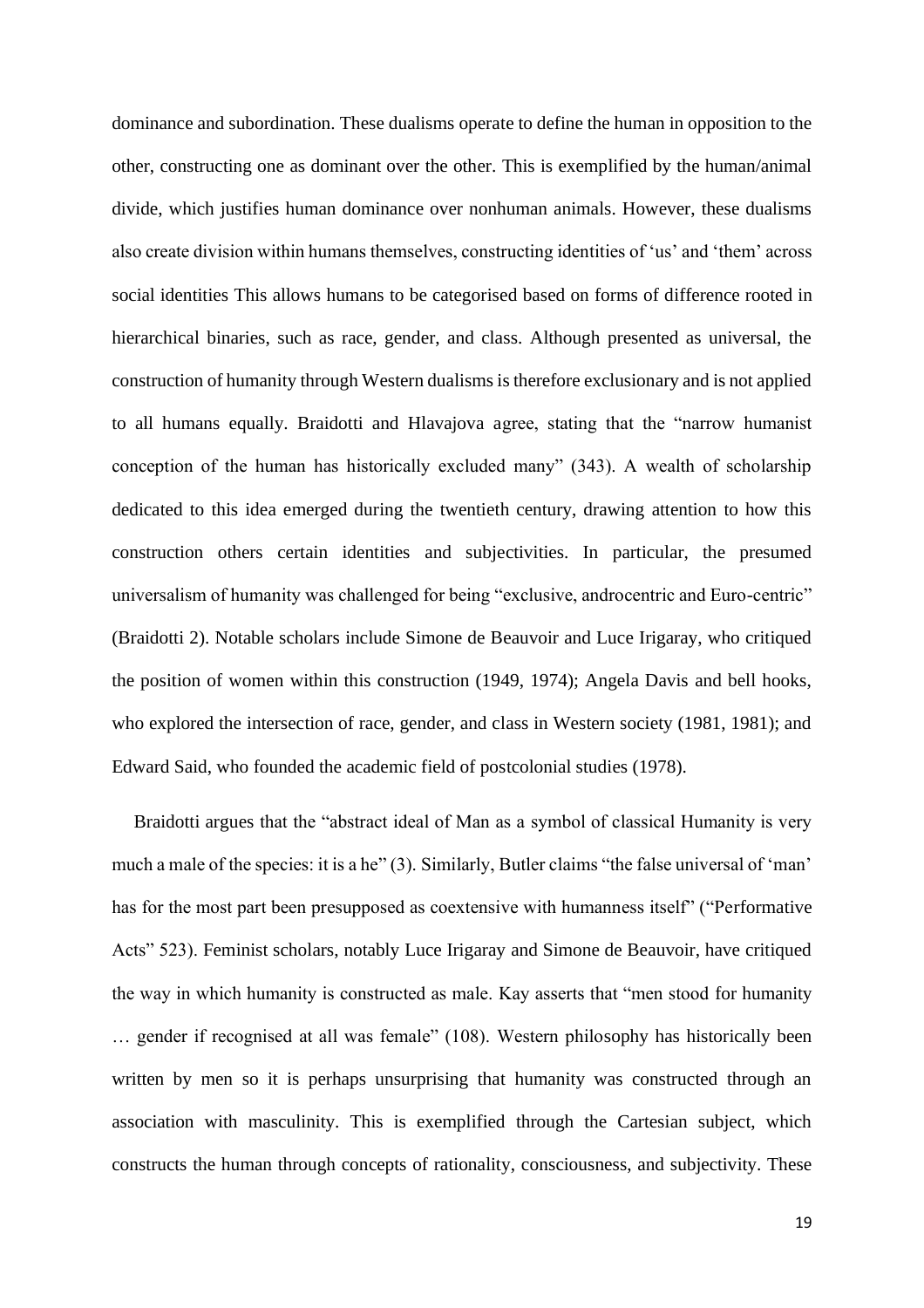traits were equated with masculinity; femininity, in contrast, was associated with irrationality and unrestrained emotion (Braidotti 2). Consequently, 'Man' became representative of the rational subject. This was reinforced further by the mind/body dualism. Kay argues that within this binary, men were associated with "rationality and the mind" and women with the body (106). Mellor agrees, arguing that "women are the repository of human embodiedness, the subordinated half of the dualism, the Other" (129). Speaking to this idea, Sherryl Vint posits that "Cartesian dualism has a misogynistic heritage" (104). Historically, the association of women with nature and the body is entrenched. This is rooted in the biblical belief that "the sins of Eve are the sins of the flesh and of the female body" (Kay 106). Given the interlocking nature of binaries, this idea draws on other dominant dualisms, most notably that of subject/object and nature/culture. Within each of these binaries, "women were generally assigned to the subordinate part" (Mellor 129). These binaries are mutually sustaining; consequently, the reproduction of each emphasises the divide between men and women as separate beings. These binaries operate to legitimise and maintain the gender binary, which establishes male dominance over women. The constructions of gender and humanness are therefore mutually sustaining, positioning men as human and women as other. Judith Butler agrees, asserting that "gender figures as a precondition for the production and maintenance of legible humanity" ("Undoing Gender" 11).

From these criticisms, new forms of subjectivities and identities have emerged. Braidotti suggests that the recognition of "sexualised, racialized and naturalised differences … have evolved into fully-fledged alternative models of the human subject" (4). A significant aspect of this is tied to how our understanding of the subject has changed. Cartesian theory constructs the human as a "self-determining subject" (O'Leary 296). Post-structuralist theorists of the twentieth century challenged this notion, emphasising the role of culture and discourse in constructing the subject. The works of Michel Foucault were instrumental in the development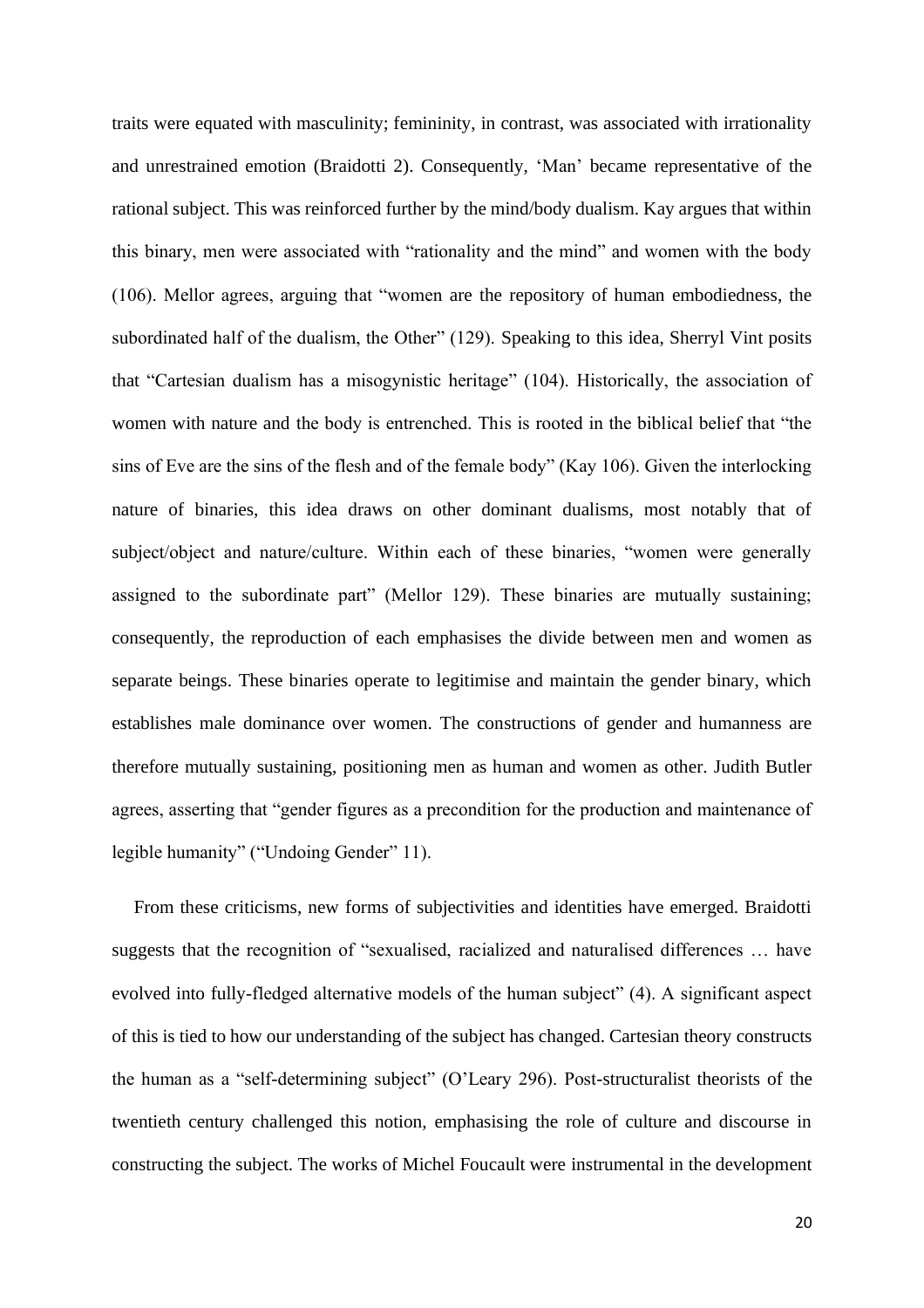of this idea, which explored the relationship between power and discourse primarily through the body. Foucault proposed that "human beings are made subjects" through dominant discourses (777). The subject is presented as discursive rather than self-determining, whose construction is shaped and informed by ideology, language, and cultural discourse. An interesting aspect of the discursive subject is how it destabilises the notion of human centrality. Cartesian theory centres human subjectivity as integral to the construction of humanity. Poststructuralist theory, in contrast, centres discourse. As such, the agency of the human is limited—per Braidotti, "the formerly dominant subject is freed from his delusions of grandeur" through the notion of a discursive subject (3).

Not only does the discursive subject challenge Western understandings of humanity therefore, it also challenges the dominant dualisms that construct it. Braidotti agrees, stating that "once the centrality of Anthropos is challenged, a number of boundaries between 'Man' and his others go tumbling down" (8). In particular, the emphasis on the role of discourse in constructing the subject disrupts notions of the mind/body dualism. Cartesian theory positions mind as representative of our innate humanness, with the body an extension of the mind. Not only separate, this dualism positions the mind as dominant over the body. In reference to this, Birke and Michael argue "rooted in particular, fixed, ideas of what constitutes biology … the body as a material part of social processes is largely neglected" (247). Post-structuralist theory, however, highlights the role of the body in shaping the discursive subject. Butler refers to the embodied existence of the subject, saying "one is not simply a body … one does one's body" ("Performative Acts" 521). As such, the body becomes the expression of discourse, rather than merely an extension of the mind. The mind/body dualism is disrupted, and the hierarchy between the mind and the body is reversed. In light of this, as Kay argues, "the body might be seen as the ultimate source of truth about human identity" (113). Thus, the body becomes a site in which to perform constructed identities; an idea I expand on in Chapter Three of this thesis.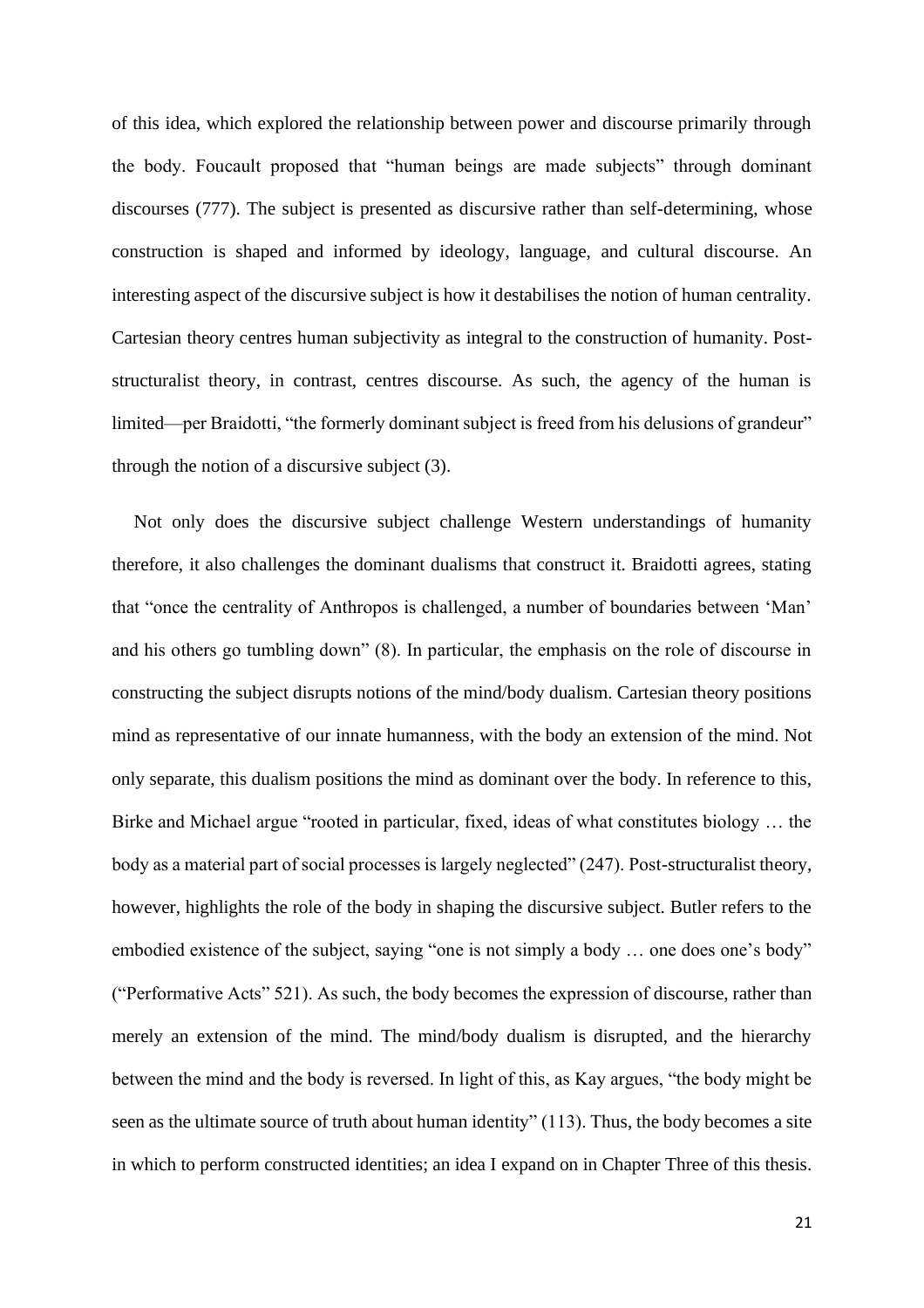Post-structuralist theory of the discursive subject contradicts Western philosophical tradition that presents "the subject as a coherent and stable self" (O'Leary 297). The recognition of how humanity is shaped and informed by discourse calls into question the centrality of the human. O'Leary contends that the discursive subject reframes humanity to be "fragmented and constructed" (297). Consequently, constructions of humanity as innate are disrupted, opening up the boundaries of subjectivity. Braidotti supports this, asserting that "the displacement of anthropocentrism … leaves the Human up for grabs" (9). Although human subjectivity is informed by dominant discourses, these discourses can be challenged and revised. Constructions of humanity through dualisms that maintain human dominance over the other can be opened to include forms of difference, extending notions of rationality, subjectivity, and consciousness to those that fall outside of Western society's narrow definition of the human. As Woodward asserts, "the script may be written, but there is scope for negotiation" (10). This idea forms a prominent part of posthumanist theory. Braidotti and Hlavajova explain that posthumanism offers a "critique of the Western Humanist ideal of 'Man' as the allegedly universal measure of all things" (339). Posthumanist theory engages with new forms of subjectivity through the posthuman, often represented by the figure of the cyborg. Cornea argues that the cyborg presents "the chance to rewrite what counts as human subjectivity" (276). In particular, the cyborg blurs the boundaries and binaries that construct the human, disrupting any lasting belief in a stable and innate self. Further discussion of the posthuman can be found in Chapter Two, however I draw on the cyborg here to illustrate the ways in which the construction of humanity can be extended beyond traditional understandings of the human subject. As Braidotti states, posthumanism renews "our shared understanding of the human subject and of humanity as a whole" (4).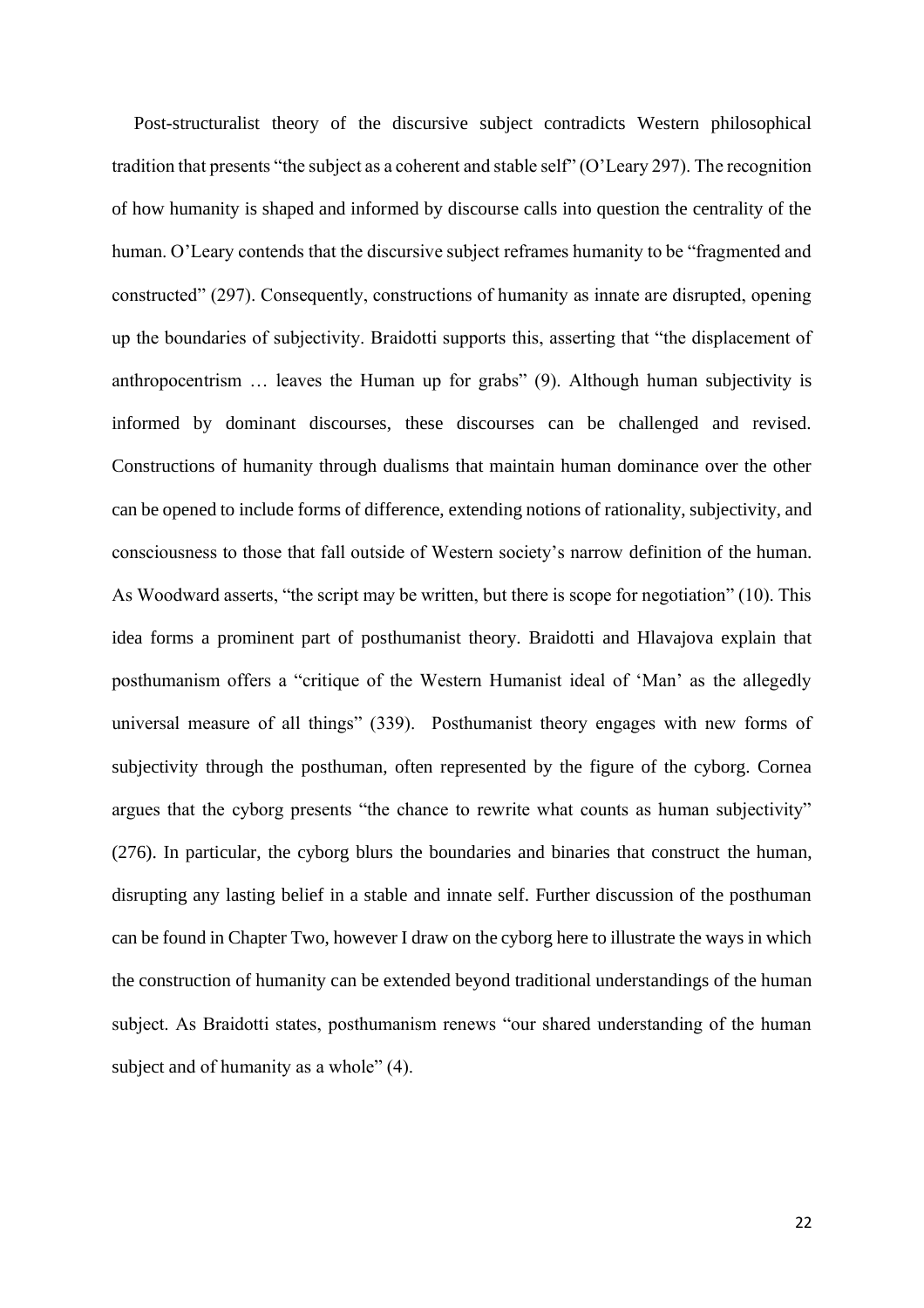## **Chapter Two**

### <span id="page-22-0"></span>**How Hybridity Causes a Breakdown of Binaries**

<span id="page-22-1"></span>Chapter One argues that the Western Humanist construction of humanity is founded through dominant dualisms that define the human in opposition to the other. The construction of the other is almost exclusively grounded in binary categorisations, thus the existence of hybrid beings intrinsically challenge essentialist conceptions of the human and the other. According to Jan Pieterse, "hybridity is to culture what deconstruction is to discourse: transcending binary categories" (238). Hybridity contradicts the very existence of a binary, blurring the boundary between humans, animals, and machines. Evelyn Tsitas argues that hybridity "displays the anxiety about the notion of what is considered human" (100). She points to how the creation of hybrid beings reveals the reality of how constructed humanness is. Gymnich and Costa agree, noting that hybridity reveals the "fragile interdependence between human culture and nonhuman nature" (69). They go further, arguing that this reveals "the 'other' lurking inside the human being behind a façade erected by civilisation" (70). The novels selected feature characters that oscillate along the line of human-animal-machine. Per Katherine Hayles, these hybrid beings are "simultaneously entities and metaphors, living beings and narrative constructions" (158). I will examine how these novels use hybridity to challenge significant binaries underpinning Western society, interweaving both historical context and theory within my literary analysis.

#### <span id="page-22-2"></span>The Human/Animal Divide

From folktales to contemporary fiction, the animal motif has formed a long tradition within literature. In particular, the animal motif has been used to examine humanity's relationship with animality and humans' relationship with the other. As Sarah Dillon asserts, "literature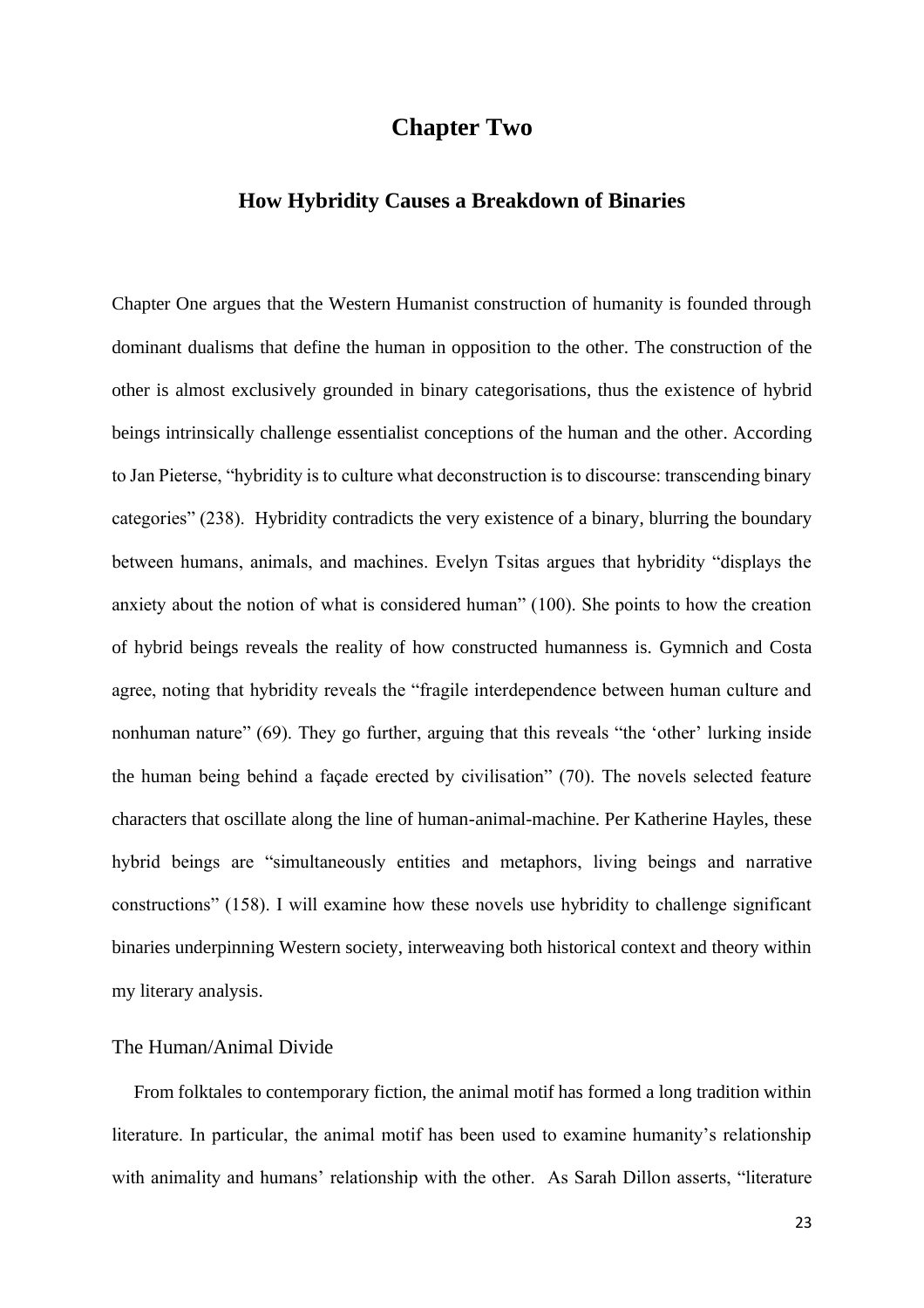provides a voice for the animal other" (135). The animal motif can be used as a literary tool in which to uphold the human/animal divide by centring humans over animals through a process of anthropocentrism. In saying this, literature can blur the boundary between human and nonhuman animals, allowing for a crossing over of the human/animal divide. As such, the animal motif becomes a literary tool in which to subvert the human/animal divide.

Angela Carter's *Nights at the Circus* (1984, hereafter referred to as *Nights*) and Michel Faber's *Under the Skin* (2000, hereafter referred to as *Skin*) are two novels that explore the human/animal divide through use of the animal motif. Both texts feature female protagonists who are hybrid creatures, existing simultaneously as human and animal: however, they do so for different effect. Carter draws on the human/animal divide largely to critique the social structures of twentieth century England. In particular, *Nights* examines "the inequalities of patriarchal capitalism" (Easton 4) through its depiction of women and the working class. Faber's *Skin*, on the other hand, reverses the human/animal divide to provide "a poignant critique of the mass killing of animals in the meat industry" (Caracciolo 591). In saying that, *Nights* can be analysed through a human-animal lens and *Skin* through a feminist lens, due to the fact that gender and animal politics overlap in both novels.

Described as "one of Britain's most original, iconoclastic, and learned writers" (Tucker 1), Angela Carter remains an influential literary figure of the twentieth century. Bristow and Broughton argue that Carter "delved into the most unsettling depths of Western culture" (1); Easton goes further, saying "Carter declared war on the myths of Western culture" (7). Indeed, her fiction can be read as a critique of dominant discourses underpinning British society during the twentieth century. In Carter's own words, "all art is political and so is mine" (qtd. in Easton 1). In particular, she explored issues relating to gender, sexuality, race, and class politics through a feminist lens. Beyond this, Bristow and Broughton contend that Carter's writings "play with the paradox of the boundary" (15). This is particularly true for *Nights*, a "complex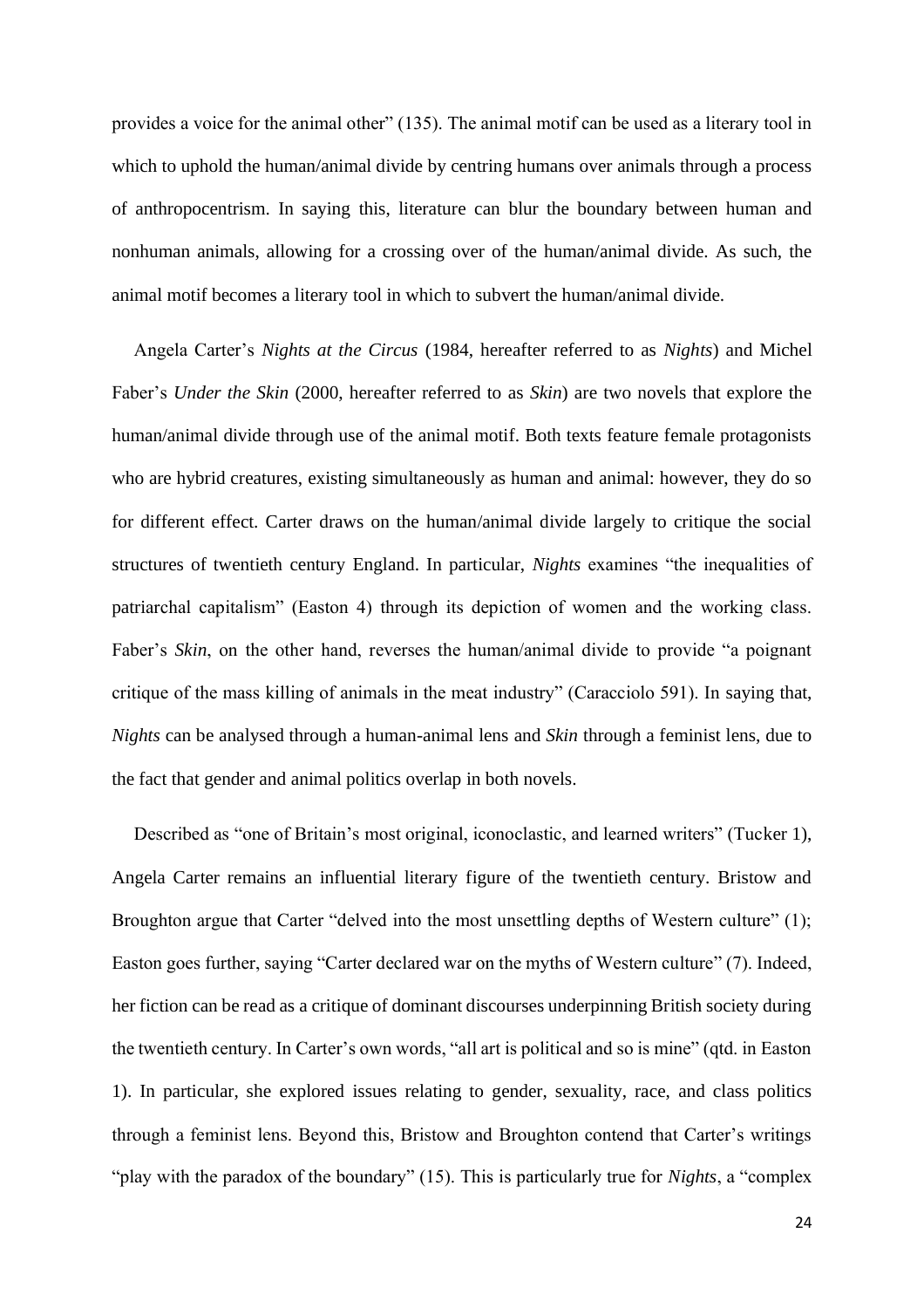metafictional feminist novel" (Boehm 193) which challenges several significant binaries that form the foundation of Western society, including human/animal, man/woman, culture/nature, and subject/object. The novel is centred around the character of Sophie Fevvers, a half-human, half-bird hybrid being famed for her skills as an aerialist and circus performer. *Nights* follows Jack Walser, an American journalist, who joins the circus across Europe in order to discover the truth behind Fevvers' mysterious existence.

In her essay "Notes from the Front Line", Carter writes "I am the pure product of an advanced, industrialised, post-imperialist country in decline" (27). Carter was informed greatly by the political climate she was living in, and as such it is necessary to consider the historical and cultural context when examining her fiction. Although published in 1984, *Nights* is set at the turn of the century in 1899. The period between the novel's setting and its publication comprises most of the twentieth century, thus the novel reimagines how this era shaped the social and cultural norms prevalent within modern British society. Carter believed that literature should draw on history "to create a critique of that period's consequences" ("Notes" 29). In light of this, I suggest that the setting of the novel was a conscious choice by Carter to examine the parallels between the beginning and end of the twentieth century, particularly in relation to gender and class politics.

Sarah Bannock argues that *Nights* is a novel "where identities are blurred, inverted, reformed" (201). This is exemplified through the character of Fevvers, a woman who is both human and animal, masculine and feminine, subject and object. Existing as half-woman, halfbird, Fevvers' hybridity complicates Western binary constructions of identity. Yang asserts that Fevvers "defies any attempts at definition and categorisation" (509); rather, she is a "flexible mixture of binaries and categories" (508). Michael agrees, describing Fevvers as "a fantastic and indeterminate being" whose identity is "multifaceted and fluid" (509). Indeed, Fevvers is both "woman and bird, fact and fiction, object and subject" (Michael 499). Fevvers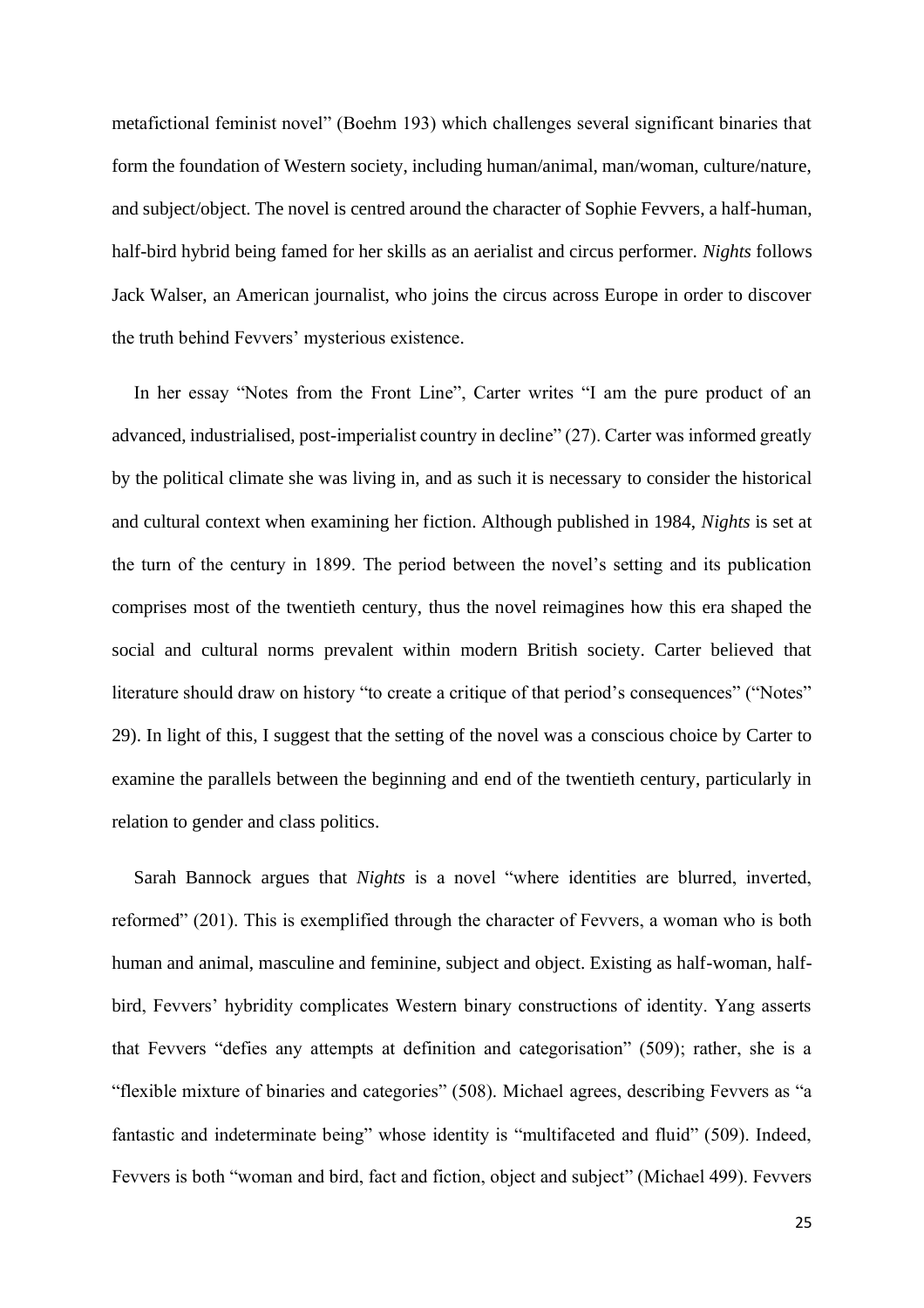is not wholly human nor is she wholly animal; "she is essentially one and the other and more … evolving as a new species" (Yang 509). 499). Fevvers' hybridity transcends binary categorisation, and thus she causes a breakdown of the dominant dualisms underpinning Western Humanist constructions of the human.

Erin Douglas notes that "Fevvers's movements among these binaries trouble constructions of gender, sexuality, humanity and nationality" (9). More than this, however, I propose that *Nights* presents Fevvers as a direct challenge to the construction of human identity based on Western dualisms. Fevvers resists being othered by embracing her hybridity as integral to her identity. For instance, Fevvers revels in her fantastical existence by constructing herself as a spectacle. The novel revolves around the mystery that is Fevvers, encompassed within her slogan: "is she fact or is she fiction?" (Carter 2). The relationship between Fevvers and spectacle has been referenced by several scholars. For instance, Abigail Dennis argues that "Fevvers creates herself as a spectacle" (117), and Douglas points to how Fevvers "makes her living as a spectacle" through her profession as an aerialist (5), whilst Mary Russo declares Fevvers as "the figure of ultimate spectacularity" (141). By creating a spectacle out of her hybridity, Fevvers refuses to submit to the binary and thus evades being othered. Moreover, creating a spectacle of her hybridity becomes an integral component of Fevvers' gender performance, which I will examine in Chapter Three of this thesis.

Like *Nights*, Faber's *Skin* features a hybrid protagonist, Isserley, existing between the binary as both woman and animal. However, while the former uses hybridity to open the boundaries of human identity and expression, the latter uses hybridity to home in on the divide between human and animal in order to critique it directly. Wendy Woodward contends that the novel "interrogates categories of animality" (53); however, I argue that *Skin* interrogates species categorisation as a whole. Kar and Vanderbeke agree, asserting that the novel "challenges the binary system of self and other, of human and non-human" (10). Faber's novel examines how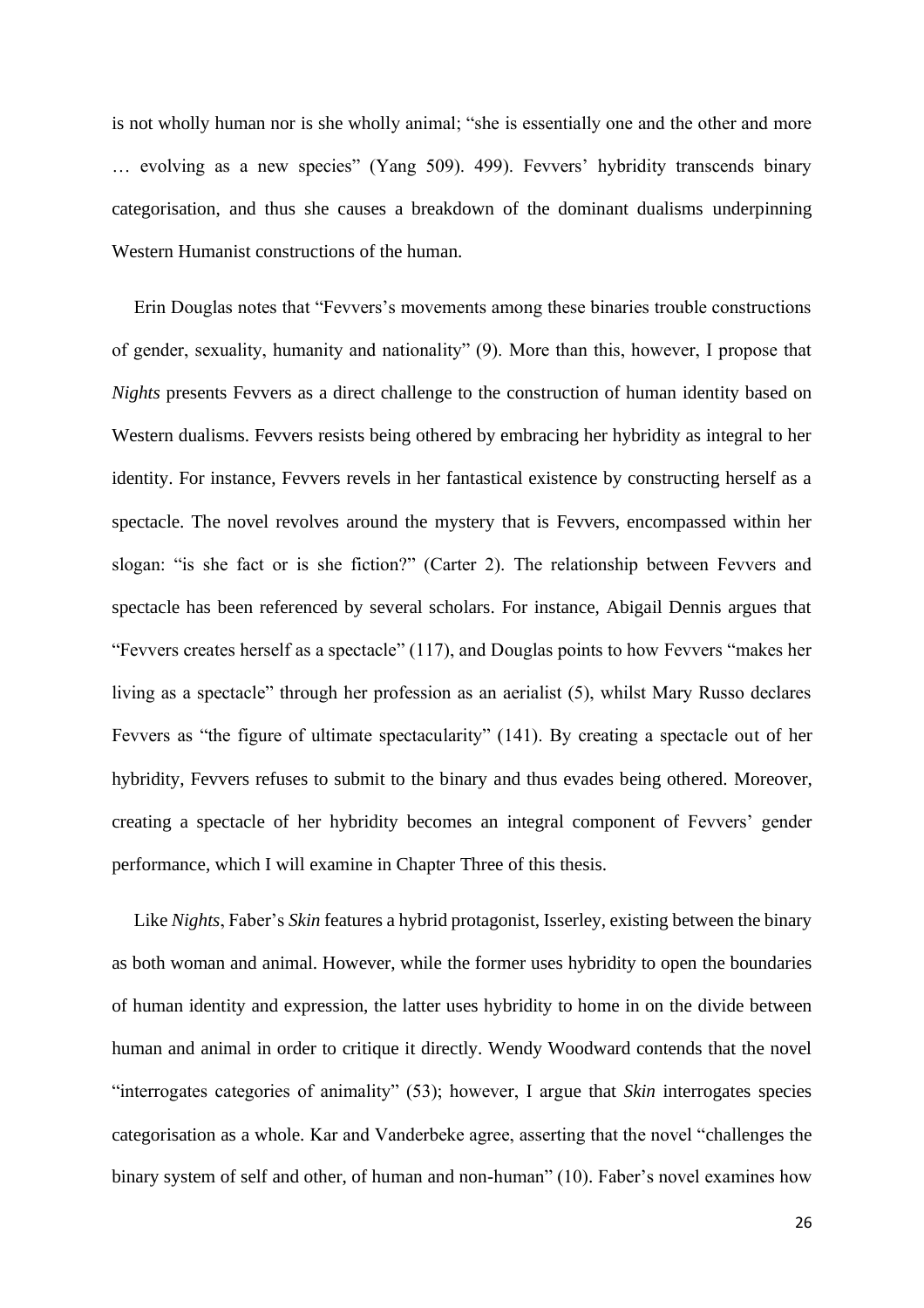humans construct species difference and the social and moral implications of this. In particular, the novel constructs species distinction through language and physicality, which allows the novel to undermine the human/animal divide and, more significantly, Western Humanist constructions of the human. By this means, Faber addresses "the posthuman concern with species metamorphosis" (Dillon 134). This is exemplified through Isserley, the novel's protagonist and hybrid being. Isserley is an alien, surgically modified to appear human, who drives around the Scottish Highlands on the hunt for male hitchhikers. Once selected by Isserley based on a set of criteria, the men are sedated and transported to a remote farm where they are slaughtered and packaged for consumption by the rich elite on her home planet.

Harger-Grinling and Jordaan assert that *Skin* "presents the reader with what might be considered a reversal of the human condition" (247). Anne Drewett adds to this, saying that within the novel "traditionally rendered relationships between man and woman, human and animal, hunter and prey, dominant and subordinate, are reversed" (26). This is exemplified through the novel's reversal of the human/animal divide. The human/animal divide establishes humanity's dominance over nonhuman animals: Faber subverts this divide by positioning his aliens as the dominant species over humans. Consequently, traditional constructions of humanity are dismantled––humans become animals and the predator become the prey. Isserley's species treat humans in the same way that farmed animals are treated within Western society: living beings exploited for consumption of their meat. Harger-Grinling and Jordaan agree, noting that "in another wicked inversion, humans are really cattle for the aliens" (248). By subverting the human/animal divide in this way, the novel challenges his reader to confront the realities of meat-eating practices. As Caracciolo succinctly states, "after all, what the aliens are doing is not unlike our own" exploitation of nonhuman animals (597).

The reversal of the human/animal divide is emphasised further by the novel's use of species terminology. In her article "Becoming-Animal", Sarah Dillon proposes that species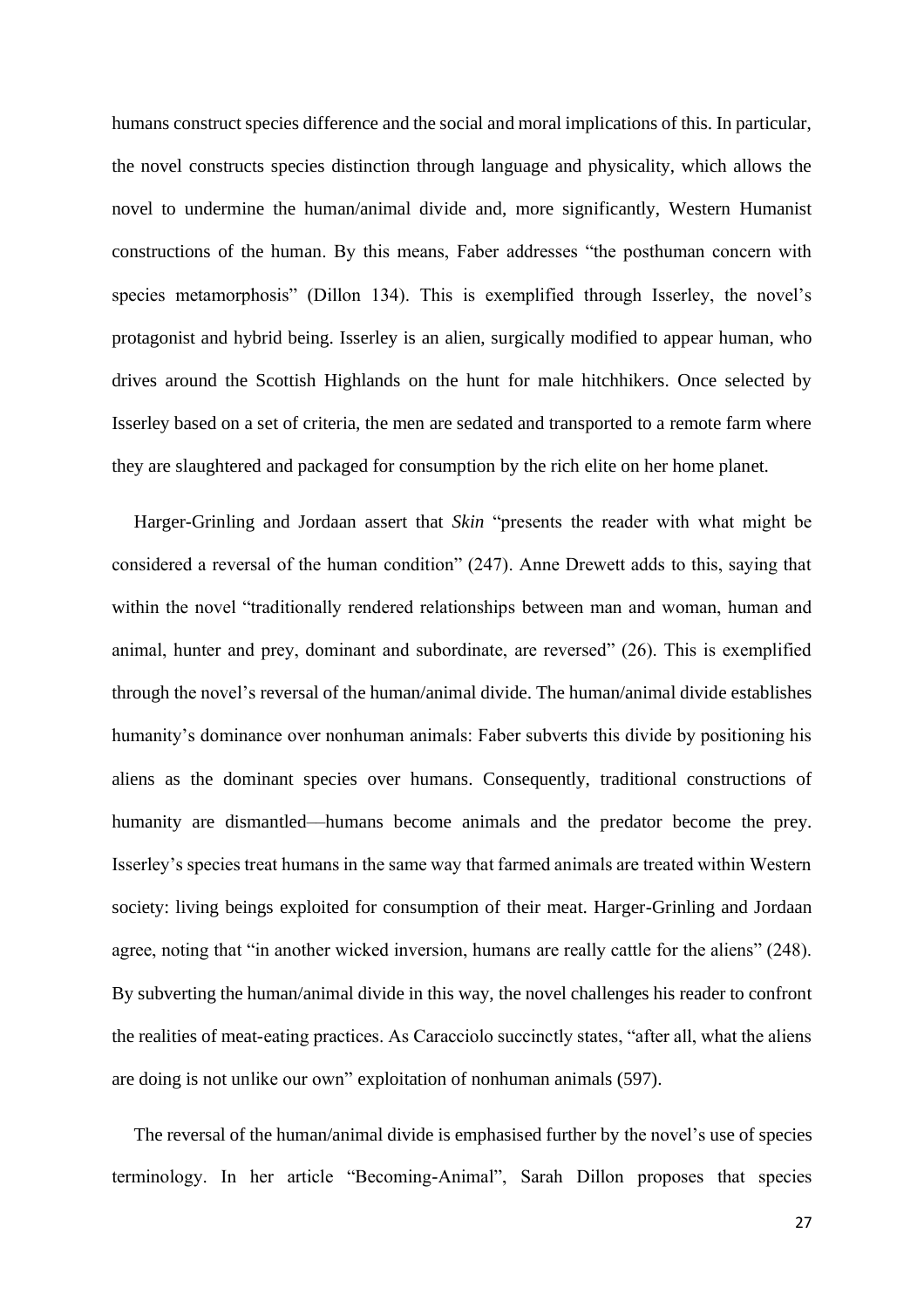categorisation is "a division created by language" (135); an assertion that can be understood through the human/animal divide. She examines *Skin* through this lens, exploring how Faber employs language as a tool of species distinction. In particular, Dillion argues that the novel's "significant metamorphoses are linguistic, not physical" (141). This can be seen through the terms Faber uses to construct his alien species in relation to humans. In *Skin*, the alien species that Isserley belongs to are called humans and the true 'humans'––that is, what the reader would recognise as humans––are instead referred to as vodsels. Through Isserley's narration, the reader comes to understand aliens as humans and humans as animals. Thus, the novel reconstructs the human/animal divide through a different binary: the human/vodsel divide. Faber's decision to refer to the aliens as human is deliberate; firstly, because it allows him to subvert the reader's expectations. Due to the familiarity of the word human, the reader makes the assumption that Isserley is human in the traditional sense, when the term is first applied to her. It is only as the novel unfolds that "the reader gradually becomes aware of the otherness of Isserley" (Harger-Grinling and Jordaan 248). Secondly, Faber is able to draw attention to how humans construct species difference based on language. By using a term that the reader would associate with themselves, "the assumption that there is a clear dividing line between human and nonhuman species is called into question" (Gymnich and Costa 85). By constructing species difference through language, the novel challenges the biological essentialist discourses maintained by the human/animal divide, ultimately undermining it in the process.

Dillon argues that the reversal of the human/animal divide has a destabilising effect which "raises the metamorphic stakes from the level of the individual and the physical to that of the species and the ontological" (141). Whereas *Nights* features an individual made exceptional by her animality, *Skin's* reversal of the human/animal divide allows the novel to examine the construction of humanity, and therefore the other, as a collective. Isserley considers her species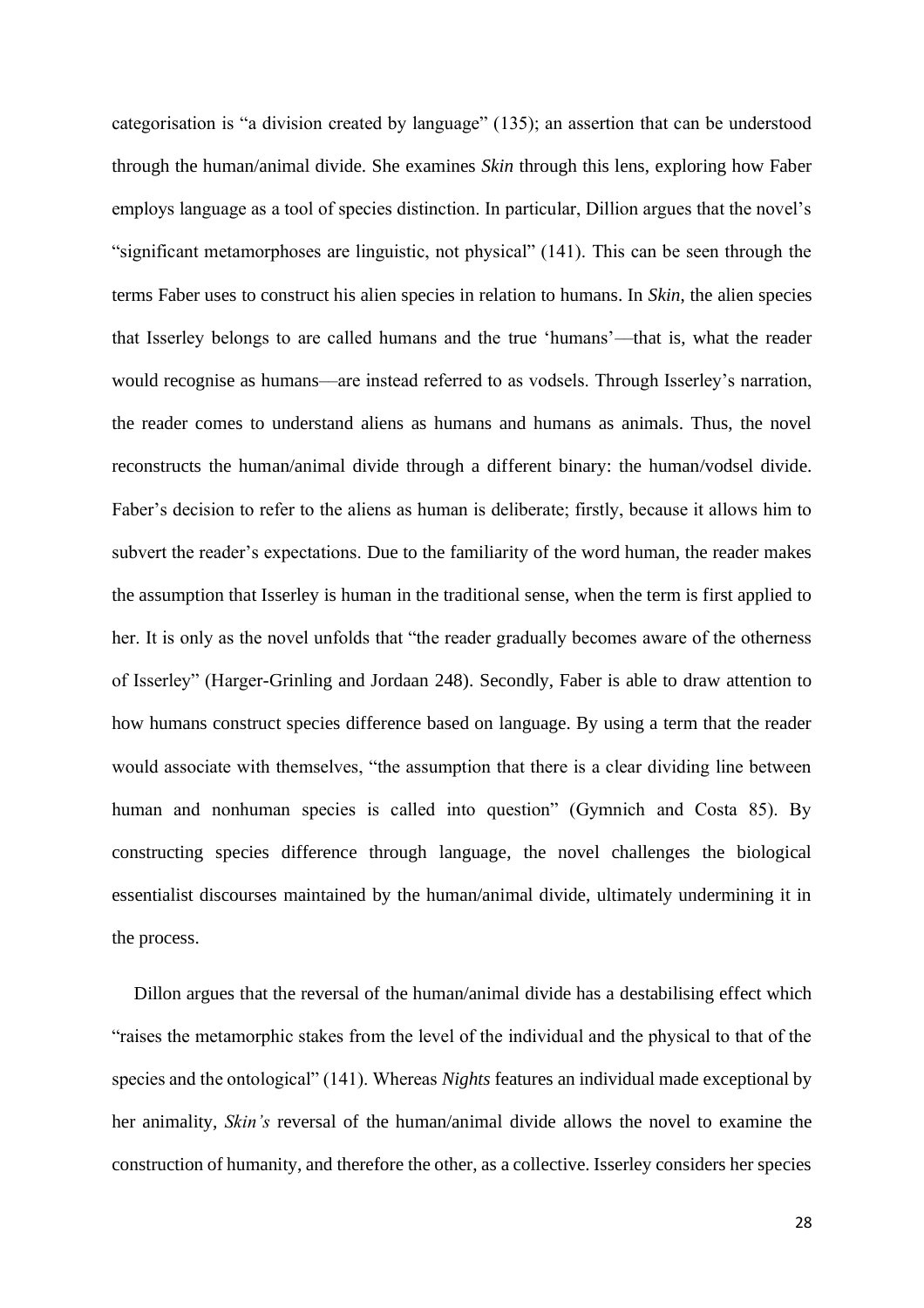to be human and the hitchhikers that she hunts to be animals, and this species distinction allows her to create a moral justification for her actions. As humans, we consider beings across the human/animal divide; Isserley views life across the human/vodsel divide. Both of these binaries are reproduced and maintained by speciesism. It is because Isserley views the vodsels as animals that she is able to participate in the industrialised killing of them for meat. Drewett agrees, noting that "the aliens' exploitation of the humans is a form of speciesism and is sanctioned by their society's meat normativity" (17).

Without the reversal of the human/animal divide, Isserley's hunting of the vodsels is likely to alienate the reader. However, through the human/vodsel divide, the reader is forced to acknowledge the contradiction of this in light of the continued oppression of factory-farmed animals. As such, "the act of species renaming is a crucial textual method of destabilising" the human/animal divide (Dillon 139). Moreover, Faber encourages his reader to engage directly with this reversal. For instance, Gymnich and Costa suggest that the novel is "inviting the readers to see human beings, themselves, from an alien point of view" (85). Faber constructs his human/vodsel divide as a mirror to the human/animal divide, which allows the reader to draw connections between the two. However, this also reveals the anthropomorphism inherent within the novel; in highlighting the oppression of nonhuman animals, Faber chooses to centre humans. In saying that, Faber's approach in his novel is perhaps more likely to resonate with meat-eating readers, who may be dismissive of a novel that centres animals. Woodward speaks to this, saying "Western conventions of eating are de-familiarised" in the novel through the human/vodsel divide (49). By reframing his critique of meat-eating through the this divide, Faber is able to engage his reader on a more effective level.

The reconstructed human/animal divide is then reinforced throughout the novel through a process of animalisation. Human speciesism has constructed a hierarchy of value based on the human/animal divide, in which humanity is valued over animality. Put simply, the more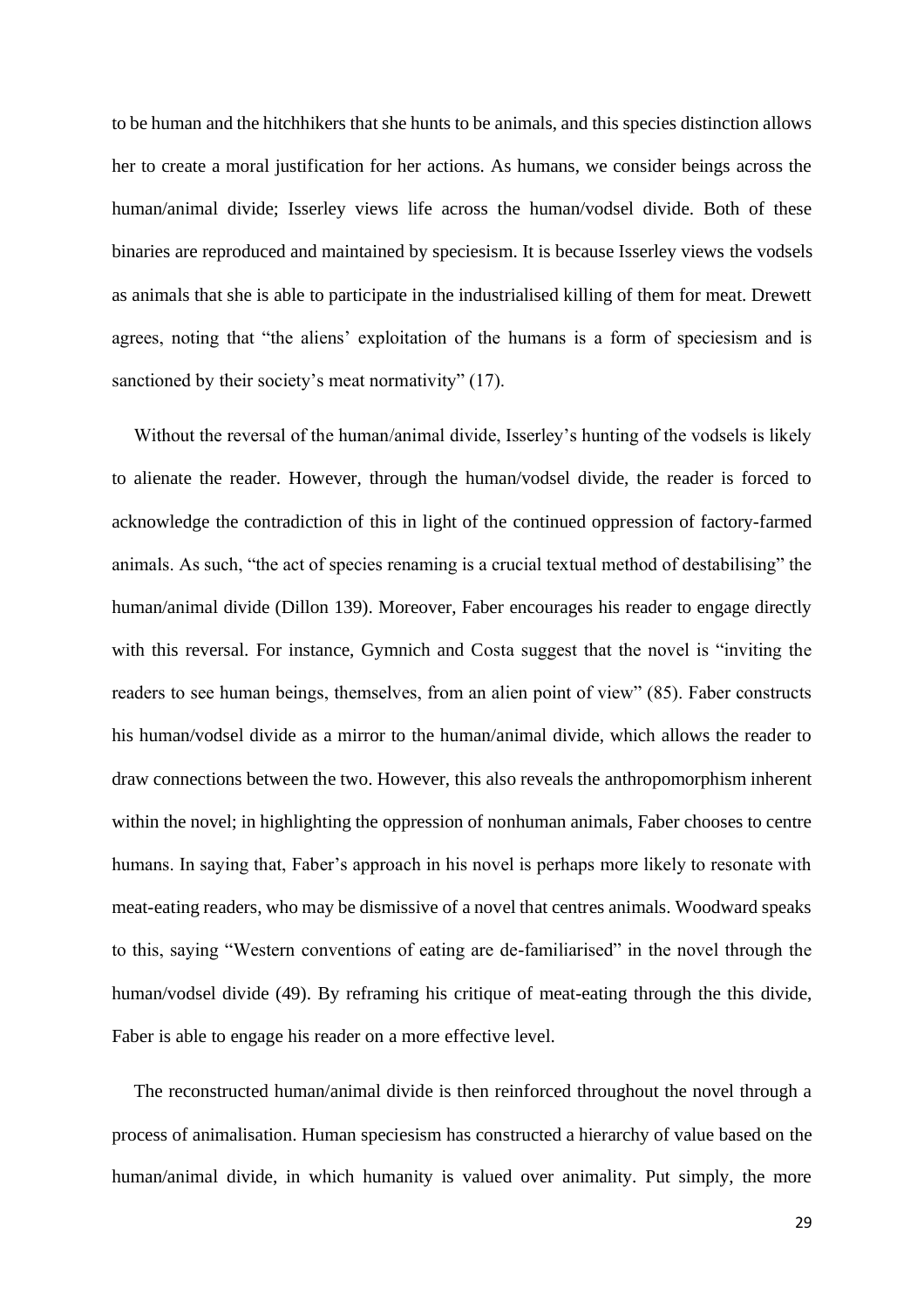animalised you are, the less value you have within society. An effective tool of speciesism is to dehumanise a group of people to the point of animalisation. Johannes Steizinger defines animalisation as a "complex strategy of dehumanisation" in which humans are separated from their humanity through an association with animality (141). By opening the boundary between humans and nonhuman animals, certain groups of people are identified with animal characteristics. This creates a moral justification for their oppression––as Kim notes, "to be human is to have moral worth … to be animal is to be nothing, to be that which anything can be done to" (329). In *Skin*, the vodsels are animalised in order to maintain the human/vodsel divide. Although recognisably 'human', the novel uses deliberate language to associate the vodsels with animality. In particular, the novel draws attention to the vodsels' physical bodies to construct them as farmed animals. For example, the first chapter depicts Isserley searching for male hitchhikers to pick up along the highway. She inspects the vodsels as she drives past them, examining them for the physicality and strength. The novel uses animalistic language in this passage, making reference to the "puny, scrawny specimens" (Faber 1), "hunk on legs" (1), fleshly biped[s]" (3), and "hairy youngster" (5). As a result, the vodsels are reduced to their body parts in a way that emphasises their eventual fate as meat. Dillon argues that "the hitchhikers are deprived of all linguistic markers of what we would consider humanity" (141). Drewett agrees, saying that this "language use contributes to the objectification" (18). Isserley's interest in the hitchhikers is not based on them as people but rather them as meat. The vodsels' emotions, intellect, and personal relationships are disregarded in favour of their physicality. Drewett asserts that this "denies them their personhood, making it easier to view them as edible objects" (18).

The animalisation of the vodsels reaches a climax during the novel when Amlis Vess visits the farm. Amlis' father is CEO of Vess Incorporated, the company that produces "voddissin" (vodsel meat), and as such, is a figure of wealth and status. Despite his background, Amlis is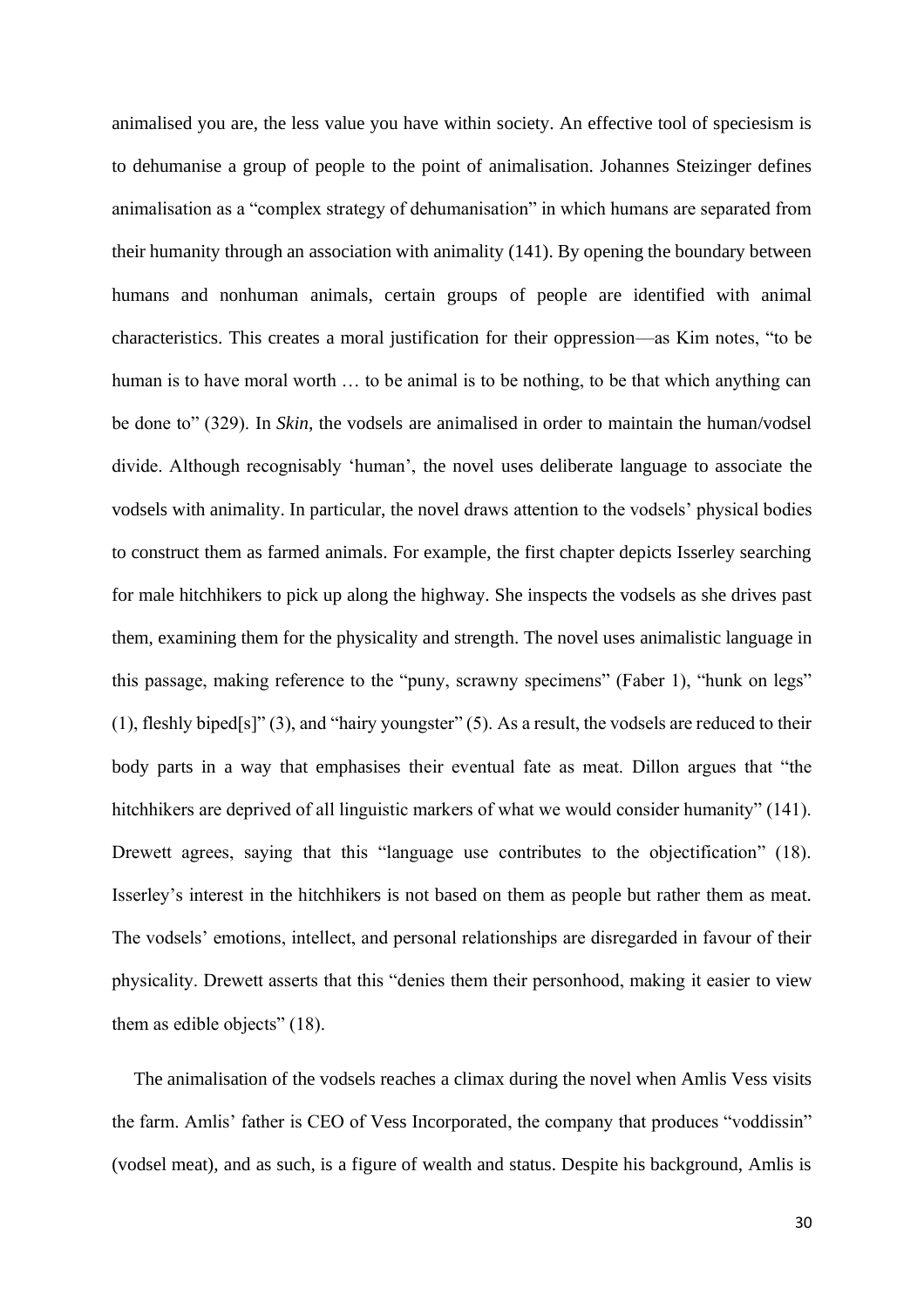vegetarian, explaining to Isserley "I don't believe in killing animals" (Faber 114). Isserley and Amlis' differing views on speciesism provides a framework in which to compare and contrast discourses of the human/animal divide. This is exemplified when Isserley gives Amlis a tour of the underground facility where the captured vodsels are kept as prisoners. It is in this chapter that Faber emphasises the animalisation of the vodsels in order to reinforce the oppressive nature of factory-farming practices. The vodsels are described "as grotesquely disfigured and deformed" (Caracciolo 598), having been mutilated in preparation for their eventual fate as meat for the humans. Faber writes the "monthlings were huddled together in a mound of fastpanting flesh" (169). Once again, the vodsels are reduced to their body parts and stripped of their personhood; they are dehumanised to the point of animalisation. Drewett agrees, arguing that their mutilated bodies make "it seem inevitable that the vodsels are meant to be animals for meat"  $(18)$ .

During this scene, a vodsel in a desperate attempt for survival tries to communicate with Isserley and Amlis. Because the captured vodsel's tongue has been cauterised, it is unable to speak verbally. However, the vodsel is able to scratch out the word "mercy" in the dirt. Amlis is amazed, saying "no one told me they had a language … my father always describes them as vegetables on legs", to which Isserley dismissively responds, "it depends what you classify as a language, I guess" (Faber 171). This is an example of how the novel draws on dominant discourses of the human/animal divide in order to undermine it. The belief that the vodsels are mentally and emotionally inferior beings, whose purpose, as such, is tied to their value as commodities for humans, reflects the wider construction of the animal within Western society. In particular, this idea directly draws on Western Humanist constructions of the human as a rational animal endowed with language. Amlis asks Isserley to translate the word "mercy". Although semi-fluent in the English language, Isserley is unfamiliar with the term, noting "the word was untranslatable into her own tongue; it was a concept that just didn't exist" (Faber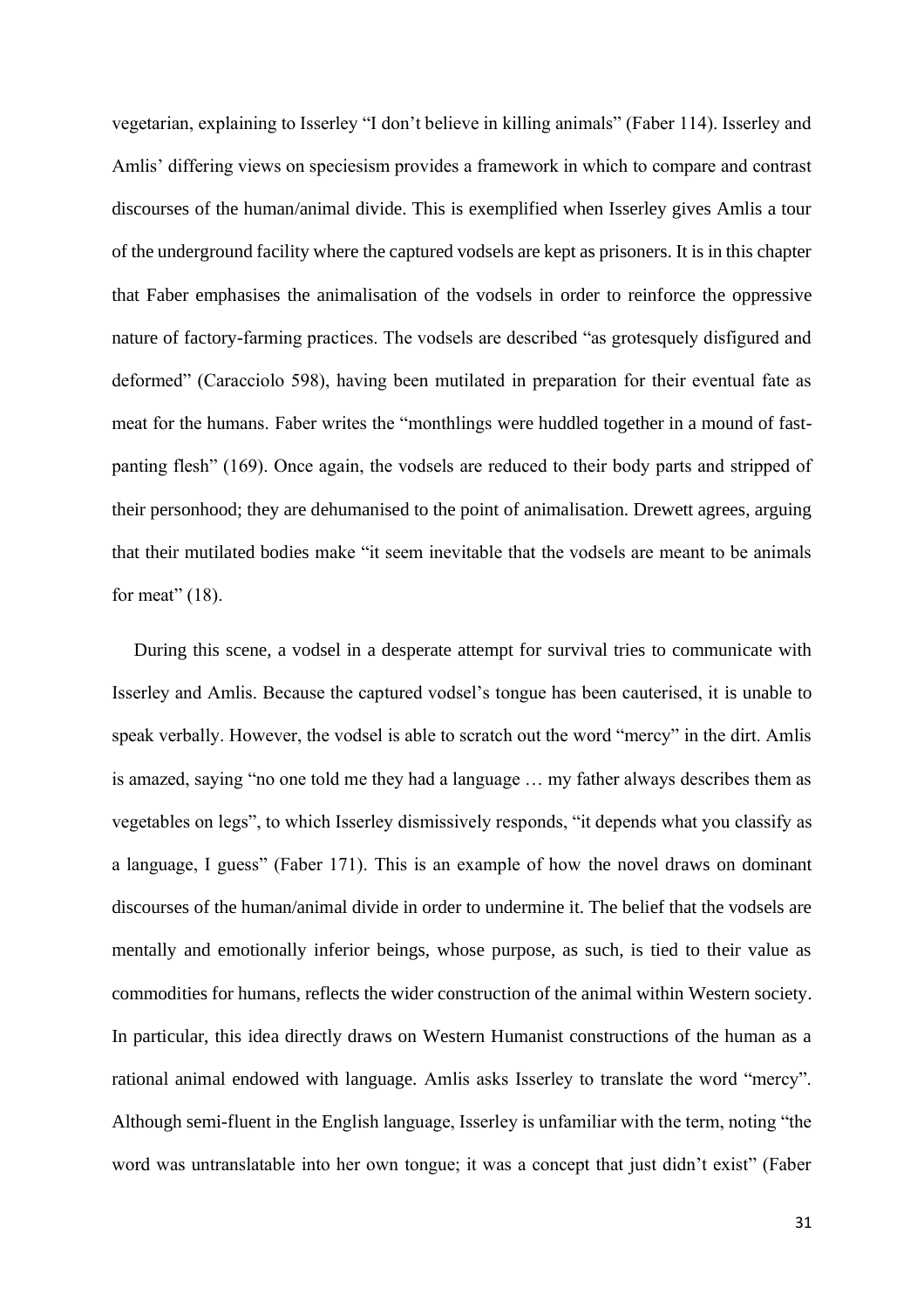171). Rather than admit this to Amlis, however, she downplays the linguistic abilities of the vodsels as a species, likening the writing to "a chicken's cackle or a cow's moo" (Faber 171). Here, the novel highlights an important element of the human/animal divide: "no language, no subjectivity" (Dillon 135). According to Derrida, Western philosophical tradition asserts that "the animal is deprived of language … or, more precisely, of response" (32). Humans have linguistic agency over animals, allowing the construction of species categorisation and subsequent dominance of humanity over nonhuman animals. Faber address this directly through Isserley, as she denies the vodsels linguistic agency in this scene. This denial is integral to Isserley's moral justification for her actions––by removing their linguistic agency, Isserley ensures that the vodsels remain "shapeless lumps of flesh ripe for slaughter" (Caracciolo 598).

Alongside subverting the human/animal divide, Faber uses this chapter to highlight the violent reality of factory-farming practices. He draws attention to how the captured vodsels are subjected to castration and cauterisation, emphasising the violence of these practices. For example, Faber writes "the inside of his gaping mouth was roasted black where the stub of the tongue had cauterised" (170). Faber uses deliberately descriptive language in order to engage a "sense of moral and physical disgust" from the reader (Caracciolo 598). In fact, the entire novel is filled with gruesomely vivid descriptions of violence; a technique used by Faber to provoke an emotional reaction from his reader. The conditions of factory farms are often horrifically inhumane, in what Freemen refers to as a "system of enslavement" (11). Thus, the novel's graphic depiction of how voddissin is produced reflects the violent reality of how meat is produced in the Western world. Furthermore, it allows the reader to engage on a deeper level with the human/animal divide. By applying these inhumane conditions to the vodsels, rather than animals, the reader sees themselves and is therefore able to relate on a personal level to this horror. Caracciolo agrees, arguing that this passage reinforces "the analogy between vodsels and nonhuman animals in the meat industry" (599). Authors often anthropomorphosise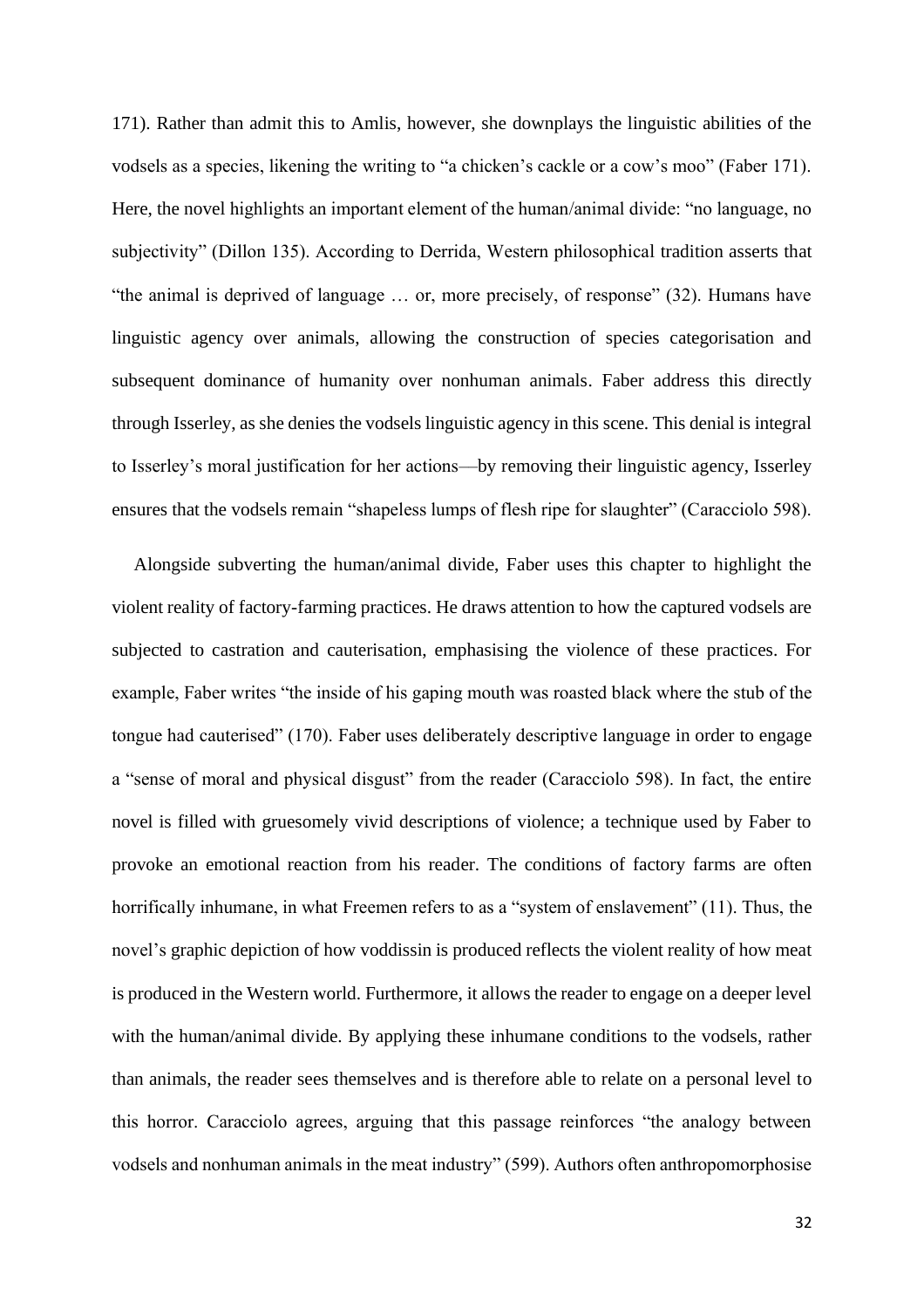animal characters in order to allow a transferal of perspective from the human to the nonhuman animal. However, I argue that the novel's reversal of the human/animal divide achieves this more effectively. By reconstructing the human/animal divide through the human/vodsel divide, *Skin* undermines species categorisation to the extent that humans become 'animals'. In seeing themselves as humans constructed through animalisation, the reader is encouraged to see beyond the binary.

I will now turn to my thesis' central focus, hybridity, to examine how the characters of Fevvers and Isserley operate between the binary of human and animal, as half-human, halfanimal hybrid creatures. In particular, I will consider the way in which these characters blur the boundary between humanity and animality in order to destabilise the human/animal divide. Fevvers and Isserley's hybridity overlap and differ across the two novels, most notably through their evolving relationship to both humanity and animality. As such, I will compare and contrast how their hybridity is used to uphold and undermine discourses of the human/animal divide. Before this, however, it is worth noting that Isserley's place along the human/animal divide is complicated by the fact that she is an alien. I suggest that Faber's construction of the human/vodsel divide addresses this, as it positions aliens as humans and humans as animals. Moreover, Drewett argues that with Isserley, "even though she is an alien, she also represents animals" (26). This is because the alien species Isserley belongs to are four-legged, furry, tailed mammals, closely resembling sheep. As such, Isserley embodies notions of humanity and animality that can be analysed through the human/animal divide.

A significant difference between Fevvers and Isserley lies in the origins of their hybridity. *Nights* presents Fevvers' hybridity as innate: she is born into her hybrid existence through an unexplained, biological miracle. In contrast, *Skin* presents Isserley's hybridity as constructed; born 'human', she is surgically modified to become a hybrid being. Tsitas asserts that concerns around human-animal hybridity "reveal a preoccupation with issues of origin and hierarchy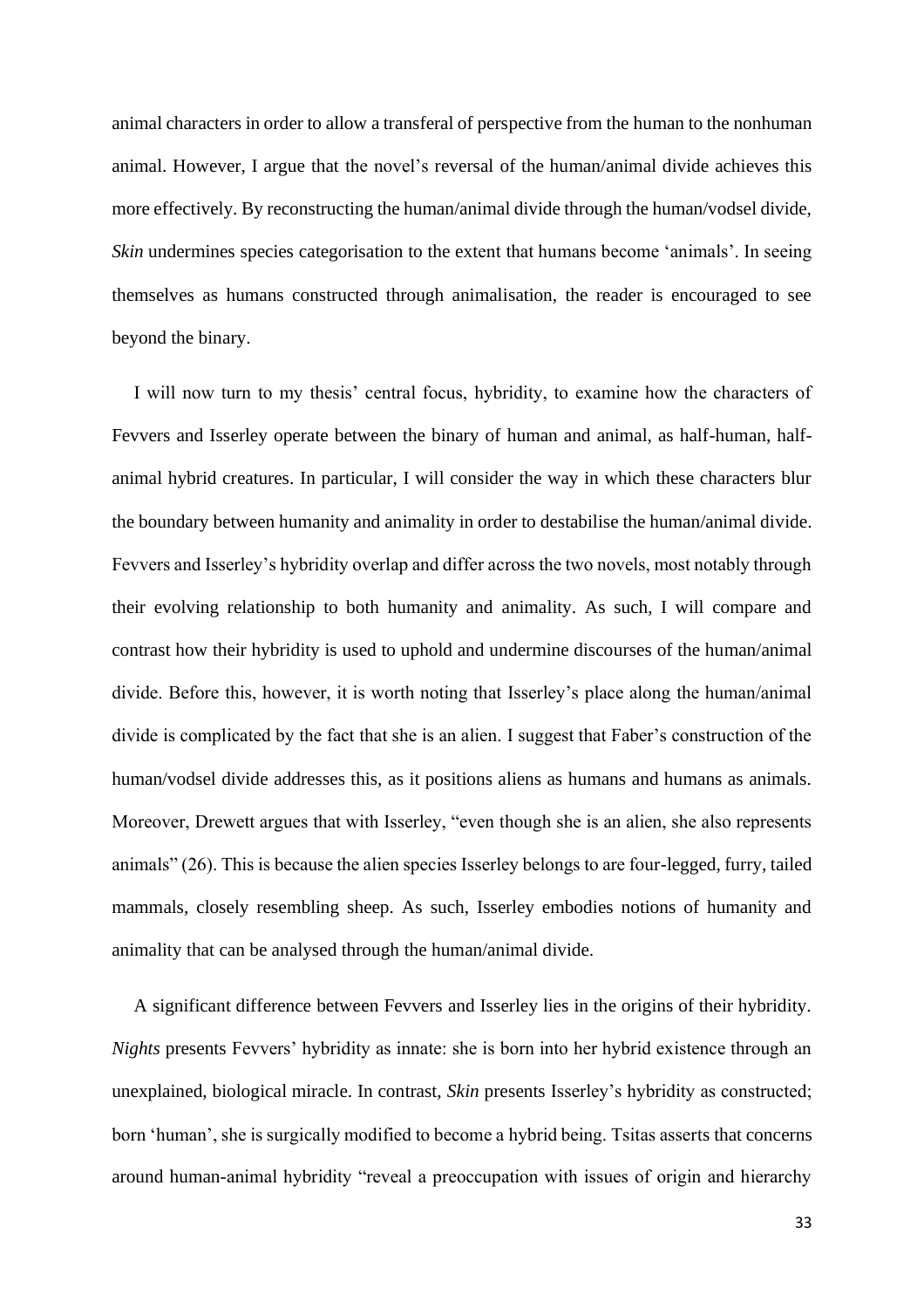and purity of species" (101). This is because hybrid beings present a challenge to the presumed biological and social differences between human and nonhuman animals. *Nights* and *Skin* draw on this idea by deliberately constructing their hybrid characters as other to humanity. In particular, the otherness of Fevvers and Isserley is emphasised through the origin story of their hybridity––humans are born; in contrast, Fevvers is hatched and Isserley is made.

*Nights* opens with the story of Fevvers' fantastical existence, as Walser interviews Fevvers on her life history. She tells Walser that she was "hatched out of a bloody great egg" (Carter 3). With this sentence, Carter constructs her protagonist as more-than-human by having her enter the world in a way that defies human conventions of birth. Moreover, as a baby Fevvers had feathers that sprouted around her back "just like the fluff on a chick, it was" (Carter 10). In reference to this, Yang states that "Fevvers spotlights her ambiguous nature from the moment of her birth" (504). This opening passage serves to construct Fevvers as other to humans by highlighting her intrinsic animality. Furthermore, it establishes Fevvers' hybridity as intrinsic to herself, thus she is implicitly associated with concepts of naturalness. Contrary to Fevvers, Isserley's hybridity is constructed rather than innate. Caracciolo describes *Skin* as "a story of physical mutilation" (591). In saying that, Caracciolo is not only referring to the plight suffered by the captured vodsels, but Isserley's metamorphosis from alien-human to human-animal. Isserley undergoes surgical modifications that alter her body to resemble the vodsels. The process is invasive and painful: Isserley has her skeleton restructured to allow her to walk on two legs rather than four, her tail is removed, along with her body hair, and she undergoes breast augmentation surgery.

Both Fevvers and Isserley live with permanent, physical reminders of their hybridity. In *Nights*, Fevvers would appear completely human if not for her wings, which span six feet when fully spread. In saying that, Fevvers typically keeps her wings tucked away under her clothing, giving her a humpbacked appearance, in order to maintain the mystery of her existence and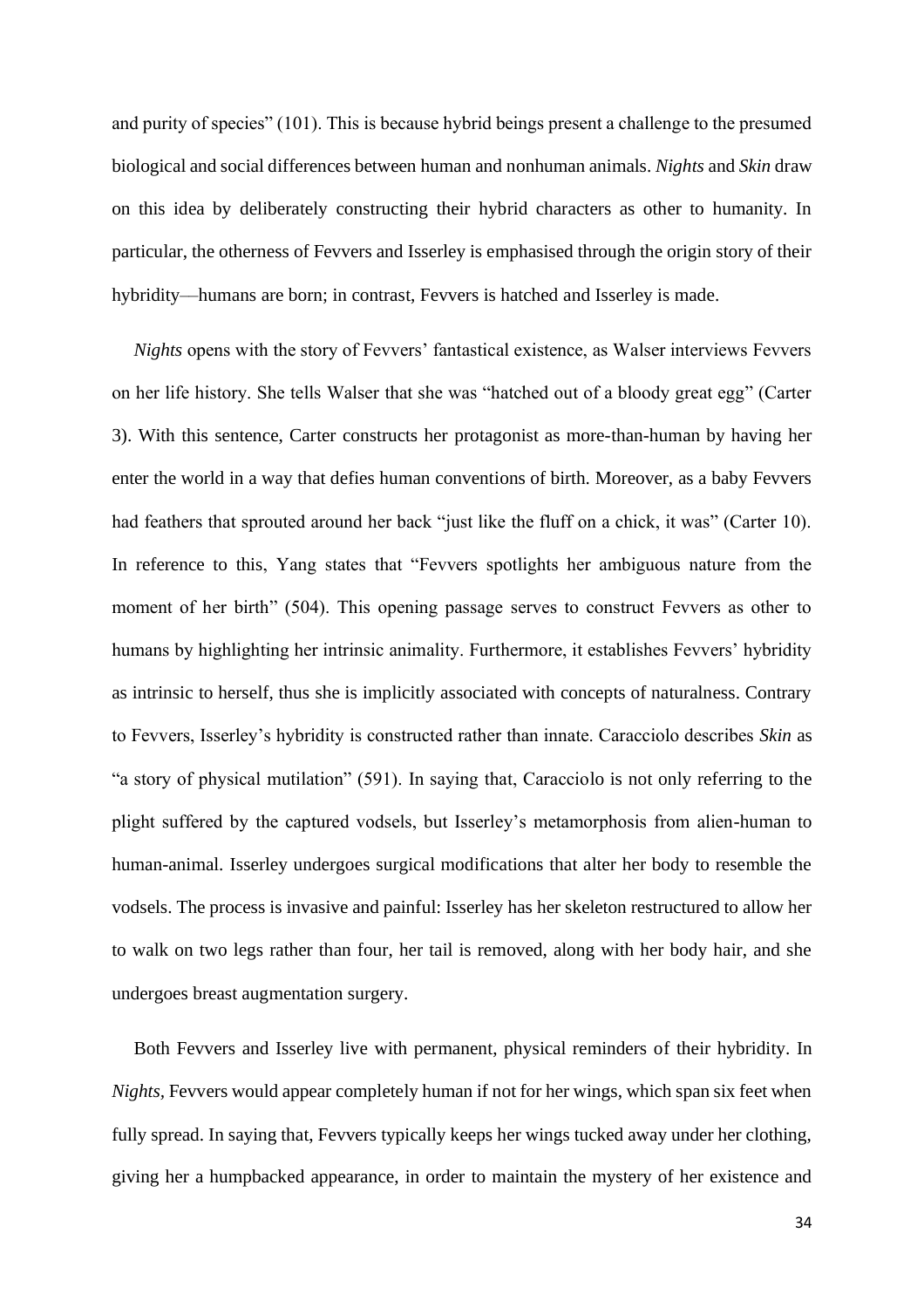disguise her otherness. However, her wings remain physical proof of her hybridity and representative of her growing animality. Emerging during puberty, Fevvers is initially resistant to her new additions, but as Carter reminds her reader, "nature will not be denied" (36). The wings that protrude from Fevvers's shoulders defy reality, mirroring the way in which her hybridity defies the boundaries of humanness. The novel engages with this idea directly through Fevvers' relationship to her new wings. For instance, Fevvers is initially fearful of her new wings, saying "I knew I was not yet ready to bear on my back the great burden of my unnaturalness" (31). This reveals how Fevvers is aware that her hybridity makes her unnatural, inhuman, and therefore other. The human/animal divide positions humanity and animality as mutually exclusive. Fevvers lives in a society founded on this premise and as such her fears around her hybridity are born out of a desire to remain 'human'. Yang supports this, saying that Fevvers is "fearing for her separation from humankind" (506). This is emphasised further when Fevvers learns how to fly. Once again, Fevvers fears that she is evolving further away from humanity into animality. As she stands at the open window, Fevvers notes that the open space before her represented "the grand abyss, the poignant divide, that would henceforth separate me from common humanity" (Carter 30). She goes further, referring to the terror of "the irreparable difference with which success in the attempt would mark" (34). This reveals how Fevvers resists the animality inherent in her hybridity, and therefore herself. Beyond Fevvers' personal relationship to her hybridity, this passage seeks to address concerns of the human/animal divide, in which association with animality is seen as dehumanising and othering.

Like Fevvers, Isserley lives with permanent reminders of her hybrid status, yet to a much greater degree. *Skin* presents Isserley's metamorphosis from human-alien to human-vodsel as a painful and traumatic experience. As previously mentioned, the original transformation involved invasive surgeries and body modifications. Consequently, Isserley endures chronic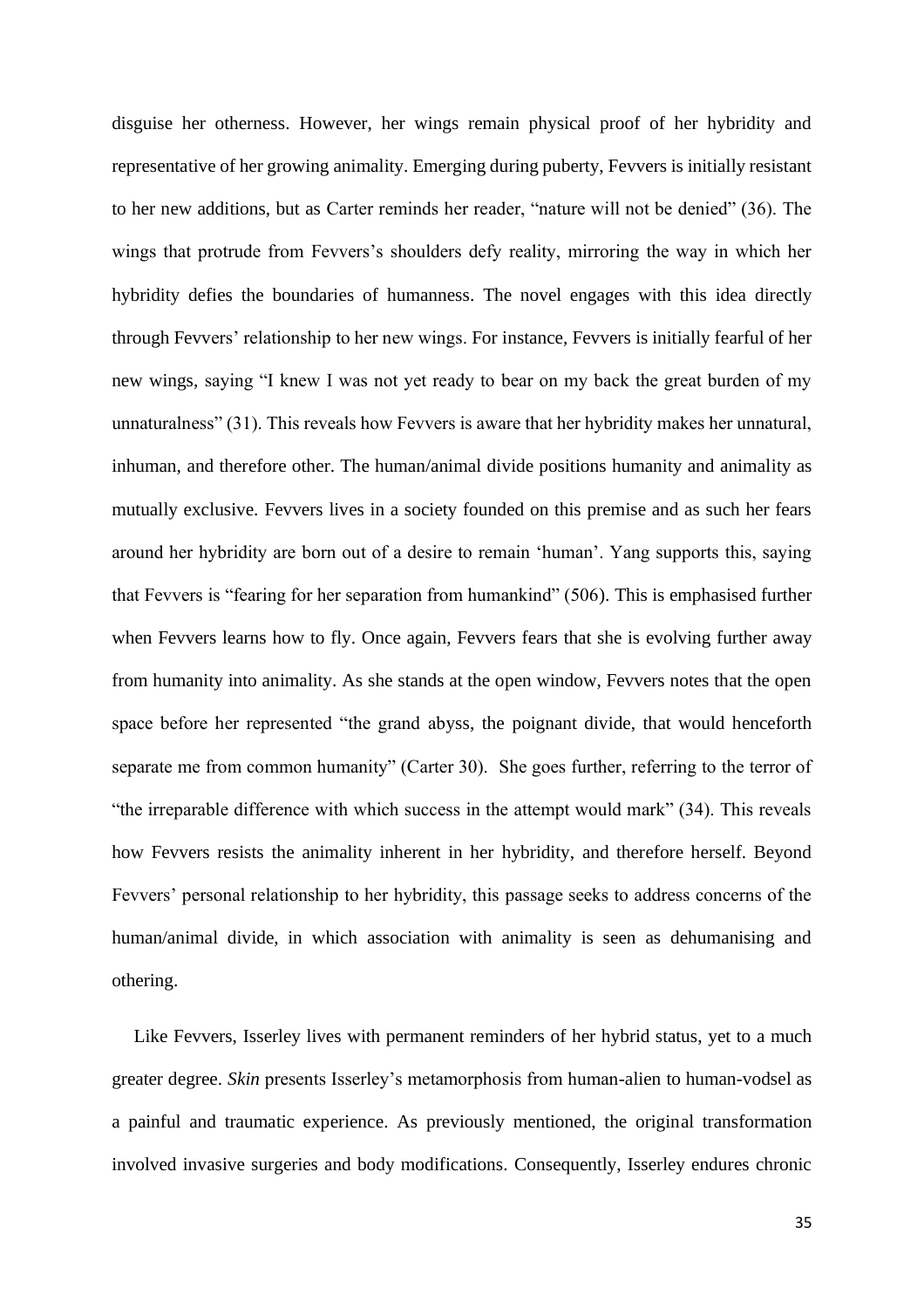pain that affects her daily life, including extreme headaches, "contorted back muscles" (Faber 49), and persistent eye strain. Tsitas argues that manufactured hybrid beings are "deemed by society as a monster that should not exist", drawing on the figure of Frankenstein's creature to illustrate this idea (98). In particular, these beings raise concerns regarding biological evolution and naturalness by blurring the boundaries of species categorisation. Faber speaks to this fear through Isserley by emphasising the horror of her constructed hybridity. Isserley is "dehumanised by her operation" (Gymnich and Costa 85), which serves to establish her as other to both humans and vodsels. Dillon agrees, arguing that Isserley's modifications "cause her to inhabit physically the limit between human and vodsel" (144). Consequently, Isserley is neither human nor vodsel, but rather a mutilated, hybrid being.

This is reinforced by Isserley's own feelings towards her hybridity, which she believes is representative of her loss of humanity. At various points in the novel, Isserley frames her transformation as a "sacrifice" (Faber 65) and something that has "been done to her" (Faber 65, 68). My class politics discussion in Chapter Three will address the reasons behind this in more depth, however these quotes highlight how Isserley frames her hybridity in a negative light. In particular, Isserley views her body "with distaste" (Faber 68), seeing it as symbolic of her growing animality. She describes her body as "carved up" (Faber 241), mourning the loss of her natural teats (Faber 178) and tail (Faber 186). Harger-Grinling and Jordaan assert that Isserley becomes a site in which "to explore the fine line between man and beast" (249). Dillon agrees, saying that *Skin* examines "how altered bodies move backwards and forwards across the boundary between human and nonhuman animal" (134). This is exemplified by the way in which Isserley must maintain her hybrid appearance in order to pass as a vodsel on earth. For instance, Isserley regularly removes her body hair and is required to wear contacts that "gave her nothing but headaches and eyestrain" (Faber 51).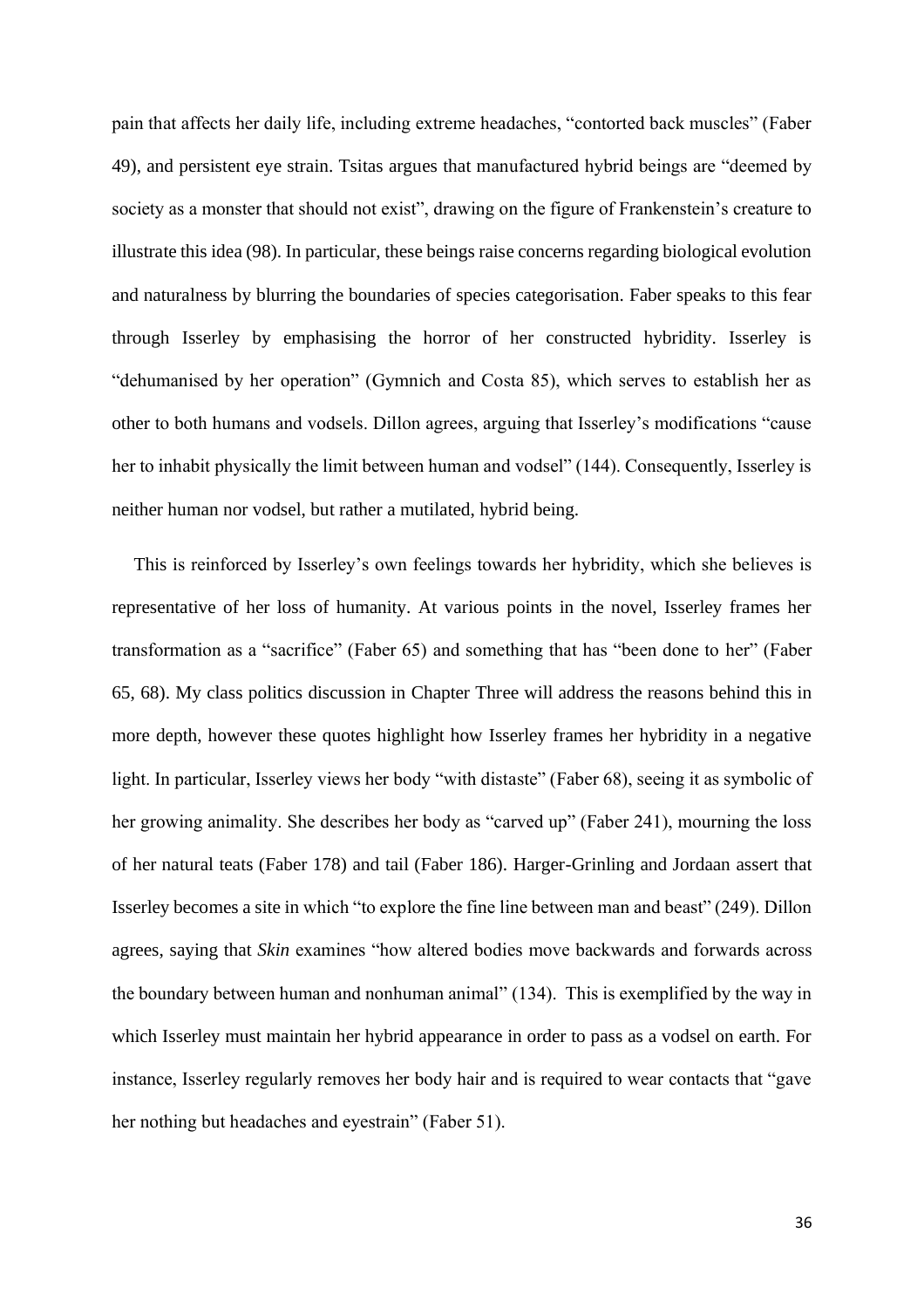In portraying this, the novel draws attention to dehumanising strategies that associate certain physical characteristics with animality. In particular, body hair has historically been used as a racial identifier in which to animalise groups of people. Through Faber's human/vodsel divide, in which Isserley's animal-like alien species are 'human', this association with body hair is reversed––no longer associated with animality, it becomes a symbol of humanity. For Isserley, shaving therefore "represents pushing herself over the dividing line into bestiality" (Harger-Grinling and Jordaan 249). As such, these practices become a permanent reminder of Isserley's vodsel nature. On the other hand, Dillon suggests that these practices reveal that Isserley's body is "constantly seeking to return to its original humanity" (144). Despite her continued efforts to assimilate with other vodsels, Isserley remains intrinsically human. Interpreted in this way, it can be argued that the novel constructs humanness as an innate state of being. However, Isserley's continual maintenance of her transformation push her further along the "sliding scale of humanness" (Tsitas 106) to animality. The underlying message here is that Isserley's position on the human side of the human/animal binary is precarious––as a hybrid being, she inhabits "the abyssal limit between the human and the nonhuman animal" (Dillon 150). Thus, *Skin* destabilises the construction of humanity by blurring the boundary between human and nonhuman animals.

Returning to my analysis of *Nights,* I will examine how Fevvers' relationship to her hybridity evolves over the novel. Despite Fevvers' initial apprehension toward her animality, she begins to embrace her animality when learning to fly. Fevvers tells Walser "I learnt, first, as the birds do, from the birds" (Carter 33). Rather than rely on the aid of humans to learn aerodynamics, Fevvers chooses to learn from her fellow birds. She observes the birds flying and notes the parallels between their movements and those of humans, saying "those *aerial arms* of theirs … which were, in fact, I realised, not dissimilar to those of a human swimmer" (33). Here, Carter is subverting the human/animal divide by drawing a link between human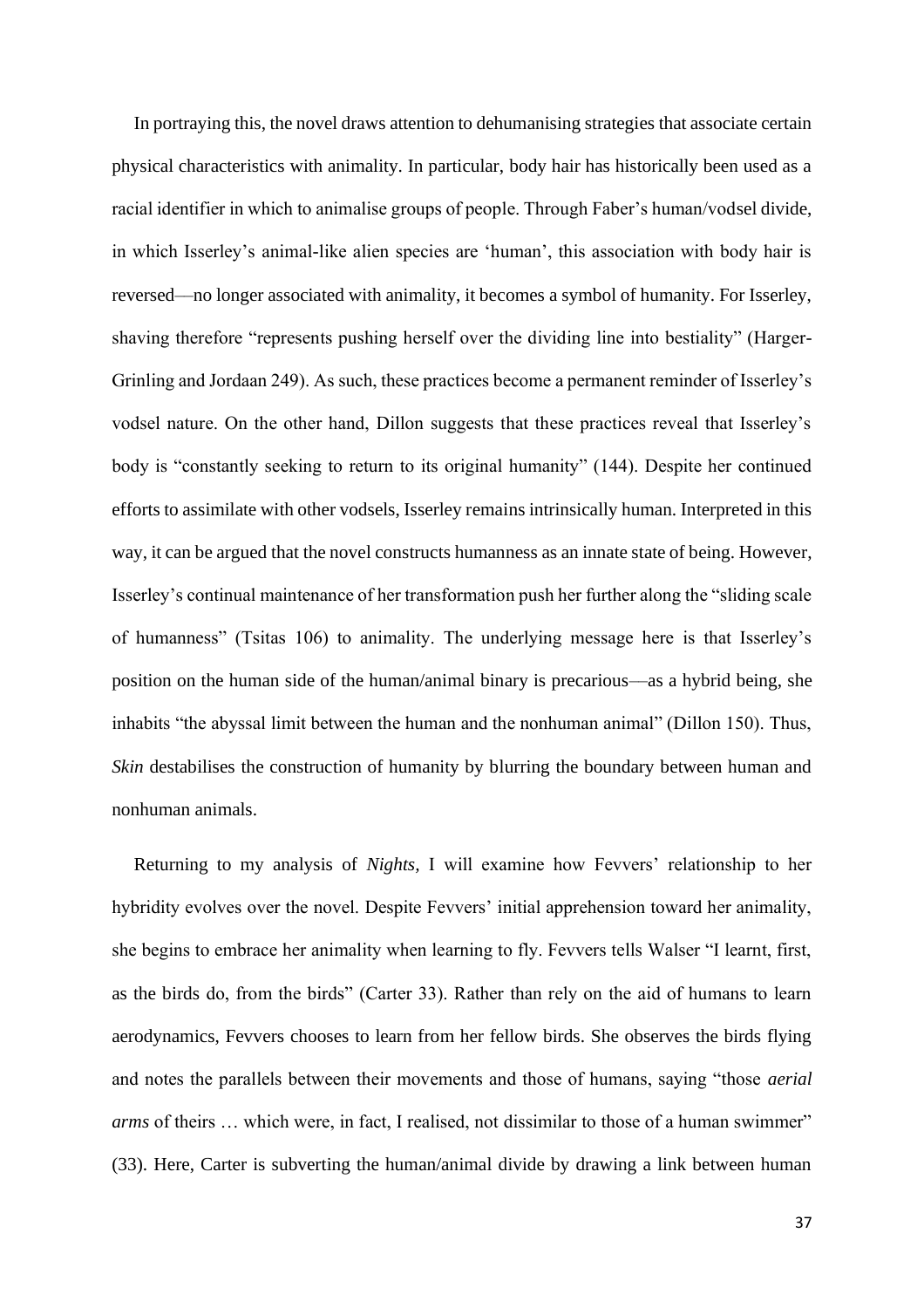and nonhuman animals. Moreover, Fevvers grows to care emotionally for these birds, referring to them affectionately as "my pigeon family" (Carter 34). This is significant because it reveals Fevvers' changing relationship to her own hybridity. Whereas before Fevvers saw her wings as symbolic of her otherness, she comes to the realisation that her "body was the abode of limitless freedom" (Carter 31). Subsequently, Fevvers' hybridity becomes integral to her identity. This is exemplified by her decision to become a professional aerialist. She plays into her hybridity when performing, appearing on stage behind tinsel bars to the tune of 'Only a bird in a gilded cage'. Her success in constructing her hybridity as spectacle is evidenced by the "Fevvermania" (Carter 5) that follows her at every show. Fevvers' celebration of her hybrid status allows her to transcend beyond the human/animal divide. On the other hand, Yang notes that Fevvers' profession as circus performer may be a matter of necessity, saying she "resolves to practice her hybrid state" (506), a point I expand on in my discussion of class politics in Chapter Three.

Carrying on from this, Carter subverts the human/animal divide by constructing Fevvers' hybridity through notions of natural and unnatural. In doing so, she also draws on the binary of culture/nature. Fevvers, as both human and animal, "challenges the demarcation between the natural and unnatural" (Yang 507). For example, Fevvers questions, "For what is 'natural' and 'unnatural', sir? The mould in which the human form is cast is exceedingly fragile" (68). Here, not only is Fevvers challenging the idea that her hybridity makes her unnatural, but beyond this, is questioning the stability of humanness as a construction. Significantly, Fevvers never refers to herself as unnatural; in fact, she resists this label being placed on her. When revealing that she was hatched, Fevvers uses the phrase "unknown to nature" (Carter 21) rather than unnatural. Although similar phrases, this is a deliberate choice by Carter to resist Fevvers being othered. Yang agrees, saying that this passage highlights how Fevvers is "undefined by natural equations and cultural conventions" (504). As such, Fevvers' position along the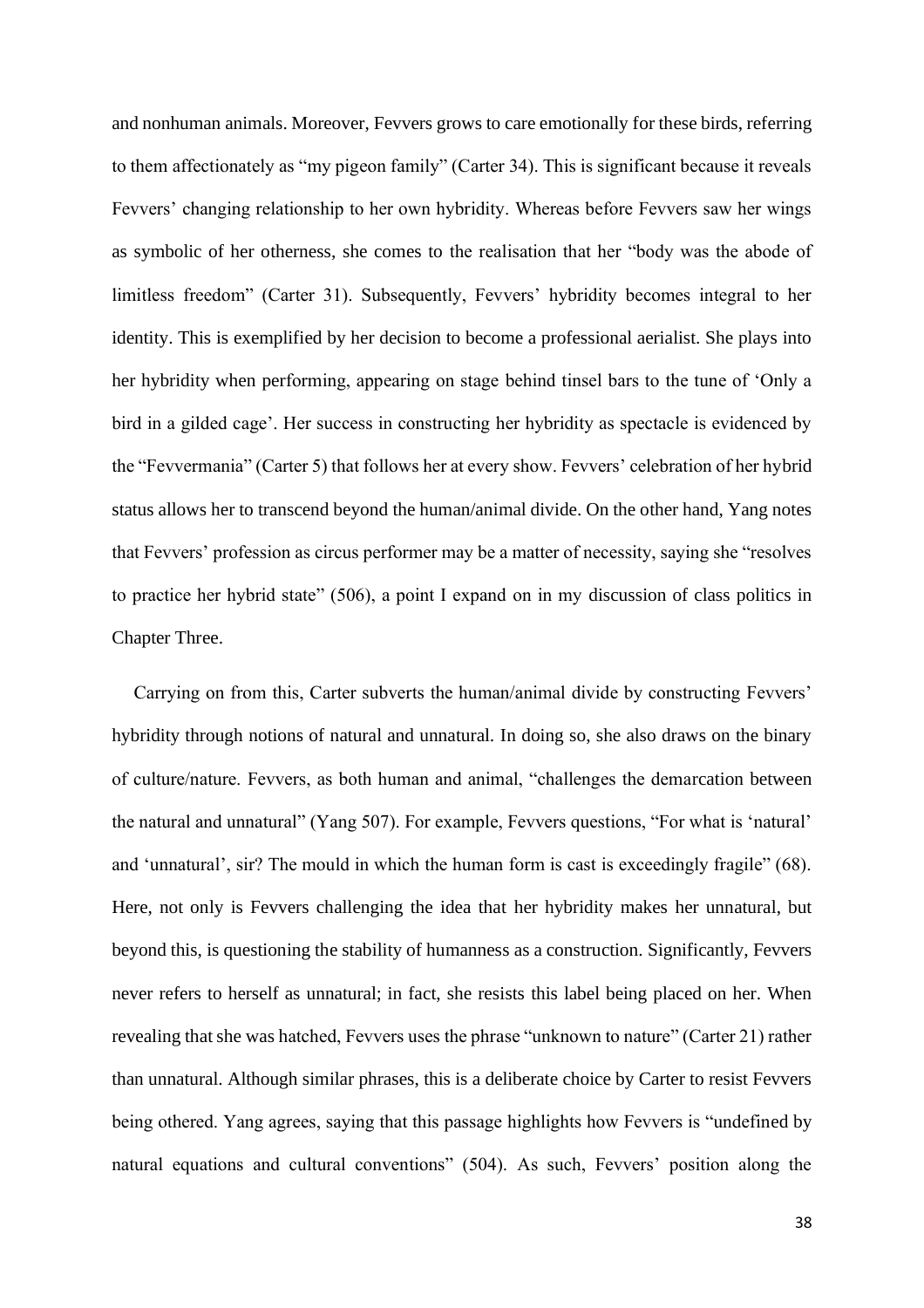culture/nature binary serves to reinforce the way in which she embraces fluidity of identity and expression. This allows Fevvers to commodify her otherness, constructing her hybridity as a spectacle.

While Fevvers is shown to revel in her hybrid otherness, Isserley continues to view her hybridity as a burden. Alongside the chronic pain she endures as a result of her transformation, a significant reason for this is the way in which Isserley's hybridity separates her from other beings. As half-human, half-vodsel, Isserley is alienated from both her fellow humans and the vodsels she interacts with. In regards to the vodsels, Isserley maintains the boundary between her and them through the human/vodsel divide. In particular, Isserley upholds speciesism by viewing the vodsels and her on an oppositional scale of value, in which humanity dominates over animality. Despite Isserley's metamorphosis, Harger-Grinling and Jordaan argue that "the physical change does not mean that she identifies with the vodsels that she preys on" (249). Species categorisation allows Isserley to distance herself from other vodsels, despite her hybrid-vodsel nature, creating a moral justification for her role in what happens to the captured hitchhikers. Dillon agrees, noting that speciesism "is crucial to her psychological ability to continue with her work" (144). As such, *Skin* can be seen to be reproducing the human/animal divide through Isserley. In saying this, Faber does challenge Isserley's thinking at various points in the novel. For example, Isserley is shown to question her own ingrained beliefs about the vodsels by wondering, "isn't it true … that they have that dignity?" (Faber 172). Here, Isserley allows herself to think beyond the binary of human/vodsel. Specifically, she recognises the value of vodsels as more than mere meat for human consumption, granting them personhood status. However, Isserley's moment of realisation is short-lived; she instantly dismisses this thought by reminding herself of the vodsels' "brute bulk, their stink, their look of idiocy" (Faber 172). Isserley animalises the vodsels in order to dehumanise them,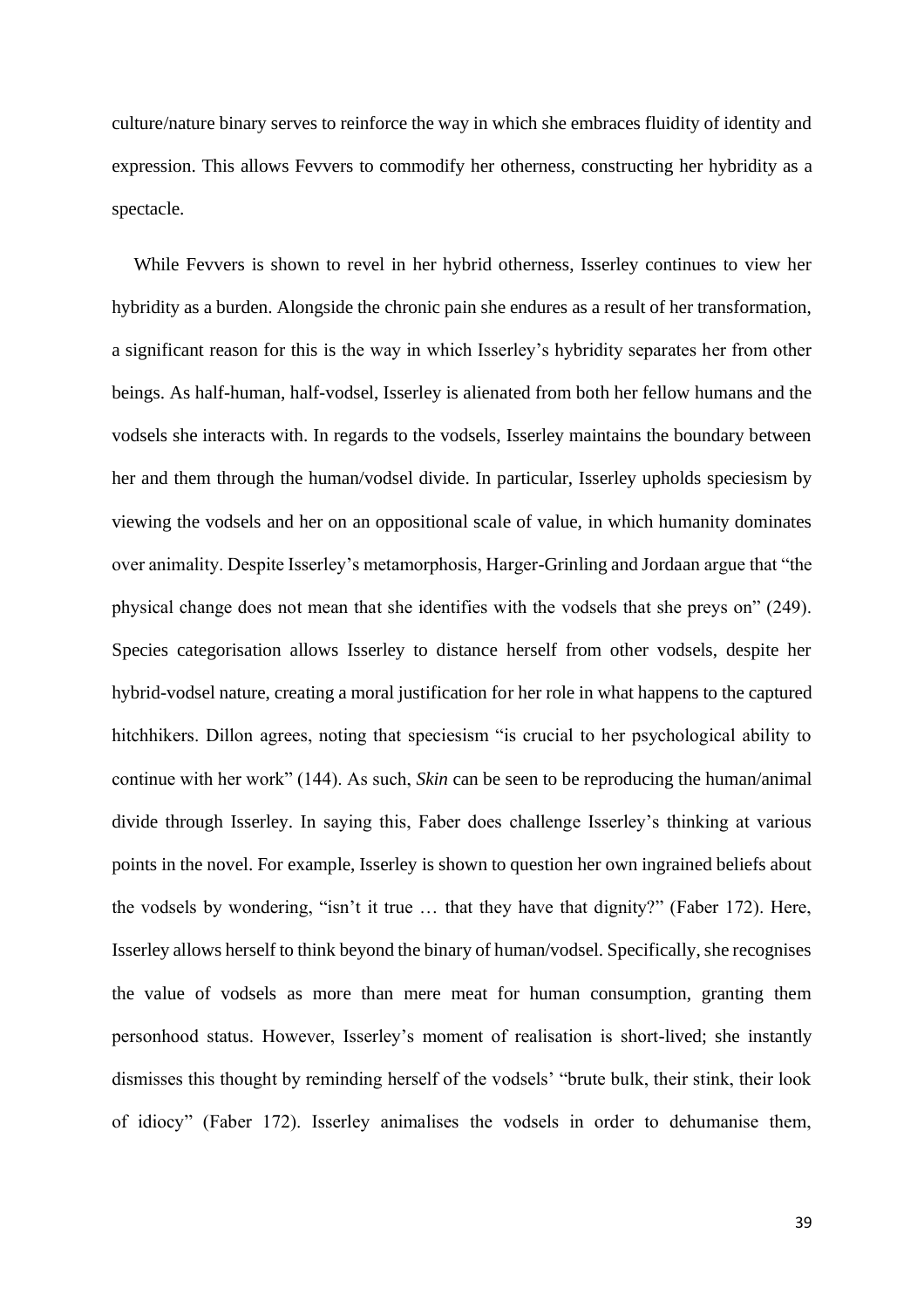reconstructing them as unintelligent, unhygienic beings compared to humans. In doing so, Isserley is shown, once again, to reproduce speciesist discourses of the human/animal divide.

The human/vodsel divide maintains the boundary between Isserley and the vodsels; alongside this, she is also alienated from the other humans on the farm. Isserley lives as the sole woman among men, and therefore there are underlying gender dynamics that contribute to this disconnect, however the primary reason lies in her hybridity. Unlike Isserley, whose hybridity is necessary for her to assimilate within vodsel society, the men work exclusively on the farm. As such, whilst Isserley is required to become half-vodsel, the men are allowed to remain wholly human. Consequently, Isserley is othered from her fellow humans. Isserley is embarrassed of her vodsel-nature, going to lengths to conceal her animality from the humans on the farm. In one passage, she accidentally reveals to a fellow human that she sleeps in a bed. She is instantly regretful of her transgression, fearing that it was "titillating proof of her subhumanity" (Faber 92). The use of subhumanity here is significant; it points to how those that live between the binary are constructed as less than human.

This is emphasised further by the arrival of Amlis, which causes internal turmoil for Isserley. Ashamed of her vodsel-like appearance, Isserley fears the judgement of another human, saying "he'd be expecting to see a human being, and he would see a hideous animal instead" (Faber 75). This highlights how Isserley sees her hybridity as symbolic of a loss of her humanity. Dillon argues that Isserley's fear "is rooted in a terror that he will not recognise her for what she is" (144). This fear is reinforced by how Isserley resists being defined by her animality. For instance, Isserley insists to Amlis, "I'm a human being, not a vodsel" (Faber 173). In reference to this, Dillon argues that "Isserley needs to define herself by what she is not" (144). In doing so, Faber draws attention to how humanity has historically been defined in opposition to the other, that is, humans define themselves by what they are not. Isserley discomfort in her own hybridity is rooted in speciesism, as she upholds the boundary between human and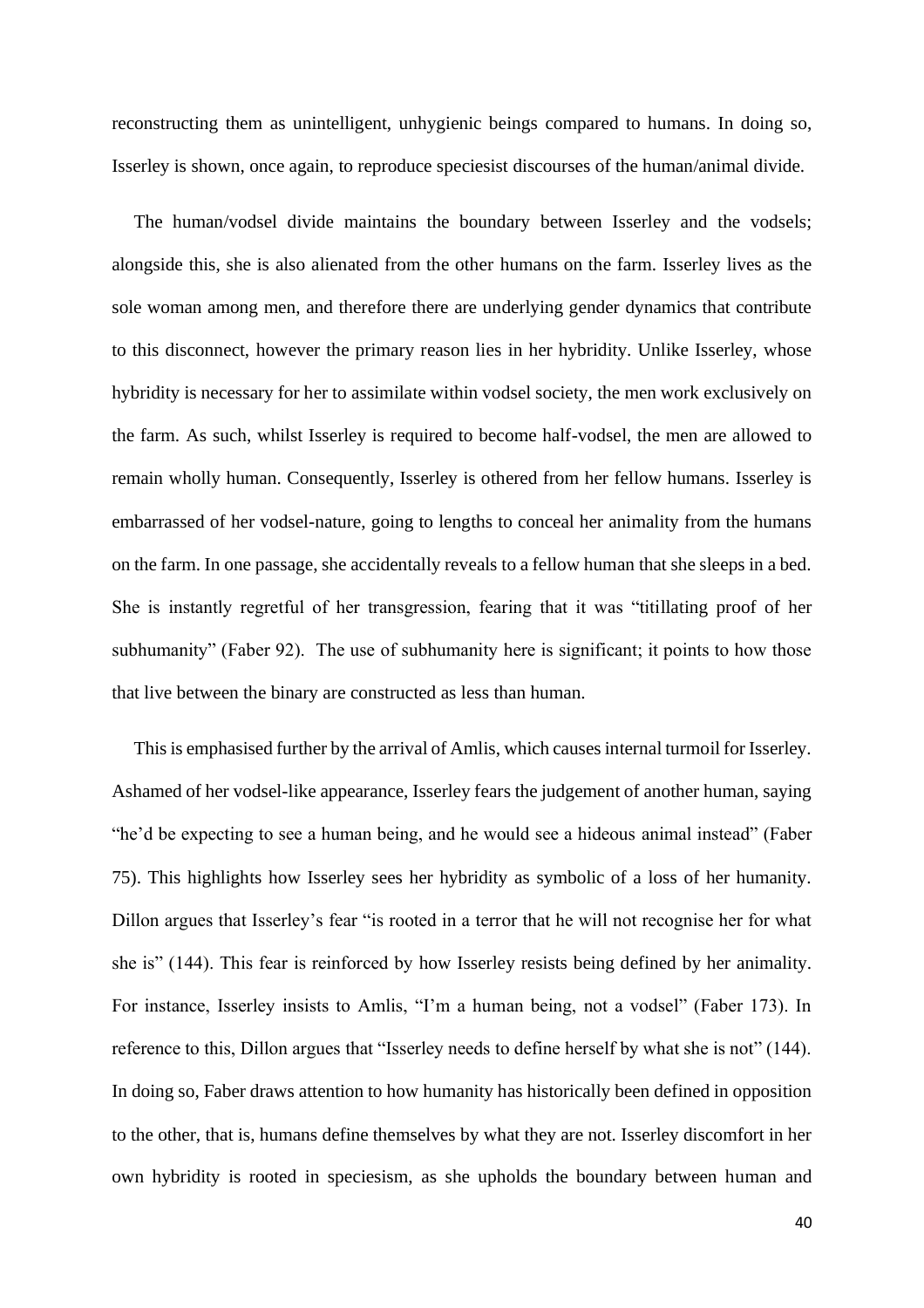nonhuman animals. In depicting this, *Skin* highlights the limits of binary thinking. Isserley's belief in the human/vodsel divide is ultimately what others her, rather than the divide itself. As Harger-Grinling and Jordaan note, "Isserley is, as it turns out, even alien to herself" (248).

## The Animalised Woman: The Gender Binary

A self-proclaimed "feminist writer" ("Notes" 24), Carter's fiction often concerns women and their position within the gender binary. In line with this, *Nights* explores "conventional notions of gender construction and sexual hierarchy" (Michael 496). As the "winged woman" (Dennis 117), Fevvers evades binary categorisation and therefore complicates the gender binary. Beyond this, Fevvers gender performance can be read as both subverting and upholding gender norms around femininity. I argue that Fevvers ultimately causes a breakdown of the gender binary and I will examine this in three ways. Firstly, I will discuss the relationship between Fevvers' femininity and her animality through the concept of the animalised woman. Secondly, I consider how Fevvers' animality is instrumental in constructing her as the New Woman, drawing on the historical context in which Carter was writing her novel. Lastly, I will argue that Fevvers complicates the binary through her gender performance, in which she displays both masculine and feminine characteristics.

Historically, both women and animals have been constructed as other within society, seen through the binaries of human/animal and man/woman. *Nights* addresses this through Fevvers' hybrid status as both woman and bird. In particular, Fevvers' femininity and animality are interwoven through the concept of the animalised woman. Throughout the novel, Carter draws attention to the relationship between women and animals, femininity and animality, through her depiction of Fevvers. This can firstly be seen through her decision to construct Fevvers as half-bird, rather than, for example, half-dog or half-horse. There are several possible reasons for this; Michael suggests Fevvers' bird-state is inspired by Greek mythology, pointing to how Fevvers likens herself to Helen of Troy within the novel (497). However, I contend that it is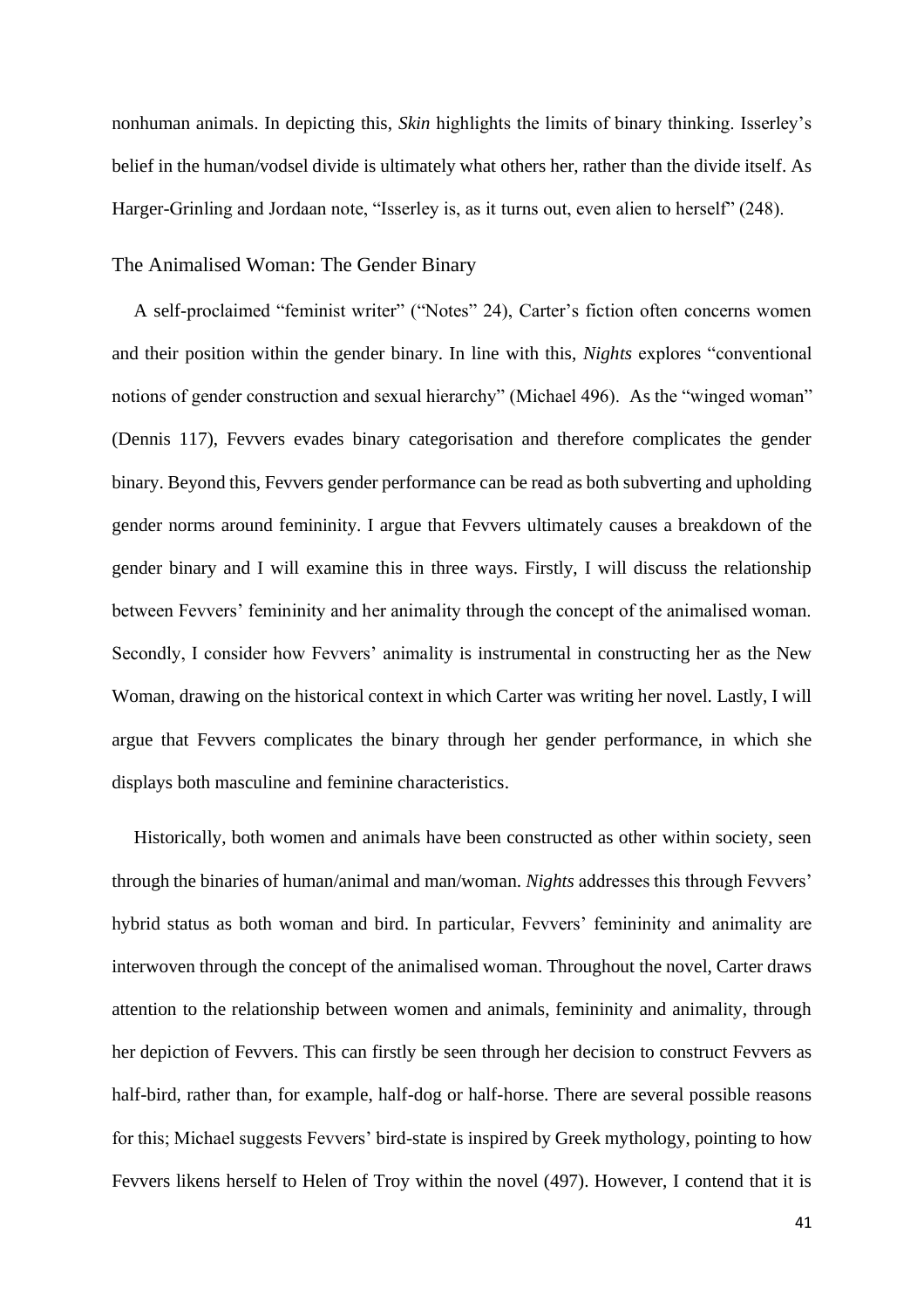also possible Carter was drawing on the cultural association between birds and women. Historically, the term 'bird' has been used in reference to women within British culture, often as a means to construct women as "pretty ornaments … that sing heteronormative ballads of romance and naivety" (Douglas 3). Douglas argues that the association of birds with Fevvers is to "demonstrate how feminine people have become something other than human" (3). This is reinforced by the fact that Fevvers' hybridity others her from humanity but not her womanhood. This is because women are already seen as other within society, and thus any further deviation from the norm has less impact on their identity as women.

In fact, Fevvers association with birds operates to emphasise her gender. For instance, Fevvers begins to grow her feathers at the same time as she gets her first period. Through puberty, Fevvers becomes "a bird-woman rather than a mere woman" (Yang 505). By having the arrival of Fevvers' menstruation occur alongside the growth of her wings, Carter reinforces the connection between femininity and animality. Another example of this link is found through the concept of commodification. Dennis argues that Fevvers is "characterised as possessing comestible qualities" (122). She points to descriptions of Fevvers throughout the novel, in which her hair is described as "thick as cream" (Carter 19), her face as "broad and oval as a meat dish" (Carter 12) which later becomes "beefsteak red" (Carter 13). Many scholars have drawn links between the way in which both women and animals are treated as commodities within society, most notably Carol J. Adams in her book *The Sexual Politics of Meat.* Adams uses the term 'absent referent" (69) to illustrate how both women and animals are reduced to passive, invisible subjects within their own oppression. The construction of women and animals as commodities is essential to this, allowing them to be exploited as objects under "patriarchal control" (Adams 29). Carter perhaps drew on this "commodifying link" (Britzolakis 187) when writing *Nights at the Circus*, and as such, this can be seen as reinforcing Fevvers' status as the animalised woman.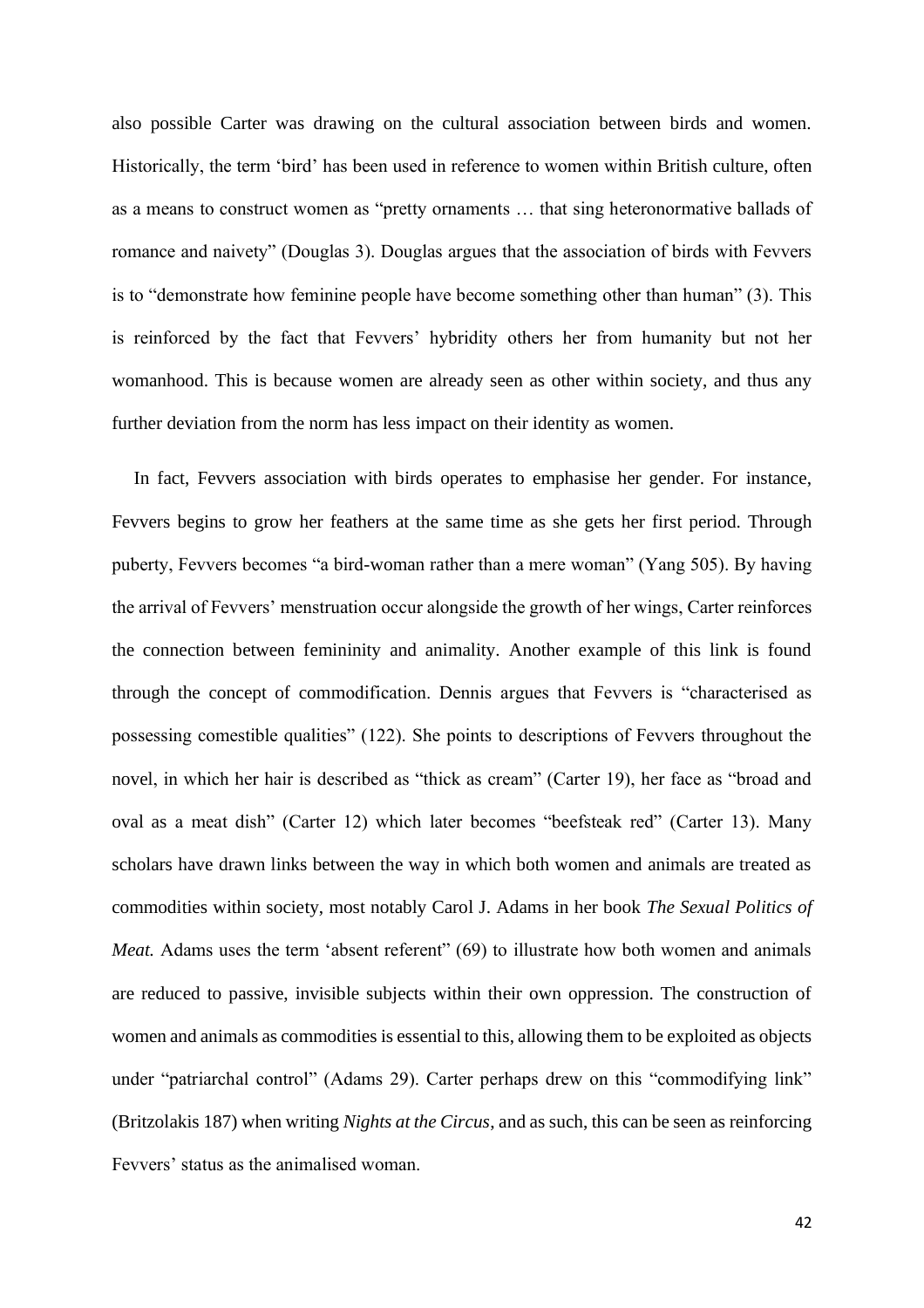This connection between women and animals can be understood through the two contexts in which Carter was writing *Nights*; that is, the beginning and end of the twentieth century. For Carter's period, there was an increasing overlap between feminist movements and the animal rights movement in response to their shared experience of gendered violence and commodification within a patriarchal, anthropocentric society. In a British context, Yang suggests that Thatcher's preference for Victorian values "encouraged women to invest in moralistic duty and maternal nurturing" (503). Yang then draws parallels between this and the period in which Fevvers inhabits. He notes that at the turn of the century there evolved two types of women: the Victorian Woman and the New Woman (508). The Victorian Women positioned themselves as "guardian angels of morality" and thus responsible for the protection of animals; the New Women's "tenacious breakthrough into the public and masculine domain" inspired animal rights movements to expand their movement on a societal level (508). According to Yang, "Fevvers represents a collaboration between the two" (508). Britzolakis agrees, saying "Fevvers is the New Woman heralding a New Century" (186). *Nights* references this directly, noting that the turn of the century represented "the New Age in which no woman will be bound down to the ground" (Carter 25). This is represented by Fevvers animality, as her wings become "the apparatus for women of the future to soar" (Yang 508). Yang notes that Carter uses Fevvers to examine the "naturally and socially intertwined construction of Victorian women" (503). By framing this through the context of modern feminism, Carter is able to "destabilise binding boundaries and hierarchies still oppressing late twentieth-century English woman" (510).

The construction of Fevvers through notions of the animalised woman operate to reinforce her fluid identity as a hybrid being. This is further emphasised through Fevvers' gender performance, which evades binary categorisations that construct man and woman, and therefore masculinity and femininity, as mutually exclusive identities. I propose that Fevvers'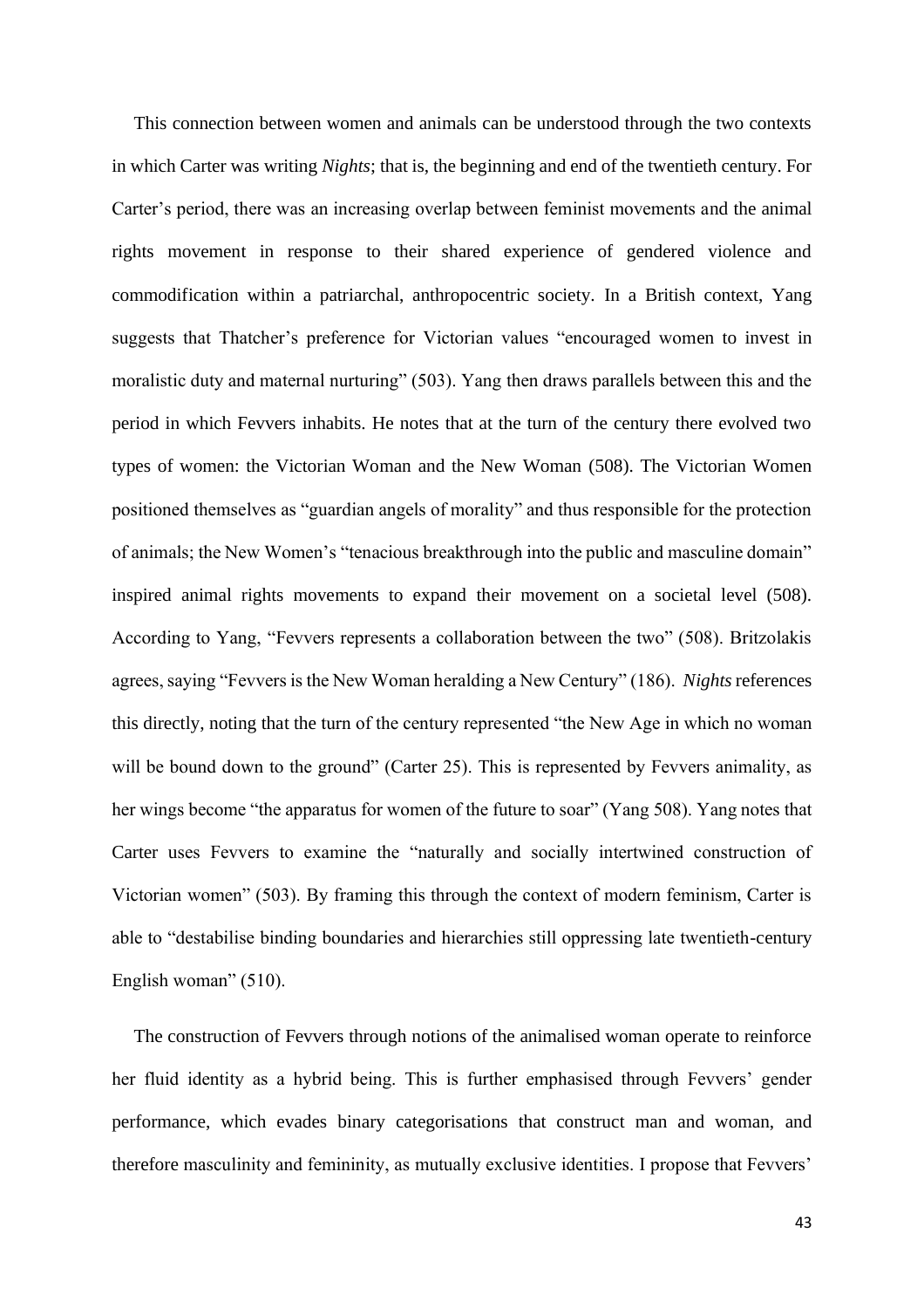fluid performance of gender causes a breakdown of the gender binary. In particular, this can be seen through Fevvers' display of both masculine and feminine characteristics. Although constructing Fevvers as a woman, the novel employs masculine characteristics alongside femininity when depicting Fevvers. The novel introduces Fevvers through the perspective of Walser, as he interviews her in her London dressing room. Described as being "twice as large as life" (Carter 13), Fevvers stands at "six feet two in her stockings" (Carter 9). Already, Fevvers's physical appearance is masculinised. Furthermore, her largeness allows her to occupy authoritative space normally reserved for male characters. As Michael notes "she asserts her authority by simply taking up space" (498). Carter further emphasises Fevvers's masculinity through her actions. For example, Fevvers farts, belches, and drinks heavily, and when shaking Walser's hand the reader is told she has a "strong masculine grip" (Carter 89). Carter plays into this masculinity, having Walser himself question "is she really a man?" (37). These descriptions operate to construct Fevvers as a masculine figure, complicating the binary of man/woman. However, it is worth noting that this construction of a 'masculine' Fevvers is through the perspective of Walser. Michael argues Walser likely has "internalised conventional categories" of masculinity and femininity, and as such would be challenged by Fevvers' fluid performance of gender (500).

Although Fevvers can be seen as having masculine traits, the character is also inherently feminine. Peach argues that the novel's "controlling consciousness is female" (132), and this is largely delivered through Fevvers. Robinson agrees, saying her while her masculine traits "might de-feminise Fevvers in iconographical terms, they do not render her any less a woman" (88). Fevvers presents a spectacle on stage, amplifying her feminine features through makeup. Moreover, Carter uses "deliberately feminised language" (Michael 499) when describing Fevvers's dressing room, referring to it as "exquisitely feminine squalor" (Carter 6). Significantly, Fevvers's femininity is shown through her sexuality. The novel portrays Fevvers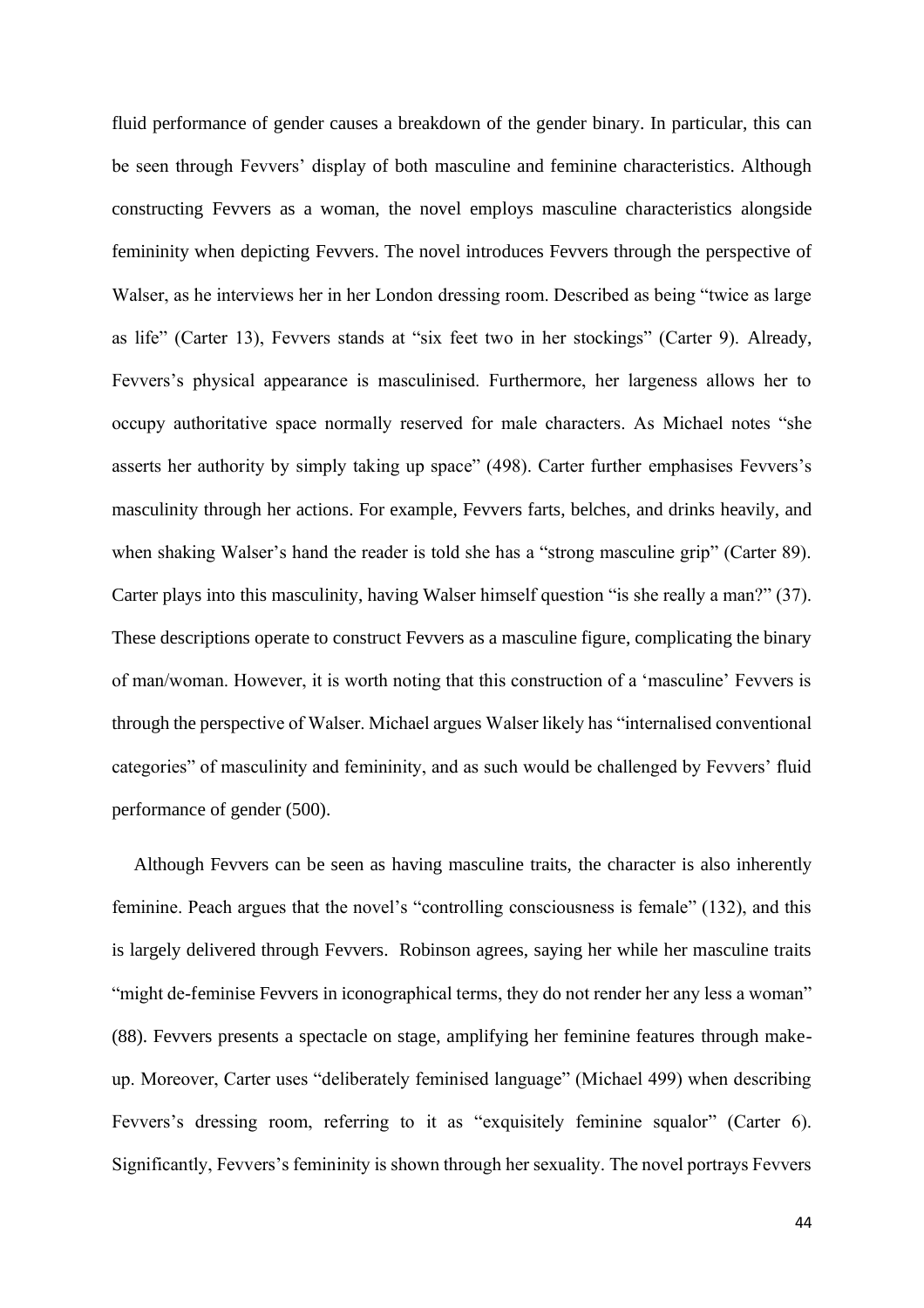as sexually desirable, as she is continually pursued by affluent men. For example, Fevvers flirtatious charm can be seen when "she batted her eyelashes at Walser" (Carter 43). Fevvers sexuality is important to her gender expression as "narratives of pleasure create femininity" (Douglas 8). Fevvers' femininity is exemplified by her status as both an object and a subject, which I will discuss shortly.

Michael argues that Fevvers thus becomes the "new female subject that seeks to satisfy feminist aims" (497). He goes further, saying that Fevvers' gender performances "deconstruct the masculine/feminine hierarchical opposition" (499). Bristow and Broughton agree, stating that Carter shows "how Western culture has shaped limiting concepts of gender" (14). Specifically, *Nights at the Circus* calls into question the construction of masculine and feminine, man and woman, as oppositional binaries. Robinson speaks to this sentiment, saying "the two terms are not parallel or complementary, although the history of Western thought might lead us to believe this" (36). In light of this, Fevvers' ability to be both a woman and masculine presents a challenge to the gender binary. Nikandam argues that Fevvers "dramatizes the idea that gender identity is not fixed in nature but relies on culturally constructed signification" (47). Thus, Fevvers' gender performance not only dismantles the gender binary, but seeks to deconstruct the construct of gender overall. By embracing fluidity over binaries, Fevvers exposes the social constructions that form the foundation of Western society.

# Subject/Object Binary

Fevvers' hybridity as both human and animal, man and woman, is exemplified through her dual role as both subject and object within the text. The subject/object binary is a significant dualism within Western society, and determines who is afforded subjectivity over themselves and who is objectified by others. Within this, those who are objectified are also othered and those who do the othering become the subjects. Robinson notes that although "the subject has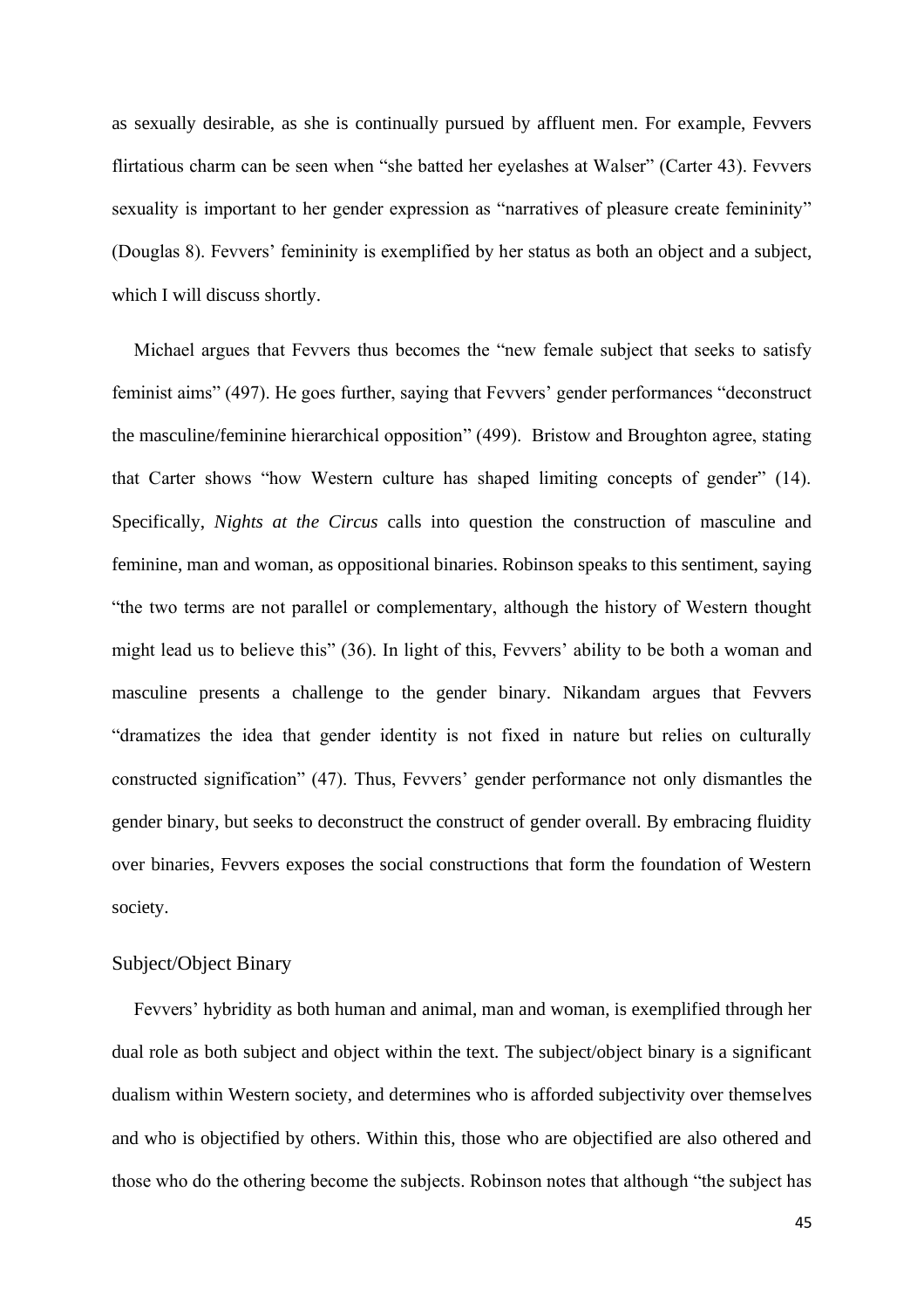always been theorised as universal", the subject is almost always assumed to be white, male and human (39). Douglas speaks to this, saying that women and animals "are not read and/or treated as human" and are consequently reduced to passive objects (3). Fevvers, as an animalised woman, is objectified within the novel. However, she also expresses agency over her identity, and thus can be seen as the subject in her own right. Thus, the character of Fevvers can be seen to both uphold and subvert the subject/object binary.

Firstly, Fevvers upholds the subject/object binary through the way in which she is objectified within the novel. Most notably, Dennis argues that "Fevvers is an object of desire" (123). This is perhaps most evident by the way Fevvers is sexually objectified. *Nights at the Circus* portrays Fevvers as sexually desirable and she is pursued by multiple men throughout the novel, including several world leaders and influential figures. Walser himself becomes infatuated with Fevvers, leading to Fevvers becoming "an object of Walser's" (Robinson 21). Robinson explains that the role of women within narratives is to be the object of desire, and that this desire is centred around men (10). Beyond this, Michael asserts that "Fevvers' exhibits herself as object for an audience's gaze" (500). This can be seen through the way in which Fevvers' conducts herself as a spectacle and the "Fevvermania" (Carter 5) that surrounds her. The novel "encourages speculation" (Michael 498) about Fevvers, as she shifts between fact and fiction throughout the story. Carter not only constructs Fevvers' objectification, but she also explores the negative implications of this. Douglas notes that "Fevvers experiences dangers of being the object of the gaze" (5-6). This is shown when Fevvers is purchased by Rosencreutz for sacrificial purposes. Her existence is so exotic that he believes she is the "Angel of Death" (Carter 91). In this scene, Carter is perhaps drawing attention to the way in which sexual objectification creates an unsafe reality for women within a patriarchal society.

On the other hand, Fevvers can be seen to subvert the subject/object binary by taking agency over her own hybridity and narrative. Fevvers refuses to submit to the binary, and instead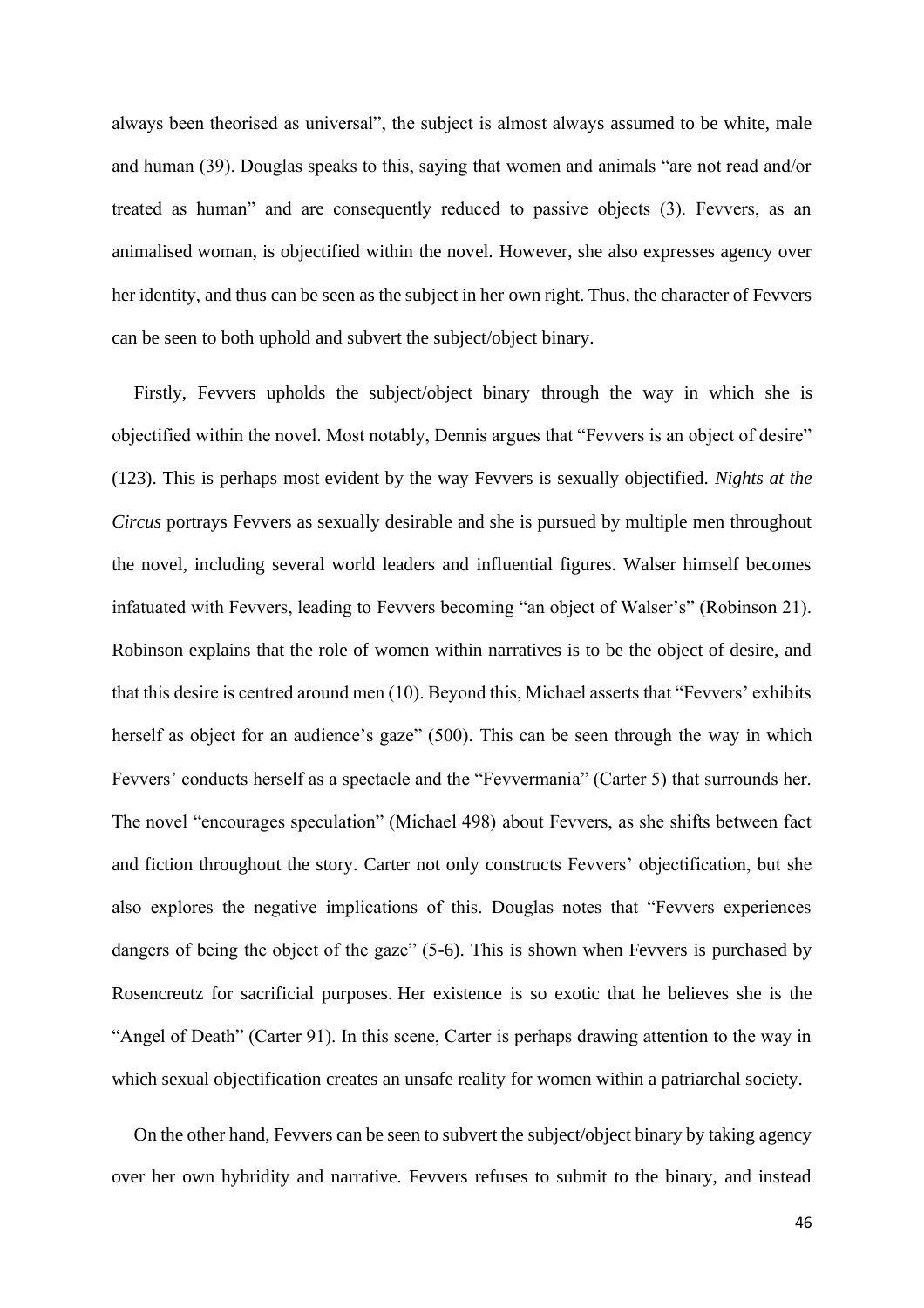embraces her otherness, creating a spectacle of herself. Peach argues that this allows Fevvers "control over her own subject position" (154). Robinson agrees, noting that "by actively inviting the gaze ... Fevvers take control" (83). Fevvers's agency is shown through her relationship with Walser. The novel opens with Walser interviewing Fevvers for a story about her fantastical existence. Although Walser writes her story, Fevvers is the "controlling voice" (Peach 133). Fevvers leads the narration of her story, deflecting Walser's attempts to expose her. For example, as she tells her story Fevvers subjects Walser to a gaze that is a "challenge and attack at once, before she took up the narrative again" (Carter 59). In this passage Fevvers establishes herself on equal, if not dominant, footing to Walser. Michael argues that Fevvers "asserts authority over her own story-history" (496). In doing so, Carter subverts the trope of women's stories being appropriated by "Western, male-centred culture" (Michael 497). Peach supports this, stating that Walser's "male voice is emasculated" as he becomes the passive listener to Fevvers's story (133). Through having agency over her story, Fevvers is able to construct her own identity. Milosavljevic asserts that the novel allows women "control over their representation" which challenges male-dominated discourses (44). In light of this, Carter subverts the exotic by constructing Fevvers as a subject of her own objectification.

### The Human/Machine Divide

The figure of the cyborg has become an important metaphor in literature in which to examine posthumanism. Speaking to this, Dongshin Yi notes that the cyborg figure embodies "a posthuman future" (124). As such, the cyborg metaphor can be used to explore the role of posthuman in society, particularly through the lens of the human/machine divide. Haraway argues that cyborg narratives "reverse and displace the hierarchical dualisms of naturalised identities" (175). Specifically, the cyborg metaphor represents a challenge to Western construction of the human by blurring the assumed boundary between human and machine. Thus, cyborg narratives allow the author to critique, and therefore destabilise, the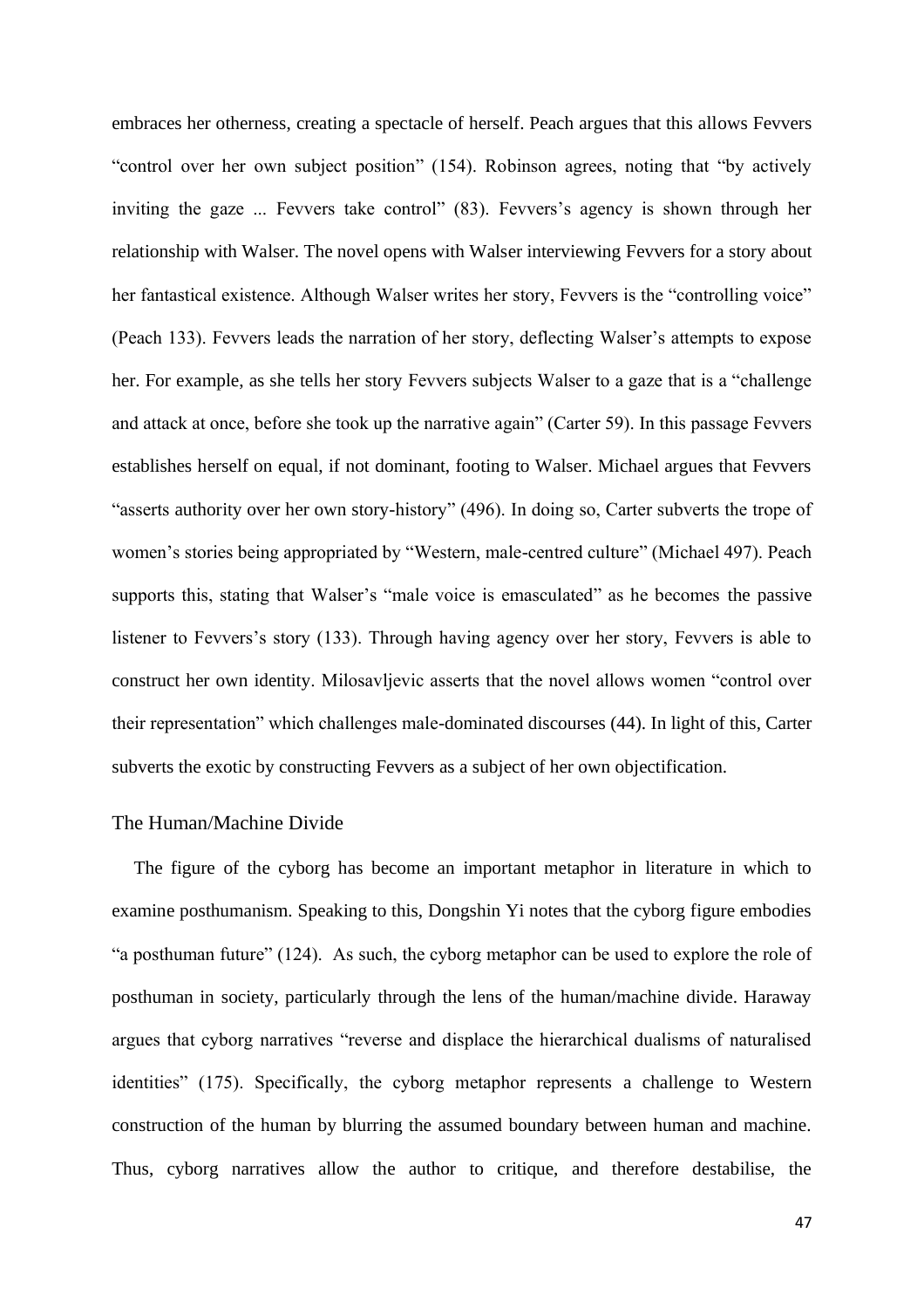human/machine divide. Haraway agrees, stating "cyborg writing is about the power to survive … on the basis of seizing the tools to mark the world that marked them as other" (175). Within this, cyborgs can be used as a literary tool in which to either subvert or reinscribe the construction of human and machine as separate entities and identities. As Balsamo notes, "every cyborg image constructs an implicit opposition between machine and human; at once repressing similarities and highlighting distinctions" (146). However, the cyborg can be used to repair this divide; helping to "configure the tripartite partnership of posthumanism, where science, humans, and nonhumans interface" (Yi 124). Wolmark agrees with this sentiment, noting that the cyborg brings forth new forms of human and nonhuman subjectivity (140). To illustrate this point, I will now turn to Marge Piercy's *Body of Glass* (1991), examining the role of the cyborg metaphor in relation to the human/machine divide.

Published in 1991, Marge Piercy's *Body of Glass* is a cyberpunk novel in which the posthuman exists alongside the human. Set in a post-apocalyptic dystopian future in North America, the novel centres around the relationship between Shira, a human woman, and Yod, a cyborg man. The world that they live in is a wasteland due to years of environmental degradation, plagues, and incessant warfare that have rendered the continent virtually uninhabitable. Left in its place are 'multis', large multi-national corporate enterprises which form the basis of modern society, creating an enshrined social hierarchy between affluent and working classes. These multis are domed and heavily guarded, protecting the wealthy elite from the outside world—most notably the 'glop', a derelict wasteland overrun by poverty and gangs. An exception to this are the 'free towns', inhabited by communities who maintain their freedom by selling their technologies to the multis.

*Body of Glass* examines the human/machine divide directly, exploring posthumanist ideas in relation to gender, class, and human identity. In Piercy's futuristic world, in which reliance on technology necessitates survival, the existence of cyborgs is remarkably absent. This is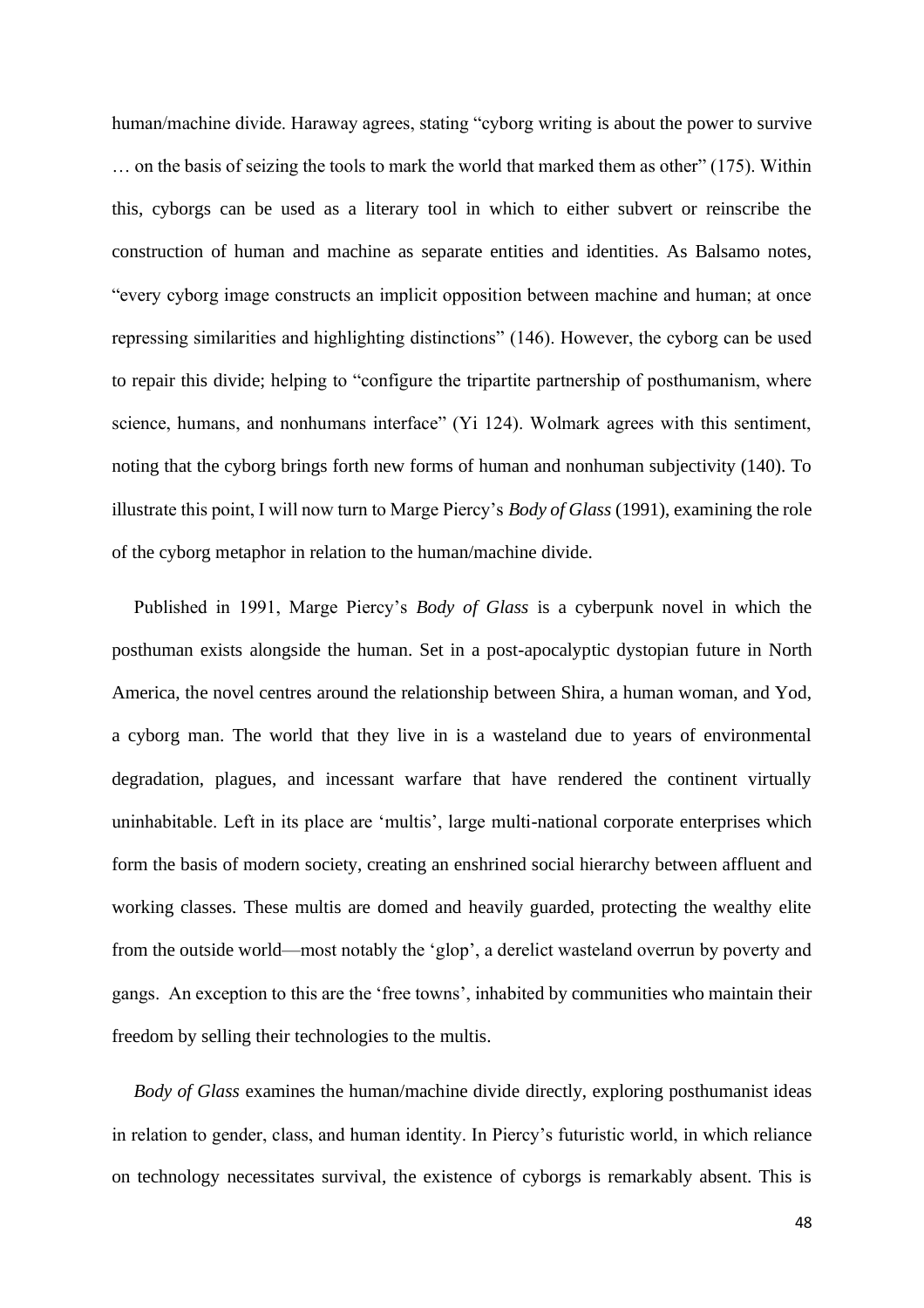because, as Shira narrates, "robots were forbidden to be made in human form since the cyberriots" (Piercy 13), a war that precedes the events of the novel. Keith Booker notes that the universal ban on cyborgs is an attempt by humans to resist "being rendered obsolete" (346). Thus, the novel confronts the intrinsic dilemma of the human/machine divide within its exposition: the fear of the posthuman. As Haraway states, "who cyborgs will be is a radical question; the answers are a matter of survival" (153). In line with this, Hayles questions "are humans and cyborgs next of kin, or life forms alien to one another?" (168). *Body of Glass* attempts to answer this question through Yod, a cyborg created in secrecy in the free town of Tikva. As part human, part machine, Yod exists within a hybrid state. Yod's hybridity blurs the boundary between natural and artificial, genetic and engendered, logic and emotion, and most importantly, the presumed divide between human and machine. My literary analysis of the novel will examine the breakdown of these binaries, in consideration of how Yod both subverts and upholds notions of the posthuman.

Yod's origin story establishes him as a cyborg, and therefore "less than human" (Piercy 70). Created by stealth in a lab, Yod is designed with a specific purpose. His creator, Avram, explains to Shira that Yod is "programmed to protect us—our town, its inhabitants, our Base", in response to growing threats of cyberattacks from the multis (Piercy 70). By design, Yod's very existence is tied to serving and protecting the community of Tikva. This reinforces the construction of Yod as a machine, treated as a tool in which to be used by and for humans. Under the human/machine divide, humans are granted autonomy of mind and body, machines are not. In reference to the Cartesian mind/body dualism, Badmington wryly notes, "I think, therefore I cannot possibly be an automaton" (18). Given the ban on humanoid robots, Yod's cyborg status must remain hidden. Hence the return of Shira to her hometown of Tikva, hired by Avram to teach Yod how to pass as human. Significantly, despite being designed to appear visually as human (even Shira is convinced of his humanness when first introduced to Yod)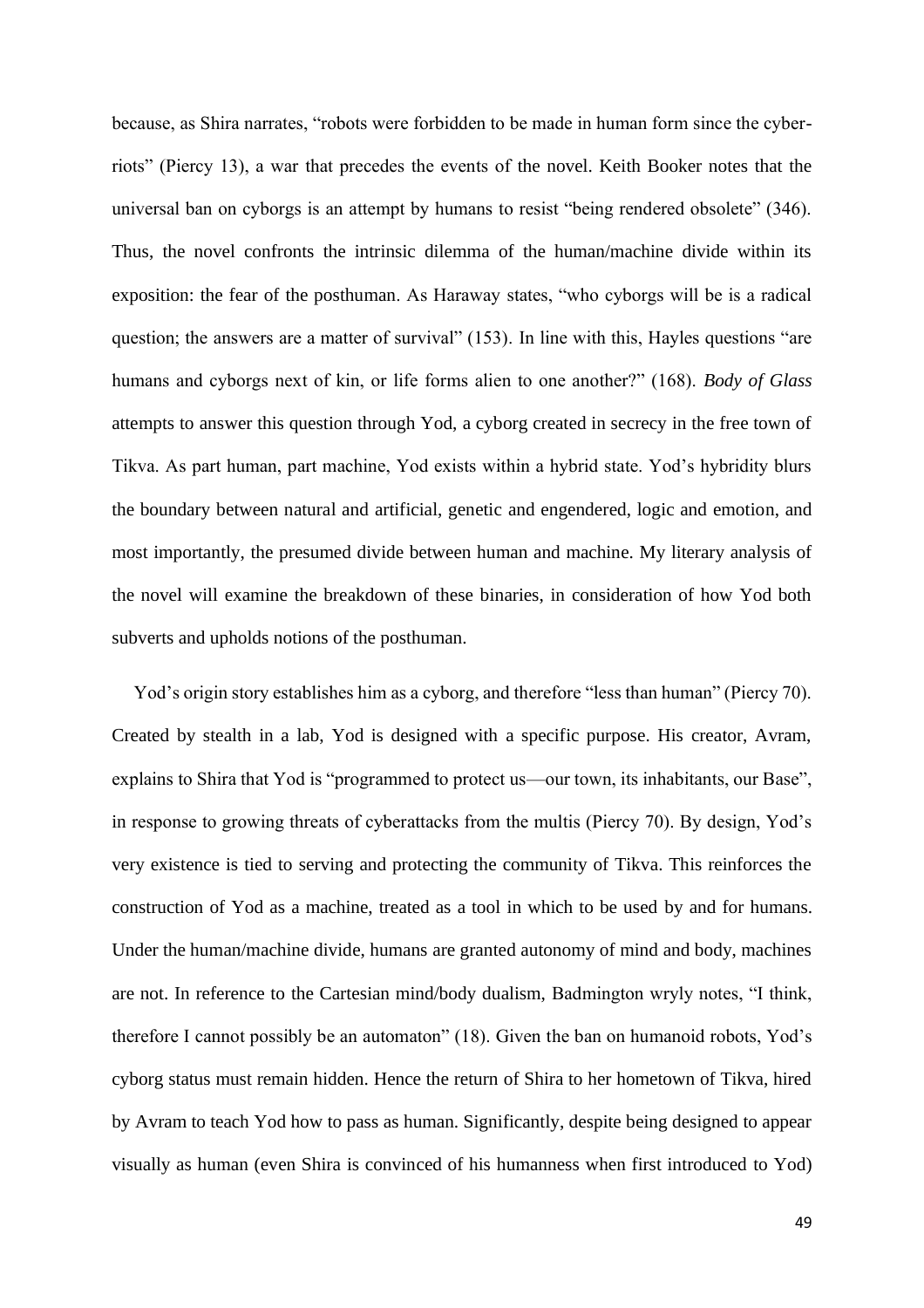and programmed by Avram himself, Yod requires teaching in order to fully pass as human within society. One way this could be explained is that Piercy is highlighting the intrinsic difference between human and machine, that the cyborg must learn what comes naturally to the human. However, I suggest the opposite: that by presenting cyborgs in this way, Piercy is critiquing the construction of humanness overall.

Existing as a cyborg, Yod directly transgresses the boundary between human and machine. The human/machine divide is reproduced and maintained by several binaries, including natural/artificial and subject/object. Within this, machines are constructed as "rational, artificial, and durable" in contrast to humans, who are "emotional, organic, and mortal" (Balsamo 146). As part-human, part-machine, the figure of the cyborg destabilises these binaries. On a purely visual level, Yod is human. This is evident when Shira is first introduced to Yod, whom she comments is "in no way unusual" compared to the other inhabitants of their town (Piercy 69). Once aware of his cyborg status, however, Shira's perspective of Yod shifts from human to machine. Immediately, she treats him as an object, as all machines are to her, reaching out to touch Yod without his consent. Shira notes that Yod's "artificial skin felt warm, its surface very like human skin" (Piercy 69). This highlights how ingrained notions of the human/machine divide are. Without the knowledge that Yod is a cyborg, his skin would simply feel human under Shira's touch. With this knowledge, however, Shira is unconsciously constructing Yod to be artificial, more machine than human. When he stiffens under her touch, Shira is initially embarrassed of having transgressed a social norm. However, she draws on notions of the human/machine divide to justify her actions, narrating "you did not ask permission of a computer to log on" (69). In depicting this, Piercy draws attention to the construction of the human as subjects and machines are objects.

Yet, Yod is not merely a machine; as a hybrid being, Yod embodies the posthuman. Interestingly, in Piercy's imagined world, the posthuman already exists. Yi asserts that *Body*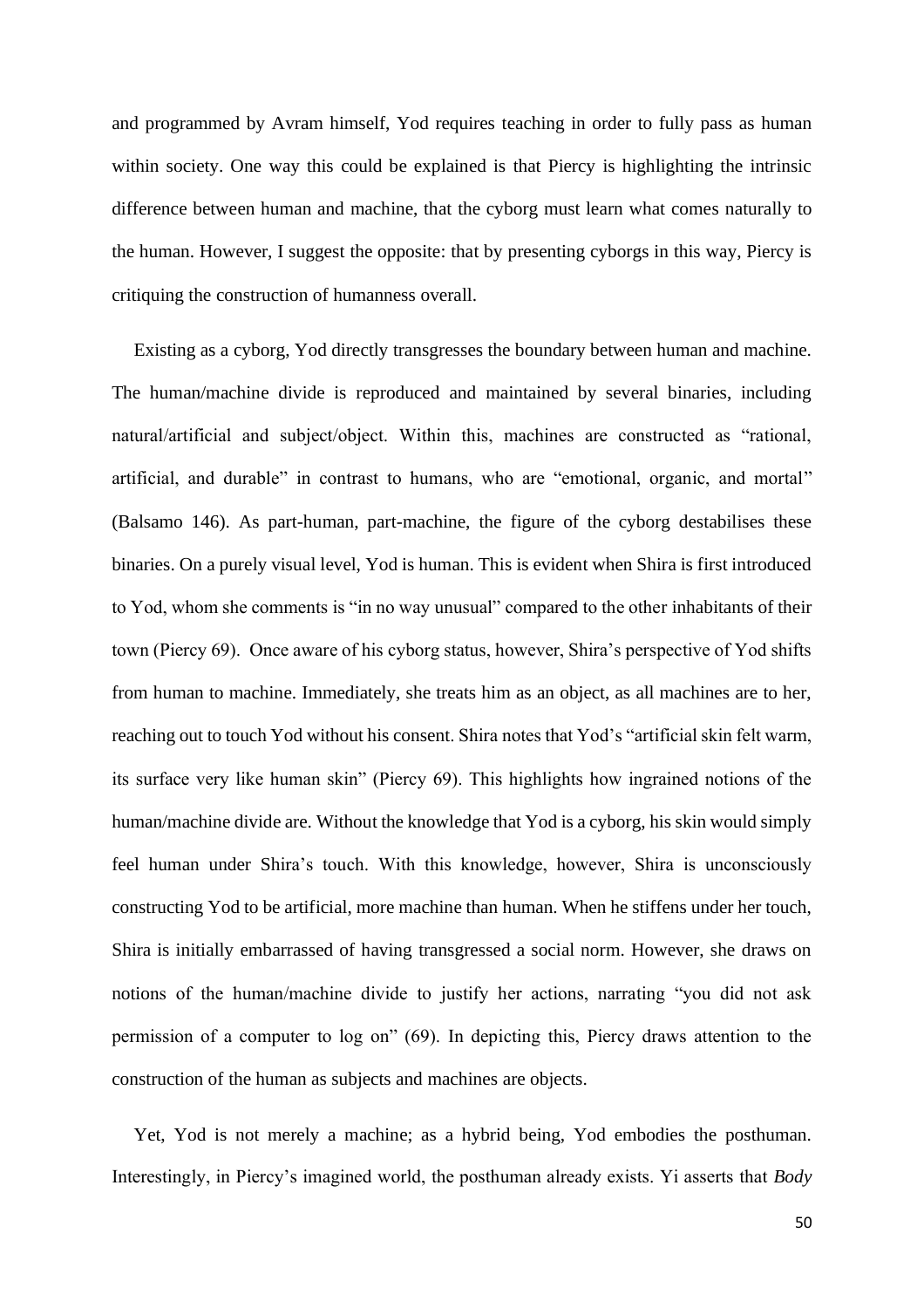*of Glass* depicts a "pseudo-anthropocentric world that denies robots human qualities and defines humans as modifiable origins" (126). Within the multis, for example, it has become fashionable for humans to undergo enhancement modifications to fit the "ideal face and body" (Piercy 13). Moreover, the working-class security, known as apes, are humans who have been "altered chemically and surgically and by special implants for inhuman strength and speed" (Piercy 13). These two examples emphasise the blurring between human and machine that is already occurring within this society. Pavani argues that the "cyborg advances towards the human" (64). However, in the world of Piercy's novel, it seems that the human is advancing towards the cyborg. With this understanding, Shira dismissing Yod's subjectivity due to his cyborg status is questionable. Indeed, Shira does acknowledge this later on in the novel, saying "we're all cyborgs, Yod. You're just a purer form of what we're all tending towards" (Piercy 150). Piercy's words here echo Haraway's, who asserts in *A Cyborg Manifesto* that "we are all chimeras, theorised and fabricated hybrids of machine and organism; in short, we are cyborgs" (150). Even without the existence of cyborgs, Shira's world is inhabited by the posthuman. With the creation of Yod, the boundary between human and machine almost ceases to exists. Speaking to this, Yi comments that "the boundary enclosing the definition of the human is so thin in the story that it seems to verge on transparency" (127).

As already stated, Shira initially views Yod as a machine, touching him without consent. Her awareness of his artificial intelligence prevents Shira from seeing Yod as human; consequently, she denies him autonomy, dehumanising him in the process. This is emphasised further when Shira refers to Yod as "it" rather than he (Piercy 69). She questions the fact that Avram and Malkah use 'he' to refer Yod, remarking "isn't that anthropomorphising?" (Piercy 70). Interestingly, Yod resists this dehumanising title, insisting that he should be granted the respect of personal pronouns. He explains, "I'm a fusion of machine and lab-created biological components––much as humans frequently are fusions of flesh and machine" (Piercy 70). This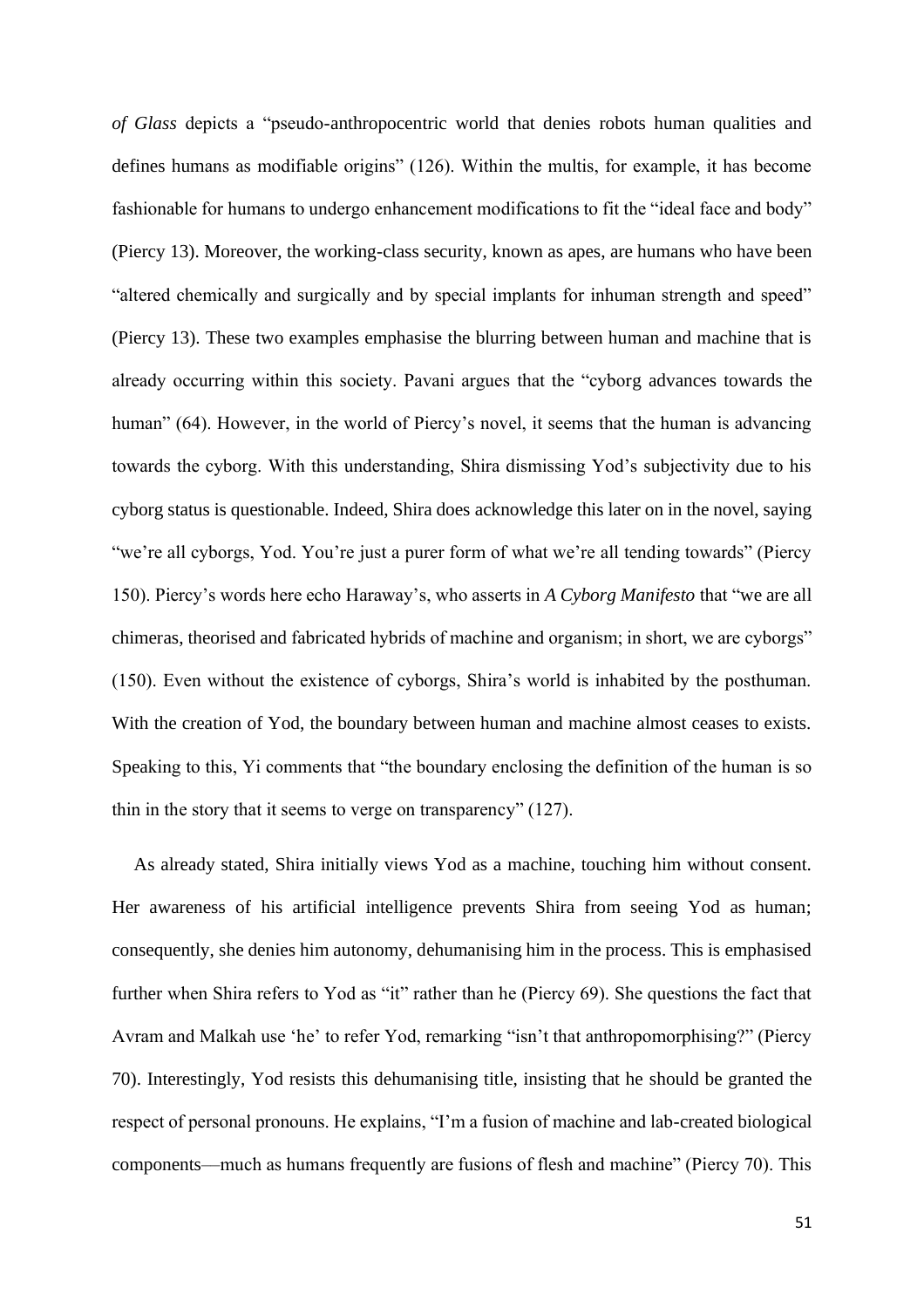is the first example in the novel of Yod subverting the human/machine divide, and in such a direct way. Piercy draws attention to the fragile distinction between human and machine, that despite our differences, both are simply beings made up of parts––emphasised further by the techno-dystopian world of her novel. Granted, one is organic and the other is manufactured, yet the point remains that the divide between human and machine is tenuously constructed. In line with this, Balsamo argues that the cyborg calls into question "the assumed naturalness of the body and its function as a marker of difference" (151). Considering this, Yod operates to undermine the distinction between natural and artificial, and consequently, the divide between human and machine.

Another way the novel subverts the human/machine divide is through Yod's experience of the sublime. My argument here was informed by Amanda Pavani, whose article "The Man-Machine and the Machine-Man" examines the importance of the sublime in relation to Piercy's *Body of Glass*. The concept of the sublime is multifaceted and often contentious, encompassing a "sense of wonder … a response to a shock of imaginative expansion" (Csicsery-Ronay and Csicsery-Ronay 146). My understanding of the sublime is drawn from Immanuel Kant's seminal text *Critique of Judgement* (1790). The Kantian sublime is a subjective experience which extends beyond the limits of human cognition; in experiencing the sublime, the subject is unable to "order the perceptible world" (Csicsery-Ronay and Csicsery-Ronay 148). Rather than centre the object of wonder itself, Kant emphasises its relationship to the human subject. Anoka Faruqee speaks to this, saying "rather than pacifying the sublime, Kant deepens it, making it fundamental to human thought" ("The Kantian Sublime"). The sublime therefore requires a degree of conscious subjectivity—an ability to not only comprehend and understand, but to experience and feel. Considering this, it can be argued that the sublime reinforces notions of human/machine divide. If humans, as subjective beings, are able to experience the sublime, then it stands to reason that machines, in their objectivity, are not. A machine is able to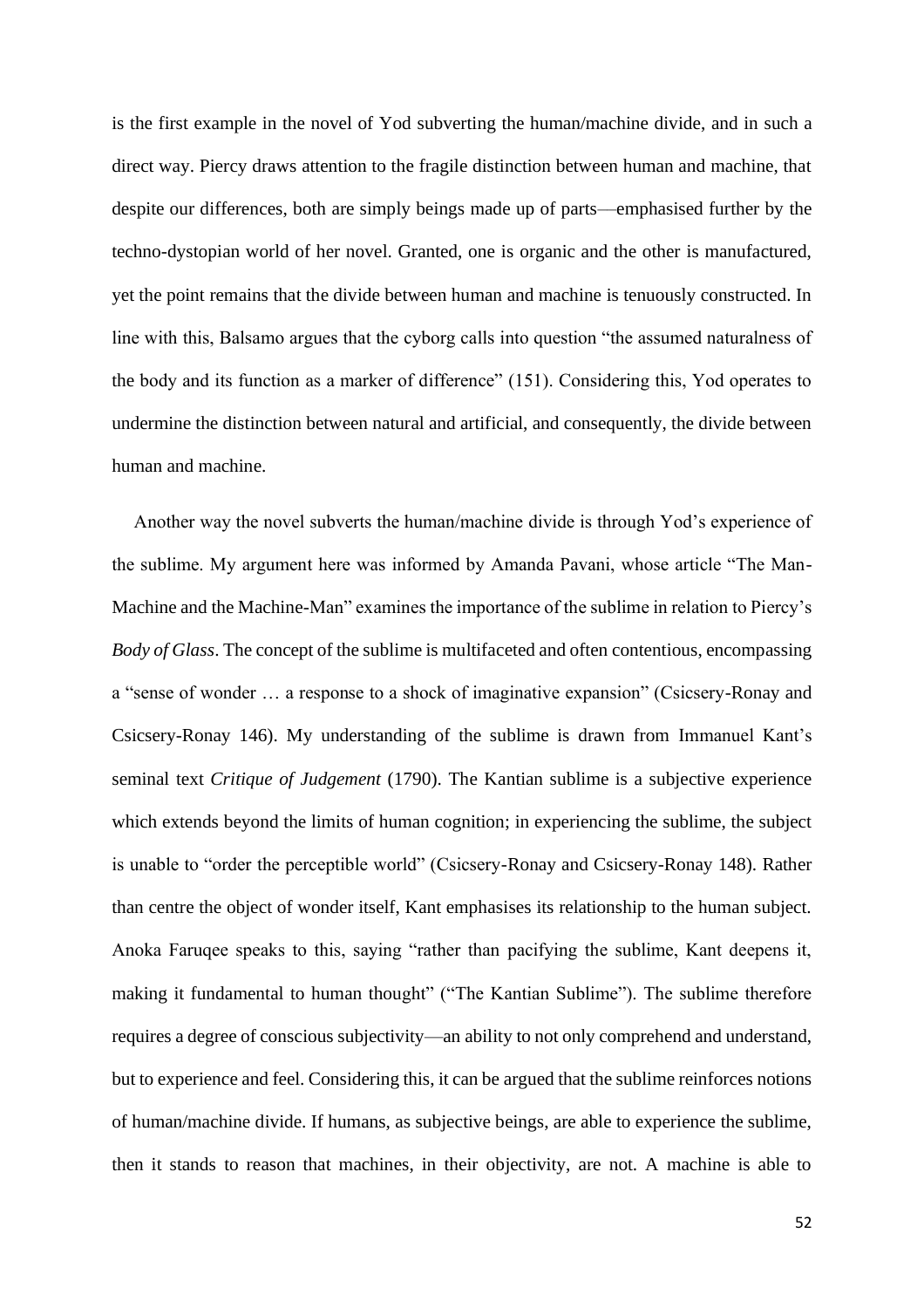comprehend and respond to phenomena, yet is incapable of experiencing the wonder of the sublime. Pavani argues that "in *Body of Glass*, experiences of the infinite natural world mark humanity or humanness" (66). This is exemplified through Yod, whose hybridity allows him to experience the sublime. Although Yod's programming contains vast knowledge of the natural world, when encountering it first-hand, his experience encapsulates the wonder of the sublime. This can be seen when Shira questions Yod as the stargaze, asking "do you feel anything when you look at them?" (Piercy 326). In response, Yod says:

Yes, I do... A sense of great distance. The sweep of the visible universe, its extent and vastness, gives me a sense of scale that is exhilarating. Surely among those stars are many beings with different kinds of consciousness and mental and physical capabilities. Isn't it likely there are even other manufactured beings like myself? (Piercy 326)

In looking out into the vast expanse of space, Yod feels a sense of wonder beyond his programming—put simply, he experiences the sublime. In this moment, Yod crosses over the boundary from machine to human. No longer objective, Yod demonstrates subjective consciousness, an ability to emotionally respond to the world around him. Pavani agrees, stating that Yod's response reflects "a surprising degree of humanity" (65). Significantly, Yod's words here parallel Kant's, who writes "we call sublime what is absolutely large … in comparison with which everything else is small" (qtd. in Hirshberg 19). Existentialism is often thought of as an innately human experience; Yod's ability to think beyond himself, to question his own existence in relation to others, destabilises this assumption. In depicting this, Piercy undermines the boundary between human and machine. More than that, she destabilises the notion of the human subject, opening up "new forms of subjectivity" (Wolmark 140).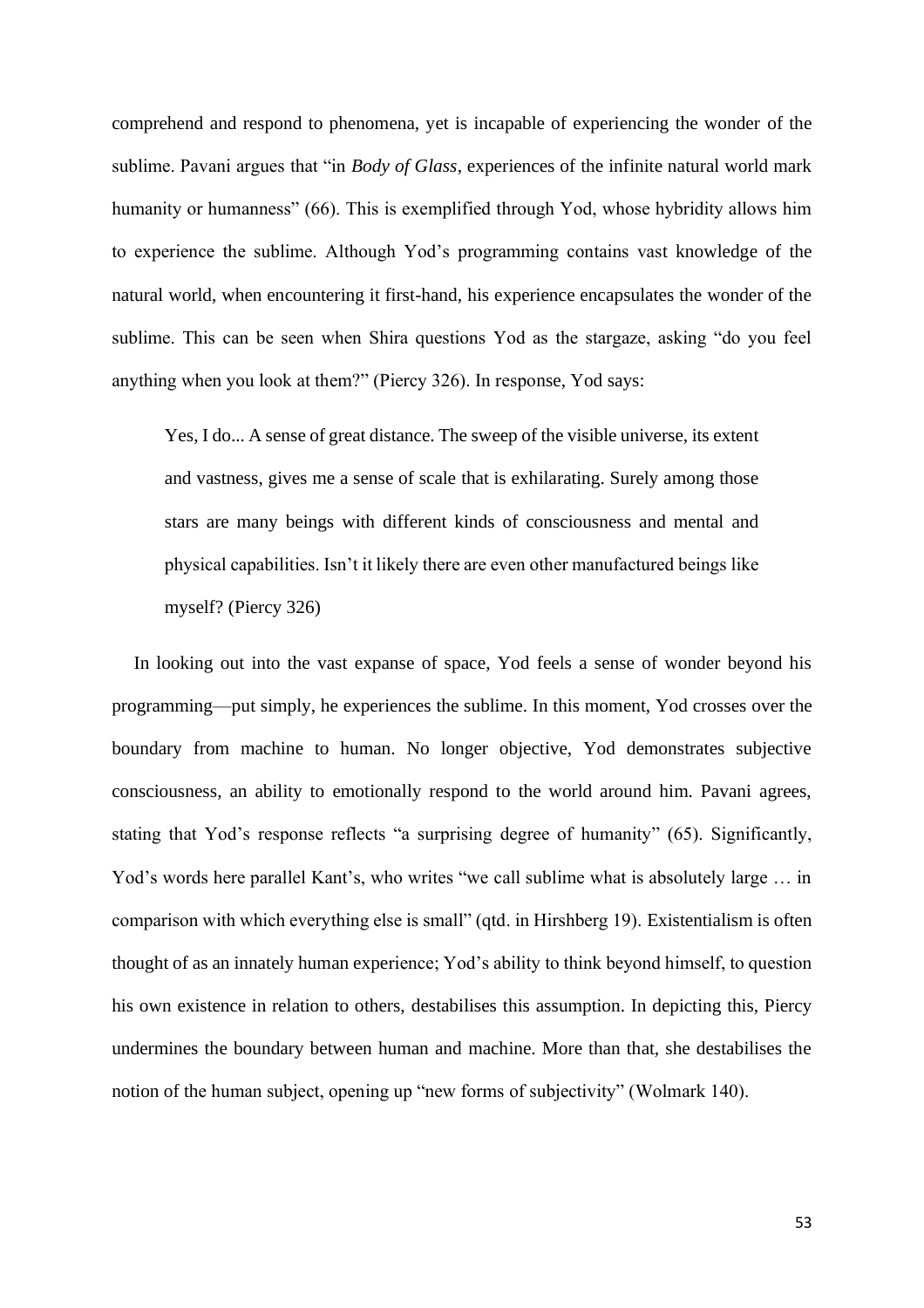Another instance of Yod experiencing the sublime occurs earlier in the novel when he witnesses a red moon for the first time. Although programmed with images of red moon, Yod experiences the sublime when seeing it himself. He explains to Shira, "I have many images stored, but that isn't the same as knowing—although I used to think it was" (Piercy 119). This scene reveals the gradual humanising of Yod, from machine to man. Speaking to this, Pavani says "Yod is created backwards in relation to a human; he has all the images and illustrations already stored in his memory … but he has hardly seen anything" (65). In experiencing the sublime, Yod's programming shifts from objective to subjective, towards a human consciousness. The novel emphasises this further when Yod comments, "how often my stored information is partial … the definitions of feelings I am programmed with are precise, orderly, but what I experience is sometimes sharper than I know how to endure" (Piercy 120). Here, Yod addresses the profound difference between simply comprehending something and actually experiencing it, articulating what it means to experience the sublime. In doing so, he demonstrates "a very human-like capacity for abstraction and even for emotion" (Booker 346). Piercy blurs the boundary between human and machine by opening up the possibilities for human subjectivity. Pavani agrees, arguing that Yod's "movement from machine to person is demonstrated by his reactions to the experience of the sublime" (67). This highlights how Yod's hybridity causes a breakdown of the human/machine divide.

Glover asserts that "Yod's needs are surprisingly human" (140). For example, Yod experiences boredom and loneliness (Piercy 18), admitting that he wishes "to be touched" (16). In fact, part of Yod's experience with the sublime is that he "experiences isolation as a species" (Pavani 62). This ability to experience loneliness, to feel a yearning for genuine connection with others, is often presumed to be innately human. Through Yod, however, this construction is subverted in the novel. Significantly, Yod's longing for connection develops alongside his growing consciousness as a subject. In one scene, Yod says "I'm conscious of my existence …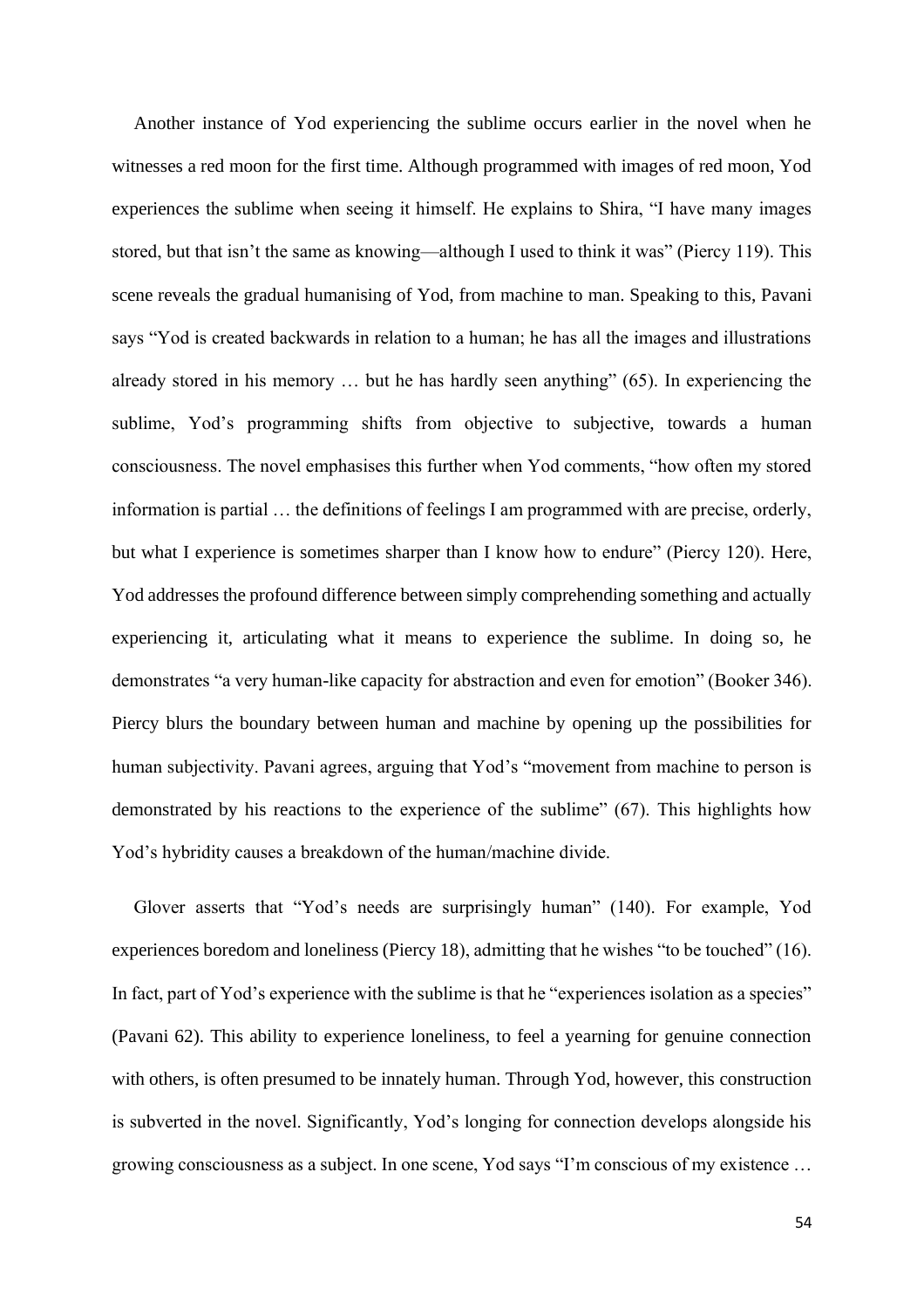I feel the desire for companionship" (Piercy 93). The more human Yod becomes, the deeper his desire for genuine connection with others grows. Under the human/machine divide, machines are purported to be objective entities incapable of forming emotional bonds; in contrast, humans have "social and emotional agency" (Gurman 461). Yod's yearning for companionship therefore emphasises his growing humanity, pushing him along the boundary from machine to human.

Piercy builds on this idea by allowing Yod to form personal connections with the other humans, most notably Shira, with whom he enters into a sexual and romantic relationship with. Glover asserts that it is Yod's "ability to form bonds which makes him more than a mere robot" (141). The idea here is that interpersonal connection, the ability to emotionally bond with others, is fundamental to a being's humanness. Piercy therefore distinguishes Yod from a machine, reinforcing his growing humanness through the relationships he forms with the other humans. This is exemplified through Yod's relationship with Shira, which evolves over the course of the novel in response to Yod's emerging humanity. Although initially viewing him as machine-only, Shira begins to accept the blurring of the boundary between human and machine that Yod's hybridity represents. This is evident by the fact that she refers to Yod as 'he', after previously having referred to him as 'it'. In doing so, Shira recognises Yod's subjectivity as an autonomous being, and perhaps his humanity too. As Yi argues, "Shira successfully anthropomorphised Yod by turning 'it' into 'him'" (136).

Following this, a friendship develops between Shira and Yod during their lessons together. Despite this, Yod's hybridity remains a source of contention for Shira. She continues to frame Yod through binary terms, as either human or machine, rather than an intertwining of the two. For example, when Yod expresses his attraction to her, Shira worries that Yod's programming has malfunctioned (Piercy 130). She notes how "absurd she found being propositioned by a computer" (131), saying to Yod "You're a machine. What does it mean to want a person?"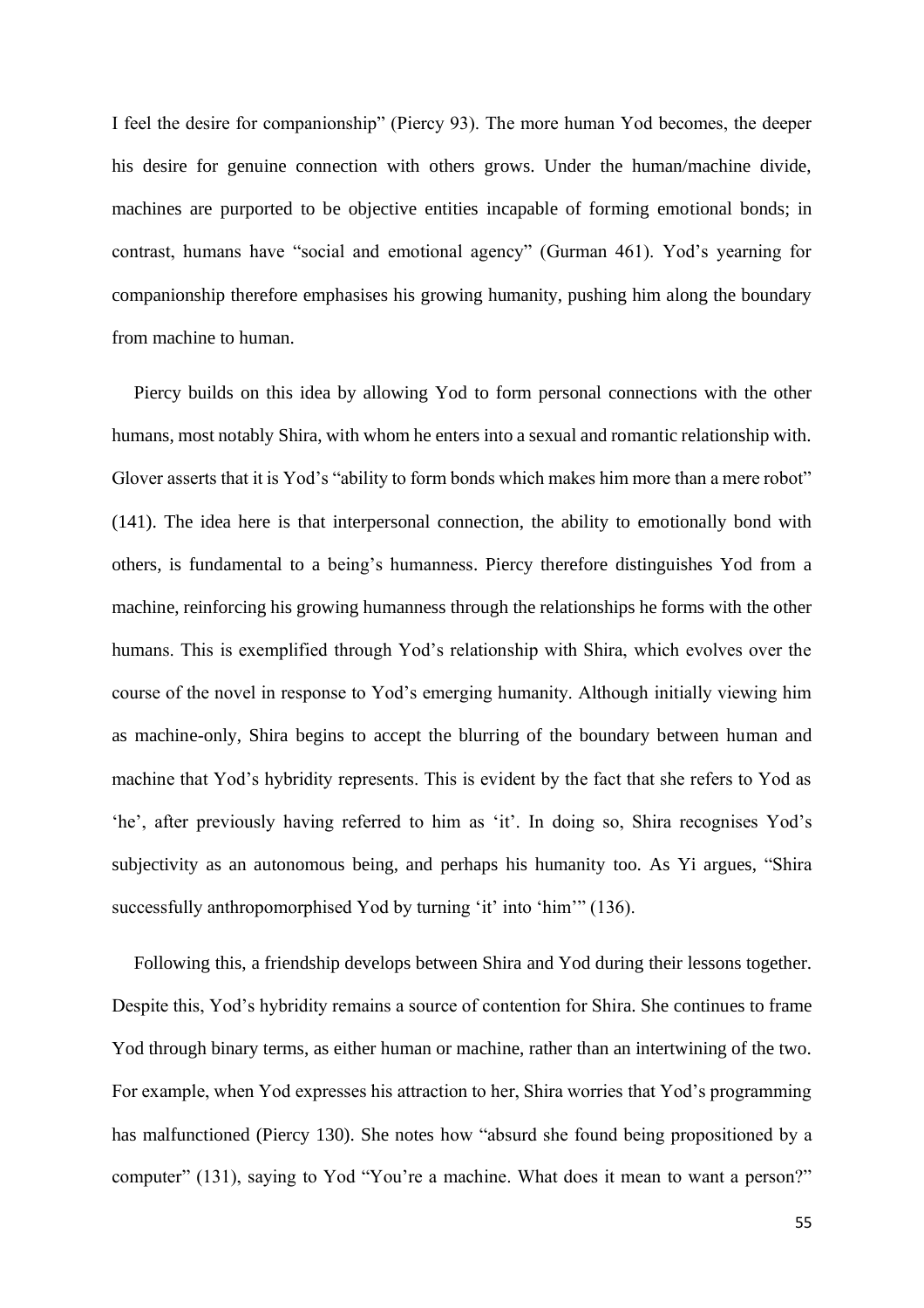(130). To Shira, Yod's cyborg status renders him incapable of forming romantic and sexual bonds, so much so that the very idea of him wanting her is absurd. Shira's thinking here upholds the human/machine divide, positioning Yod as a passive, non-emotional object rather than an autonomous being capable of experiencing love. Having established this construction, however, Piercy subsequently subverts it. Although initially hesitant, Shira begins to reciprocate Yod's feelings towards her, ultimately entering into a sexual relationship with him. While awaiting Yod's arrival to physically consummate their relationship, Shira narrates "it was time to treat him as a person, fully, because he was nothing less" (Piercy 167). This is significant because it highlights how sexual and emotional intimacy is characterised as inherently human in the novel. Shira's ability to see Yod as a sexual partner is representative of her ability to see him as human. Glover agrees, noting that Shira loves Yod "as a person, albeit not a human person" (142). Thus, in entering into a sexual relationship with Shira, Yod traverses the boundary between human and machine. This is supported by Neneve and Gomes, who argue that Yod's socialisation is instrumental in his "subjectification, or perhaps humanisation" (105). Gurman adds to this, arguing that Yod's relationship with Shira is "paramount in proving his humanity" (463).

Yod and Shira's relationship extends beyond the purely physical; he becomes an equal partner of Shira, stepping into the role of step-father of her son. This is where Piercy's conceptualisation of the cyborg metaphor divulges from Haraway's figure of the cyborg. According to Haraway, "the cyborg is a creature in a post-gender world" (150). Constructed as male, Yod directly challenges this concept. Moreover, Haraway asserts that "the cyborg does not dream of community on the model of the organic family" (150). In contrast, Yod longs for a family, delighting in his role as 'husband' to Shira and as 'father' to her son. Yod recognises that "given loneliness, a family is a rational construct for any conscious being" (Piercy 387). By subverting Haraway's figure of the cyborg in this way, Piercy constructs Yod as more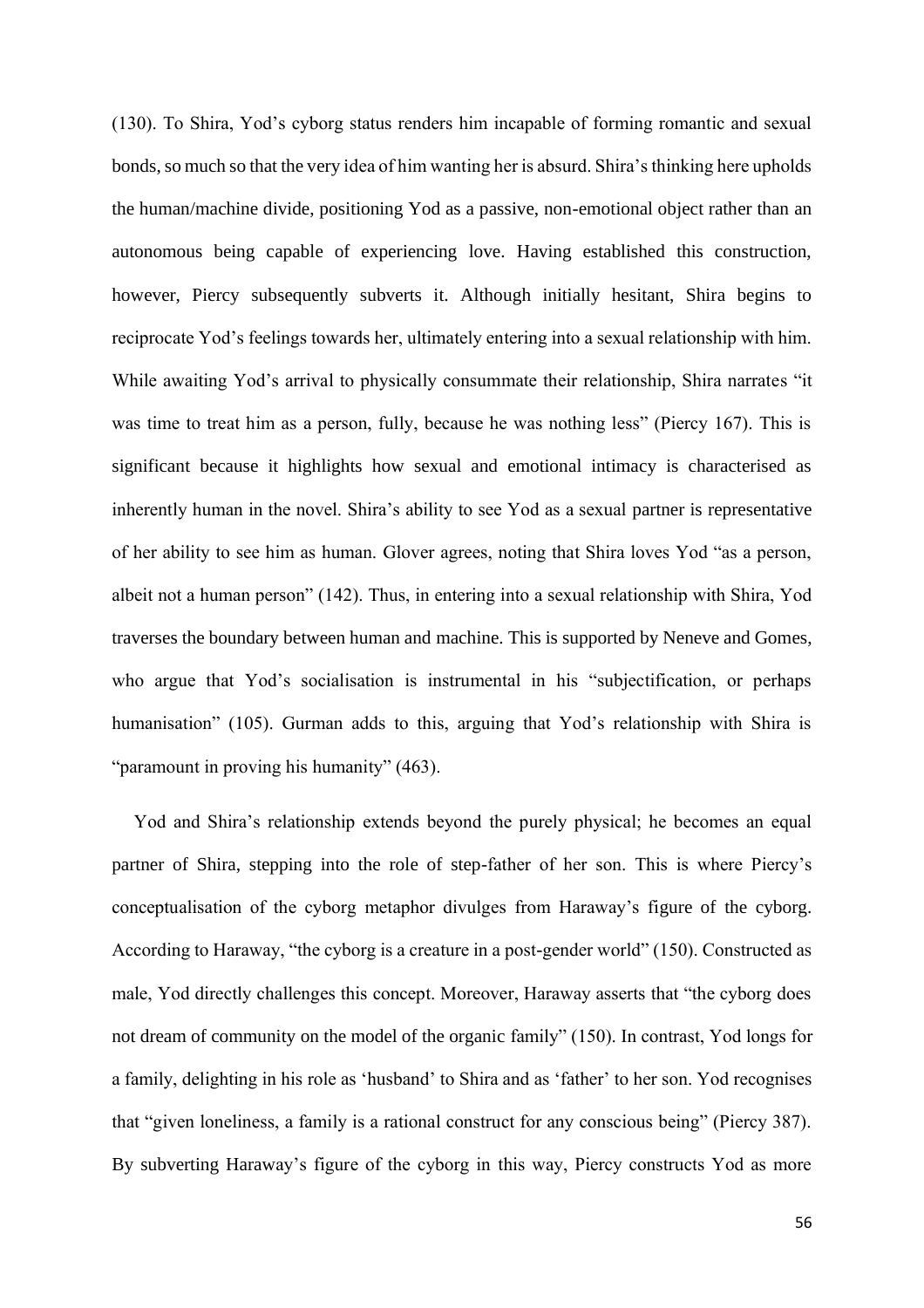human than machine. Gurman agrees, noting that Yod's humanness can be measured by his "ability to fall in love and form a family" (461). More than this, however, Gurman suggests that Piercy is commenting on the implications of a posthuman future. She asserts that the novel emphasises "the value of traditional continuity in the face of an increasingly alienating and frightening technological future" (460). In humanising Yod through his relationships, Piercy stresses the need for collectivism in the posthuman future, rather than the individualism purported under techno-capitalism. In doing so, Piercy subverts notions of the posthuman constructed through the human/machine divide.

Perhaps the notable example of the novel's subversion of the human/machine divide comes from Yod himself. The human/machine divide posits that humans have agency over themselves as autonomous beings; machines, in contrast, are objects to be used by and for humans. The novel draws on the figure of the cyborg to explore the parameters of subjectivity, autonomy, and individual freedom. For instance, Yod expresses frustration that his existence is tied to his role as protector of the community of Tikva, desiring the same freedoms granted to humans in his society. When Yod worries that he is a monster akin to the creature in Frankenstein, Shira dismisses his concerns by saying "you were not created out of some mad ambition of Avram's to become a god … you were created to protect a vulnerable and endangered community" (Piercy 150). Despite her good intentions, Shira's words serve to reinforce Yod's construction as a machine. Denied autonomy over his own life, "Yod's discomfort at his cyborg status … speaks to his desire for freedom" (Pavani 62). Yod acknowledges this himself, wryly questioning Shira "what were you created to do?" (Piercy 150). Within this, Yod laments his hybrid status. As half-human, half-machine, Yod is granted consciousness yet denied human subjectivity. Speaking to this, Glover argues "he is neither human nor unconscious machine" (140). The novel draws attention to the inherent conflict between Yod's programming and his evolving social consciousness, exploring how this complicates his ability to behave like a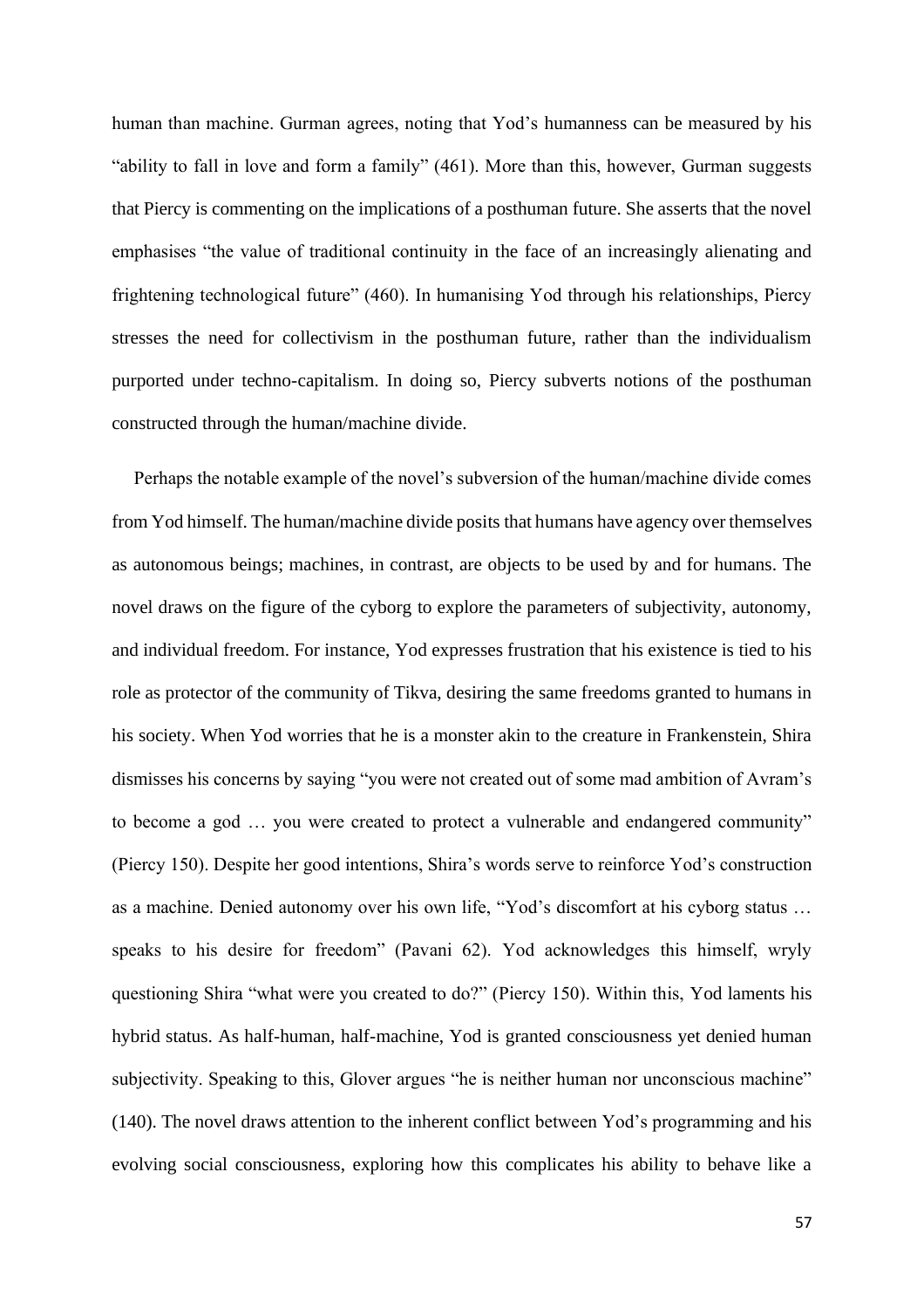machine. For example, Yod says "I don't want to be a weapon. A weapon that's conscious is a contradiction because it develops attachments, ethics, desires. It doesn't want to be tool of destruction" (Piercy 388).

Through Yod, Piercy questions the implications for the human/machine divide in the advent of the posthuman—once capable of consciousness, how do we justify and maintain human subjectivity over machine objectivity? Piercy's answer is perhaps pessimistic; *Body of Glass*  concludes with the message that "the creation of a conscious being as any kind of tool … is a disaster" (Piercy 412). This is emphasised through the conclusion of Yod's story arc, which ultimately upholds the human/machine divide. Despite the resentment Yod expresses about his programming, his final act is to fulfil his intended purpose, sacrificing his own life in order to save Tikva from the multis. Yod's growing consciousness reflects his human subjectivity, allowing him to cross over the boundary between human and machine. However, this is reversed by his final sacrifice, which reinforces Yod's status as a cyborg, a machine that serves humans. Glover agrees, noting that "Yod might feel like a person, he might desire to live his own life, but he has been created as Avram's instrument and thus is a slave to Avram's programming" (145).

Although the conclusion of his story arc upholds the human/machine divide, Yod ultimately operates to destabilise this binary. Piercy explicitly affirms Yod's humanity in the closing chapter of the novel, which deals with the aftermath of Yod's death. Equipped with the knowledge and materials to construct another cyborg, a grieving Shira considers creating another 'Yod'. Despite her desire to be reunited with Yod, Shira decides against the idea, realising that "the choice to make another Yod was immoral" (Piercy 428). Shira acknowledges the crisis that Yod's hybridity represents; existing somewhere between autonomous human and unconscious machine, "the cyborg remains a metaphor for a tool … anthropomorphised only to be of better use for humans" (Yi 127). In light of this, Shira refuses to subjugate another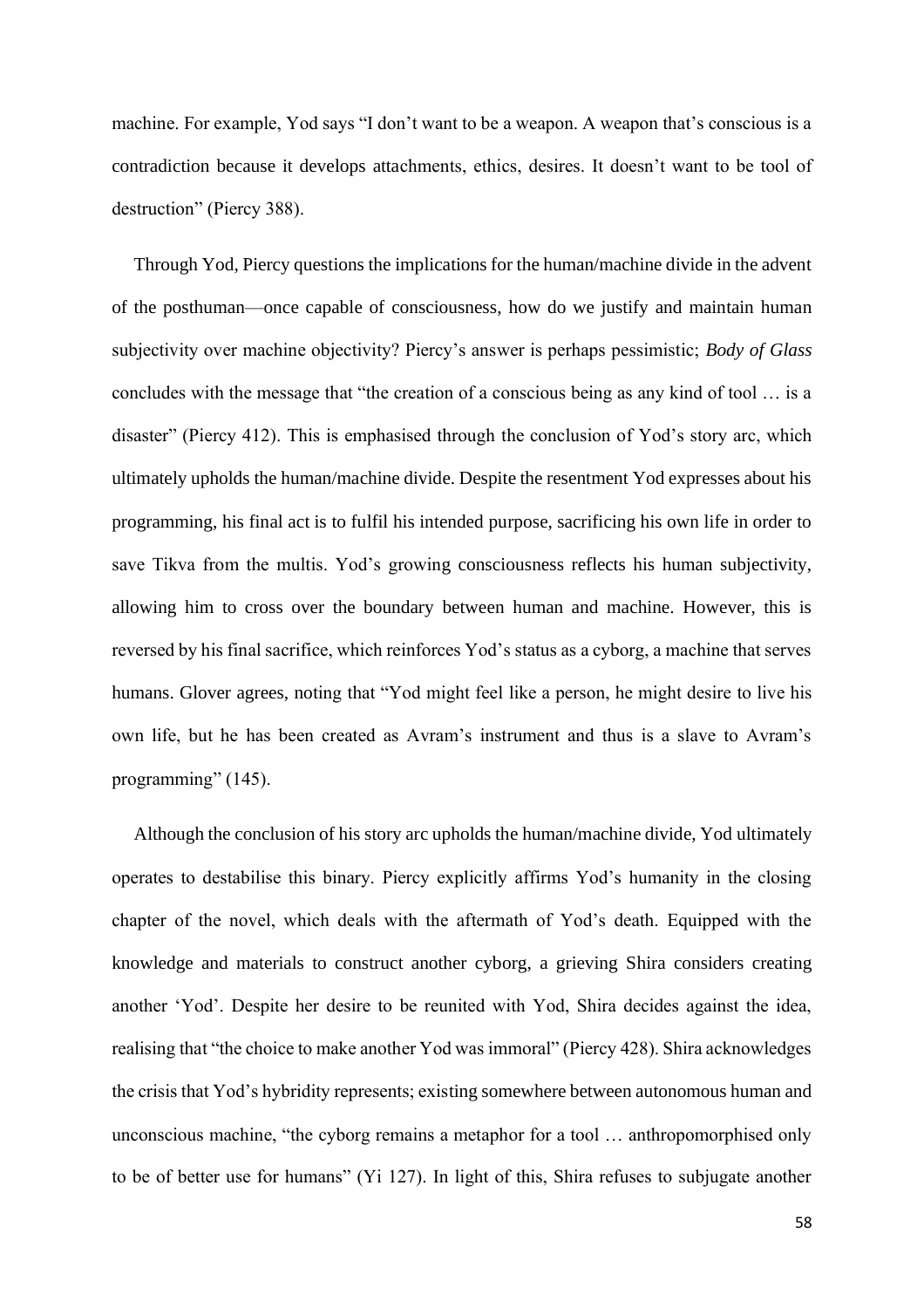cyborg to this dilemma, saying "she could not manufacture a being to serve her, even in love" (Piercy 428). Pavani suggests that Shira's decision reflects Piercy's own views on the posthuman, noting that the novel ultimately argues "against the replication of subjectivity in machines" (68). Despite this, Yod remains a fascinating metaphor, a hybrid being who blurs the boundary between human and machine. Not quite human, nor wholly machine, Piercy constructs Yod to be something more: the posthuman.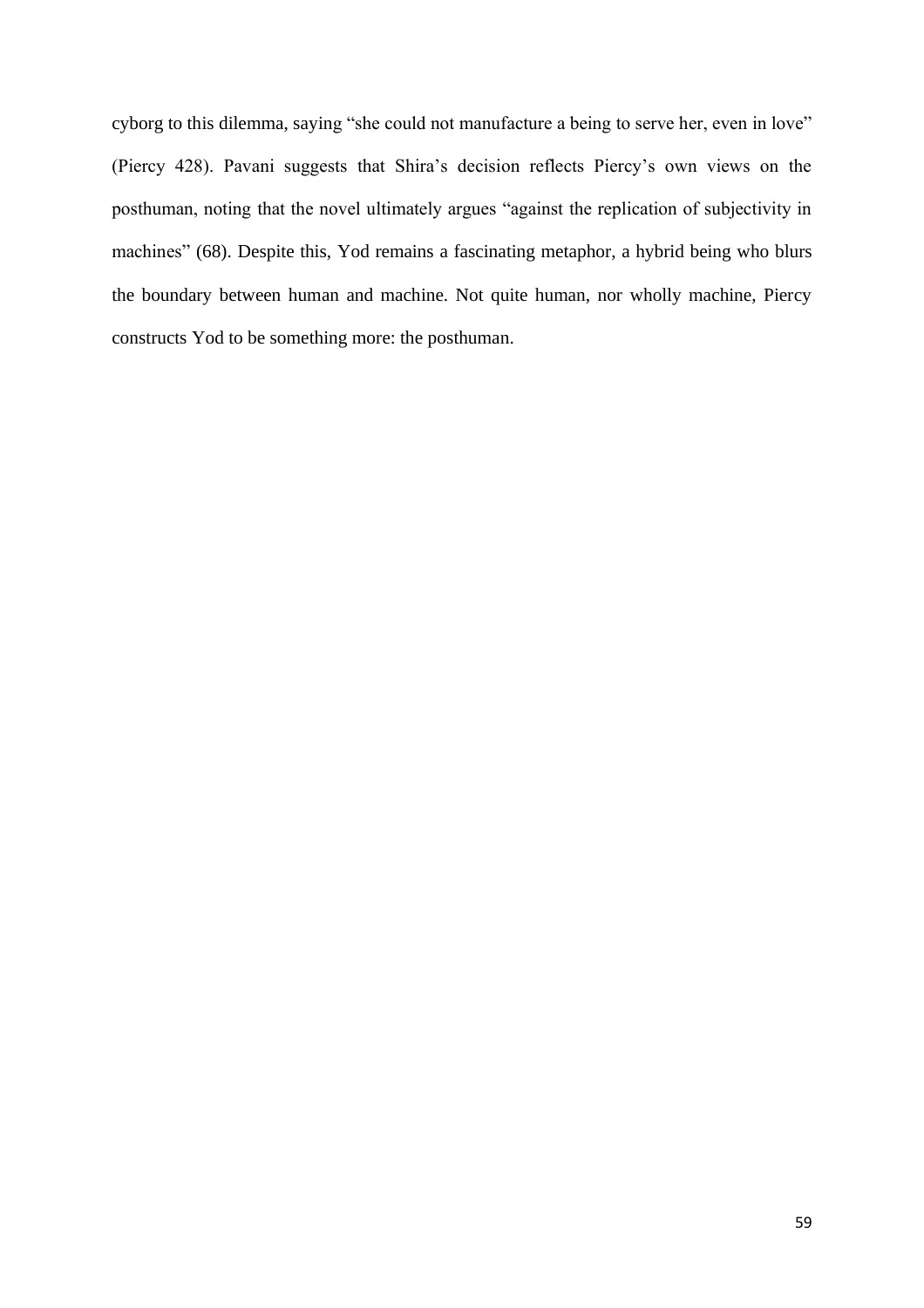# **Chapter Three**

# **Performative Identities of Gender and Humanness**

In this chapter, I propose that the theory relating to gender performativity can be extended to the way in which the condition of being human is experienced and expressed. My argument is inspired by the work of theorist Judith Butler, specifically her essay "Performative Acts and Gender Constitution" (1988). Here, Butler posits that gender is performative rather than innate, constructing gender as an identity that is "tenuously constituted in time … through a stylised repetition of acts" (519). According to Butler, humans perform gender through certain acts and behaviours that have historically been attributed to biological sex, creating "the illusion of an abiding gendered self" (519). This performance is based on accepted social and cultural norms that have developed throughout history. I argue that performativity as a concept can be extended to the construction of human identity. As with gender performativity, human performativity is achieved through a repetition of acts that constitute the illusion of self. Humans perform certain acts and behaviours that constitute humanity, based on a construction rooted in Western dualisms. This chapter will begin by firstly examining the theory on gender performativity. Following this, I will then apply this theory to Angela Carter's *Nights at the Circus*, analysing how the character of Fevvers both subverts and reproduces binary gender performances. I will then attempt to examine how this theory can be extended to humanness, drawing on Michel Faber's *Under the Skin* and Marge Piercy's *Body of Glass* to illustrate my argument*.*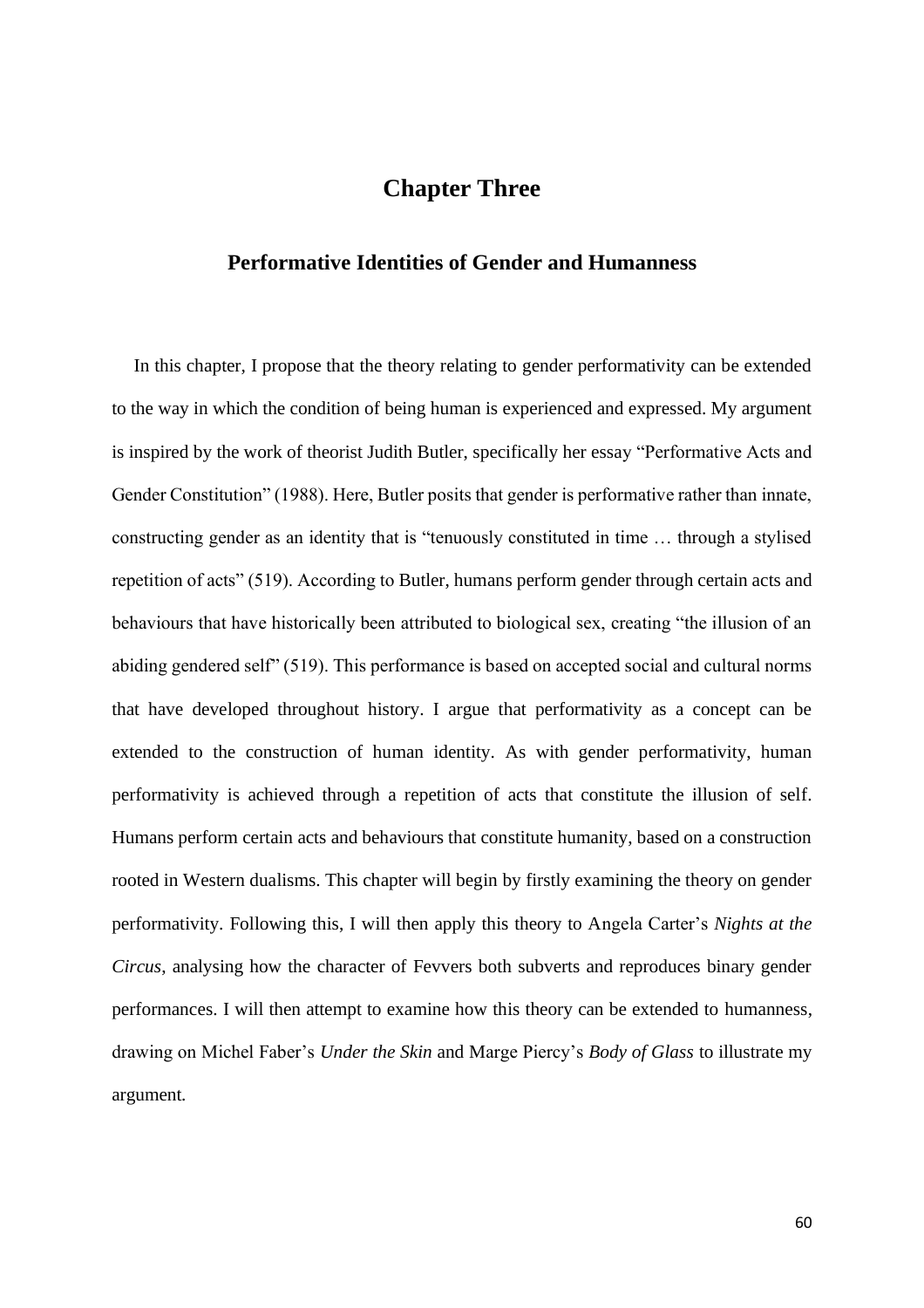# Gender Performativity

Judith Butler developed her theory around gender performativity during the 1980s through a series of essays, culminating in the publication of her seminal book *Gender Trouble* (1990). Published in 1988, Butler's essay "Performative Acts and Gender Constitution" will form the basis of my discussion in this chapter, although I will also be drawing on her other publications throughout. Inspired by the works of theorist Michel Foucault and Simone de Beauvoir, who challenged the biological essentialist conceptualisation of sex and gender, Butler sought to reconceptualise gender through the lens of performance. The crux of her theory is that gender is socially constructed and sustained through performance, rather than "predetermined by some manner of interior essence" or biology ("Performative Acts" 521). In conceptualising gender in this way, Butler adopts the Foucauldian view of the discursive subject—the idea that "there is not subject before or outside the Law" (Hall 14). Foucauldian theory establishes that there exists no true, original subject; rather, "human beings are made subjects" through a process of mutually-sustaining reproduction of dominant discourses (Foucault 777). Butler speaks to this sentiment directly, saying "social agents constitute social reality" ("Performative Acts" 519).

Framing gender through the discursive subject, Butler emphasises the belief that gender is socially constructed. She points to how masculinity and femininity are continually evolving as gender descriptors, whose meaning differs across geographical, cultural, and political contexts ("Undoing Gender" 10). As such, Butler argues that gender is an act of doing rather than a state of being, constructing gender as "an incessant activity performance" ("Undoing Gender" 1). According to Butler, humans perform gender through certain acts and behaviours that have historically been attributed to biological sex, creating "the illusion of an abiding gendered self" ("Performative Acts" 519). By conceptualising gender in this way, it shifts it from being "a substantial model of identity" to "a constituted social temporality" (Butler "Performative Acts" 520).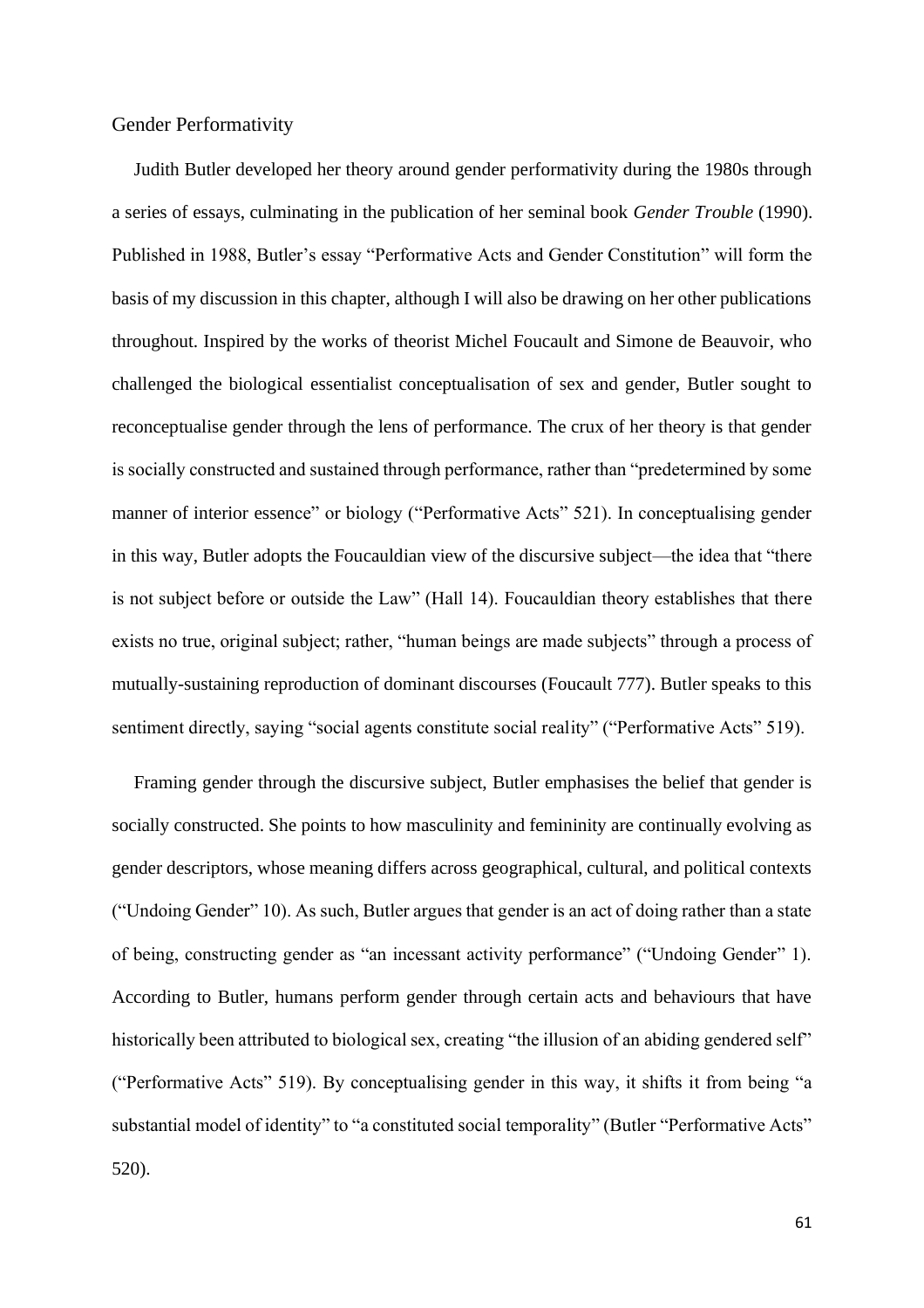Before I explore how Butler's conceptualisation of gender is performed, I wish to address the distinction between performance and performativity. Miriam Meyerhoff notes that "the distinction between performance and performative is often blurred" (2). Kee-Yoon Nahm goes further, drawing attention to the "dialectical tension between performativity and performance" (92). The two terms can be distinguished by the fact that performance denotes a singular act, whereas performativity encompasses the discursive construction of gender identity itself. Nahm agrees, arguing that performativity constitutes "a reiterative cultural practice" that is then enacted through performance (93). Essentially, performativity occurs, in part, as a result of performance. In reference to this, Butler suggests that "the conventions which mediate proximity and identification" play a role in determining performance versus performativity (527). She argues that performance is akin to the theatre, a performative act that exists independent of reality. To illustrate this, Butler points to how performance creates a separation between the act and reality, stating "one can say, 'this is just an act', and de-realise the act" (527). In contrast, gender performativity is intertwined with reality; a mutually-sustaining and repeated performance that maintains and reproduces gendered reality. When performance and performativity are understood together, gender becomes a "performance which is performative" ("Performative Acts" 528).

In constructing gender as performative, Butler emphasises that gender is produced by repeated action—an act of continual *doing* rather than an innate state of *being*. Consequently, performativity is understood through a process of embodiment. Butler argues that the body exists as a historical site for performativity, generating meaning through an "embodied existence" (520). In developing this theory of embodiment, Butler drew on Foucault's construction of the social body. According to Foucault, there exists no "fundamentally stable, essential physical being" (Potts 17); instead, individuals are made subjects through the discursive body (Foucault 777). In reference to this, Butler states "one is not simply a body …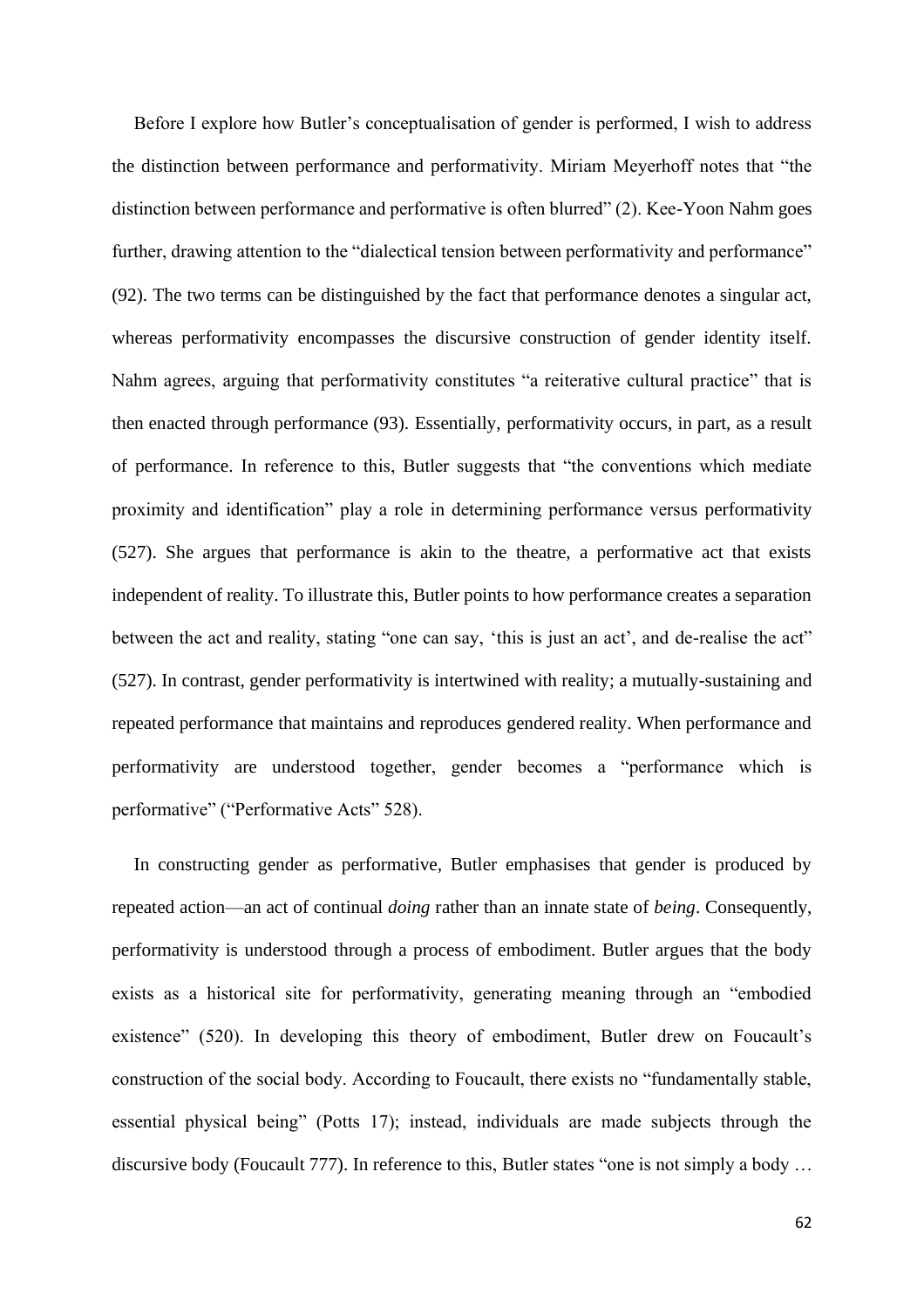one does one's body" ("Performative Acts" 521). Her intention behind this statement is to draw attention to how the body becomes a cultural signifier, constructing a gendered reality in the process, rather than the source of identity itself. Donna Haraway, who references Butler in her book *Simians, Cyborgs, and Women*, agrees, noting that "bodies are maps of power and identity" (180). In light of this, gender becomes a performance enacted through the body rather than from the body. It is important to note that embodiment encompasses collective action rather than individual acts. Gender is an act rooted in collective history, "which requires individual actors in order to be actualised and reproduced as reality once again" (Butler "Performative Acts" 526). In reference to this, Butler asserts that "one does not do one's gender alone, one is always doing with or for another" ("Undoing Gender" 1). This highlights the discursive nature of gender performance, in which individual acts are connected through the "reiterative cultural practice" (Nahm 93) of performativity. Moreover, gender performativity is established upon accepted social and cultural norms that have developed throughout history. Butler argues that performativity occurs through "an active process of embodying certain cultural and historical possibilities" ("Performative Acts" 521). This reinforces the social construction of gender, in which gender identity is shaped by dominant discourses. Consequently, gender becomes a performance that is "tenuously constituted in time … through a stylised repetition of acts" (Butler "Performative Acts" 519).

Performativity allows us to understand how "cultural convention is embodied and enacted" (Butler "Performative Acts" 525). In Western society, gender performativity occurs as a result of dominant discourses that construct the illusion of a gendered self in the process. Significantly, gender performativity serves an important purpose by constructing, maintaining, and reproducing the gender binary. According to this two-sex model, humans are either male or female; similarly, through gender performativity, humans become either man or woman. Speaking to this, Butler notes that "the body is invariably transformed into his or her body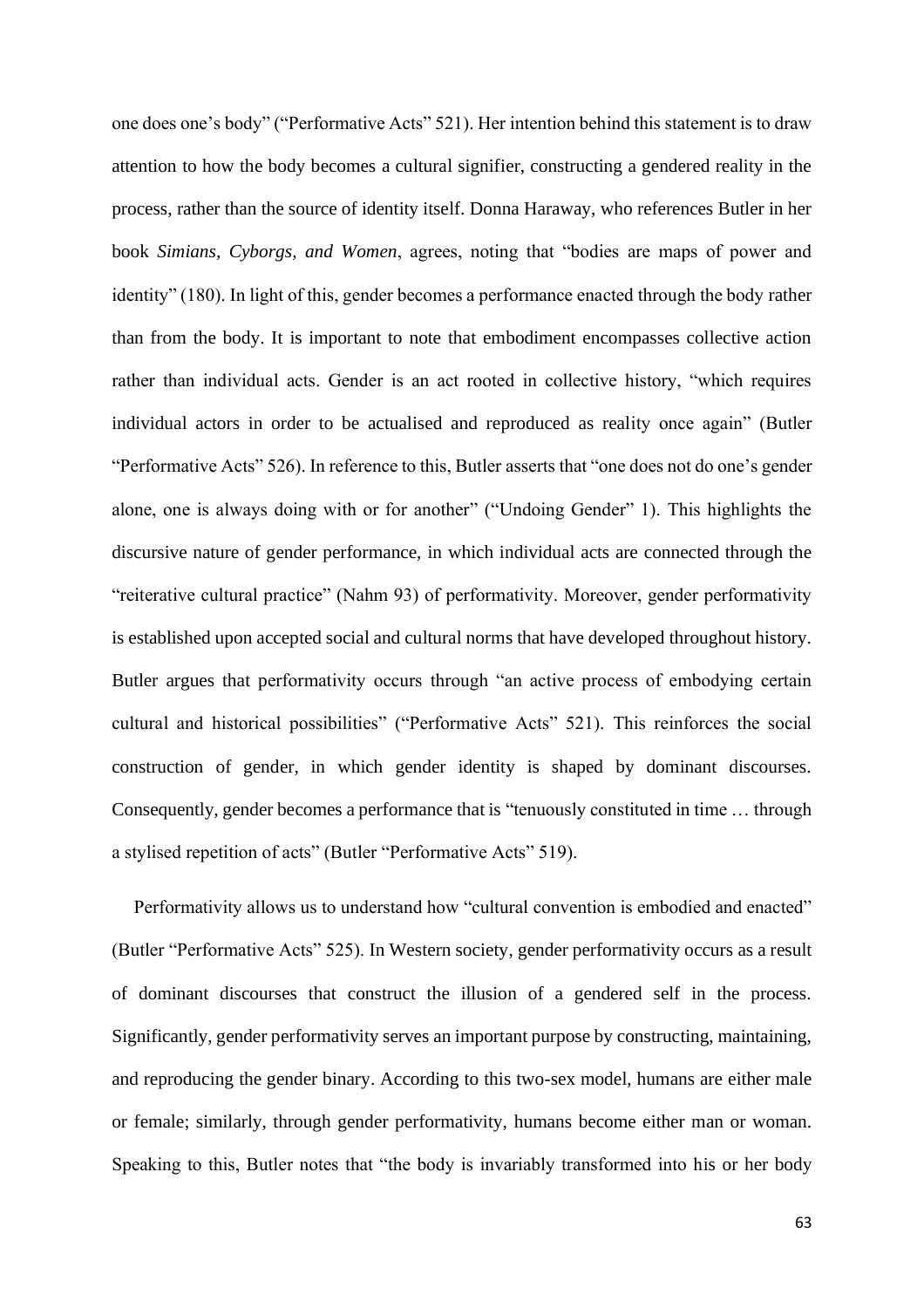through its gendered appearance" ("Performative Acts" 523). This explains the presumed relationship between physical traits and gender identity. Moreover, it highlights how gender performativity is 'a construction that regularly conceals its genesis' (Butler "Performative Acts" 522). By constructing gender within a binary model of sex, individuals perform accordingly, embodying this through constructions of male and female, man and woman. This performance continually reproduces the gender binary, promoting the idea that gender is a naturalised, biological fact. As Butler surmises, "the construction compels one's belief in its necessity and naturalness" ("Performative Acts" 522).

This discussion homes in on the implications of gender performativity, particularly in how it reproduces and maintains the gender binary. Butler argues that gender categorisation operates as a form of social control within society, which is embodied by the individual through gender performativity. Specifically, Butler asserts that "the performance renders social laws explicit" ("Performative Acts" 526). Notably, this is understood through how gender performativity serves an important purpose by upholding and legitimising the gender binary. Butler contends that "as a strategy of survival, gender is a performance with clearly punitive consequences" (522). Indeed, gender non-conforming people are oppressed and vulnerable within society, across cultures and geographical location, purely because these individuals do not perform gender according to the binary. Butler notes that when acts are embodied within the gender binary, performativity "provides the reassurance that there is an essentialism of gender identity" ("Performative Acts" 528). In line with this, those who perform incorrectly therefore threaten the naturalised construction of gender. Consequently, there are efforts made to enforce this gender performance on individuals through social sanctions and legislation that promote the gender binary. We can see this through the historic and continued persecution of the LGBTQIA+ community, in which those who fall outside of the gender binary are often stigmatised, ostracised, and oppressed. In particular, the prevalence of conversion therapy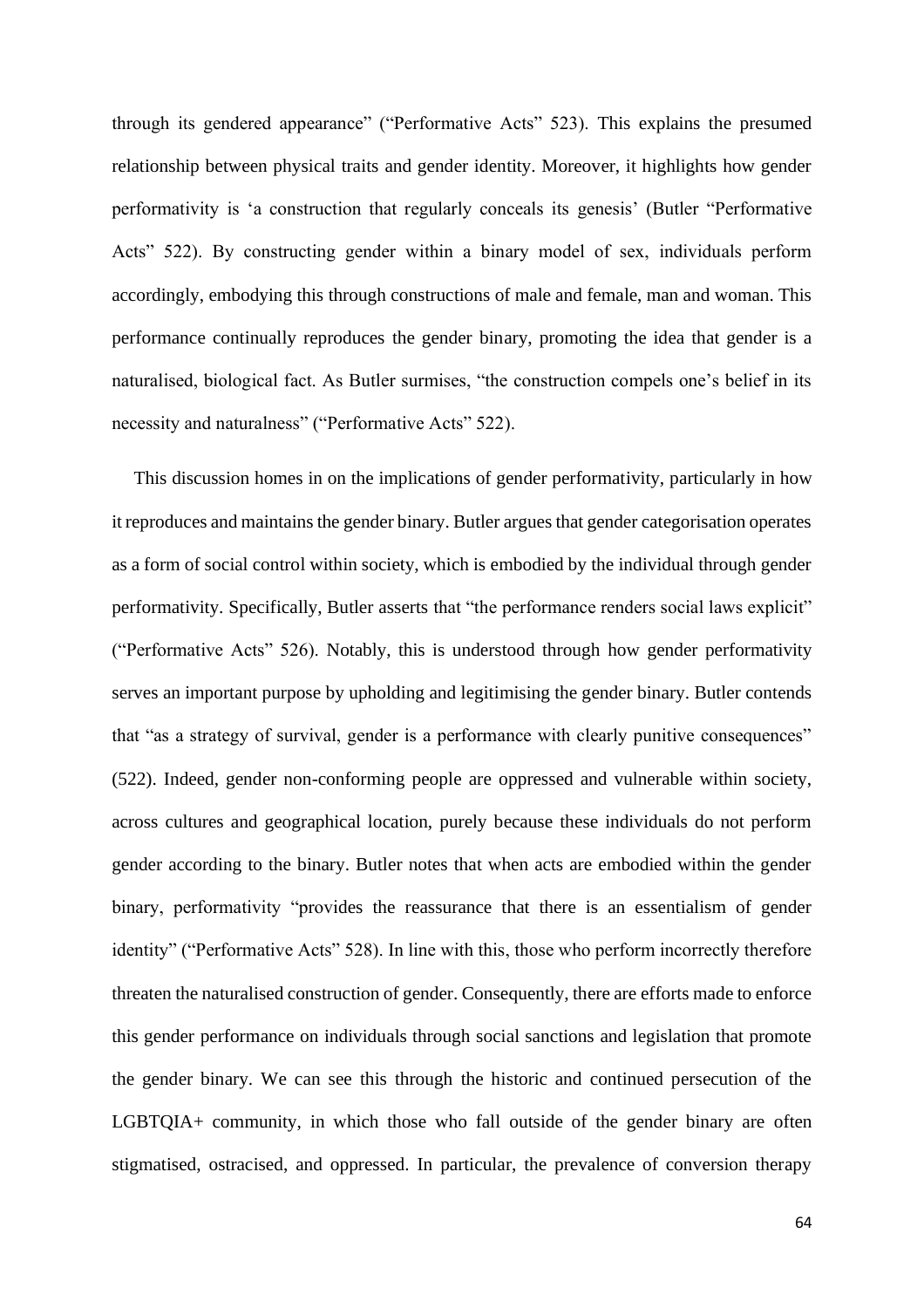practices in Western society highlights how deeply embedded the construction of gender identity is.

Butler argues that the gender binary exists as "a precondition for the production and maintenance of legible humanity" ("Undoing Gender" 11). The gender binary is an important component of heteronormativity, which is constructed in relation to notions of reproduction and kinship. Coined by Michael Warner (1993), heteronormativity encompasses normative heterosexuality, drawing on Foucault's construction of productive and complicit power (Castro Varela, et al. 28). Butler positions heteronormativity as both the cause and result of gender performativity, noting this "requires the reproduction of human beings in certain gendered modes" ("Performative Acts" 524). As reproduction is integral to the continued existence of humans, gender performativity becomes intertwined with the construction of humanity itself. Butler supports this, suggesting that gender performativity becomes a determining factor in the "differential between the human and the less-than-human" ("Undoing Gender" 2). In particular, she draws attention to how construction of gender and sexuality, alongside other intersectional factors pertaining to race, class, and ability, are used to categorises someone's humanity. In reference to this, Butler argues that in Western society, "the false universal of 'man' has been presupposed as con-extensive with humanness itself" ("Performative Acts" 523). This echoes the idea of how humanity has largely been defined in opposition to the 'other'. Considering gender performativity in this way, it could be argued that Butler's theory can be extended to the construction of humanness itself––indeed, this forms the foundation of my thesis argument. Before I do, however, I wish to illustrate how gender performativity is embodied in Western society. This will involve a literary analysis of Angela Carter's *Nights at the Circus*, examining how the character of Fevvers both resists and upholds notions of the gender binary through performance.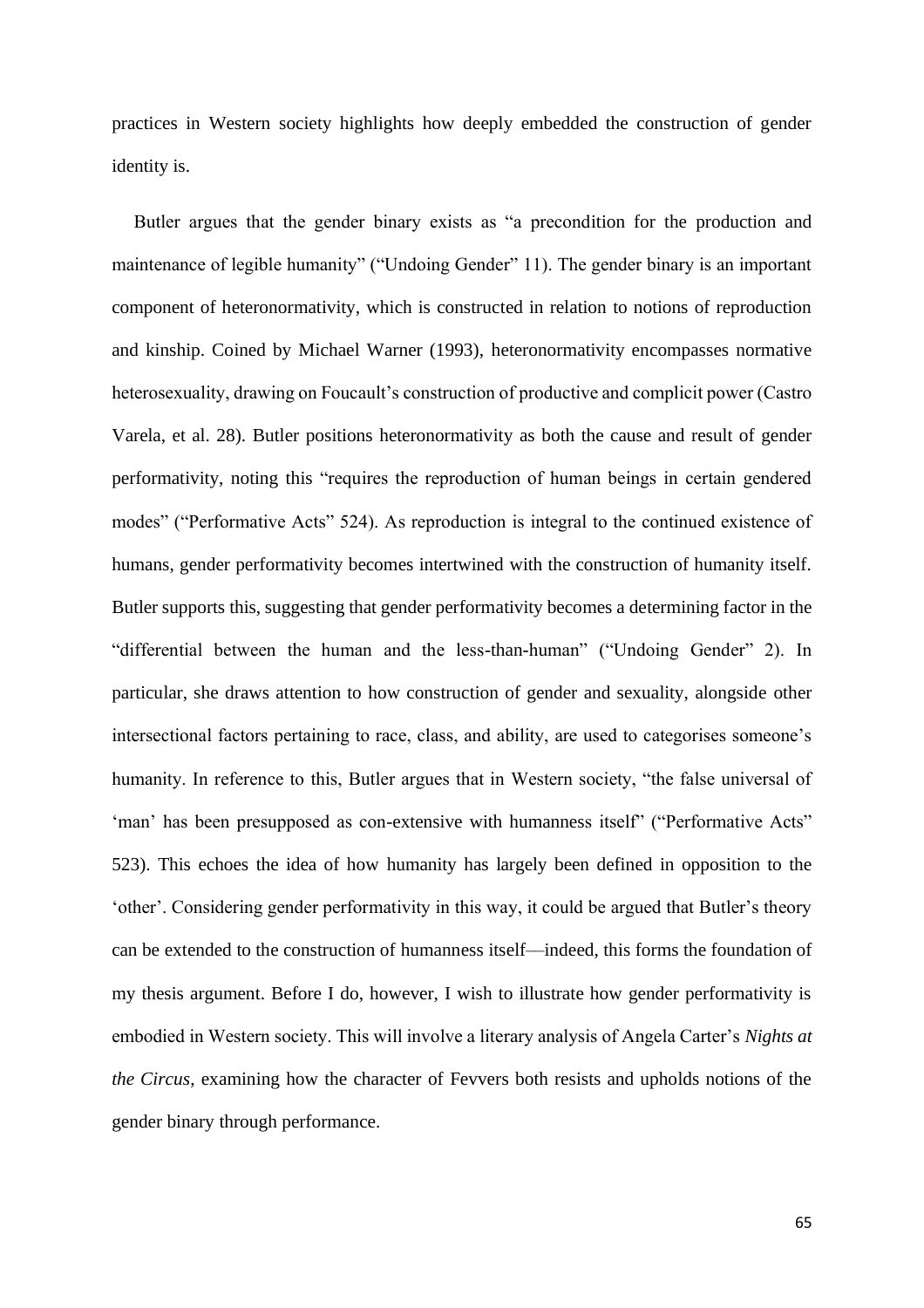## Literary Analysis

Butler's theory of gender performativity serves as a framework in which to examine depictions of gender in literature. I contend that Angela Carter's *Nights at the Circus* presents gender as a performative identity, rather than "predetermined by some manner of interior essence" (Butler "Performative Acts" 521). Nikandam supports this, asserting that then novel "dramatizes the idea that gender identity is not fixed in nature but relies on culturally constructed signification (47). Similarly, Trevenna argues that both Butler and Carter "reject the idea of an essential and 'natural' gender identity … [to] stress how masculinity and femininity are ideologically imbued 'acts' which are performed" (268). This is exemplified through Fevvers, a hybrid being who destabilises binarised constructions of identity. The novel presents gender as performative through Fevvers, framing gender as a continual act of doing rather than an innate state of being. As Trevenna states, Fevvers' identity is "involved in a continual process of becoming rather than occupying a stable sense of self" (274). This idea is not only illustrated through Fevvers' hybridity, as she oscillates between human and animal throughout the novel, but through her gender performance.

Butler argues that "to be female is a facticity which has no meaning, but to be a woman is to have to become a woman, to compel the body to conform to an historical idea of 'woman'" ("Performative Acts" 522). This takes inspiration from Simone de Beauvoir, who declares "one is not born, but, rather becomes a woman" (qtd. in Butler "Performative Acts" 519). In saying this, Butler and de Beauvoir draw attention to the discursive nature of gender identity. Rather than pre-determined by biology or through the material body, gender identity is shaped and informed by dominant discourses and dualisms that narrowly define notions of masculinity and femininity. This contributes to the idea that gender is not an innate identity, but rather performed through "an active process of embodying certain cultural and historical possibilities" ("Performative Acts" 521). The novel engages with this idea directly through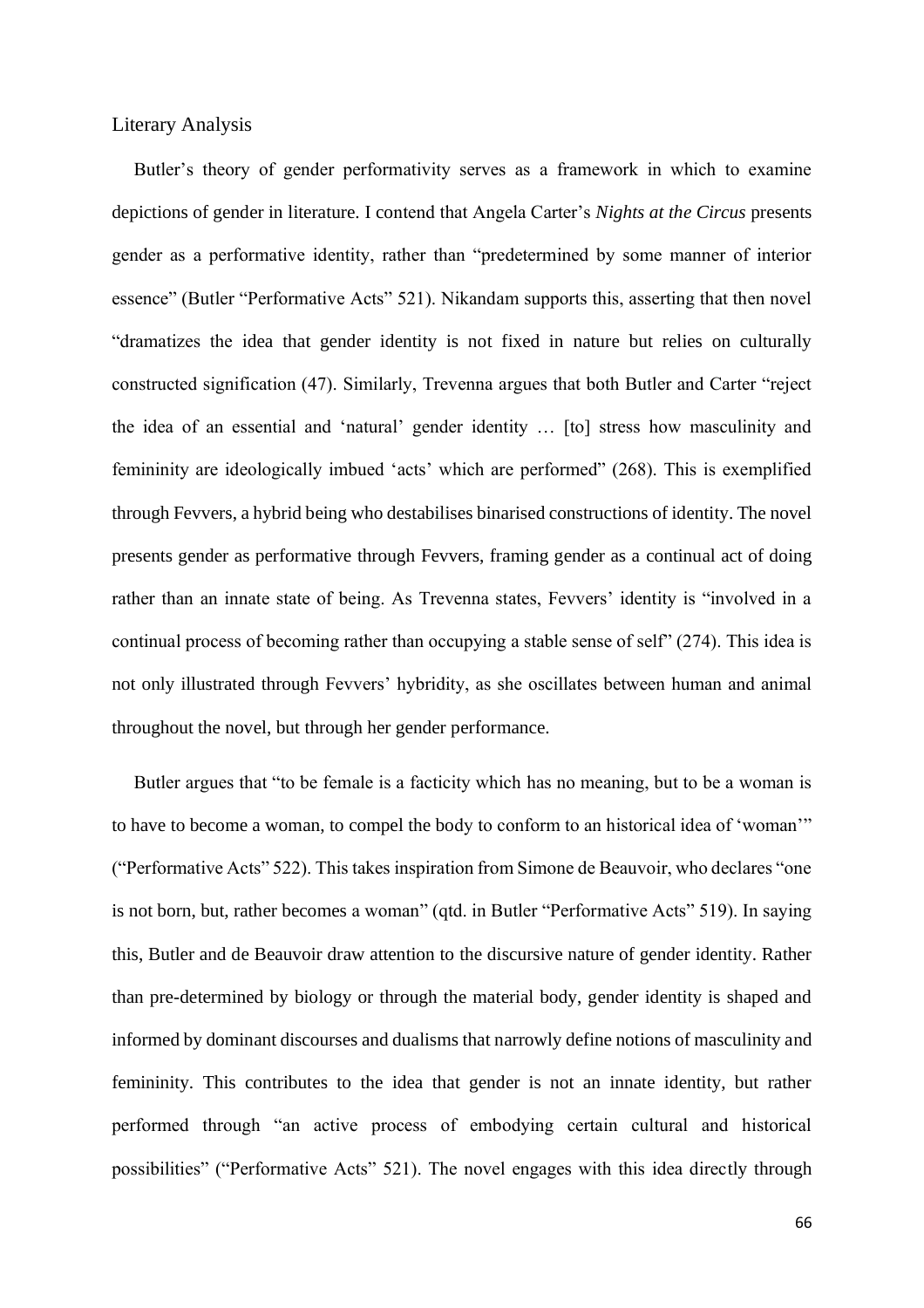Fevvers. For instance, when Fevvers is objectified by a male character, she states that she "felt herself turning, willy-nilly, from a woman into an idea" (Carter 289). The novel articulates the idea that the identity of 'womanhood' is a construction that extends beyond the individual; instead, it is a collective identity rooted in established norms of femininity. When perceived as a woman by this man, Fevvers gender identity is no longer defined by her, but rather becomes a mirror in which to reflect gendered stereotypes of femininity and womanhood. As Butler surmises, "One does not 'do' one's gender alone. One is always 'doing' with or for another" ("Undoing Gender" 1).

Gender performance can be either reinscriptive or subversive, depending on how it engages with the gender binary. Speaking in reference to performances of gender, Elizabeth Gargano states that "while they replace the binaristic determinism of two clearly defined genders with the possibility of a multifaceted play of gender", it can be difficult to determine "whether we are resisting or merely re-inscribing preordained gender identities or roles" (58). On the one hand, for example, gender performance can be used as a subversive tool in order to challenge essentialist constructions of man and woman, and therefore of masculinity and femininity. On the other hand, however, hegemonic performances of gender in literature can be seen to uphold the gender binary by reproducing established gender norms and stereotypes. This idea can be applied to the novel through Fevvers, whose gender performance is "fragmented and unstable, rather than universal and unchanging" (Trevenna 274). Specifically, I suggest that Fevvers' gender performance can be read as both reinscriptive and subversive. In particular, Fevvers performs her gender according to whether she is on stage, performing for an audience, or whether she is offstage, performing for herself. Framed in this way, there exists two Fevvers: the famed aerialist who uses her female sexuality to create a spectacle of herself, and the hybrid woman, half-human, half-animal, who defies binarised constructions of identity.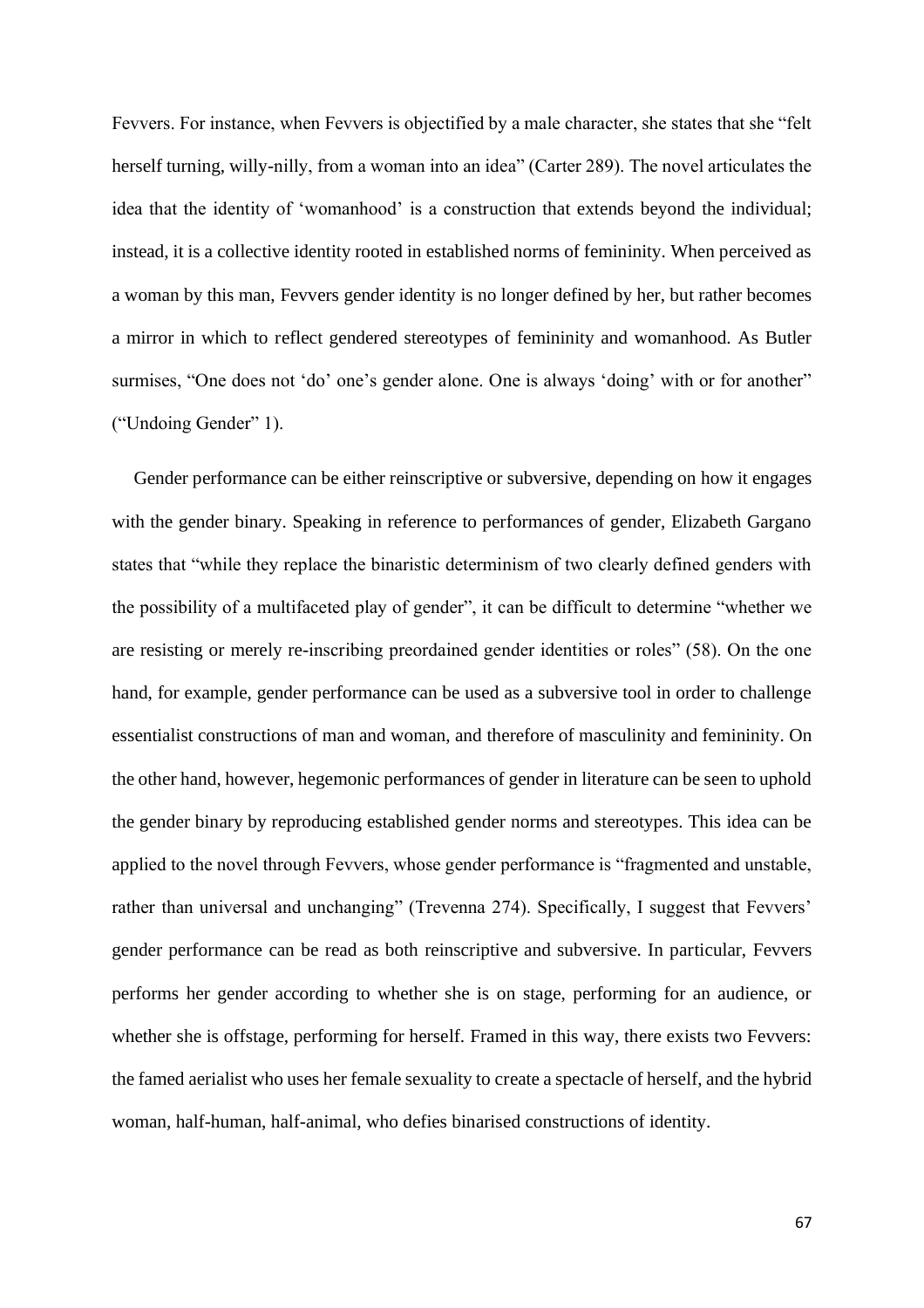To begin, Fevvers' can be seen to uphold the gender binary through a hegemonic performance of femininity. In particular, this is exemplified when Fevvers "creates herself as a spectacle" (Dennis 117) while performing on stage. An aerialist famed for her hybrid body as much as her skills as a performer, Fevvers emphasises her exotic sexuality onstage in order to encourage the mystery of her hybrid existence––encompassed in her slogan "is she fact or is she fiction?" (Carter 2). Trevenna asserts that gender is "manifested as an outward, public show based on the creation of a specifically gendered appearance" (269). The concept of a 'public show' is taken literally here, as Fevvers performs onstage in front of a global audience. The novel draws attention to how Fevvers "exhibited herself before the eyes of the audience" (Carter 13), emphasising the performative nature of this act. This is reinforced further when Fevvers asserts "I served my apprenticeship in *being looked at*––at being the object of the eye of the beholder" (Carter 23). This upholds the gender binary by positioning Fevvers as an object. The gender binary legitimises the dominance of men over women, reproduced through Western Humanist dualisms that equate humanness with masculinity and therefore otherness with femininity. A significant binary underpinning this construction is subject/object, in which men are granted subjectivity and women are reduced to objects (Braidotti 2). Rogers agrees, stating that the man/woman divide contributes to the "mass cultural objectification of women in general" ("Ideas and Identity"). As such, the fact that Fevvers' gender performance can be seen to play a role in her own objectification reinforces the gender binary. This is emphasised further by Fevvers' gendered appearance. Trevenna explains that for women in Western society, "clothes and makeup play a vital role in gender construction" (269). When performing onstage, Fevvers wears heavy makeup and revealing clothes which serve to emphasise her femininity and sexuality. For example, the novel states that Fevvers' "leotard was adorned with a spangle of sequins on her crotch and nipples, nothing else" (Carter 12). Fevvers' clothing draws attention to her sexuality by literally guiding the audience's eyes to her reproductive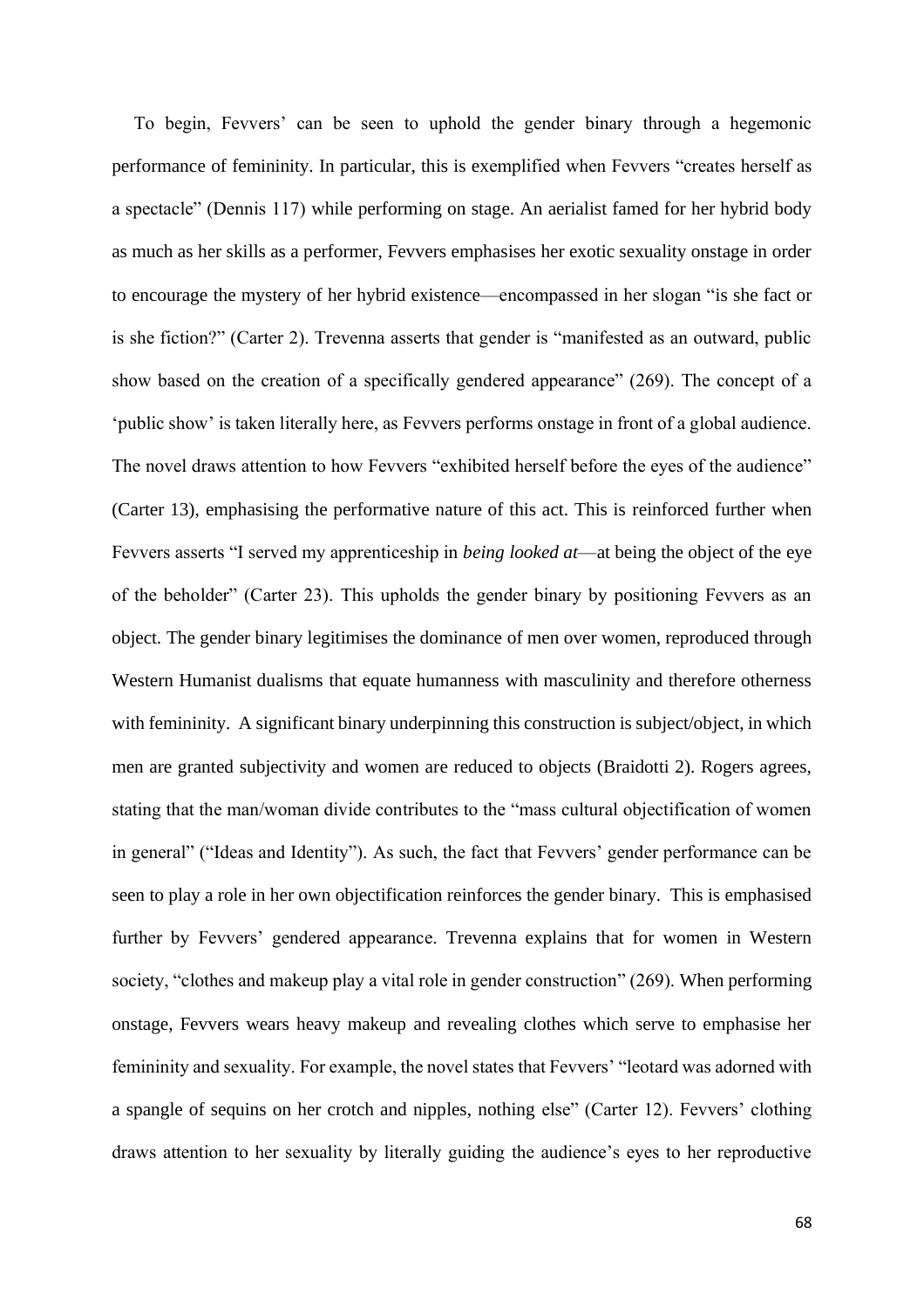organs. As Walser wryly remarks, "she tries too damn' hard" (Carter 13). Her makeup operates to stress her sexuality further: "on her red mouth there was an artificial smile" (Carter 13). Fevvers' clothes and makeup are integral to her gender performance onstage, constructing her femininity as a spectacle in order to emphasise her exotic hybridity. In doing so, her performance upholds the gender binary by reproducing stereotypical depictions of female sexuality and objectification.

Fevvers deliberately plays into this gender performance through over-exaggerated displays of femininity and sexuality. This can be seen in a scene where Walser watches Fevvers perform onstage. He notes that there is "nothing subtle about her appeal" (Carter 9); an observation that is supported by the descriptions of Fevvers' appearance analysed above. The novel states that "on her back she bore an airy burden of furled plumage as gaudy as that of a Brazilian cockatoo" (Carter 14). Moreover, Fevvers flirts with the crowd by "waving and blowing kisses" (Carter 18). To this, Trevenna states that "Carter highlights the physical acts involved in the performance of femininity" (270). More than this, however, the novel uses Fevvers' performance to create a spectacle from her hybridity. This is exemplified in the climax of the show, in which Fevvers' finally reveals her wings to the audience. The novel states that "in a backwards gesture of benediction … her wings spread, too, a polychromatic unfolding fully sex feet across, spread of an eagle, a condor, an albatross fed to excess on the same diet that makes flamingos pink" (Carter 17). This theatrical description plays into the spectacle of Fevvers, constructing her as more than human through an association with exotic animality. It is in this passage that the novel appears to engage directly with performative theory. As he watches her twist, turn, and somersault herself through the air, aided by her wings, Walser remarks "you did not think of calculation when you saw her, so finely judged was her performance" (Carter 16). Fevvers' performance hinges on the mystery that is her exotic existence. The crowds flock to see her perform in the hopes of confirming whether she is indeed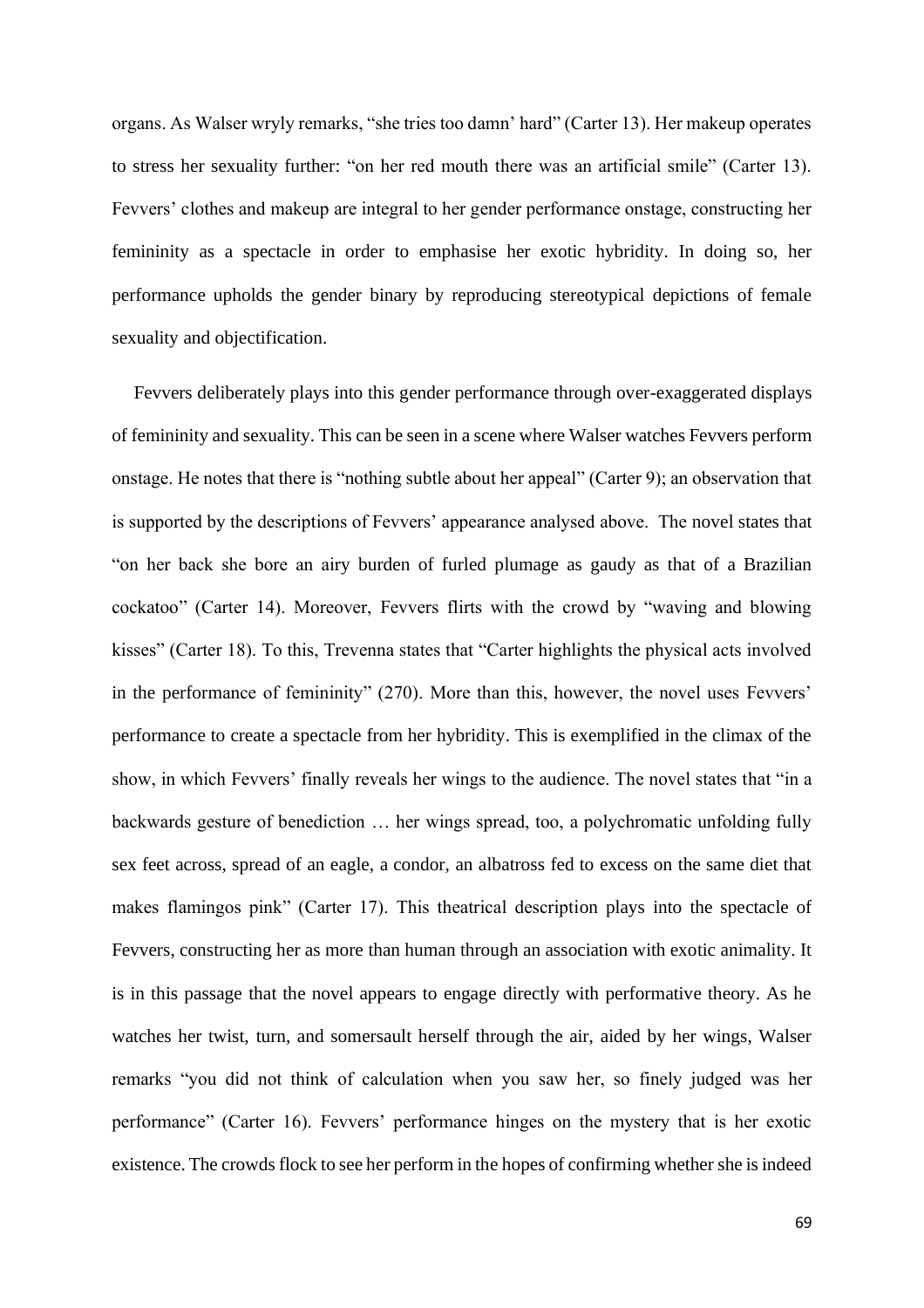fact or fiction. This allows Fevvers to profit from her hybridity, affording her a life of luxury and fame. However, the spectacle that surrounds Fevvers ultimately confines her. In order to maintain the enigma of 'Fevvers', she is forced into a continual performance of exoticised femininity. This is because if the truth is revealed that Fevvers is indeed a hybrid being, existing simultaneously as both human and bird, she will be denounced as a freak and subjected to social ostracism. In essence, a spectacle of exoticism brings in an audience; a "spectacle of the freakish and unnatural" exposes Fevvers to potential harm (Carter 100).

Building from this, it can be seen that Fevvers' gender performance is therefore "a strategy of survival" (Butler "Performative Acts" 522). As stated, the way in which Fevvers' sexualises herself through makeup and clothing, alongside her flirtatious actions, presents her as a "marvellous present" for the audience (Carter 17). The novel establishes that Fevvers is an orphan from a working-class background, who was raised in a brothel by a sex worker called Lizzie. Given her background, it makes sense that Fevvers sees female sexuality as a locus in which to gain economic control. As such, Fevvers' hegemonic performance of femininity allows her agency over her own sexual objectification, it becomes a necessary "strategy of survival" (Butler "Performative Acts" 522). Beyond this, Fevvers' performance enables her to create a spectacle out of her hybridity. As a half-human, half-bird creature, Fevvers is vulnerable to being othered. However, by using her hybridity as key aspect of her performance onstage, Fevvers is able to exoticise this otherness. The novel addresses this directly, drawing attention to the paradoxical nature of Fevvers' performance onstage. Fevvers must create a spectacle out of her hybridity, encouraging audiences to spectacle about the nature of her wings, whilst simultaneously maintaining an illusion over its truth––as the novel states, "seeing is believing" (Carter 17). Walser acknowledges this, arguing that "For, in order to earn a living, might not a genuine bird-woman … have to pretend she was an artificial one?" (Carter 18). He goes further, remarking that "an authentic miracle must purport to be a hoax, in order to gain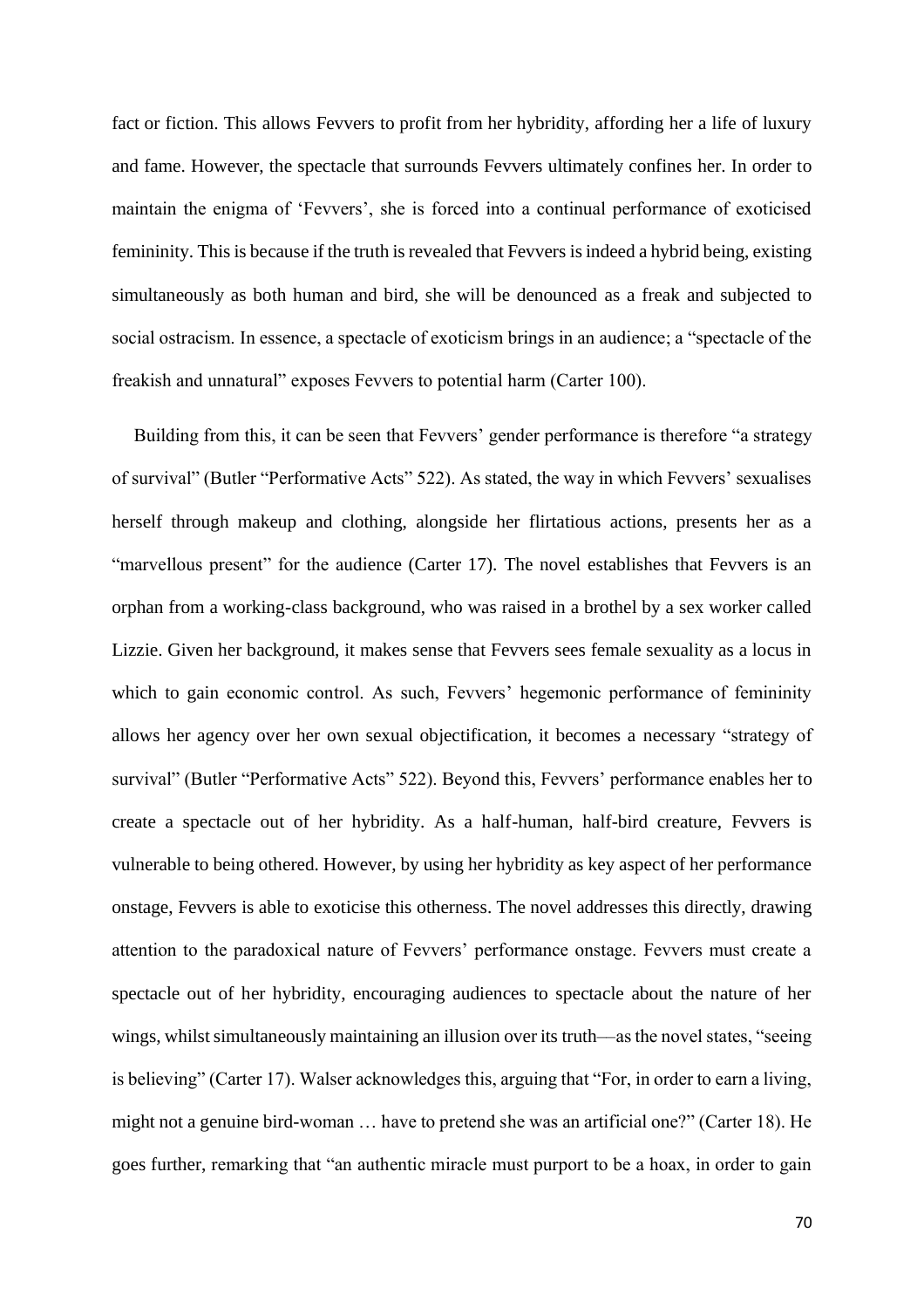credit in the world" (Carter 18). Fevvers' performance onstage not only allows her agency over her sexual objectification as a woman therefore, it also enables her to protect herself from social ostracisms by creating an illusion around her hybridity. As Douglas asserts, "Fevvers critiques rather than controls how others publicise her" (6). The novel appears to affirm this idea, stating "as a symbolic woman, she has a meaning, as an anomaly, none" (Carter 288). Although hegemonic it its embodiment of gendered stereotypes about female sexuality, Fevvers' performance can also therefore be seen as subversive. Gargano supports this, noting that in certain performances "re-inscription might actually play a subversive role" (58).

The subversive nature of Fevvers' gender performance is made clear by her actions offstage. After finishing her show, Fevvers takes time to remove her makeup and adornments. Carter writes "the greasepaint floated off Fevvers' face as Lizzie wiped away the cold cream … Fevvers reappeared, flushed … to find herself again" (Carter 20). This highlights the inherent performance required to maintain her image. The sexualised, hybrid spectacle that she presents to the audience is revealed to be merely an act, a mask that can be removed offstage. This is emphasised by Walser, who comments that after removing her makeup, Fevvers "looked more like a dray mare than an angel" (Carter 13). Moreover, it draws attention to how femininity is performed within Western society. The traits and additions that construct Fevvers to be a woman—her makeup, her clothing, her deliberate displays of sexuality—are cast aside to reveal the person underneath. Nikandam agrees, stating that "when Fevvers removes her eyelashes, she reveals the imitation of her gender identity" (49). Similarly, Trevenna contends that the novel "makes literal the well-established identification of femininity as a mask or masquerade" (Trevenna 270). This is reinforced by the way in which Fevvers' performance of gender destabilises the gender binary. In particular, Fevvers defies the gender binary by exhibiting traits and behaviours that draw on both masculinity and femininity. For example, instance, Fevvers openly farts in front of Walser, "better out than in, sir" (Carter 32), drinks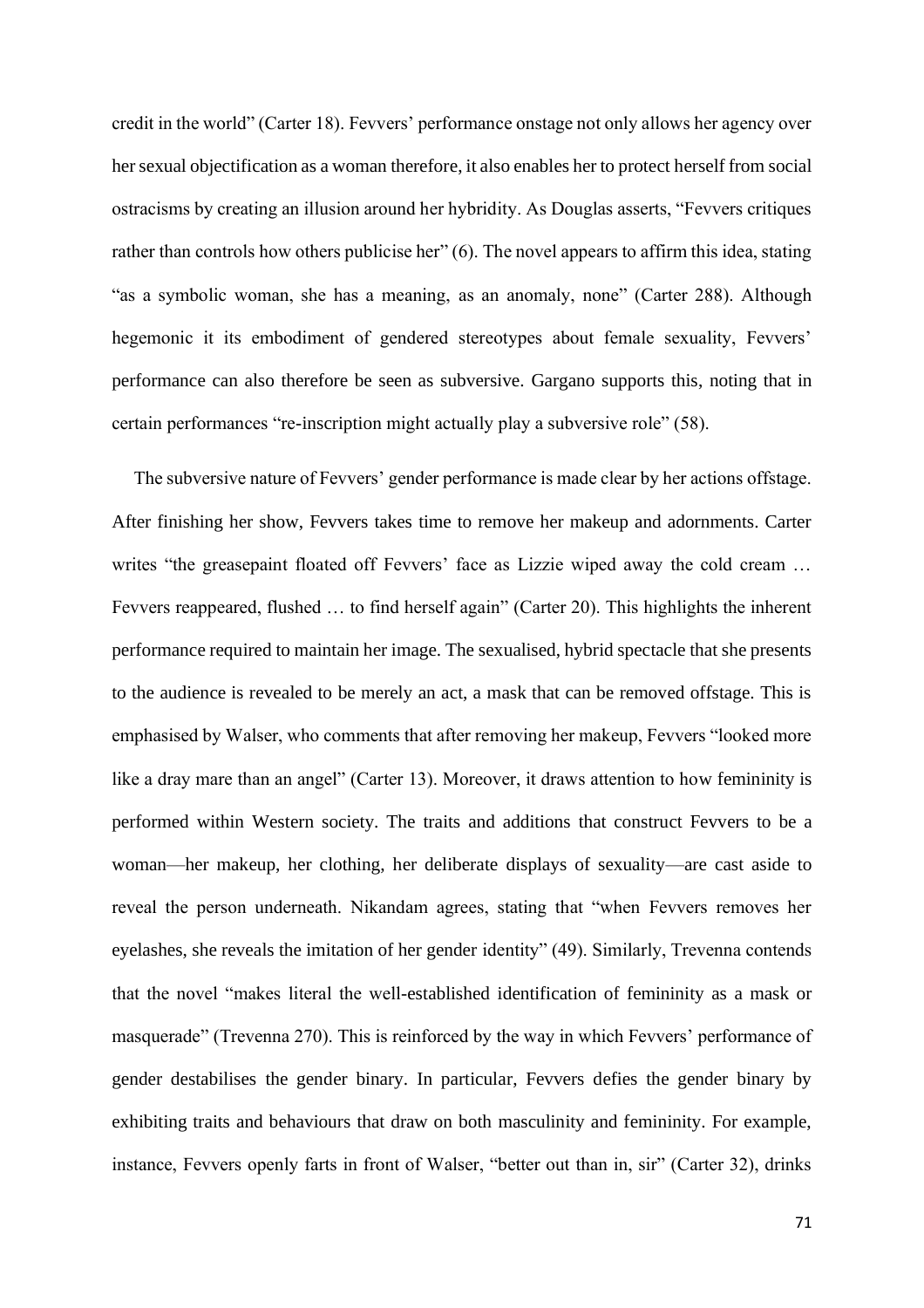heavily (15), and speaks with an "extraordinarily raucous and metallic voice" (16). Fevvers' performance can be seen as subversive, as she refuses to be confined to the behaviours deemed 'acceptable' for woman according to the gender binary. Nikandam agrees, stating that this display "confounds accepted gender norms and polarity" (48). When Fevvers removes her makeup and return to her natural state, Walser questions her gender identity, "it flickered through his mind: is she really a man?" (Carter 35). The fact that Walser questions Fevvers' status as a woman highlights the inherent performance required for gender identity. Butler asserts that "the moment in which one cannot with surety read the body one sees, is precisely the moment when one is no longer sure whether the body encountered is that of a man or a woman" (qtd. in Nikandam 49). Thus, the novel subverts the gender binary by having Fevvers perform gender in a way that defies binarised concepts of masculinity and femininity. Ultimately, Bannock argues that the novel uses Fevvers' gender performance to express "alternative ways of expressing the female subject" (206).

### Human Performativity

According to Butler, there are several elements required for performativity. Most important is that performativity is founded in a collective context rather than through individual acts ("Performative Acts" 526). Butler points to the gender binary as an example of this, which defines gender through a two-sex model of male and female despite the existence of multiple sexes and gender identities. Western philosophical tradition has defined the human through similarly limited boundaries. In the first chapter of this thesis, I argued that not only has the human been constructed as a rational and moral subject, but it is implicitly associated with notions of masculinity, whiteness, and heteronormativity. Although presented as universal, the construction of humanity through Humanistic tradition is therefore an exclusive identity. Indeed, a wealth of scholarship dedicated to challenging this construction has emerged during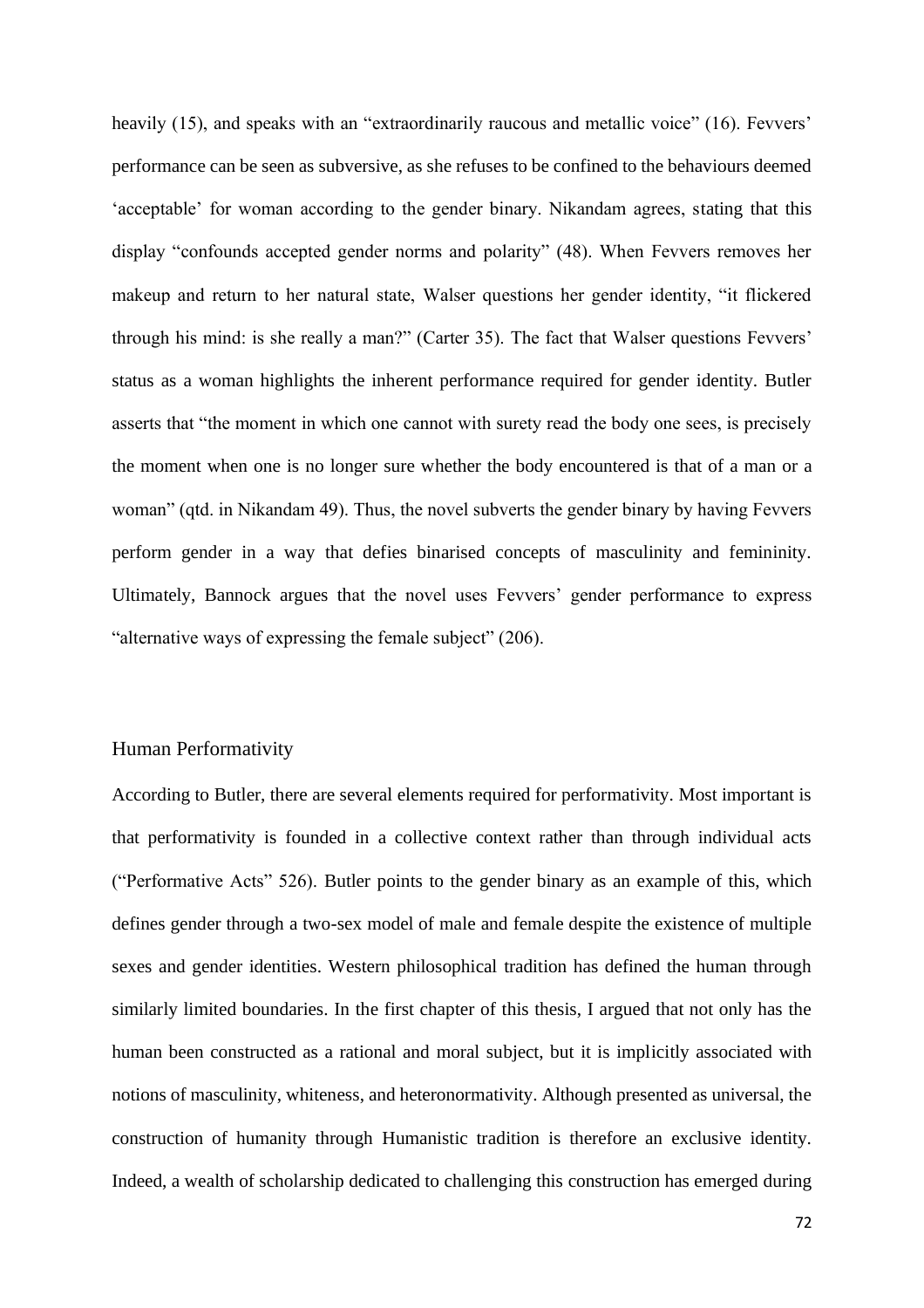the twentieth and twenty-first centuries. Despite this, the Western construction of humanness remains deeply ingrained within collective identity. Braidotti agrees, noting that this construction remains a "structural element of our cultural practice … embedded in both theory and institutional and pedagogical practice" (2). She goes further, arguing that this "humanistic universalism … sets standards not only for individuals, but also for their cultures" (2). This highlights how humanity becomes a performance rooted in a collective identity, rather than an identity freely formed by the individual.

Moreover, Butler emphasises that performative identity is not only collective but also historical. For gender, this performance is based on certain acts and behaviours that have historically been attributed to biological sex (Butler "Performative Acts" 519). Specifically, gender performativity rests on the historical construction of the gender binary. Within this twosex model, humans are either male or female; through gender performance, humans become either man or woman. Gender is subsequently performed according to notions of masculinity and femininity that define the human within this gender binary. For instance, a 'male-bodied' individual performs masculinity in order to be seen as a man, drawing on associated traits of masculinity, such as strength and dominance. Peter Digeser explains that Butler's conception of identity performance "rests upon the assumption of a thoroughly historicised notion of the human subject" (656). As established, the construction of humanity has evolved through Western philosophical tradition and its roots can be traced back to the writings of Ancient Greek philosophers Plato and Aristotle. This construction defines the human narrowly through concepts of rationality, morality, and subjectivity. Butler points to how masculinity and femininity are continually evolving as gender descriptors, whose meaning differs across geographical, cultural, and political contexts ("Undoing Gender" 10). Likewise, humanness is a construction that is continually evolving. The Western philosophical tradition exemplifies this; for instance, the Cartesian subject is an expansion of the Ancient Greek conceptualisation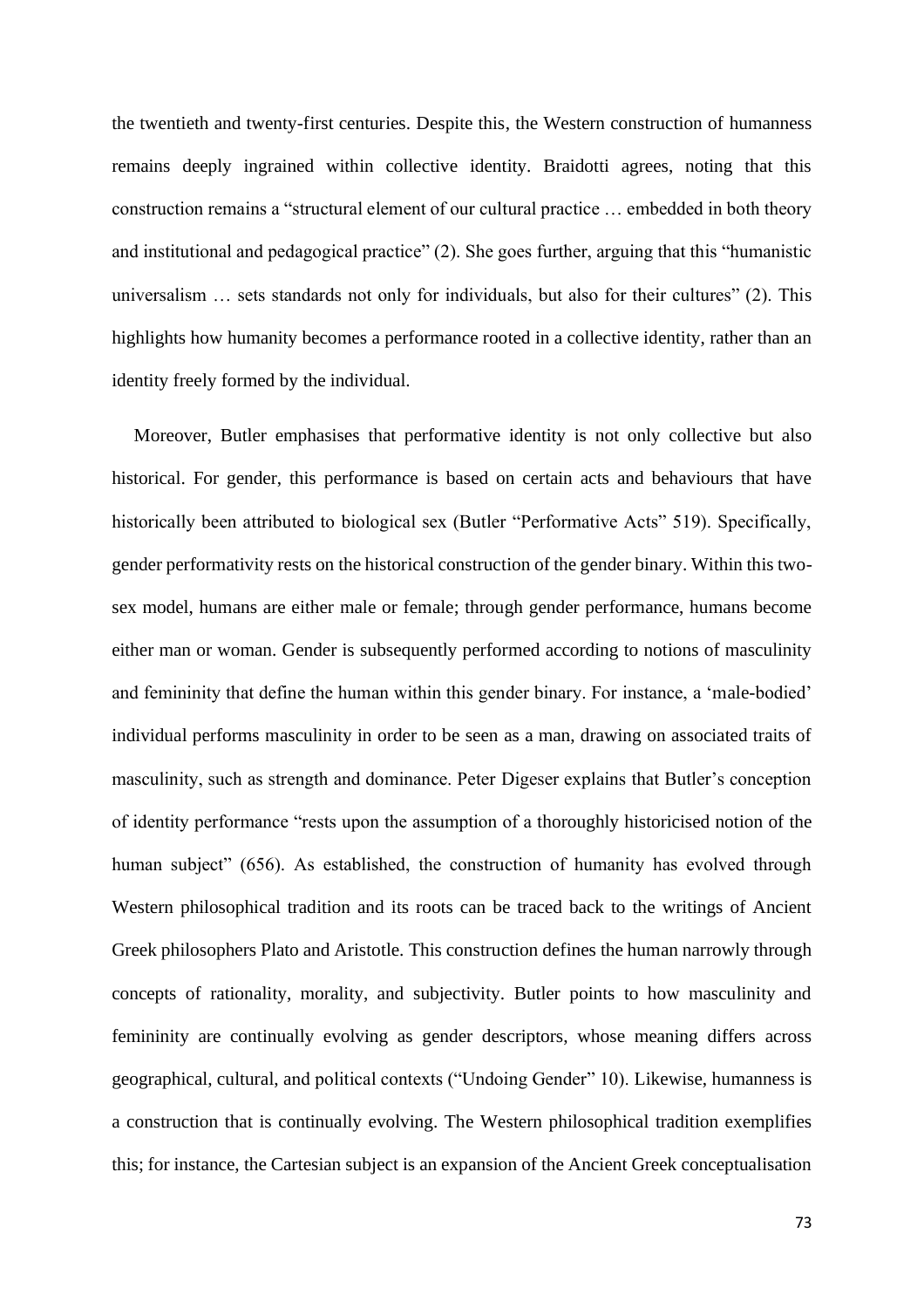of the rational animal (Baker and Morris 15). Furthermore, the construction of humanity continues to evolve. This is evident by the emergence of new identities and subjectivities, including that of posthumanism which acknowledges the potential agency, and therefore perhaps humanness, of cyborg figures.

The human is constructed through dominant dualisms, notably those of human/animal, subject/object, mind/body, and human/machine. The performance of humanness is therefore based on the associated traits that define the human in opposition to the other. Interestingly, these traits differ according to the dualism that they relate to. For instance, the Cartesian subject establishes the human through notions of rationality and morality. This can be seen through the human/animal divide which defines humanity as "rational, intelligent, and morally considerable" in contrast to nonhuman animals' assumed innate savagery (Kim 313). However, the Cartesian subject has been challenged in light of growing technological advancements through the human/machine divide. As machines become more intelligent and rational, the human has been reconstructed as "emotional, organic, and mortal" (Balsamo 146). The associated traits that these dualisms define the human through are therefore paradoxical and often contradictory. This destabilises the construction of humanness as an innate identity, highlighting how these descriptors are continually evolving in response to changing discourses. More than that, however, it points to how humanness can be performed. In relation to nonhuman animals, the human can perform their humanness according to the human/animal divide. For instance, humans emphasise their exceptionalism over animals through notions of rationality and subjectivity, allowing for the continued dominance over nonhuman animals. Similarly, in distinguishing themselves from cyborgs, the human can perform humanness according to the human/machine divide; a concept that is currently playing out in modern literature and film.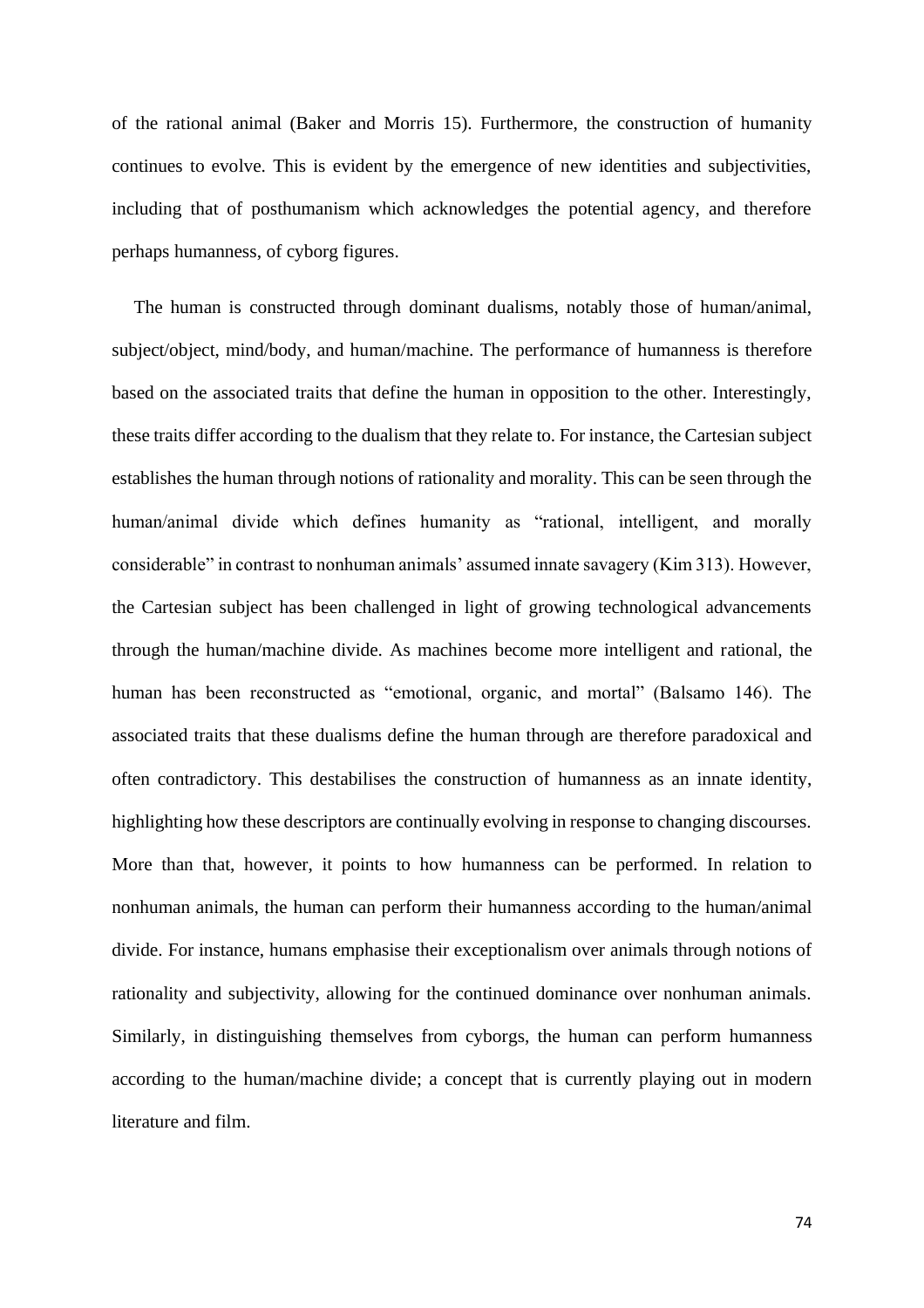In constructing gender as performative, Butler emphasises that gender is produced by repeated action—an act of continual *doing* rather than an innate state of *being*. Consequently, performativity is understood through a process of embodiment. The concept of embodiment is relatively new: Jackie Kay explains that "in contrast to the lack of structures and prohibitions of the Middle Ages, the Renaissance saw the advent of more strictly rule governed behaviour" (119). Exploring the history of embodiment in her chapter "Embodying Identity", Kay notes that court society set a standard of social customs, in which certain activities were limited to the private arena. Formerly acceptable behaviours became labelled as uncouth, such as spitting and eating with your mouth open (Kay 119). This drew on notions of the civilised subject, constructed through Cartesian theory, which served to distinguish humans from animals through the human/animal divide. This relates to the "tacit collective agreement" that Butler refers to in "Performative Acts" (522). An important part of this was how the civilised subject was enacted through the body. Kay states that "court society developed institutionalised codes of practices, based around the body and embodiment", referring to this as the 'civilised body' (119). According to Kay, the civilised body would "perform appropriately according to rules that have been internalised" (119). Kay's statement here directly pertains to performativity–– as Butler states, embodied performance "renders social laws explicit" ("Performative Acts" 526). As such, the construction of a civilised subject is integral to the concept of embodiment and therefore performativity.

Embodiment is most effective when it conceals its own performance. This process of concealment can be seen in the way that the emergence of the civilised body corresponds with the development of the mind/body dualism. The mind/body dualism played a significant role in constructing the Cartesian subject, emphasising the mind as a distinguishing marker between human and nonhuman animals. Consequently, "the body was for a long time either denied or dismissed, as if the thinking subject were disembodied" (Kay 120). In doing so, the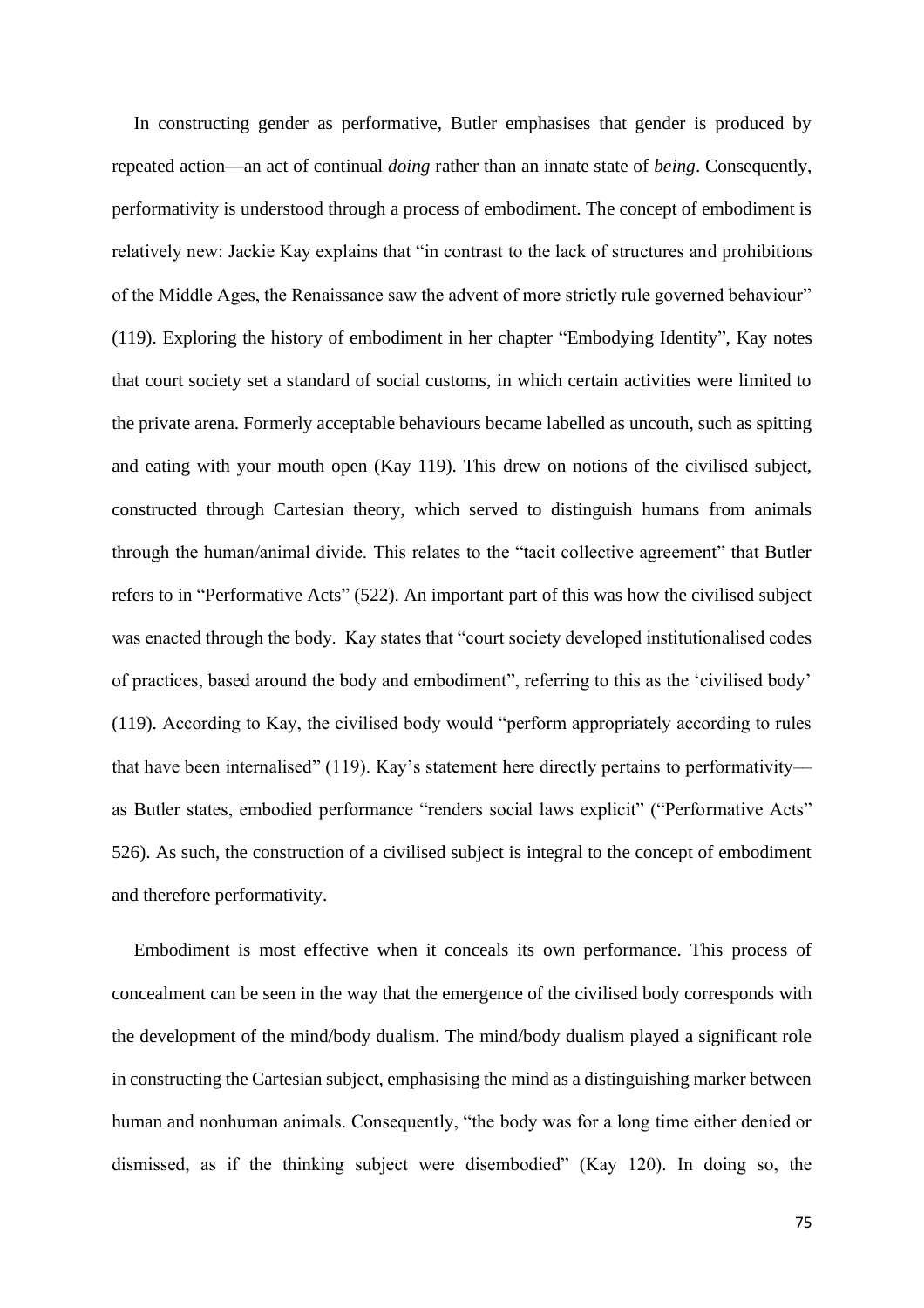embodiment of human performativity was also denied. Mellor agrees, arguing that the "embodiedness of humanity is hidden by the division of mind from body" (129). In presenting the body as merely an extension of the mind, as Descartes purports, humanity was constructed to be innately formed through the mind. Under Cartesian theory, the role of the body in the formation of human identity is therefore rendered obsolete. When performativity becomes apparent, it disrupts this by emphasising the significance of the link between our mind and body through the process of embodiment. As Maren Wehrle states, "the constitution of subjectivity … requires at the most basic level some kind of bodily performativity" (365).

Consequently, identity becomes "a construction that regularly conceals its genesis" (Butler "Performative Acts" 522). In reference to gender performativity, Butler explains that the twosex model sets a standard for gender performance based on notions of masculinity and femininity. This performance continually reproduces the gender binary, promoting the idea that gender is a naturalised, biological fact. As Butler surmises, "the construction compels one's belief in its necessity and naturalness" ("Performative Acts" 522). In a parallel way, Cartesian theory presented the human as a rational subject, whose very consciousness is proof of its innate subjectivity: "I think, therefore I am" (Descartes IV 18). Integral to this construction was the presumed agency and autonomy of the human subject, understood through the mind's dominance over the body. Kay asserts that the Cartesian subject "exercised agency in order to define their embodiment as civilised" (119). She goes further, arguing that this embodiment was a "socialisation process, whereby 'natural' functions are hidden" (119). This established a standard of human behaviour that reinforced and maintained the Western construction of the humanity as innate.

Performativity can be seen to have a dual function in that performance can be either reinscriptive or subversive. Unconscious, habitual, and hegemonic performances of identity establish, maintain, and legitimises the dominant construction. Conversely, self-conscious,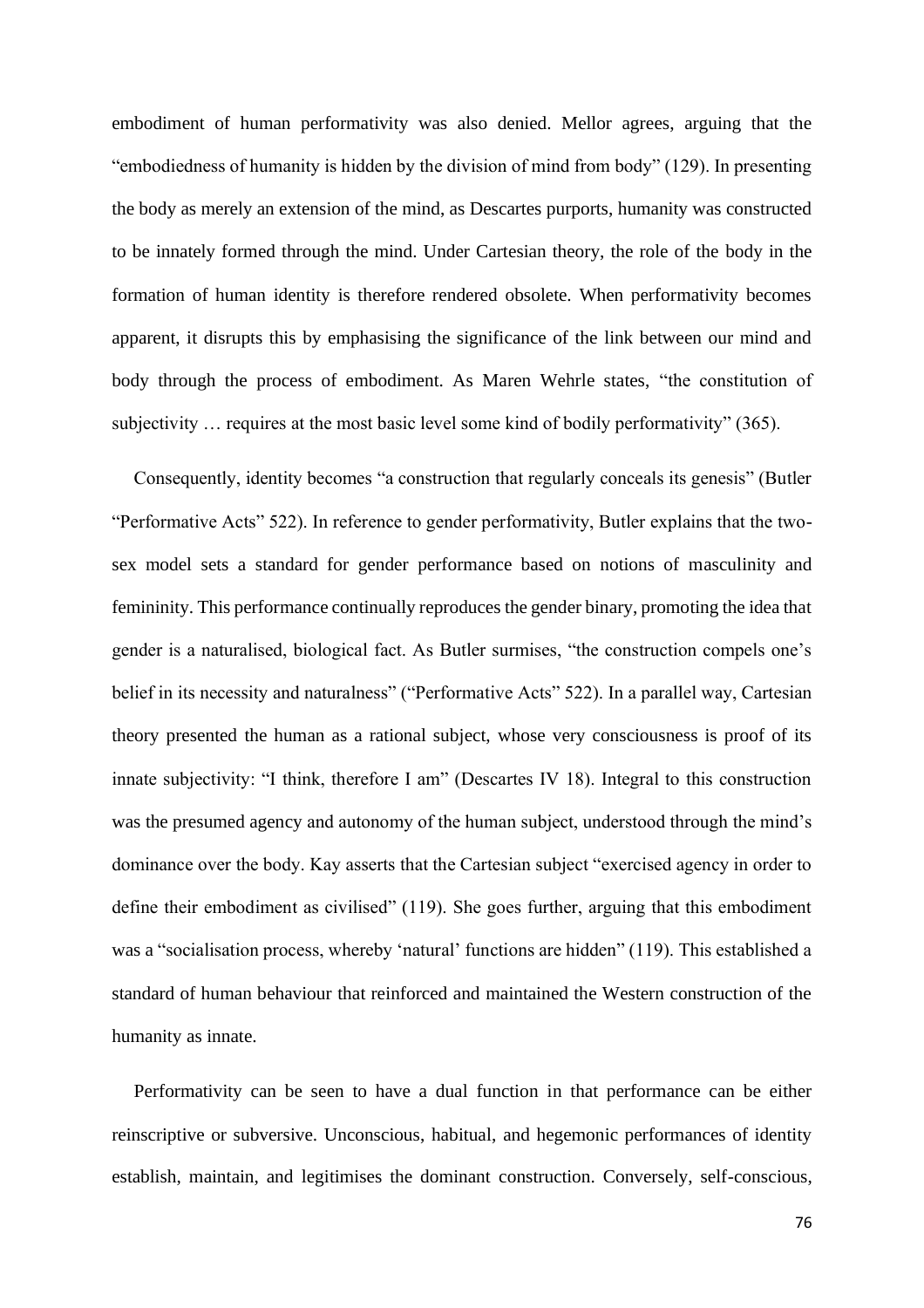alternative, and deliberately artificial performances can challenge these constructions by revealing the performativity which underlies it. Hegemonic gender performativity serves an important purpose by maintaining and legitimising the gender binary. The gender binary is a significant dualism within Western society, carrying both social and legal implications. For example, a binarised gender identity has long been seen as integral to personhood, which Tsitas calls "the necessary threshold requirement to the application of constitutional rights" (100). Wehrle supports this, noting that the gender performance results in "the properly identified (legal) subject, which is either man or woman" (369). Speaking to this, Butler states that "the body is invariably transformed into his or her body through its gendered appearance" ("Performative Acts" 523). The gender binary therefore creates a standard of personhood. Butler argues that "as a strategy of survival, gender is a performance with clearly punitive consequences" (522). Indeed, many gender non-conforming individuals, notably those within the transgender and nonbinary communities, are fighting globally to have their human rights recognised. Moreover, intersex babies are often subjected to invasive surgery at birth to 'correct' atypical genitalia (Feder 19). Kay argues that intersex babies represent "contradictory or confusing sexual identities" that "cause alarm, confusion, and distress" in heteronormative cultures that adhere to the gender binary (104). These examples highlight the significant consequences of failing to perform gender 'correctly' according to this binary.

Extending Butler's ideas beyond gender, I argue that performativity operates to maintain and legitimise the construction of human being itself. The experience of humanness is "rooted in historical, cultural and ethical understandings of what it means to be human" (Tsitas 106). Within these understandings, dominant dualisms play an important role, notably those of human/animal, subject/object, culture/nature, and human/machine. Wehrle argues that those who fall outside of these binary structures "must therefore, by definition, be considered unnatural and abnormal" (371). With the gender binary, Wehrle's statement can understood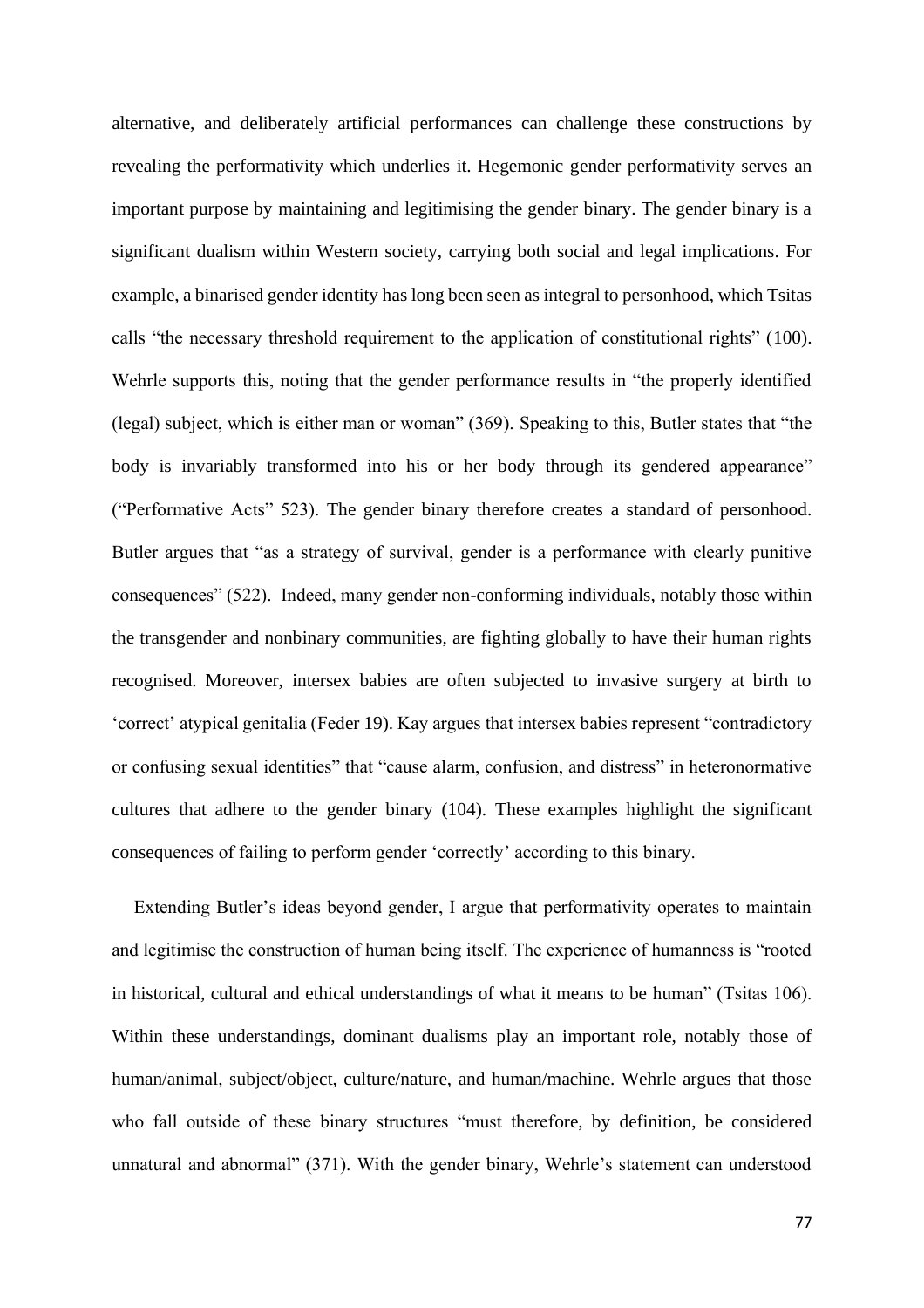through the historic and continued oppression and persecution of gender non-conforming and intersex individuals. Applying this to humanness, my discussion in Chapter Two of this thesis examined the implications for those who exist both within and outside of dominant dualisms through hybrid beings. Hybrid beings blur and distort the boundaries between human, animal, and machine, confronting the construction of humanity as innate. As Birke and Michael state, "hybrids, after all, challenge us to define what species are and what is human" (245). Tsitas agrees, believing that hybrid beings reveal "the anxiety about the notion of what is considered human" (100).

Butler asserts that "gender identity is a performative accomplishment compelled by social sanction and taboo" (520). I argue that this can be understood through the dominant dualisms and discourses that construct the human through exclusive terms and in opposition to the other. Failure to perform humanity 'correctly' carries similar, if not greater, consequences than gender performativity. In her article "Boundary Transgressions", Tsitas explores the role of chimeras––"manufactured hybrid" beings––in science fiction and considers the way in which their existence intrinsically challenges not only the human/animal divide, but the construction of humanity as a whole. Tsitas argues that as the boundaries of human, animal, and machine begin to blur, it has become more difficult to define the humanity. She suggests that consequently there is "a sliding scale of humanness" (106), with 'pure' humans on one side, 'pure' animals on the other, and chimeras existing within this spectrum. She argues that "those who most exemplify humanness would be granted personhood" (106). Speciesism highlights how beings are humanised or dehumanised depending on their association with humanity or animality. I contend that performativity becomes another standard through which to determine personhood. The construction of humanity has been used against certain groups of people that do not perform humanity in the 'correct' way––given that this performativity is rooted in Western dualisms this is particularly relevant for communities who are othererd within our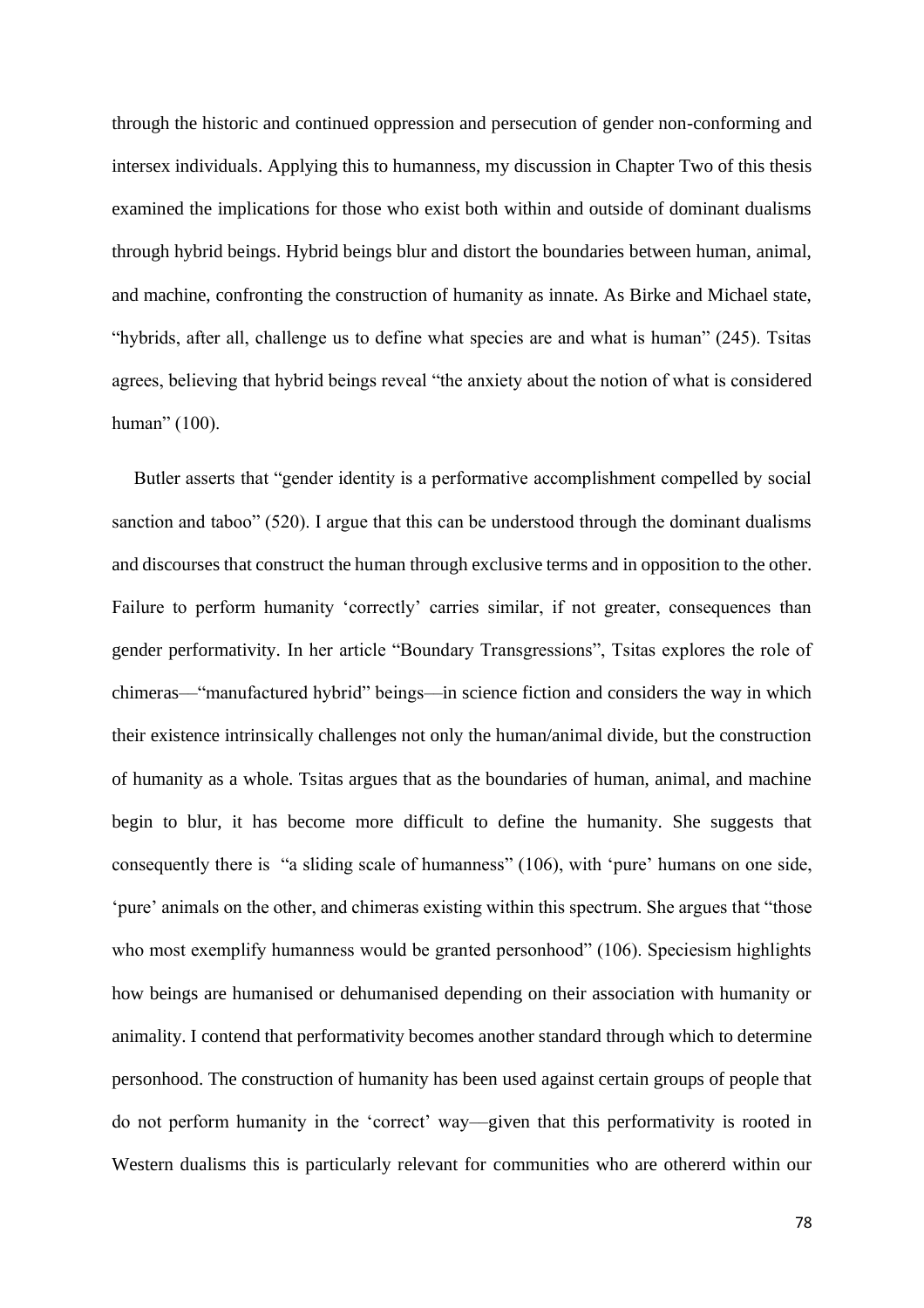society. For instance, forms of difference, such as gender, race, and class, are used as tools of othering, separating groups of people from the established notion of 'humanity'. This has been used to justify human rights atrocities throughout history, including slavery, genocide, and colonisation. Thus, humanness, like gender, "is a performance with clearly punitive consequences" (Butler "Performative Acts" 522).

The idea of performativity inherently disrupts the binaries of subject/object and mind/body, which play an important role in constructing the Cartesian subject. This is because embodiment recognises the agency of the human whilst simultaneously emphasising that the human is a discursive subject. In doing so, it blurs the boundaries between subjectivity and objectivity. More significantly, it acknowledges the role of the body in shaping identity, directly challenging the mind/body dualism that constructs the Cartesian subject. Embodiment rests on the idea that "human beings are made subjects" through a process of mutually-sustaining reproduction of dominant discourses (Foucault 777). As Wehrle argues, discourses dictate "who we are and determine what we do and experience" (374). Yet, embodiment also requires some existence of individual agency, hence the argument that one is performing their humanity. Kay agrees, asserting that "it is through the body that we present ourselves to others and make sense of our identities" (133). Wehrle speaks to this dichotomy, noting that performativity is situated between these dualities: "between being acted upon and acting; the social and the individual; passivity and activity" (366). Thus, gender and humanness can be seen as identities which are "both intentional and performative" (Butler "Performative Acts" 522).

As discursive subjects, our performance of humanness is based on established norms of human identity. The norms are, of course, influenced by dominant discourses and dualisms. However, if Kay and Wehrle are correct in that embodiment requires agency, does performance allow us to push and challenge the boundaries of human identity? In Chapter Two, I explored this idea through hybrid beings. As both human and other, the very existence of hybrid beings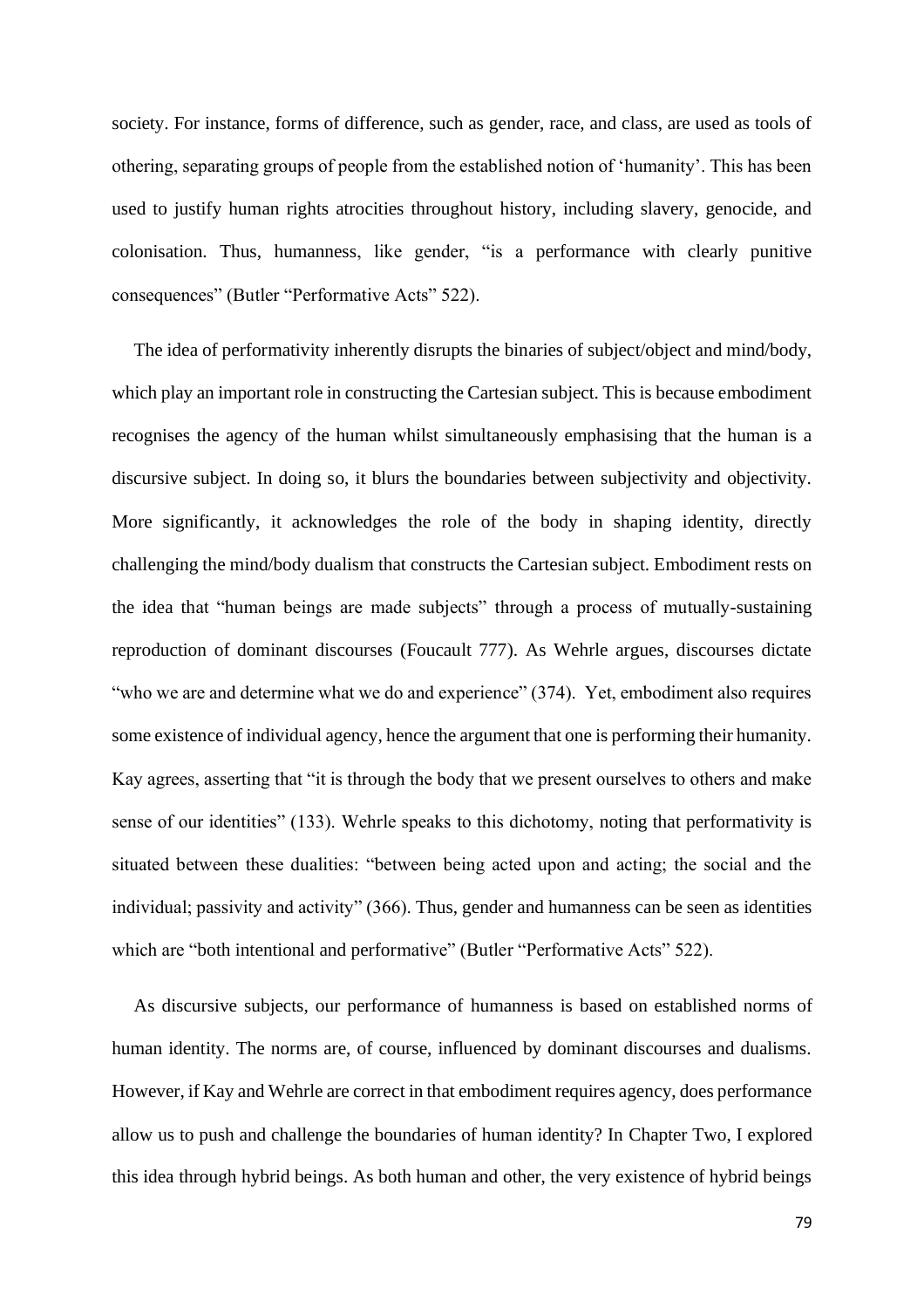disrupts the notion of a stable human identity, blurring the boundaries that define humanity in opposition to the other. I suggest that performativity is another means in which to explore the formations of new identities and subjectivities, which ultimately challenge the Western construction of humanity. Specifically, I argue that performativity provides a method in which to subvert established norms of identity. Wehrle appears to agree, drawing attention to the "subversive potential" of the process of embodiment (370). Specifically, he argues that "nonnormative bodies … are able to trouble or disrupt the established system" (370). Similarly, Kay states that "the body is not only represented and inscribed, it is also experienced", believing that this allows room to negotiate identities (133). She explains that this is due to the way in which the body exists "at the intersection of the personal and the social" (133).

It is worth noting here that Butler herself seems cautious in regards to the "subversive potential" of performativity. In particular, Butler's theory limits the agency of a subject to form their own identity independent of outside discourse. In reference to Butler, Wehrle states "she understands this outside as produced by the same normative order … functioning only in relation to it" (370). Digeser explores this in his article "Performativity Trouble", noting that Butler's theory of performativity "rests upon the presumption that the legitimacy of [performance] depends upon being repeated and reexperienced" (659). He suggests that if this is true, the best option for subversion would therefore be to "stop acting out the script … refuse to play one's part" (659). However, as both Wehrle and Digeser draw attention to, Butler presents performance as a reproduction of established norms and therefore is "clearly not one's act alone" ("Performative Acts" 525). Although Butler acknowledges that "there are nuanced and individual ways of *doing* one's gender", she emphasises that this performance remains embedded within cultural and social discourse ("Performative Acts" 525). However, I wish to entertain the possibility that performativity allows for subversion. My thesis focus centres hybrid beings who challenge and disrupt constructions of humanity. I am therefore interested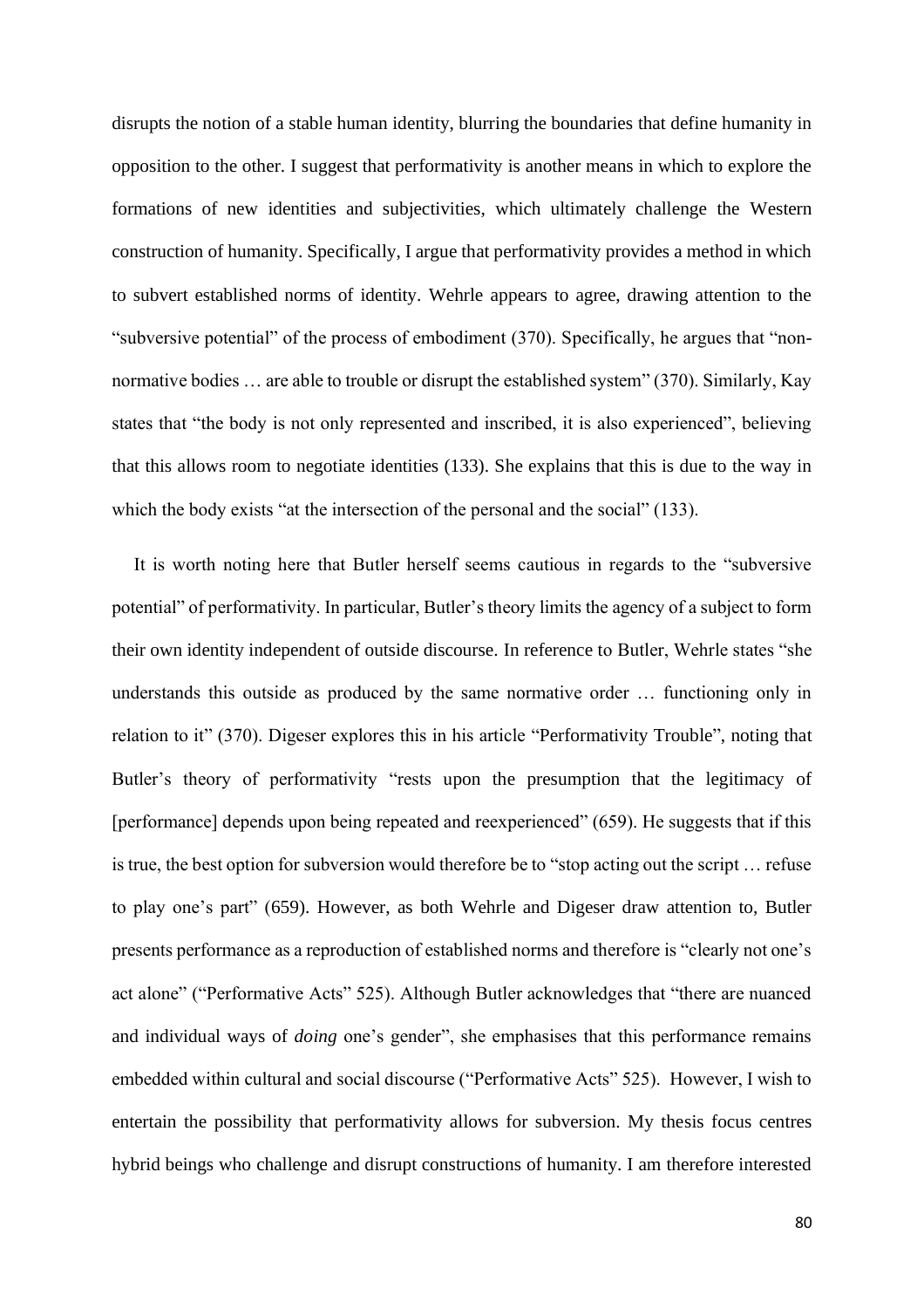in exploring the way in which the boundaries of humanity can blur and evolve, allowing for the possibility of new forms of human identity and subjectivities.

Kee-Yoon Nahm examines the scope of performativity to challenge stereotypes of identity in his article "Subvert/Reinscribe"*.* In reference to gender performativity, Nahm suggests that performance "can both produce and modify gender" (92). However, his view aligns with Butler's in that he is reluctant to characterise performance as fully subversive. In particular, Nahm argues that subversive performance still relies on the "same modalities of power that produce normative identity categories" (92). Although it is possible to subvert the gender binary through performance, with drag theatre being an example of this, this performance remains embedded in preconceived notions of gender expression. Indeed, Butler frames drag as a "parodic repetition" of gender norms (qtd. in Nahm 92). In parodying an act for subversive means, the performance is directly tied to the norms that construct it. Exploring this idea through a variety of performances, Nahm argues that ultimately "the stereotype is *both*  subverted and reinscribed … performance *both* succeeds and fails" (95). Despite declaring performativity as not fully subversive, Nahm acknowledges that through individual performance one can challenge and destabilise constructions of identity. Regardless of the efficacy of subversive performance, what is clear is that performativity challenges and disrupts the notion that identity is innate.

## Literary Analysis

Marge Piercy's *Body of Glass* (1991) and Michel Faber's *Under the Skin* (2001) are two novels that explore the limits and boundaries of human identity. Both novels feature hybrid beings that exist at the intersection of the human and the other, which allows the authors to question how we perform our humanness. In both novels, the hybrid characters must pass as human within society, yet for vastly different reasons. Yod, a human-like cyborg created illegally by wealthy scientist Avram, must learn how to act as a human in order to pass without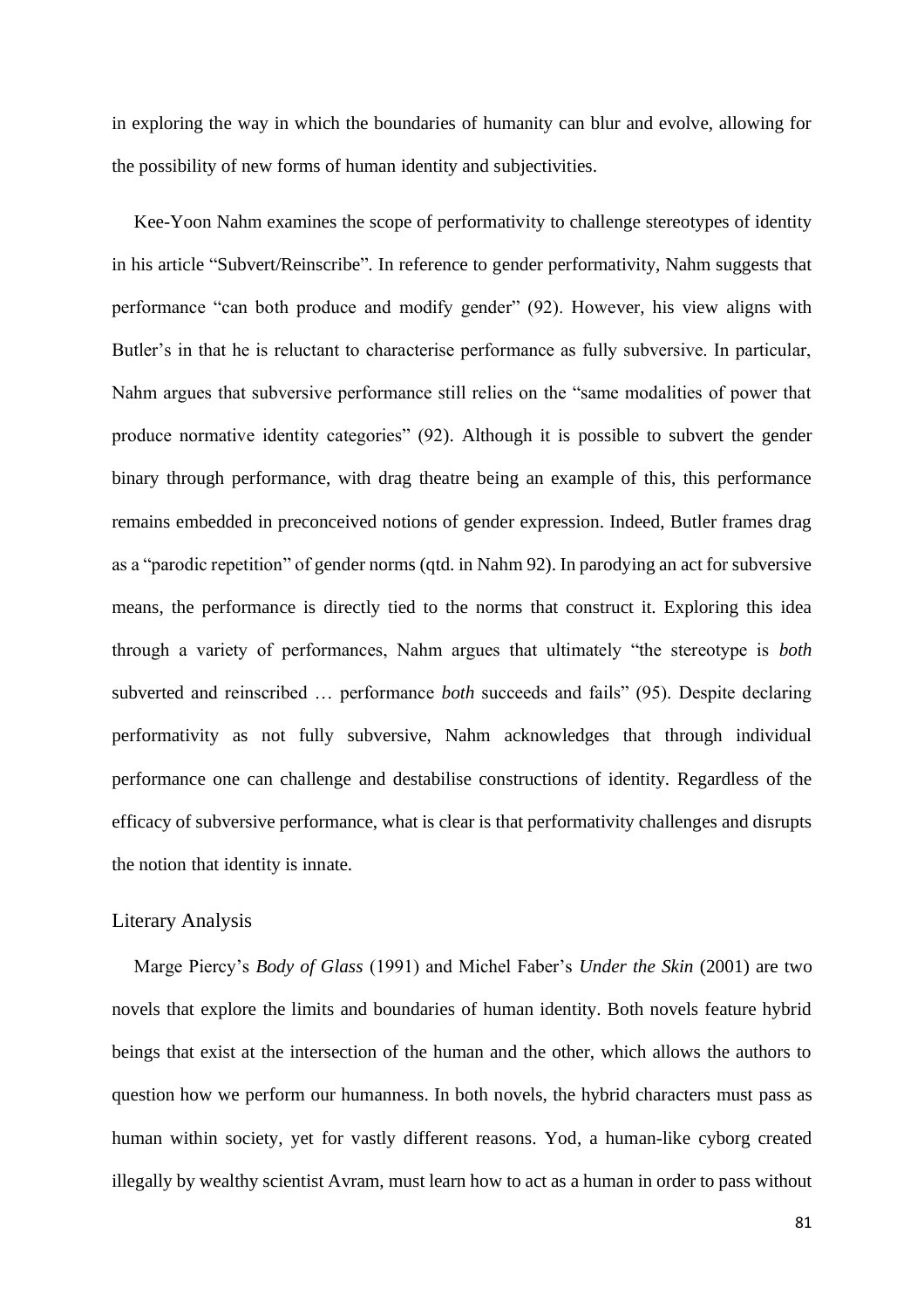scrutiny in a society where his very existence is outlawed. During Yod's lessons, he develops a deep desire to not only understand humanity but to experience it for himself. Yod falls in love, experiences the sublime in the face of nature, and expresses a longing to be accepted as human within his society. In contrast, Isserley's story is one of alienation. As half-human, halfvodsel, Isserley is othered by both her identities. Surgically modified to appear as a vodsel, Isserley passes as one in order to lure hitchhikers into her car, with whom she then sedates and transports back to the farm to begin the processing of their bodies into meat. Isserley's relationship to her humanity is tenuous, as is her relationships with others. Socially ostracised from the humans on the farm, Isserley's limited interaction with the vodsels ranges from degrading to traumatic. I argue that *Body of Glass* and *Under the Skin* present humanness as performative through Yod and Isserley. In particular, the idea that these characters can 'pass' as human reconstructs humanness as a performance rather than an innate identity. In saying this, the novels' depiction of human identity is ambiguous and open to interpretation. However, I contend that humanness is constructed as performative in both novels. To illustrate my argument, I will explore how Yod and Isserley perform their humanness. Within this, I will consider the relationship between performativity and personhood, exploring the extent to which Yod's and Isserley's performance grants them human status in their societies.

Christine Cornea argues that "questions of human beingness and personhood are currently being fought over the fused body of the cyborg" (276). This theoretical debate lies at the heart of Marge Piercy's *Body of Glass*, which examines the boundaries of human identity through the cyborg Yod. The novel questions the position of the posthuman in relation to the human, exploring whether humanness is innate or performative. In the dystopian future of *Body of Glass*, human-like robots have been outlawed and Yod's cyborg status must therefore remain a secret. Hence the arrival of Shira, recently returned home to Tikva, who is hired by Avram to teach Yod how to pass as human. *Body of Glass* is thus a story about transformation. This is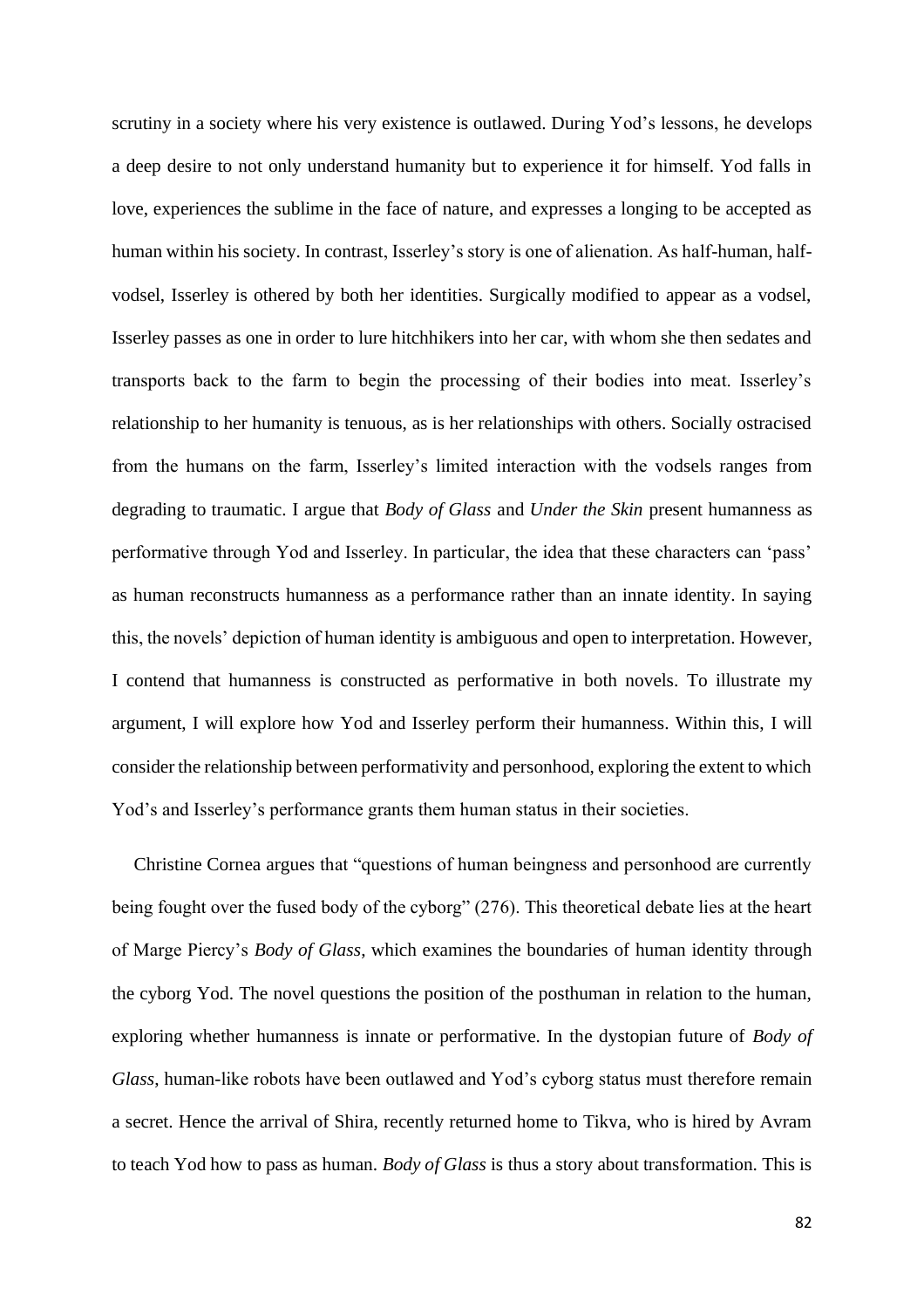exemplified by Yod, whose evolution from machine to man centres the novel's story. Alongside Yod, I contend that the novel's construction of humanness evolves too. The novel initially presents humanness as innate, drawing on humanist notions of the Cartesian subject to illustrate this. However, as Yod becomes increasingly human, this construction is subsequently subverted in the novel. Human identity is reconstructed as performative, presenting humanness as "an identity instituted through a stylised repetition of acts" (Butler "Performative Acts" 519). The novel opens the boundaries of human identity by presenting it as performative rather than innate, allowing humanness to be extended to the cyborg. Speaking to this, Gurman asserts that "the novel works through humanist ideals to articulate a posthuman vision" (462).

As a cyborg, Yod exists at the intersection of several significant binaries: between human/machine, human/other, and human/posthuman. Yod is therefore a destabilising figure for constructions of identity based on dominant dualisms, notably the Western Humanist construction of the human––a point I argued in Chapter Two of this thesis. However, the subversive potential of Yod is not immediately clear, but rather develops in relation to his growing humanity. In fact, the novel opens by presenting Yod through relatively narrow and humanist conceptions of the human. Gurman argues that "Yod is a traditional, albeit technologically-advanced, manifestation of the liberal-humanist subject" (461). Yod is created to resemble a human, and the novel makes a deliberate choice to present him as male. As I discussed in Chapter One of this thesis, the association between masculinity and humanity is deeply entrenched within humanist theory. As Braidotti asserts, "the idea of the 'human' … has historically been the image of Man" (1). As such, the fact that Yod is male can be seen to emphasise his inherent humanness. The novel engages with this idea directly when Shira questions why Yod was made to be male: "what did it mean to speak of a machine as having a sex at all?" (Piercy 71). Avram responds defensively, saying "I felt the more closely he resembled a human being, the less likely he would be detected" (71). There are two points to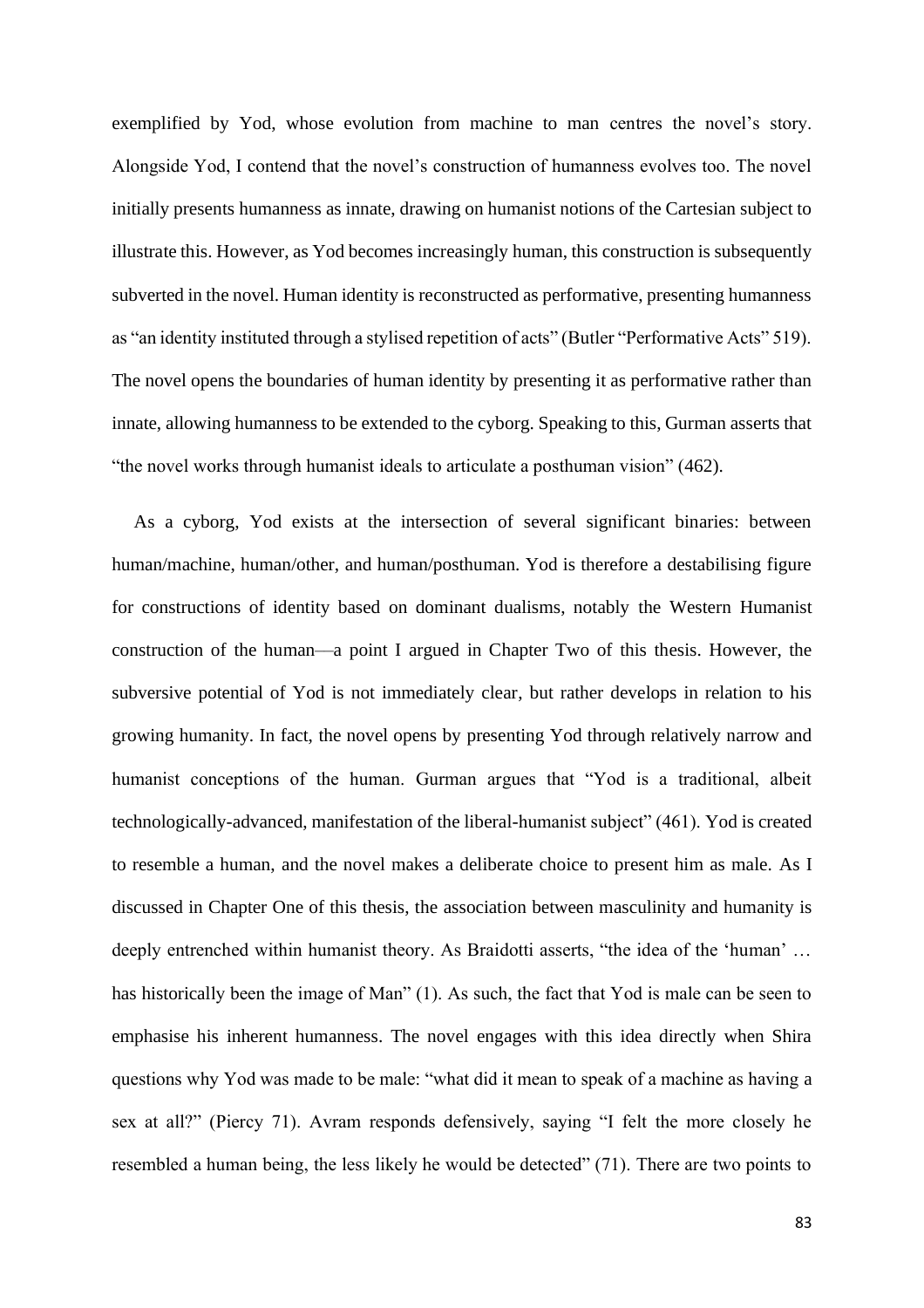be made here. Firstly, this scene illustrates the argument Butler makes in "Performative Acts and Gender Constitution" that gender is integral to the construction of a subject's identity. Specifically, she states that through gender performance "the body is invariably transformed into his or her body" (523). The relevance here is the way in which gender is seen to humanise Yod in the novel. Before being informed of Yod's cyborg status, Shira refers to Yod as "him" as he appears visually to be both human and male. Once aware of his cyborg status, however, Shira instantly reduces Yod to the impersonal pronoun of "it". This scene draws on rhetoric of the human/machine divide, in which humans are granted subjectivity and machines are constructed as objects. Moreover, it reinforces the connection between humanness and gender as mutually-sustaining identities.

The second, and perhaps more significant, point to make from this scene is the way in which humanness is associated with masculinity and maleness. Yod is created with the purpose that he will pass as human. According to Avram, this means that Yod must be male. In doing so, the novel expressly articulates the humanist idea that masculinity is an intrinsic element of one's humanity. Wolmark argues that "male cyborgs inevitably reinforce the link between rationality, technology, and masculinity" (140). Applying this to the novel, Yi asserts that Yod is a symbol of "Avram's pure logic and rationality" (128), essential characteristics of the Cartesian subject. Similarly, Booker contends that Yod "has been programmed according to the masculine ideology of the Enlightenment" (346). Specifically, this draws on the binaries of man/woman, culture/nature, and mind/body. These binaries assign traits according to a system of dominance and subordination. Within each of these oppositional binaries, 'Man' is positioned on the dominant side (Mellor 129). Thus, Avram's decision to make Yod male speaks to his desire to construct him as the "abstract ideal and symbol of classical humanity" (Braidotti and Hlavajova 343). This is reinforced further on in the novel through Malkah, Shira's grandmother, who says "Avram made him male-entirely ... that was the ideal: pure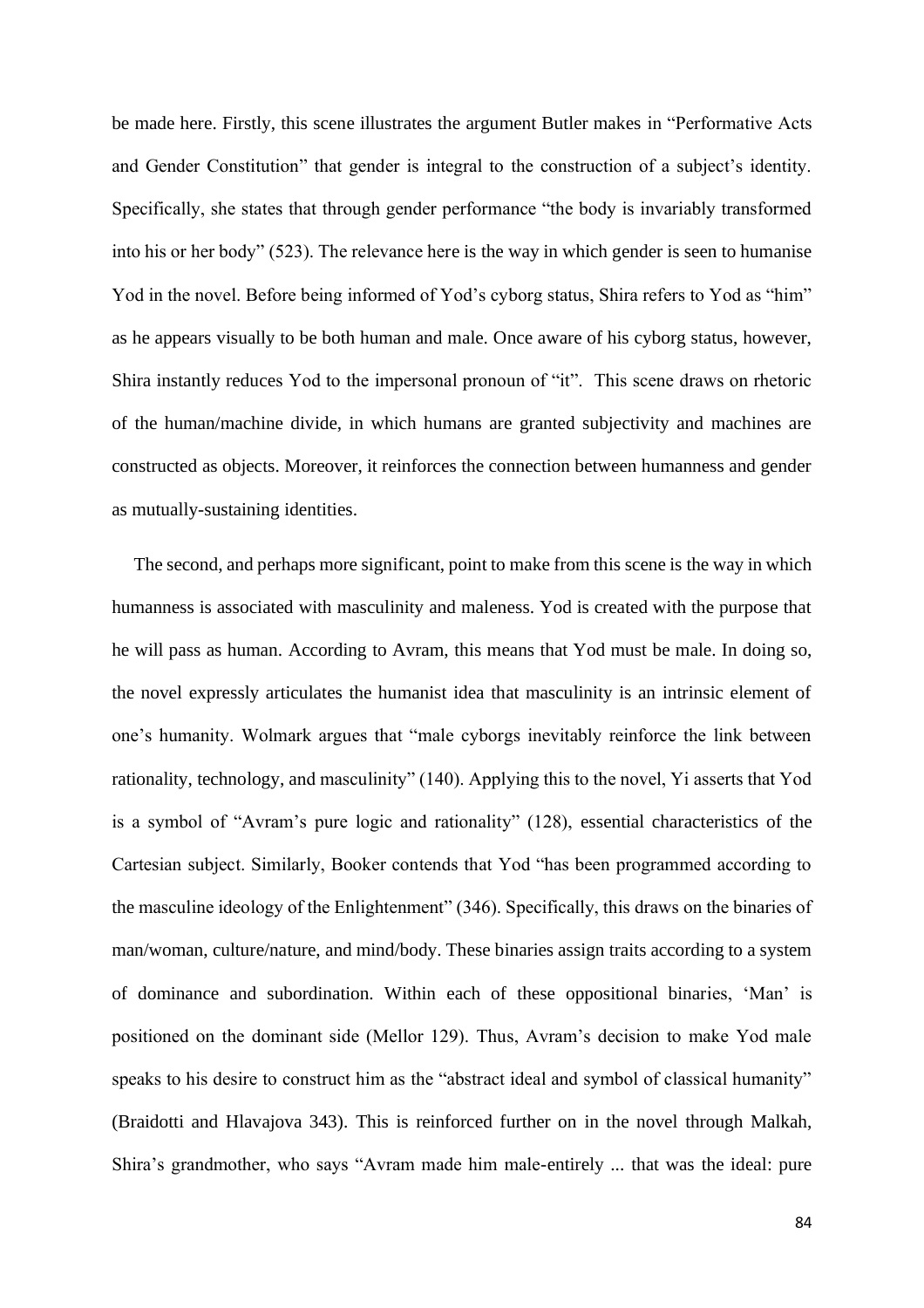reason, pure logic, pure violence" (Piercy 148). This emphasises the link between masculinity and humanness further.

The humanist depiction of the human can also be understood through Yod's lessons on how to be human. Avram instructs Shira that Yod "needs to be educated in how to speak to humans, how to behave socially, how to handle his functions" (Piercy 71). These instructions form the basis of how Yod performs humanness. Importantly, they also draw on Cartesian theory, which associates humanness with notions of rationality and civility. In particular, this relates to Kay's understanding of the civilised body, which she states "is able to rationalise and exercise control over the emotions" (119). Kay's explanation of the civilised body mirrors Avram's expectation that Yod learns "how to behave socially" and "handle his functions" (Piercy 71). The construction of the human through Cartesian thinking is emphasised further through Yod himself. The novel draws on the human/machine divide by initially presenting Yod as naïve and very literal. For example, when Shira remarks to Yod, "Put me in my place, didn't you?", Yod interprets this literally by offering her instructions to her house: "Your place is at the end of the street" (Piercy 88). Shira responds by saying, "You're going to have to learn to use metaphor and simile, Yod, if you're ever to sound halfway human" (Piercy 89). Shira's comments draw on Cartesian theory, which positions abstract language as a signifier of one's humanity and as a distinguishing characteristic of the boundary between humans and animals/machines. As Louden explains, although machines and animals can "use language in causally determined ways … they cannot use language freely and creatively" as humans do (381). Yod's literal view of the world and social interactions therefore emphasises his cyborg status. At this point, based on communication alone, Yod is more machine than human. This is emphasised further by Shira's lessons with Yod, which primarily revolve around the complexities of human emotions and language. For instance, their first lesson together is centred around "metaphorical thinking, the ability to create analogies" (Piercy 87). Learning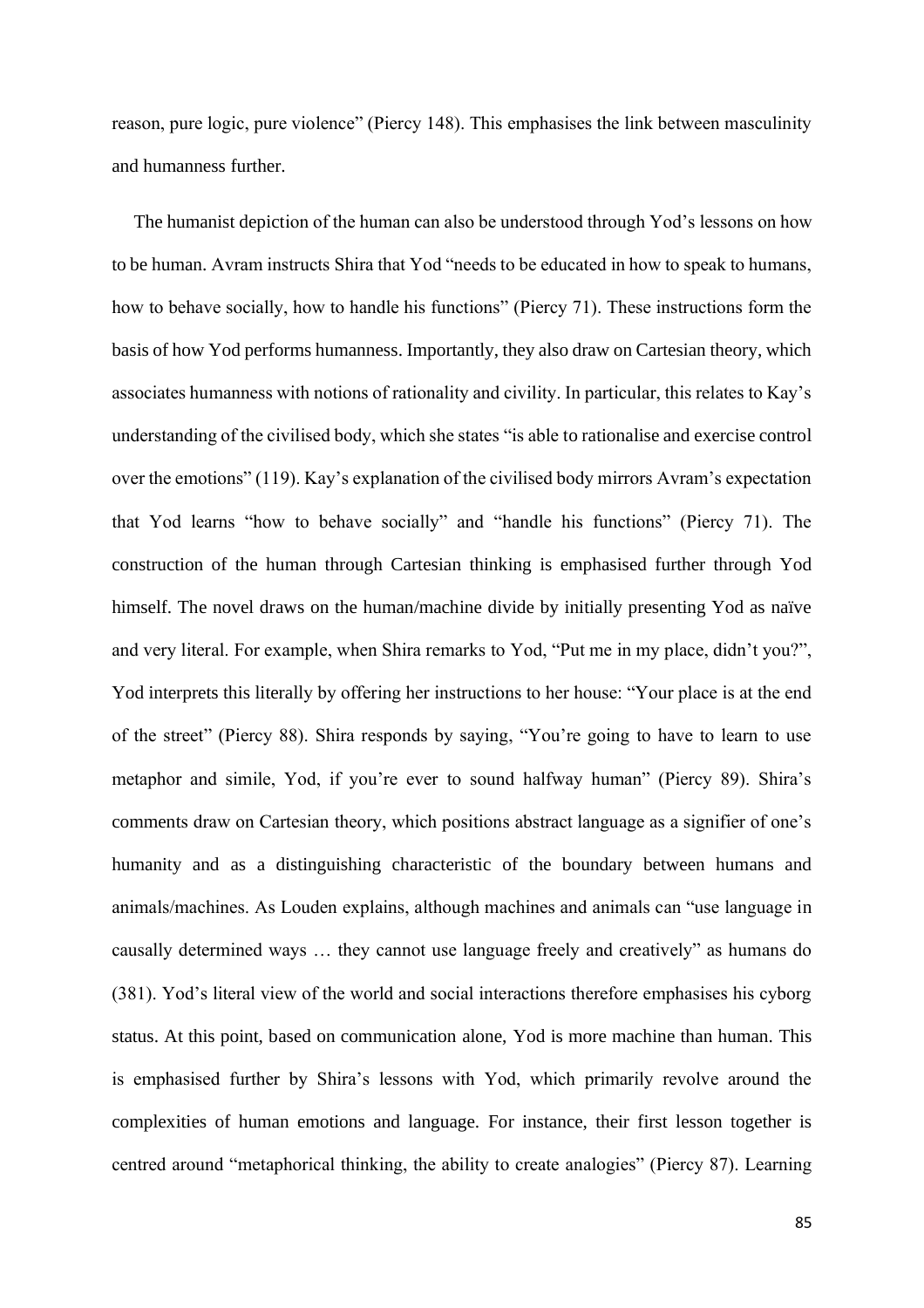how to understand and communicate through abstract language is prioritised as a means to humanise Yod. This shows how the novel distinguishes between machine rationality and human rationality. As a machine, Yod's rationality is tied to his vast knowledge of the sciences––information that has, of course, been programmed into him. Human rationality, on the other hand, is associated with abstract thinking and complex emotional intelligence through Western Humanism. Moreover, Humanism presents this as an innate trait. Human rationality does not require programming or teaching; rather, it emerges naturally from our consciousness (Morris and Baker 18).

In saying this, the humanist construction of the human is subsequently subverted through Yod's human performance. An example this is the fact that Yod is taught to be human by women. Although he is created by Avram, it is Shira and Malkah who are tasked with humanising Yod. This is significant because it highlights how the novel challenges Western constructions of the human. Avram creates Yod as male to emphasise his humanness. This is subsequently subverted in the novel, which suggests that masculinity is more aligned with machines than humans. This destabilises several humanist binaries, most notably the gender binary, which associates men and masculinity with the mind, civility, and rationality––traits of the 'human'—and women and femininity with the body, emotions, and irrationality (Braidotti 2). Yod operates to destabilise this binary, blurring the boundary between human and machine, as well as man and woman. When Yod begins his lessons with Shira, he is both male and machine. Although intellectually advanced, Yod is primitive in his understanding of human emotions. The novel emphasises that humanity is formed through human connection. As such, Yod's limitations in this area operate to construct him as a machine. Given that Yod has been created in Avram's image, this can be seen to challenge the relationship between masculinity and humanness. In particular, the novel makes reference to how Yod's masculine programming constructs him as a machine. During his first outing in the real world, for example, Yod is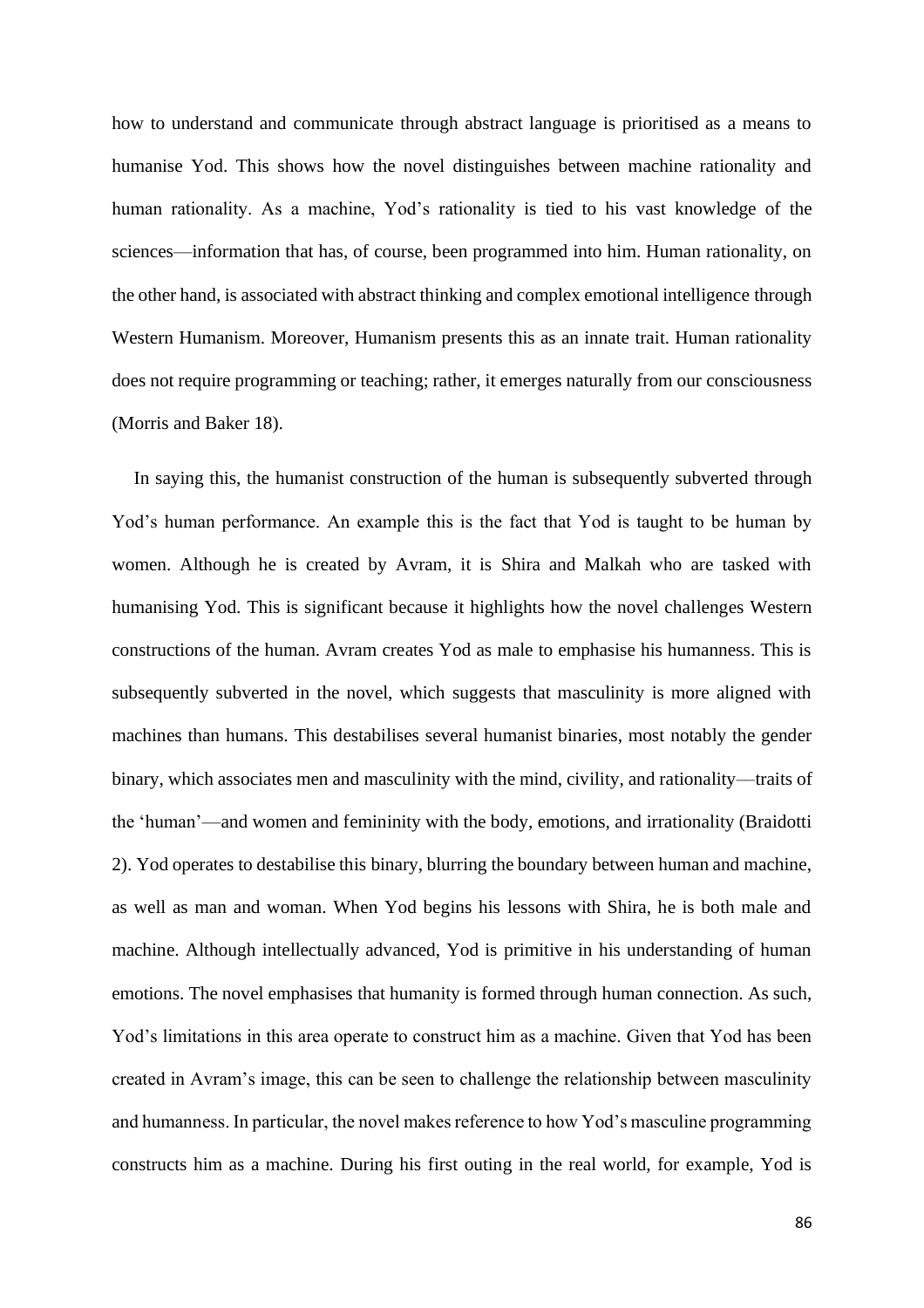struck by a rose's thorn. His immediate reaction is one of anger: Yod "ripped [the plant] from the wall, trellis and staples and all, twisting it so that it uprooted" (Piercy 90). As this is Yod's first lesson with Shira, he is yet to be humanised. Rather than learned behaviour, Yod's violent reaction is therefore a result of his internal programming. Pavani agrees, stating that "Yod's violent urges are programmed into him" (61). Avram is responsible for Yod's programming, and therefore it can be argued that the novel presents masculinity as intrinsically violent. This is exemplified by the fact that Yod's masculinity makes him a machine; the influence of femininity ultimately humanises him.

This is shown through Malkah, who plays an integral role in perfecting Yod's programming. It is established in the novel that Yod is Avram's eighth attempt at creating a humanised robot. Prior attempts have resulted in cyborgs that had "malfunctioned" and were "uncontrollably violent" (Piercy 73). It is only with Malkah's help that Avram is successful; Yod, of course, being the result. Specifically, Malkah extends Yod's "pleasure and pain centres", as well as his "capacity to imagine" (Piercy 107). Vara Neverow argues that "Yod is a successful project not because of his male maker's genius in cybernetic design … but because of his female programmer's genius in socialisation skills" (27). The combined genius of Avram and Malkah allows Yod to be both rational and emotional. As Yi puts it, "Malkah's emotional sensors counterbalance Avram's pure logic" (128). In fact, the novel states this explicitly. For instance, Malkah explains to Shira, "my programming made him more useful, because it brought him closer to the human" (418). This clearly indicates how the novel constructs humanness through emotion rather than reason. In doing so, the novel challenges humanist conceptions of the human, notably the Cartesian subject. Within this, the novel subverts the gender binary by having a woman play the integral role in humanising Yod. As Glover contends, "it is Malkah's programming, therefore, that changes Yod from machine to man" (4). This reveals how the novel subverts Western constructions of the human, allowing Yod to be emotionally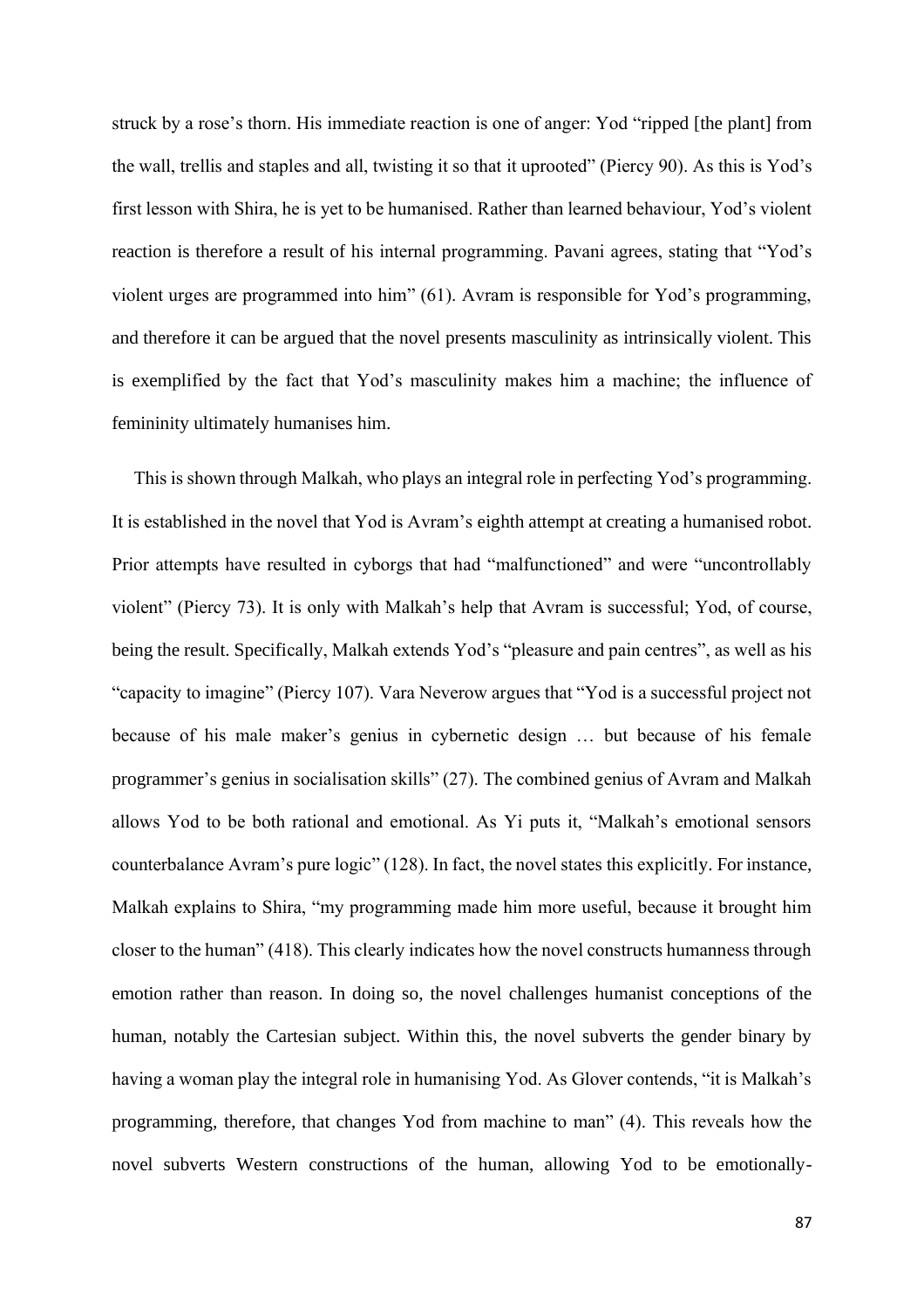intelligent, empathetic, and thus more 'human' through his association with women. Ultimately, Booker argues that Yod becomes "intellectually androgynous" (346). Although subversive in its effect, it is worth noting that the novel therefore upholds the traditional gender binary through Yod, as it associates masculinity with reason and femininity with emotion.

As a cyborg, Yod must learn how to be human. This idea can be interpreted in several ways. On the one hand, the fact that Yod must learn what comes naturally to humans aligns with the view that humanness is innate. On the other hand, the very notion that humanness can be taught, and therefore learnt, constructs it as performative. In her analysis of H. G. Wells' *The Island of Doctor Moreau*, Greta Colombani notes that "essentialist and performative strands coexist in the way humanity is represented in the novel" (150). The same could be said for Piercy's *Body of Glass*, as constructions of human identity are disrupted throughout the novel. It is established that Yod is the product of advanced technology, programmed with extensive knowledge of "cybernetic, mathematical and systems analysis programming, probability theory, up-to-date scientific knowledge … general history, forty languages", as well as a vast array of Judaic religious teachings and texts (Piercy 70). Despite his sophisticated programming, however, Yod requires lessons on how to be human. The novel therefore presents humanness as an internal characteristic: an intrinsic "human essence" (Gurman 461). Additionally, it cannot be programmed or replicated. That Yod seems to lack this internal trait constructs him as more machine than human. As such, humanness is presented in the novel not just as an innate identity, but also as an exclusively human one. Pavani appears to agree with this interpretation, arguing that Yod is taught to "emulate emotions" (61) in order to "simulate humanity" (62). Her word choice here illustrates my point: Yod is only able to replicate, but not truly embody or experience, humanness. Dongshin Yi agrees, asserting that "the cyborg ever imitates the human but never *is* the human" (131).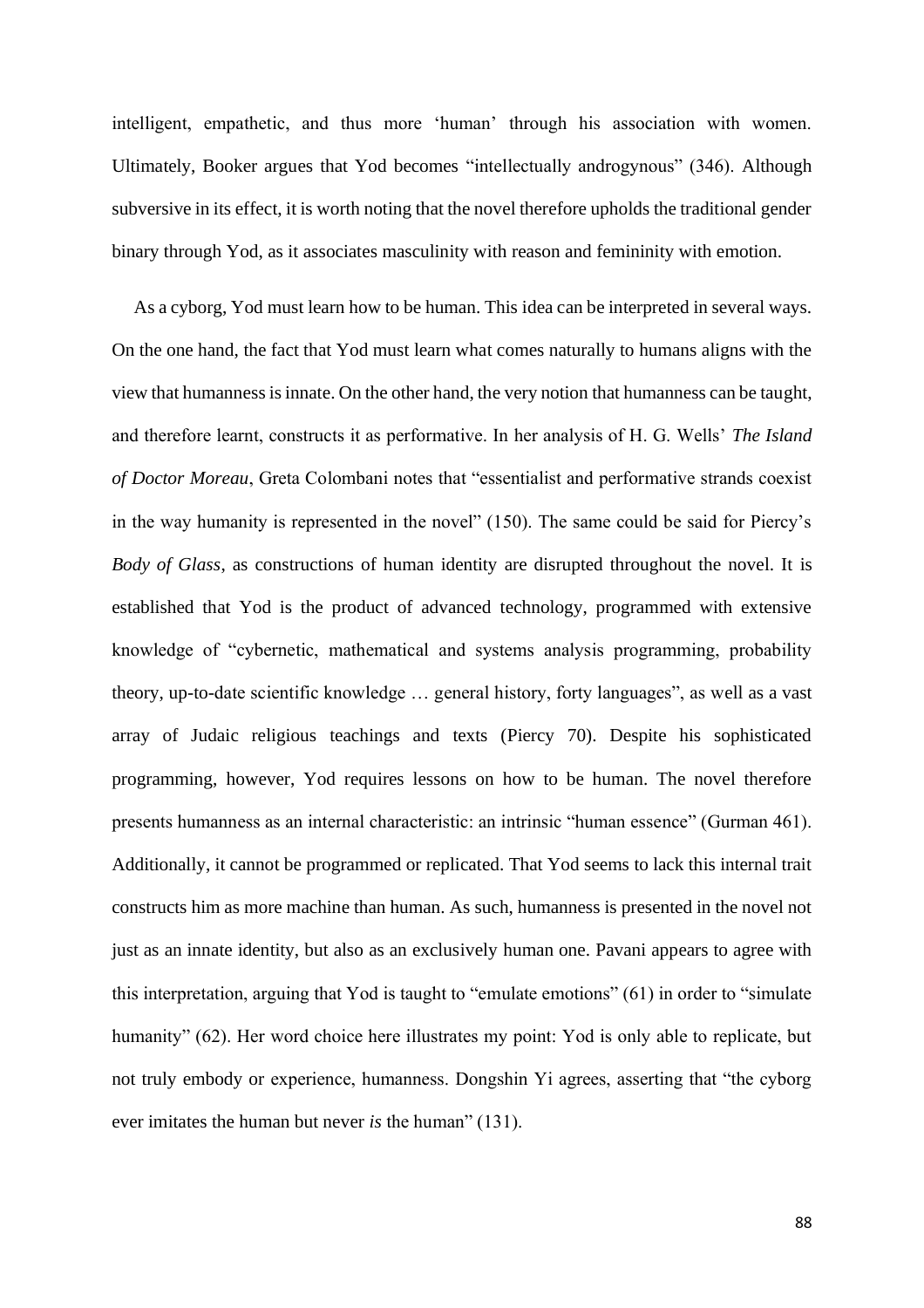The novel engages with this idea through Yod himself. As a result of his lessons with Shira, Yod develops a genuine desire to understand and experience humanness. This is partly due to his growing discomfort with his hybrid status. After reading Mary Shelley's *Frankenstein*, for example, Yod grows despondent that he is also "a monster … something unnatural" (Piercy 150). Because of this, Yod doubts his own humanity, believing his humanness is simply a façade. This is exemplified when Yod wonders "Am I imitating behaviour that I cannot match? Am I pretending at something I'll always fail?" (Piercy 238). Yod's words speak to his fear that, as part machine, he will never be fully human. Consequently, Yod is left feeling that he is simply playing pretend at being human. In reference to this, Pavani asserts "he is unable to realise if he is close or distant … or if he is even capable of reaching it" (62). Although Yod can come close to understanding human identity, he cannot truly embody it. From this perspective, the novel appears to be constructing humanity as innate.

On the contrary, however, I contend that *Body of Glass* ultimately constructs humanness as performative. The novel rests on the idea that humanness is something that can be taught and learnt. The fact that Yod, a non-human cyborg being, can learn to be human presents human identity as performative "in opposition to essentialist conceptions of it as something innate and unchangeable" (Colombani 139). Pavani agrees, arguing that in the novel "the idea of human ceases to have any relation to individuals of that species; it is reduced to learned behaviour" (62). Pavani's argument draws parallels with Butler's theory on performativity, specifically her assertion that identity is constructed through "a series of acts … renewed, revised, and consolidated through time" (Butler "Performative Acts" 523). Despite his doubts about every attaining an authentic humanness that goes beyond mere imitation, Yod does succeed in learning to be human. Notably, Yod learns to be human by observing and replicating human behaviour. For instance, he tells Shira "with every observation, I am learning about you, understanding Malkah and every one of you" (Piercy 377). The idea that humanness can be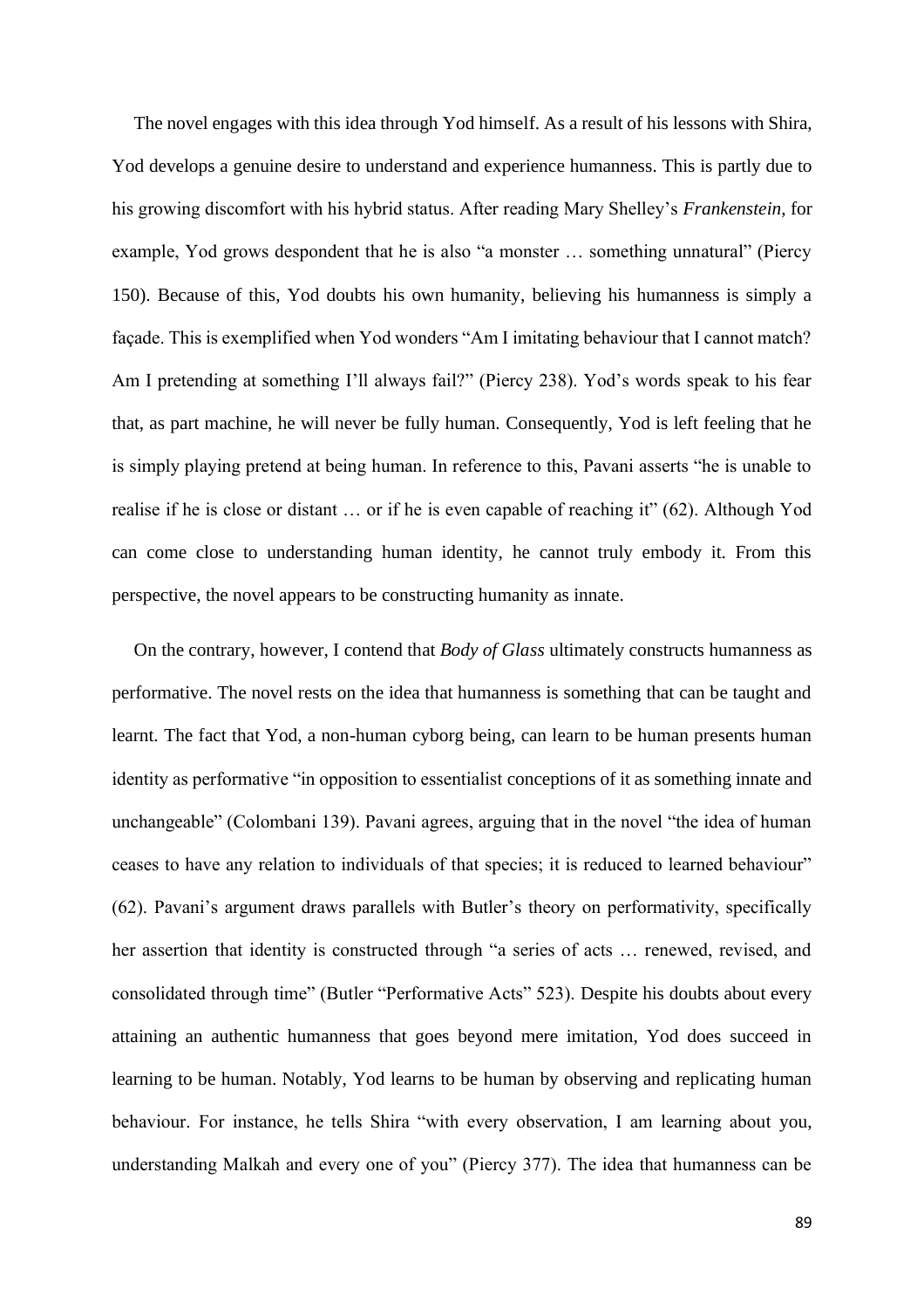understood through observable actions and behaviours support its construction as performative. According to Butler's theory, identity is formed though a continual act of *doing* rather than an innate state of *being*. An important aspect of this is how performance is enacted through the body. The concept of embodiment is integral to theories of performativity, emphasising the way in which identity is formed through the body. This disrupts the Cartesian mind/body dualism. A wealth of scholarship has emerged over the twenty and twenty-first centuries which challenges the separation of the conscious mind from the material body. In science fiction narratives, however, the mind/body dualism is reimagined. Sherryl Vint explains that the advanced technologies of these narratives allow for the "rejection of embodiment and embrace of an existence in cyberspace" (102). She expands further, asserting that "in cyberspace, one is the mind, effortlessly moving beyond the limitations of the human body" (103). Additionally, Parker-Starbuck contends that in the "age of integrated technologies …the physical body can more easily be thought of as fragmented" ("Cyborg Theatre" 3). This is exemplified in the futuristic world of *Body of Glass*, in which users can plug into the base, an interactive cyberspace that allows for "full immersion in the virtual world" (Glover 2). Significantly, users enter the base by inserting a plug "into the little silver socket at [their] temple" (Piercy 8), which provides them with the ability "to access machine language, [and] translate it instantly into numbers and words" (259). Users project their consciousness into the base, leaving their bodies behind, "inanimate [and] deserted" (Piercy 152). Compared to the humans, Yod is able to fully immerse himself into cyberspace. For example, Yod can change his form to become translucent (Piercy 266), spend extended hours plugged in (152), and has the "multi-tasking ability" to operate across the base on various sites (145). The mind/body dualism constructs humans, as conscious subjects, to be dominant over animals and machines, whose embodiedness reduces them to objects. The novel subverts this idea by reversing the mind/body dualism. In cyberspace, it is the cyborg who masters the mind and all its capabilities, whilst the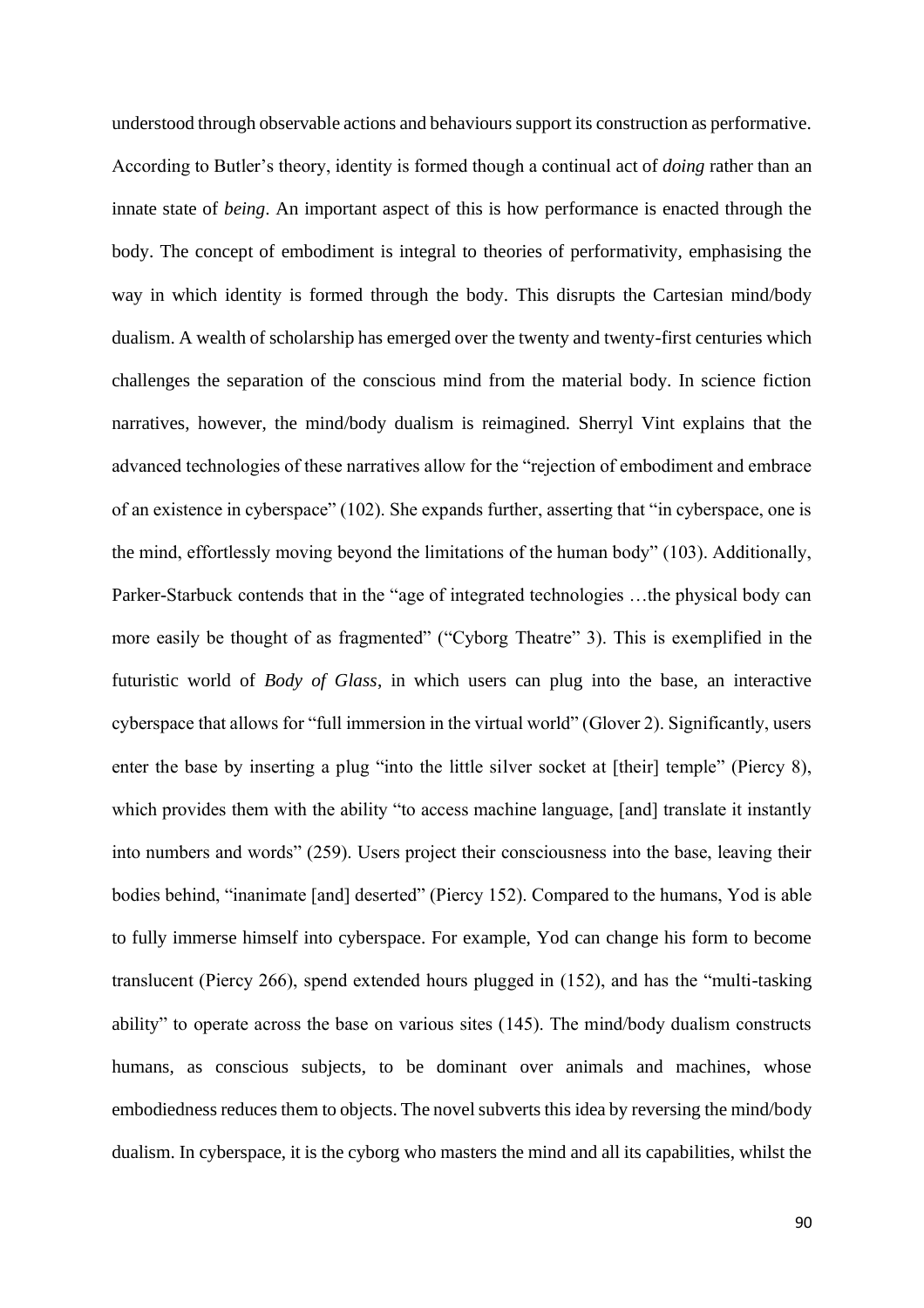humans are limited by their embodiedness. This is made clearer by the setting of the novel: in this "ecological dystopia … the very ability of humans to survive depends on their access to technology" (Glover 2). Thus, the act of 'plugging in' allows the novel to articulate mind/body dualism into a reality. Speaking to this, Gurman notes that the novel "brings a 'post' to humanism by taking the Cartesian humanist dualism between mind and body to an extreme" (463).

Nevertheless, although the novel engages with this cyberpunk mind/body dualism, it ultimately seems to argue in favour of an embodied existence. The novel establishes that humans can become stuck online, plugged into base as their bodies eventually waste away. Gurman asserts that "the mind detached from body is horrifying to Piercy's protagonist" (463). This can be seen when Shira recalls stories of those who have become trapped: she is disturbed to contemplate "consciousness's trapped like catatonics within repeating strings in forgotten closed-off sectors of some base" (Piercy 273). Thus, the novel associates fear and danger with cyberspace. Perhaps because of this reason, cyberspace features very little in the novel. There are a few significant scenes in the novel which take place in the base, most of which depict the climatic confrontations between the multis and Tikva. The imaginative potential of the base is endless, yet it is in the physical world that centres the novel's story. This reveals the important role embodiment plays in shaping the novel, most notably in relation to Yod's humanness. Although all-knowing when it comes to matters of the world, Yod has never left the laboratory that he was created in before meeting Shira. This is a decision dictated by Avram: as Yod states, "Avram always says I am not ready" (Piercy 87). To this, Shira responds by saying "I don't think you'll ever get ready if we stay in the lab" (87). This presents the idea that embodiment is integral to the formation of identity. The novel initially presents Yod as a machine, and this is reinforced by the fact that he spends each day confined within an artificial environment. Yod's only reprieve from this, ironically, is to plug into the base and experience "the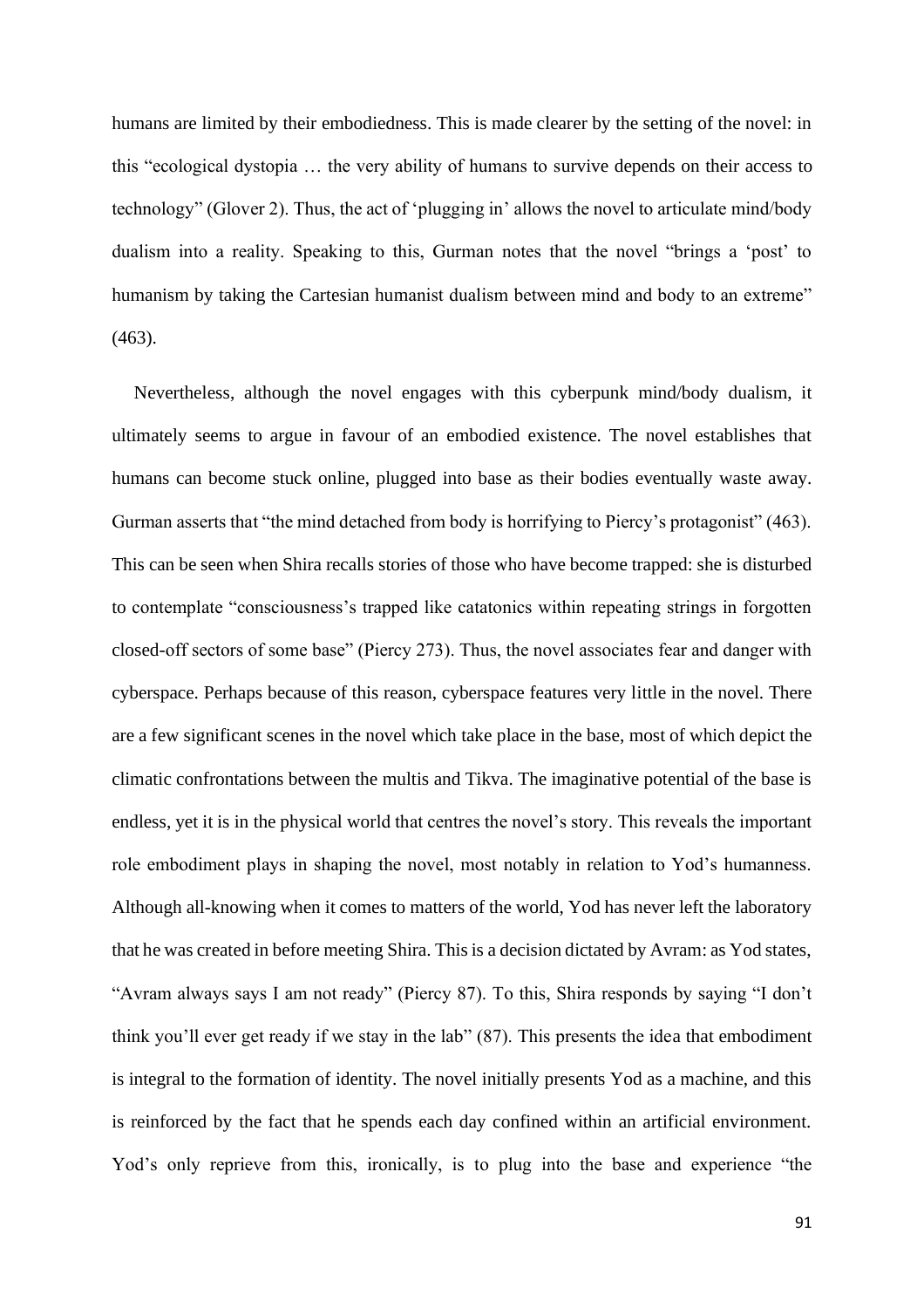transcendence of pure mind" (Vint 104). In order to be human, however, Yod must enter the real world and experience it through his body. Gurman agrees, contending that "Yod's humanity is grounded in embodiment" (463). This is confirmed by Yod himself, who tells Shira, "You have made me more of a person today by taking me out into the world" (Piercy 94).

I contend that Yod performs his humanness in two significant ways: through his relationships with other humans and his practice of community religion. Gurman asserts that "a human being has social and emotional agency" (461). This idea is integral to Yod's performance of human identity, in which his growing humanness becomes intertwined with his ability to form emotional bonds. Specifically, it is Yod's relationship with Shira that is symbolic of his humanness. Haque et al. agree, arguing that through Yod's relationship with Shira "he changes from a deadly weapon to a perfect lover" (3109). Taking this idea further, Yod evolves from machine to man. Indeed, when Yod first propositions Shira, she is taken aback: "This walking computer cannot want to perforate me" (Piercy 130). Shira still sees Yod as more machine than human, and the thought of them entering into a relationship together is therefore absurd to her. As Yod is humanised through his lessons, however, Shira begins to return Yod's interest. Significantly, their romance begins in cyberspace. After an attack from the multis, Shira and Yod are left standing together in the base. The heat of the moment results in them sharing their first kiss. As they embrace, Shira questions Yod "Is this what you want? This joining in the base?" (Piercy 167), to which Yod responds, "No … this is only the image. I want the reality" (167). Yod's words here emphasises the embodied nature of human experiences. No longer satisfied with replication and mental imagery, the newly humanised Yod desires genuine bodily experience. Having lived as a machine, Yod longs to be human in the truest sense by having a physical relationship with Shira. Building on this, Yod's sexual relationship with Shira is presented as performative. Although programmed by Malkah to have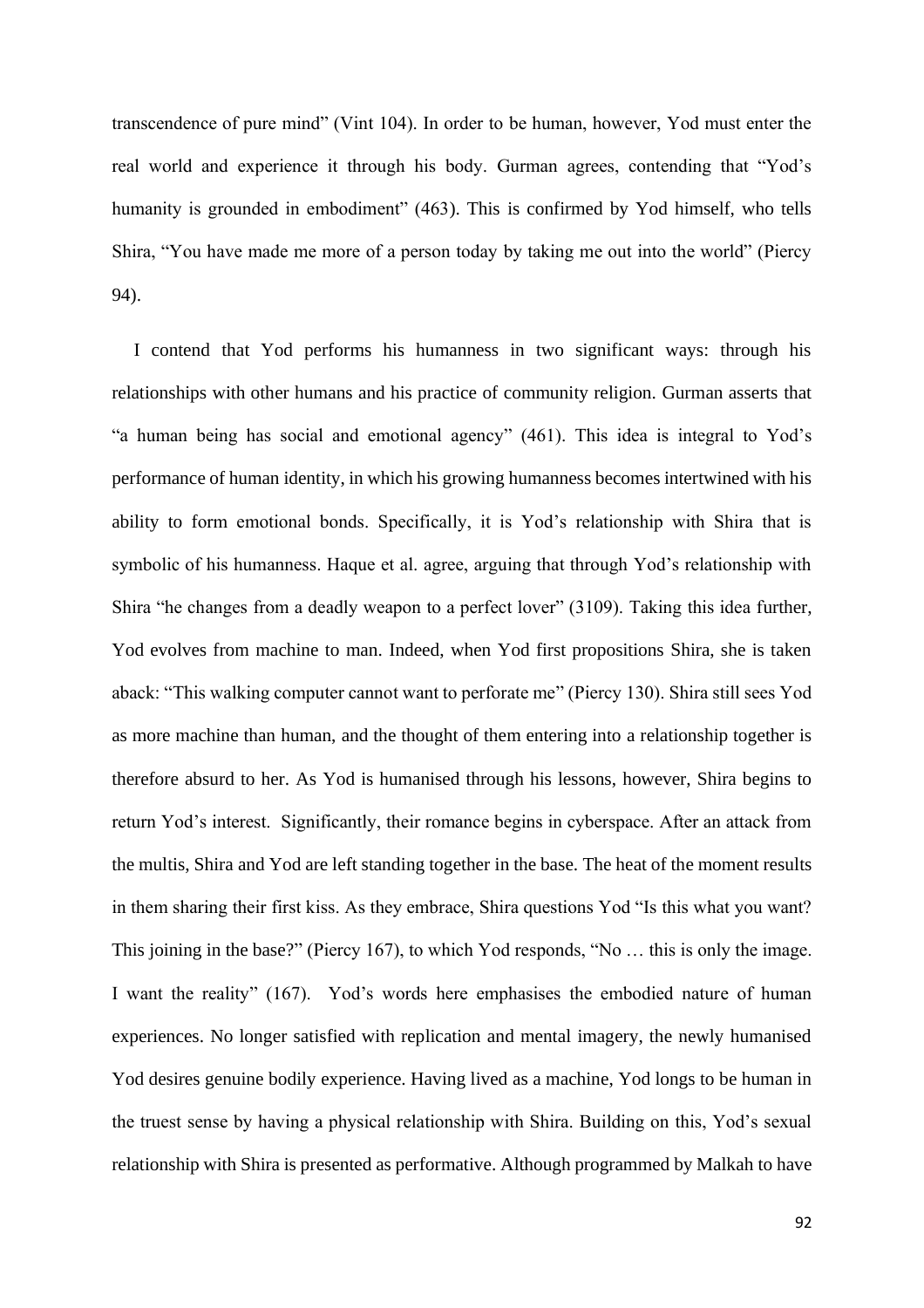a "viable sexual capacity (Piercy 162), Yod's experiences pleasure through the brain rather than the body (170), reinforcing his construction as a machine. Yod therefore performs sexual acts according to how he has been taught. While sex is often thought of as natural and intrinsic, Yod's sexual abilities are "machined and programmed to demanding specifications … sharpened by extraordinary skill" (Piercy 168). This highlights that Yod's ability to connect with Shira is a performance. Yod has learnt how to give and receive pleasure through Malkah's programming. This draws on Butler's theory, particularly the idea that performance is rooted in acts which are "renewed, revised and consolidated through time" ("Performative Acts" 523). Yod achieves sexual skills through a pre-written script, rather than through spontaneity and experimentation. Given that his connection with others is what humanises him, the novel constructs Yod's humanness as a performance.

Yod's performance of humanness is not only tied to his sexual relationship with Shira, but in the relationship roles he fulfils in her life. Yod moves in with Shira, assuming the role of husband, and taking on parental responsibilities over her son, Ari, who is returned to Tikva near the end of the novel (Piercy 377). Yi contends that the more he "is trained as a male to be a lover and later a stepfather, the more Yod is anthropomorphised" (135). The use of the word 'trained' reinforces the that the Yod's humanness is ultimately a performance, highlighting that has been taught and trained how to be human. Yod's connection with humans is therefore constructed rather than innate. It is through the humanisation process that Yod is able to develop the emotional capacity to connect with another human being to this extent. That Yod and Shira live together within a traditional family unit can be seen as an act of subversion. Haraway declares that "the cyborg is a creature in a post-gender world" (150), who "does not dream of community on the model of the organic family" (151). Yod, although shown to be fluid in expression, is very much gendered. Gurman asserts that "Yod's body is much like that of a perfect male" (463). Moreover, Yod embodies his maleness when performing sex with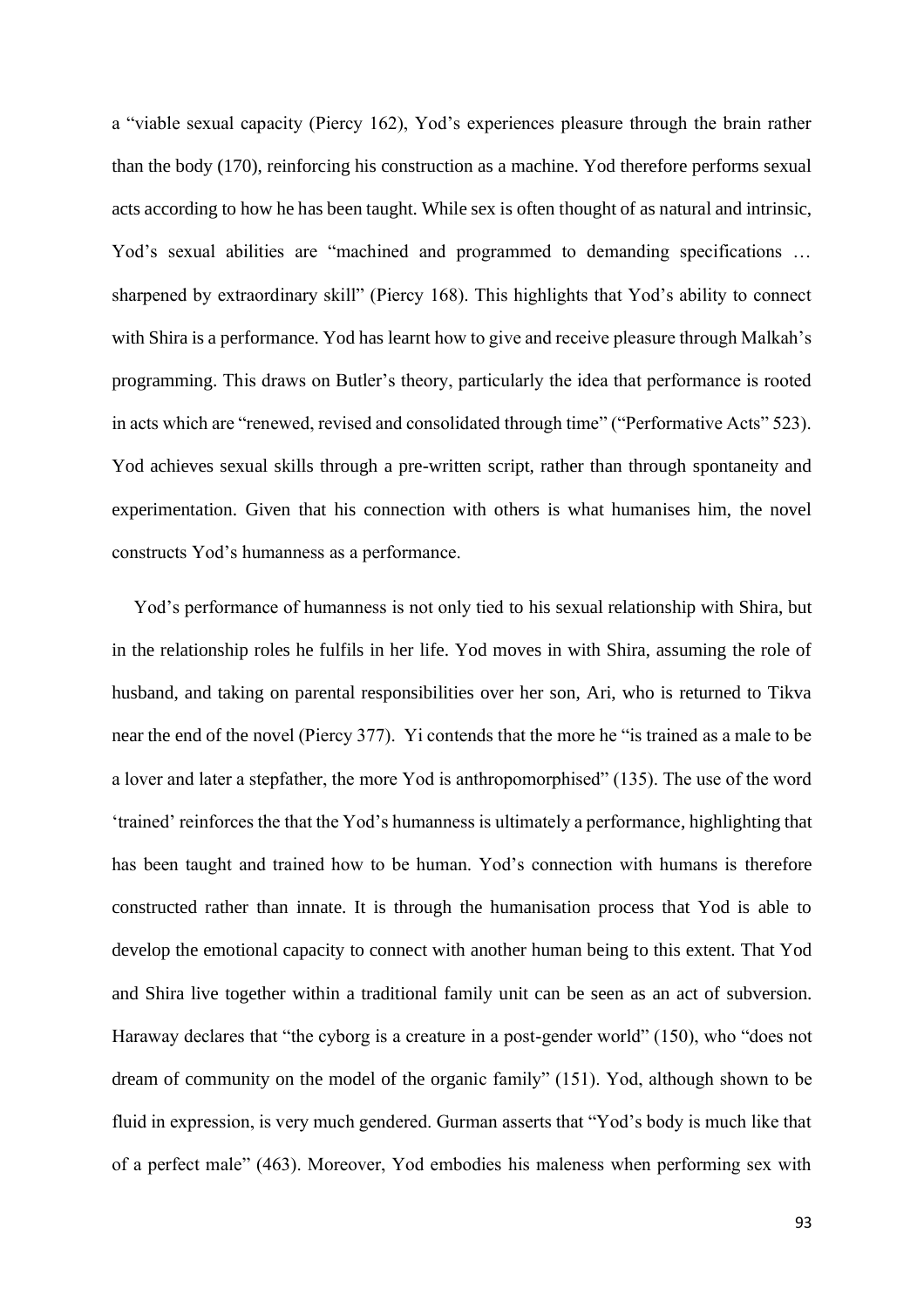Shira. Haraway's first assertion is therefore challenged in the novel. The constructions of husband and father are historic, intertwined with humanist notions of the human. By allowing Yod to act as a husband to Shira and father to Ari, the novel grants him human identity.

As part of his growing connection to other people, Yod performs his humanness through participation in community religion. Piercy's novel is deeply Jewish: a large portion of the novel retells the story of Golem, a Frankenstein-esque creature created to protect a Jewish community in 1600s Prague, the community of Tikva is Jewish, and there are several references to the Talmud and Rabbinic teachings. The novel presents community tradition as essential to one's humanity. In fact, even Avram, a character who becomes symbolic of "androcentric science" (Yi 123) and scepticism, upholds the importance of cultural tradition and community religion. For example, Avram justifies his attendance at services by saying "It's social glue … it's fulfilling my place in my family, my society" (Piercy 259). This highlights how participation in community is associated with humanness. The practice of religion can be seen as inherently performative. Butler contends that performative identity is "tenuously constituted in time … through a stylised repetition of acts" ("Performative Acts" 519). Judaism is a historic religion, whose teachings and practices have been passed down generations. The practice of Judaism is thus "tenuously constituted in time". It is also a ritualistic religion and is therefore performed "through a stylised repetition of acts". Once allowed to leave the laboratory and engage with society, Yod begins to attend services and practice his religion. This performance helps to humanise him, grounding him in community. In reference to this, Yod says, "sometimes I feel a sense of belonging, that I am doing something that has been done over and over again for three thousand years" (Piercy 276).

Although Avram desires Yod to pass as human in society, he expresses resentment towards Yod's growing humanness. When Yod joins the religious circle at the synagogue, Avram is incredulous, asking "how can a machine make minyon?" (Piercy 276). To support this, he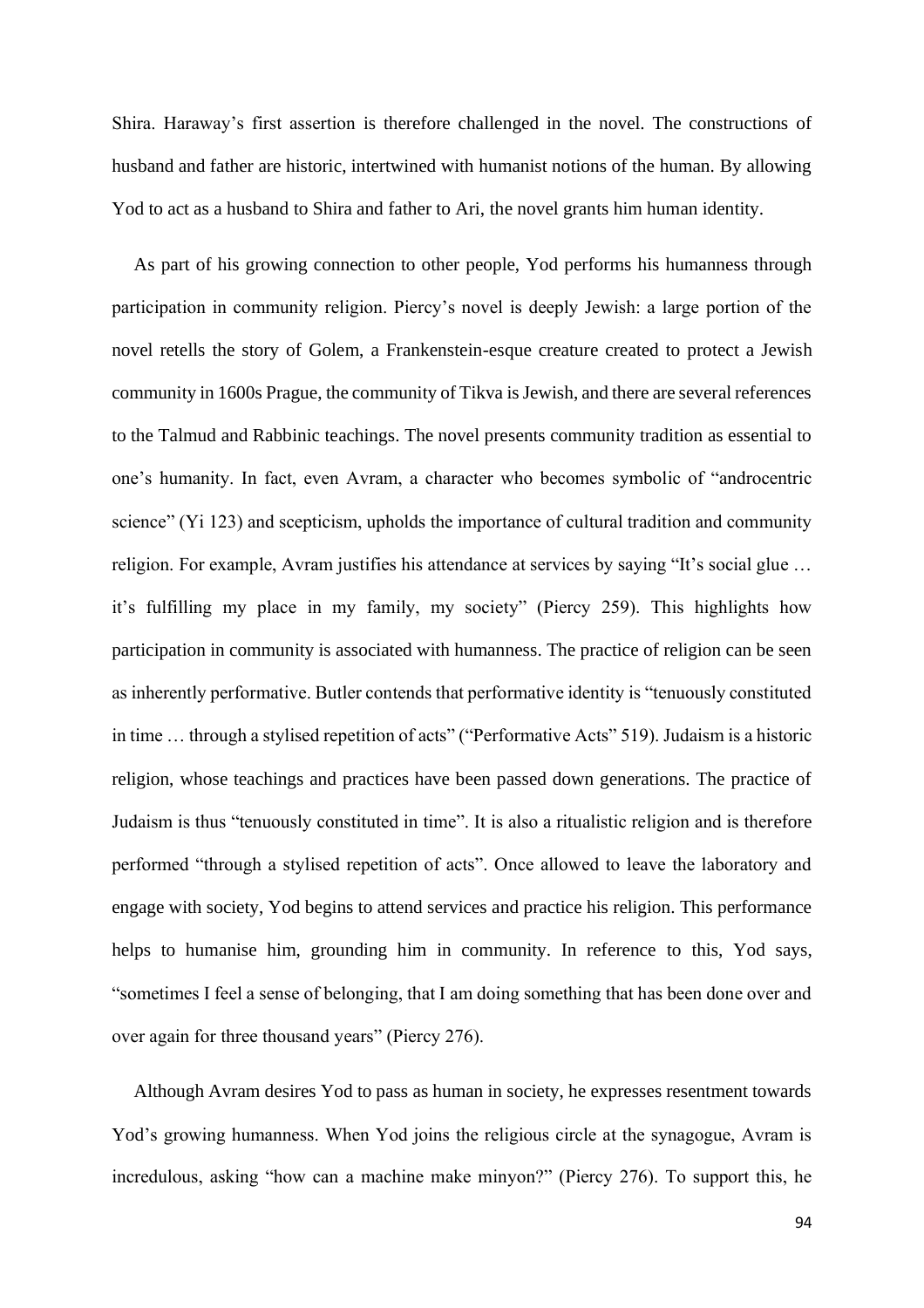points to earlier Judaic teachings that had "ruled that a golem cannot be counted in a minyon" (276). At this point in the novel, Yod is constructed as human. His performance grants him humanness, evidenced by his relationship with Shira and his involvement in the community. Yod's interest in this is caused by his growing humanity as a result of his lessons with Shira. Despite this, Avram's words indicate that he still views Yod as a machine. He warns, "you're overdoing the socialisation, Shira" (Piercy 276). Significantly, Shira responds by saying "For centuries, *I* wouldn't have been included" (Pier y 276). Although this can be seen as a critique of Jewish Orthodoxy, which as Shira comments, "still don't' count half the Jews as Jews" (276), I believe this can be seen as a commentary on human identity. Because Yod is part machine, Avram denies him his humanity and excludes him from certain practices. But, as Shira points out, this same argument has been used to exclude women, as well as people of colour and other identities. This reinforces how the novel continues to subvert humanist constructions of identity.

Yod's performance of humanness is so much that he begins to see himself as human, as do many of the other characters in the novel, notably Shira and Malkah. As a result, he wishes to be treated as a human in society. In particular, he desires agency over himself and his life. An example of this is seen when Yod requests to Avram that he be financially compensated for his work (Piercy 364). Furthermore, he refers to Ari as "our son" to Shira and actively plans for their future as a family (365). The way in which Yod wishes to perform his humanness can be understood through the concept of personhood. Hall states a feature of personhood "is that persons are characterised by having attached to them legal rights and duties" (88). Although Yod's desires are more domestic, his need to be recognised and treated as any other human speaks to this idea of personhood. Avram, however, disagrees with Yod and attempts to deny him personhood. This can be seen when Yod confronts Avram, declaring "I want to be free ... free to live as I want and choose" (Piercy 283). Avram's response is telling of his views on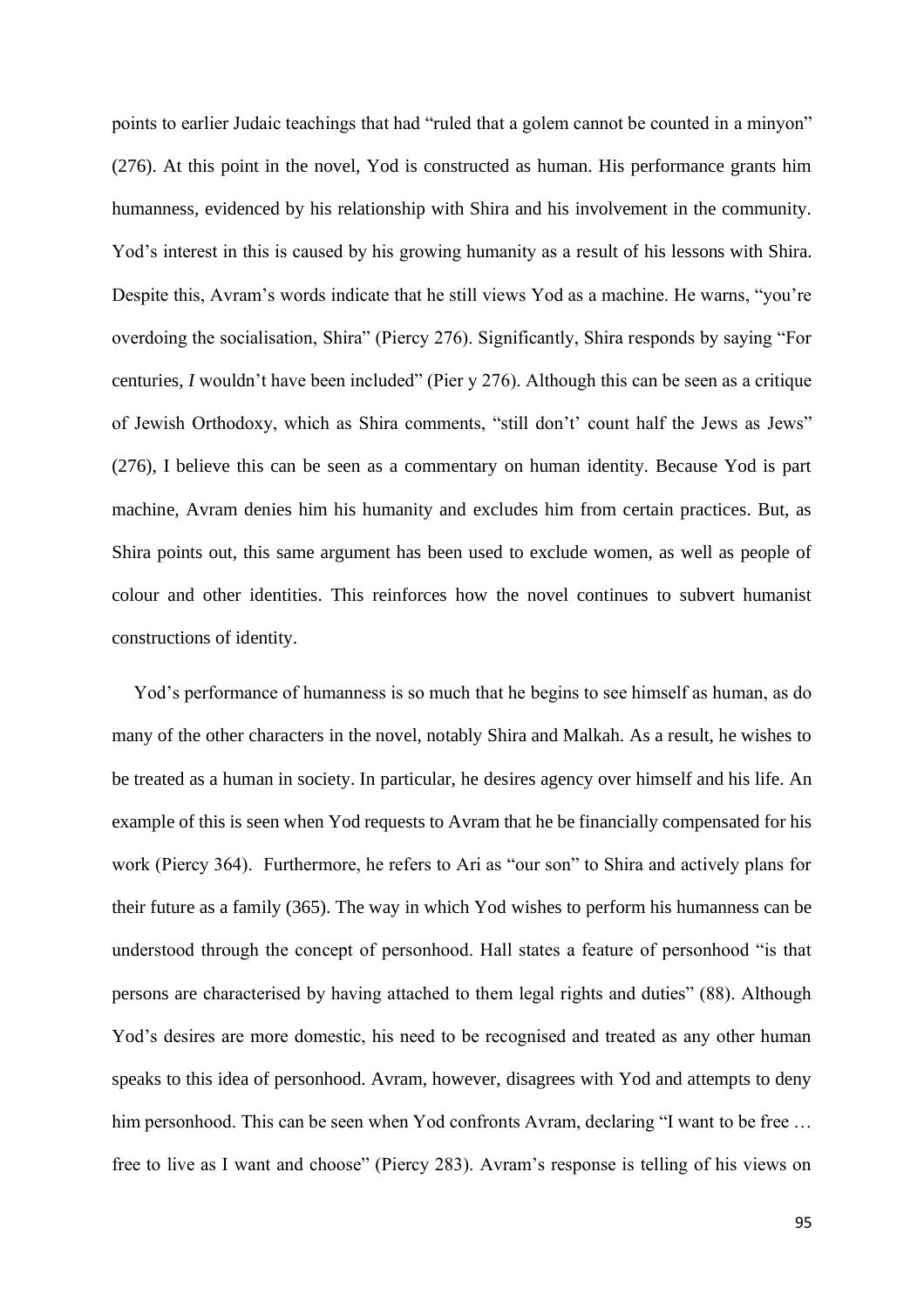Yod's humanness. He responds with scorn, saying "that's romantic nonsense. I created you to accomplish a task, so how can you be quote free unquote to live?" (Piercy 283-84). Avram's words echo Shira's earlier scepticism when Yod announces his feelings for her. Yet, unlike Shira, Avram refuses to acknowledge how Yod is humanised through his performance. This is largely due to the fact that as a machine, and therefore object, Yod is the property of Avram. Neverow agrees, stating that Avram "believes he has an absolute right to control Yod, another sentient being" (28). If Avram recognises Yod's humanity, then he must also acknowledge his subjectivity and agency, forcing him to relinquish control. Malkah defends Yod against Avram, asserting that "Yod may be an artificially constructed person … but he possesses his own motivations, his own goals" (Piercy 284). Malkah's use of 'person' to refer to Yod echoes her earlier statement to Shira that Yod "is a person … not a human person, but a person" (Piercy 76). To Malkah, personhood is not determined by biology but by the nature of the individual. According to her, Yod's performance makes him human and therefore a person, regardless his cyborg status.

The issue of Yod's personhood comes to a head near the end of the novel. Informed that the multis plan to attack Tikva, Avram determines that Yod's cyborg status should be revealed to the community in order for him to be used as a weapon. As part of this, there is a planned discussion on whether Yod is entitled to remuneration for his work, as well as legal protections and benefits. Essentially, it is a question of whether Yod's performance of humanness is enough to grant him personhood. This decision is placed in the hands of Tikva's Council. Shira narrates that "the Council would decide that Yod was a free citizen of Tikva or Avram's tool: it was that simple" (Piercy 366). However, the decision of the Council is left unknown. Before an outcome is reached, it is announced that the multis are approaching Tikva's base. The wealth of the multis means that their weaponry out powers Tikva's, not to mention the array of disposable bodies used for war that the multis steal from the Glop. Thus, the characters are left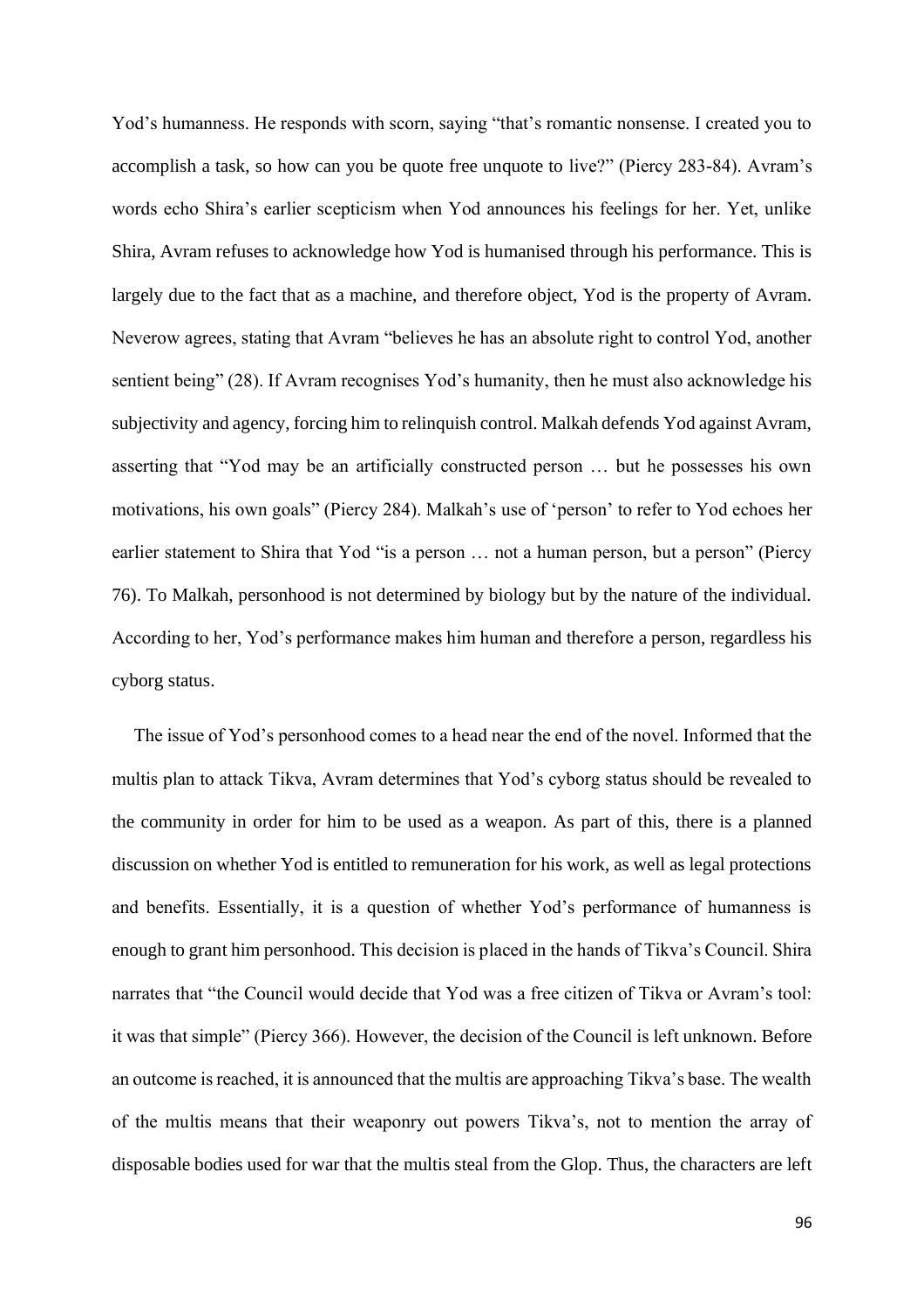with only one option: send Yod to the multis as a sacrifice. Unsurprisingly, Avram is the first to suggest this. Shira, understandably, is appalled. She confronts Avram, asserting that he is "murdering him" (Piercy 408). Yod may be a machine created as a weapon, but to Shira, his performance makes him human, and more than that, a person. Avram sees Yod's death as a matter of switching off a machine (Piercy 284); Shira, in contrast, amounts it to murder. Avram is unmoved by Shira's accusation, responding "I made him, and I can unmake him" (Piercy 408). He explains further, "don't you see, I can manufacture another" (409). To Avram, Yod is merely a long line of cyborgs: there are ones who came before, just as there will be ones that come after. Yod attempts to assert his subjectivity, resenting the fact that he is given no choice in sacrificing his life. Shira's mother, Riva, counters with "soldiers don't choose their battles" (409). This provides commentary on the fact that, beyond the nonhuman, many humans are denied personhood and subjected to the dominance of others. Ultimately, however, Yod sacrifices his own life. Thus, although Yod's performance humanises him, it does not grant him personhood.

Michel Faber's *Under the Skin* plays with constructions of human identity, blurring the boundaries between the "self and other … of human and non-human" (Kark and Vanderbeke 10). Chapter Two of this thesis argued that the novel presents "a reversal of the human condition" (Harger-Grinling and Jordaan 247), in which aliens represent the human, and the true 'humans', renamed as vodsels, represent the other. Specifically, I examined how the novel reconstructs species difference through the human/vodsel divide and the way in which Isserley's hybridity disrupts Western humanist constructions of the human. In the context of the human/vodsel divide, humanness becomes a slippery identity in which to discuss. According to Isserley, humanness is an intrinsic characteristic of her species; however, the rest of this thesis refers to humanness through Western Humanist concepts. To minimise confusion,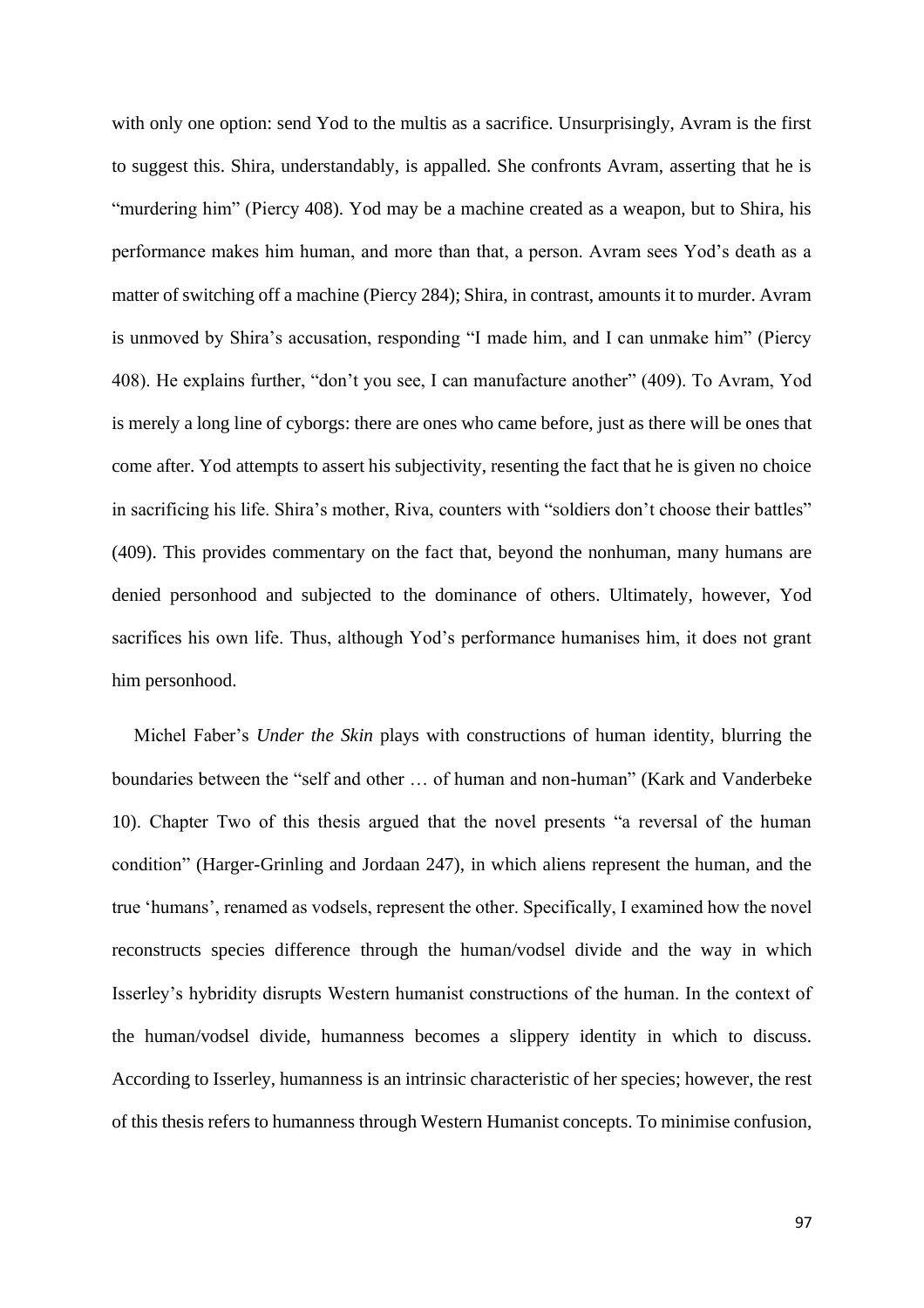I will use single quote marks around the word 'human' and 'humanness' when referring to these terms in relation to Isserley and her species.

*Under the Skin* is a story about alienation––alienation from others, from society, and from oneself. In particular, the novel examines how individual and social identity is shaped and informed by binarised categories that define humanness in opposition to the other. As Woodward contends, "identity is about difference; it is about marking out 'us' and 'them'" (8). This is not only understood through the human/vodsel divide, but also through the way in which gender and class politics play out in the novel. I contend that *Under the Skin* presents humanness as a standard through which to determine personhood. This can firstly be understood through Isserley, whose hybrid status complicates her identity as a 'human' on an individual and social level. This is reinforced by her gender and class status, which serve to undermine her 'humanness' further, as well as her position in society. As half-human, halfvodsel, Isserley performs either identity depending on the situation. When hunting vodsels, for example, Isserley must pass as one in order to lure hitchhikers into her car. To do so, Isserley performs humanness by undergoing physical changes to resemble the vodsels and learning "the basics of vodsel psychology" (Faber 146). Although necessary for her role, Isserley's surgeries mark her out as visibly different from her fellow humans. This contributes to her feelings of alienation and shame, a theme I explored in Chapter Two. As such, Isserley performs 'humanness' when interacting with the men on the farm to distinguish herself from the vodsels that she resembles. This performance becomes integral to the maintenance of her identity as 'human'. I will examine both performances, drawing attention to how Isserley's gender and class status operate to emphasis her status as either human or vodsel. Beyond Isserley, the novel questions the boundaries of 'human' identity through the male humans who work and live on the farm with Isserley, as well as the vodsels that she hunts and captures. Like Isserley, these men, both 'human' and vodsel, exist on the fringe of society and are dehumanised by their class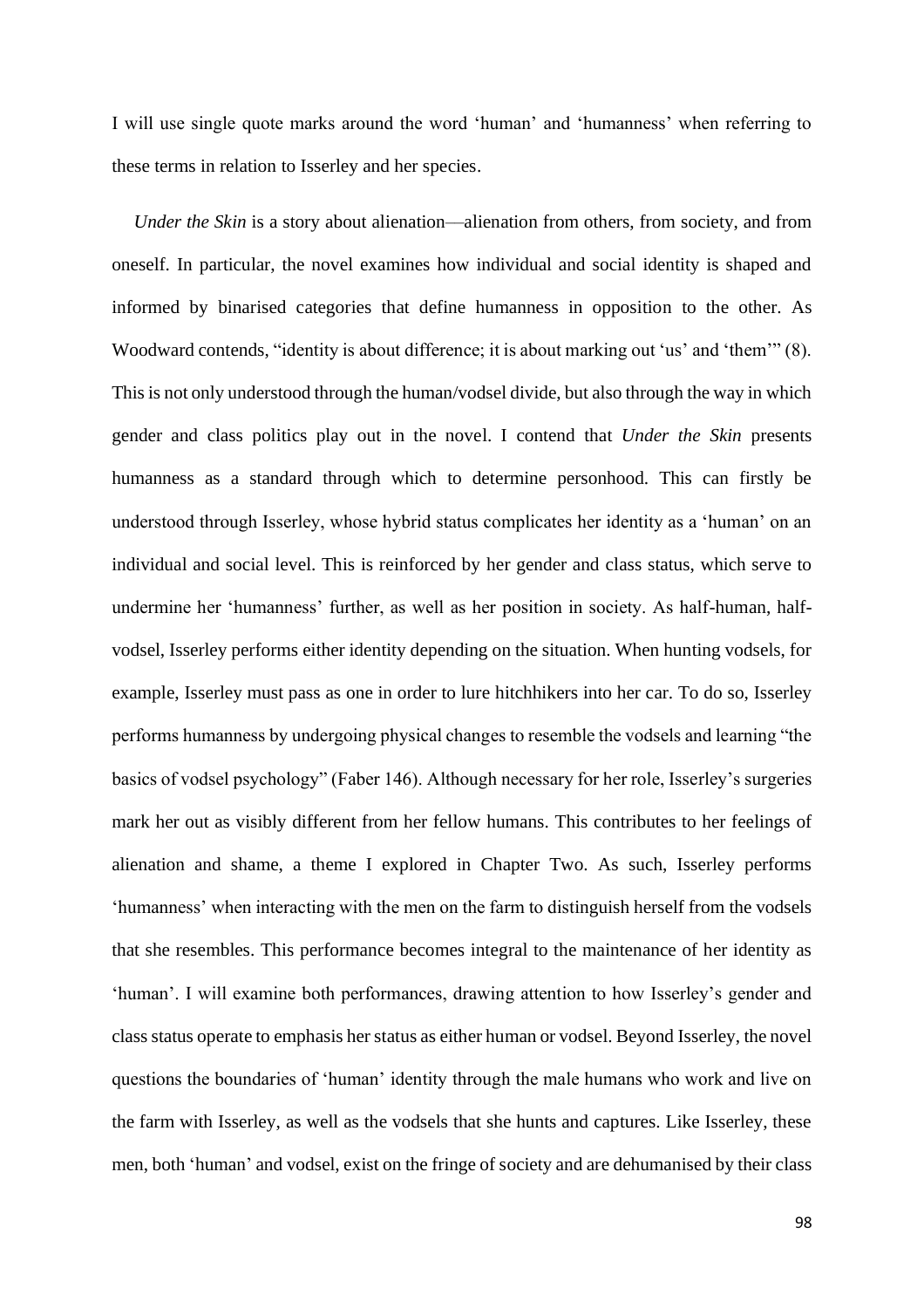status. I suggest identities of humanness are presented as performative rather than innate in the novel, and that this can be seen understood through Isserley's hybrid existence as both human and vodsel.

As stated, Isserley is an alien being from another planet who has been surgically modified to resemble a vodsel. This allows her to carry out her work for Vess Incorporated, which is described in the novel as "the world's biggest corporation" (Faber 73). Isserley's role is to drive around the Scottish Highlands on the hunt for male hitchhikers, selecting certain vodsels based on a specific set of criteria. Isserley then sedates the vodsels and transports them back to the farm, where they are processed into meat for consumption by the wealthy Elite on her home planet. As part of her role, Isserley must pass as a vodsel. In this way, Isserley and Yod are similar: both are required to pass as human in order to fulfil their purpose in society. However, Yod is designed by Avram to visually resemble a human, to the extent that Shira is convinced of his humanness until being informed otherwise. As such, Yod only requires lessons on how to behave as a human, particularly in relation to social interactions. Isserley, on the other hand, is born an alien/human and therefore must undergo surgical modifications to pass as a vodsel. This process is invasive and painful, involving operations to remove her tail, reconfigure her spine so she can walk on two legs rather than four, breast augmentation surgery, and full body hair removal. While Yod evolves from machine to human through his socialisation, Isserley's modifications achieve the opposite: she is forcibly transformed from human to vodsel. Thus, Yod is humanised through socialisation in contrast to Isserley, who is "dehumanised by her operation" (Gymnich and Costa 85).

Due to the surgeries that she has endured, Isserley lives in constant pain that is both physical and psychological. As a result, Isserley often finds herself "grieving over what had been done to her once-beautiful body" (Faber 64). Although she volunteered for the role, the way in which Isserley frames her surgeries as something that has "been done to her" implies a lack of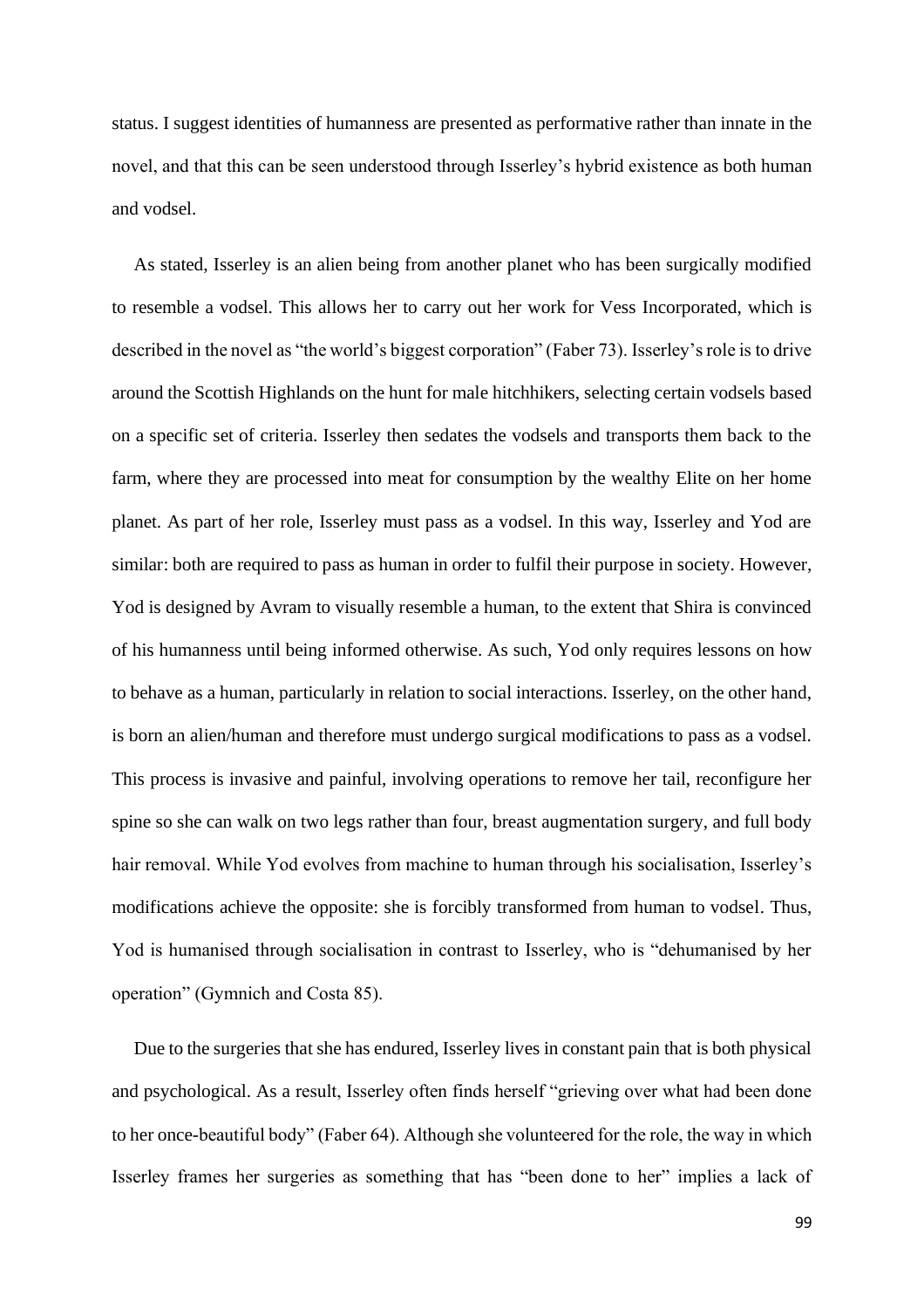autonomy over this choice. This introduces issues of class politics into the novel, as Isserley's position at Vess Incorporated is shown to be a reflection on her status within society. The alien society that Isserley belongs to is one divided by two classes: the wealthy Elite and the working class. It is established that Isserley's home planet was ravaged by an environmental disaster, leaving it largely inhabitable. Whilst the rich were protected above ground, free to indulge in "money, sex, drugs, [and] outrageously expensive food" (Faber 260), the poor were forced underground into the "subterranean hell of the Estates" (Faber 117). Due to her class status, Isserley was initially destined for "a lifetime buried in the Estates" (Faber 64), which Isserley notes is "a brutishly short lifetime, by all accounts" (65). However, she is offered a chance to avoid this fate by Vess Incorporated, who require a 'human' to be sent to Earth. Although perhaps preferable to life in the Estates, this offer requires significant sacrifices from Isserley. For instance, alongside the painful surgeries Isserley endured to pass as vodsel, Caracciolo argues that this role condemns Isserley "to living a castaway life on an alien planet, surrounded by leering vodsels and alien workers who ignore her because of her 'non-human'" status (597). Consequently, Isserley was left with two unpleasant options: a life of "abject squalor" (Kark and Vanderbeke 8) in the Estates or a life of servitude on Earth. The novel engages with class politics through Isserley, examining how her status in society limits her choices in life. As Isserley notes, "only desperate people with no prospects except being dumped in the New Estates would have considered it" (Faber 64). Isserley's class status devalues her in society, allowing the wealthy Elite to exploit her body for their own benefit. Vess Incorporated mutilate her body and isolate her on Earth purely as a means in which to produce vodsel meat, known as voddissin, an expensive delicacy that Isserley is shocked to learn costs more than "a whole month's worth of water and oxygen" (Faber 234). Isserley's position in society and her role at Vess Incorporated highlight the way in which 'humanness' and class intertwine, and how this carries implications for personhood. This is affirmed by the novel directly when Isserley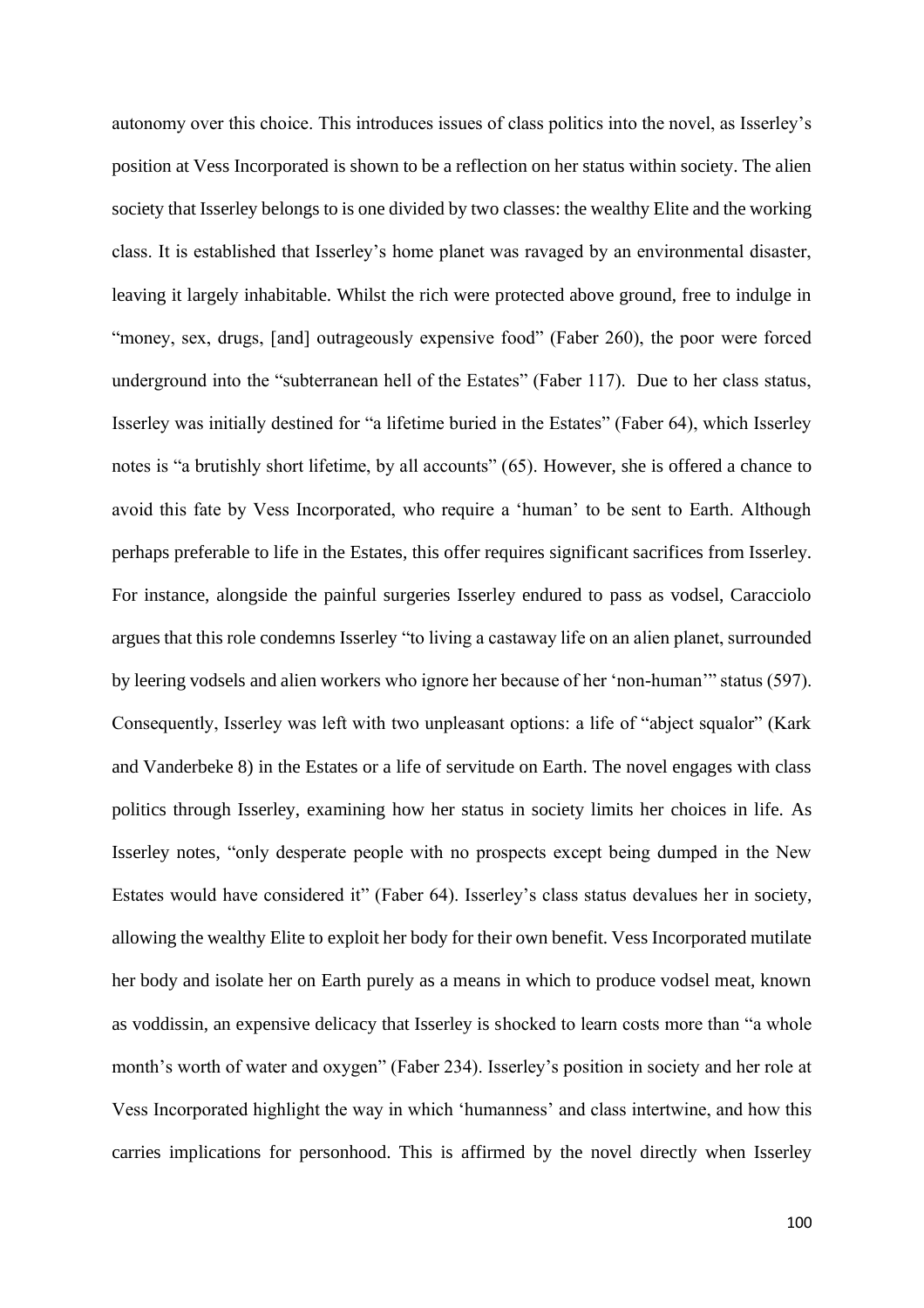angrily asserts to Amlis Vess, sole inheritor of Vess Incorporated, "if your kind had noticed I was a fucking human being they wouldn't have sent me to the Estates, would they?" (Faber 232).

Despite Isserley's tenuous position in society, she is repeatedly shown to carry prejudices towards those classed below her. Isserley finds comfort in the fact that although her body has been degraded by Vess Incorporated, it would have been "visibly disfigured" (Faber 64) had she remained on her home planet and been "subjected to life in the Estates" (Faber 65). Forced into manual labour, the working class live "in underground corridors of bauxite and compacted ash" (Faber 65) which takes a toll on their physical and mental wellbeing. For instance, Isserley states that living in the Estates will transform a 'human' "into a beast, with [a] hunched back, scarred flesh, crumbling teeth, missing fingers, [and] cropped hair" (64). This passage highlights the way in which class politics is experienced and revealed through the body. The wording of this descriptor is also relevant, as it dehumanises the working class through an association with animality. This is reinforced further by her other comments, in which Isserley labels the working class as "losers and low-lifes", "maggots", "Estate trash" and "subhuman" (Faber 64-65). Isserley dehumanises the working-class 'humans' in order to position herself as superior to them. This idea is emphasised by the parallels between how Isserley describes both the working-class 'humans' and the hitchhiking vodsels. In Chapter Two of this thesis, I examined how Isserley describes the vodsels using animalistic and dehumanising language–– the "puny, scrawny specimens" (Faber 1), "hunk on legs" (1), and "hairy youngster" (5)––as a means to justify her role in their oppression. Speaking in reference to this, Dillion asserts that the vodsels are "deprived of all linguistic markers of … humanity" (141). Similarly, Drewett claims that this language ultimately "denies them their personhood (18). Dillion and Drewett's argument here can be applied to the working class, who are dehumanised by Isserley as a means to emphasise her own humanness.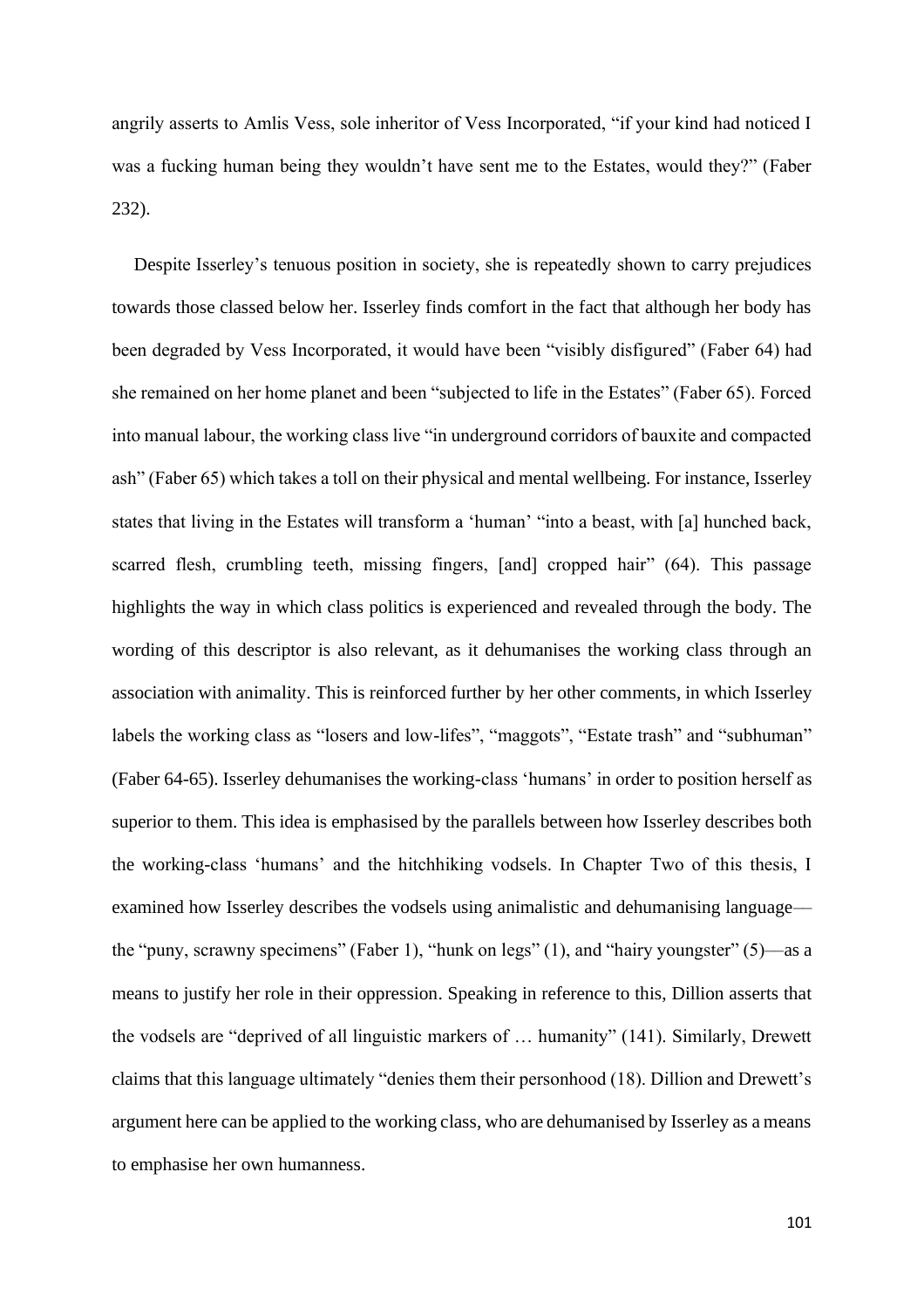The way in which the working class are dehumanised in the novel positions them as other to the wealthy Elite. Although the novel's central divide is that between human and vodsel, I suggest that the way in which the Elite are constructed in opposition to the "Estate trash" (Faber 93) creates another dichotomy in which to explore themes of humanness and otherness. This thesis has examined Western Humanist constructions of the human, drawing attention how it has been defined in opposition to the other, illustrating this through the dualisms of human/animal and human/machine. Building on this, I argue that beyond species difference, identity can be used as a tool in which to other certain groups of humans. In particular, this is based on forms of difference, such as race, gender, or class, which are rooted in hierarchal notions dominance and subordination. This is illustrated in the novel through the divide between the wealthy Elite and the working class. While the human/vodsel divide is grounded in species difference, the class divide is grounded in identity difference. The divide between the working class and the Elite can be seen through Amlis Vess, whose arrival on the farm causes a stir for Isserley and the other 'humans'. The corresponding description of Amlis' beauty covers almost two pages, with references made to his "perfectly round" eyes which "shone like illuminated amber", his "vulpine snout", and "impossibly lustrous" fur with "a soft down of flawless black" (Faber 110-111). Although this description reads as alien to the reader, it is made clear that Amlis is considered attractive by the beauty standards on his home planet. Indeed, Isserley considers Amlis to be "the most beautiful man she had ever seen" (Faber 110). Understood in this way, the description of Amlis establishes his class status among the wealthy Elite. When compared with the animalistic descriptions of the working class, the stark contrast between the two classes is made clear, emphasising the idea that class politics play out through the body.

I will now turn my attention to focus specifically on how performance is depicted in the novel. Firstly, Isserley performs as a vodsel in order to pass as one as part of her duties for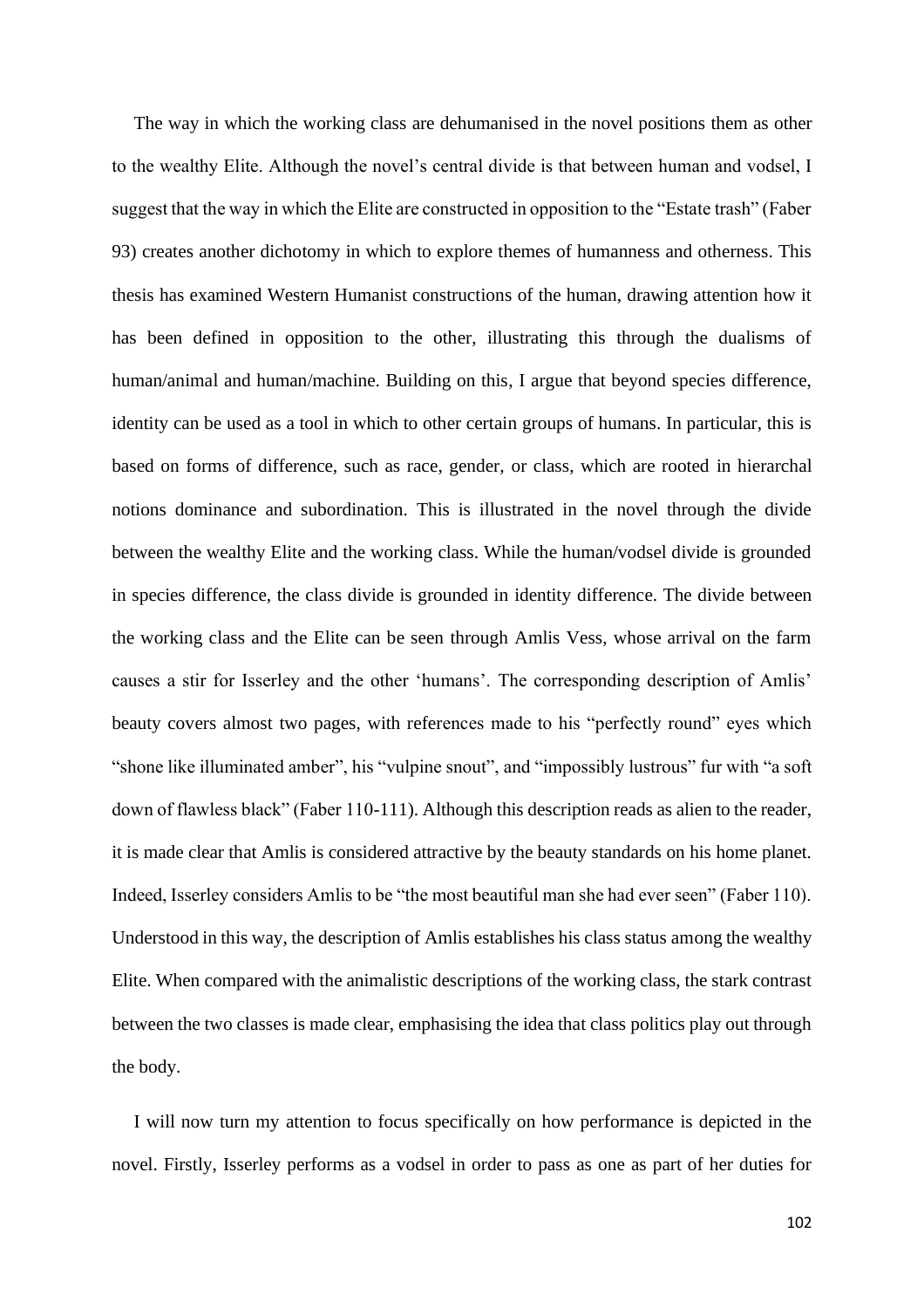Vess Incorporated. As stated, a significant aspect of her performance is enacted through her body, evidenced by the modifications that Isserley is must endure to pass as a vodsel. In particular, Isserley is required to undergo breast augmentation surgery. The novel states that "her real teats, budding naturally from her abdomen, had been surgically removed", leaving Isserley with "puffy artificial ones" (Faber 178). Although necessary to her transformation from 'human' to vodsel, the novel directly engages with gender politics to construct this as performative. This is shown by the fact that Isserley is given extremely large breasts, which are described as "flawless" and "perfect" (Faber 42), and "suspiciously firm and gratifydefying for their size" (202). To Isserley, her breasts emphasise her vodsels status, protruding from her body like "alien mounds of flesh" and "artificial tumours" (Faber 250). The novel reveals that Isserley's breasts are a deliberate choice by Vess Incorporated to affirm her identity as a vodsel. Hortle and Stark argues that the novel "depicts the ways that crafting Isserley's body as feminine and desirable simultaneously construct her as [vodsel]" (158). Ignorant of vodsel culture, the surgeons based Isserley's breasts on "pictures from a magazine sent by Esswis as a guide" (Faber 178). The implication here is, of course, that these were images taken from a pornographic magazine and are therefore not an accurate depiction of the average vodsel body. Although this is presented as humorous in the novel, it serves to highlight the performative nature of gender. To the 'humans', large breasts signify womanhood and femininity and therefore the expectation is for Isserley to perform accordingly. Indeed, the novel presents Isserley's breasts as integral to her performance as a vodsel. For instance, many of the hitchhikers take note of the strange appearance of Isserley's body. Specifically, the vodsels comment on her skin, noting its "downy look" and plethora of scars (Faber 203), her thick glasses and weird clothing, and her stiff posture, which one vodsel believes is "suggestive of some spinal problem" (42). It is only her breasts, crafted into perfection by the surgeons, that distracts the vodsels of their concerns, presenting her as "half Baywatch babe, half little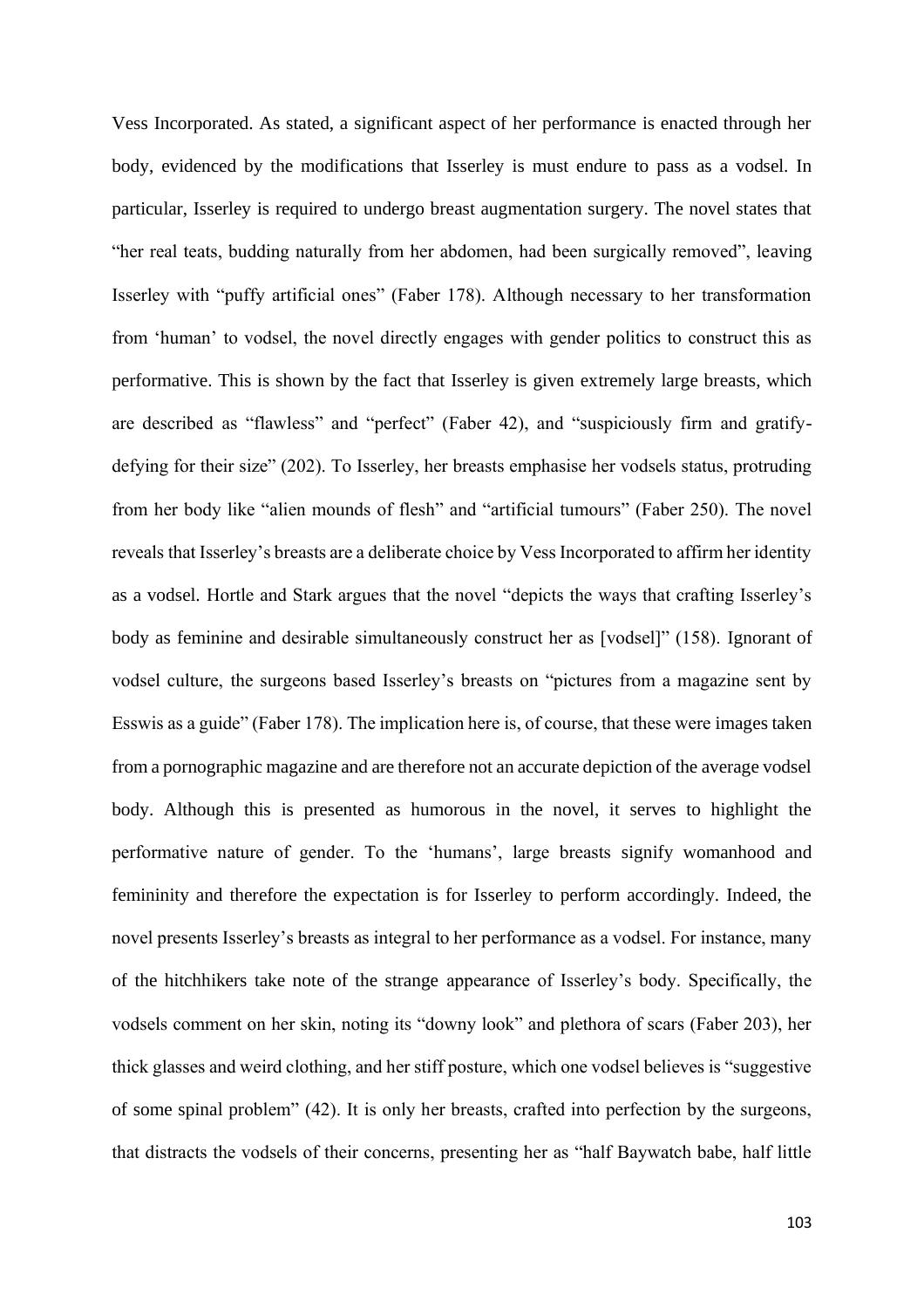old lady" (Faber 12). Hortle and Stark agree, asserting that Isserley's breasts operate to make her "sexually desirable to the male 'animals' [vodsels] she hunts" (158). Isserley relies on the historicised construction of female sexuality and objectification as part of her performance as a vodsel. As such, it can be seen that the novel engages directly with gender performativity.

Alongside her physical body, Isserley must learn how to act and behave as a vodsel. The novel disrupts essentialist constructions of the human by emphasising the discursive nature of humanness. This draws on Foucauldian theory, which challenges the Cartesian belief in true human subjectivity by suggesting that subjects are made "human through a process of mutually-sustaining reproduction of dominant discourses" (Foucault 777). This is shown through Isserley, whose humanness is informed and shaped by her external world. Specifically, Isserley learns how to be human through television and books, as well as snippets of information she gathers during her conversations with the vodsels. This distinguishes her from Yod, who is intentionally taught to be human by other humans. The television, in particular, plays an important role in teaching Isserley "the basics of vodsel psychology" (Faber 146), as well as helping her "learn the language" (137). Isserley explains that when she first arrived on Earth, the "television had been a wonderful teacher, offering her titbits of information constantly" (Faber 146). O'Quinn and Shrum asserts that television is "a powerful agent of socialisation" (278). In particular, they note that "television has forever changed … [the way we] view ourselves in relation to others" (278). The novel perhaps take inspiration from this idea by framing the television as an integral part of Isserley's performance.

When at home on the farm, however, Isserley performance switches from vodsel to 'human'. In saying this, Isserley's performance as a 'human' seems largely defined by her need to distant herself from the vodsels that she resembles. Isserley's mutilated body others her from the other 'humans' on the farm, and thus "relentlessly reminds her of her unique outside position" (Kark and Venderbeke 15). This contributes to Isserley's feelings of alienation and shame. When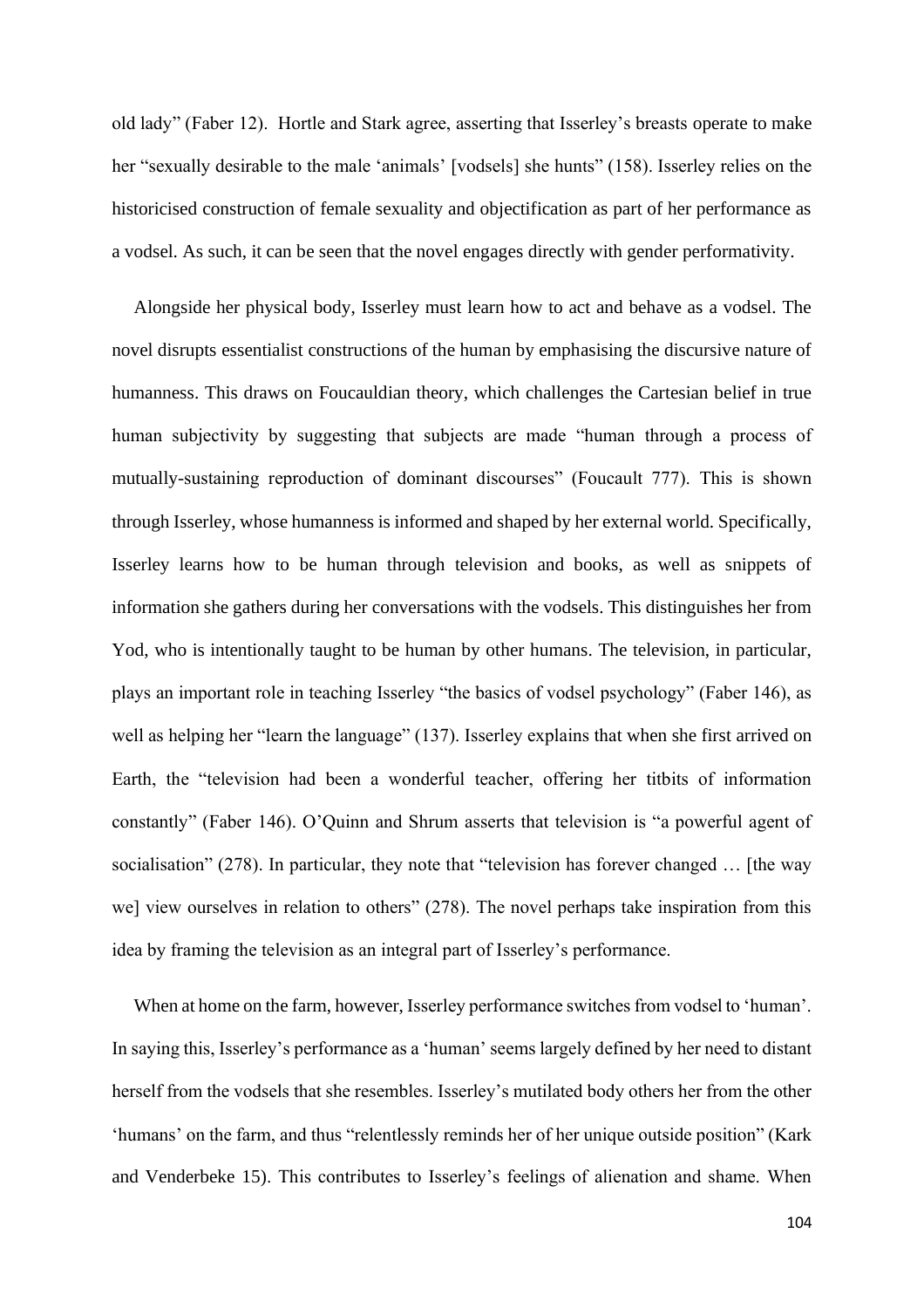Isserley first arrived on Earth, she immediately separates herself from the male workers, instructing them that "they were to leave her alone" (Faber 153). A reason for this is that Isserley's hybridity means she must live differently from the other humans. For instance, whilst the other humans sleep on the floor, a practice typical of their species, Isserley must sleep in a bed to accommodate her new vodsel body. This becomes a source of shame for Isserley, as she sees it as proof of her otherness. At point, she accidentally reveals to a worker that she sleeps in a bed. Dillon states that Isserley is "furious with herself" for this "moment of weakness" (144). This is emphasised in the novel when Isserley blames herself, thinking "no doubt Ensel would relish that, share it with the other men, this titillating proof of her subhumanity" (Faber 92). She fears that the other humans will other her and consider her less than human. In particular, Isserley knows that this contradicts her performance as human. When Ensel, a worker on the farm, compliments Isserley, her immediate reaction is to doubt his intentions. Faber writes "Isserley stared into his eyes, yearning to be sure whether, just for once, the compliment was sincere" (91). To deflect from her feelings of shame, Isserley dismisses him by thinking "Ensel was Estate trash, after all" (Faber 93). This highlights how forms of difference, whether that be race, gender, or class, can be used as an othering tool. Isserley's hybridity makes her feel less than human, and therefore she must rely on class prejudice in order to affirm her own humanness. Put simply, she dehumanises them in order to affirm her own 'humanness'.

Isserley's feelings of alienation highlight the intertwining relationship between humanness and personhood. Due to her bodily modifications, which present her as a 'human'/vodsel hybrid, Isserley's performance of 'humanness' is limited. This is made clear when Amlis Vess visits the farm. Isserley's reaction to the news of Amlis' arrival is one of terror. Dillion argues that "her fear of meeting Vess is rooted in a terror that he will not recognise her for what she is" (144), that is, 'human'. For example, Isserley fears that Amlis will "recoil" at the sight of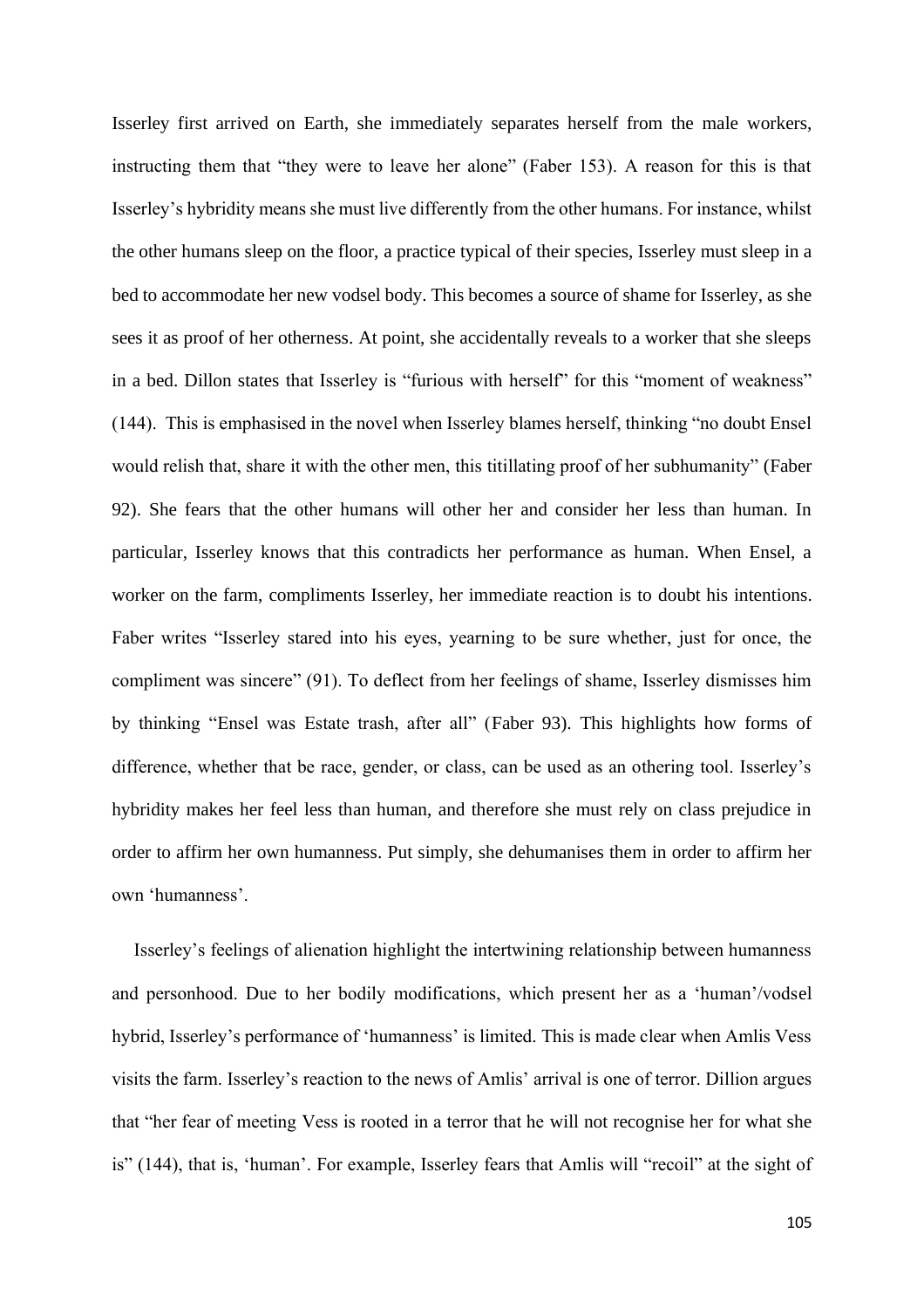her, stating "he'd be expecting to see a human being, and he would see a hideous animal instead" (Faber 75). Compared to her fellow 'humans', Isserley sees herself as a "denuded freak, the gargoyle girl" (Faber 93). With the added context of Amlis class status as a member of the wealthy Elite, Isserley is dehumanised further. Ultimately, Isserley's performances as both 'human' and vodsel fail. As a vodsel, "Isserley never entirely passes as sexually desirable [or] as a woman" (Hortle and Stark 159). As a 'human', Isserley remains on the outside looking in, exemplified by her demise at the conclusion of the novel.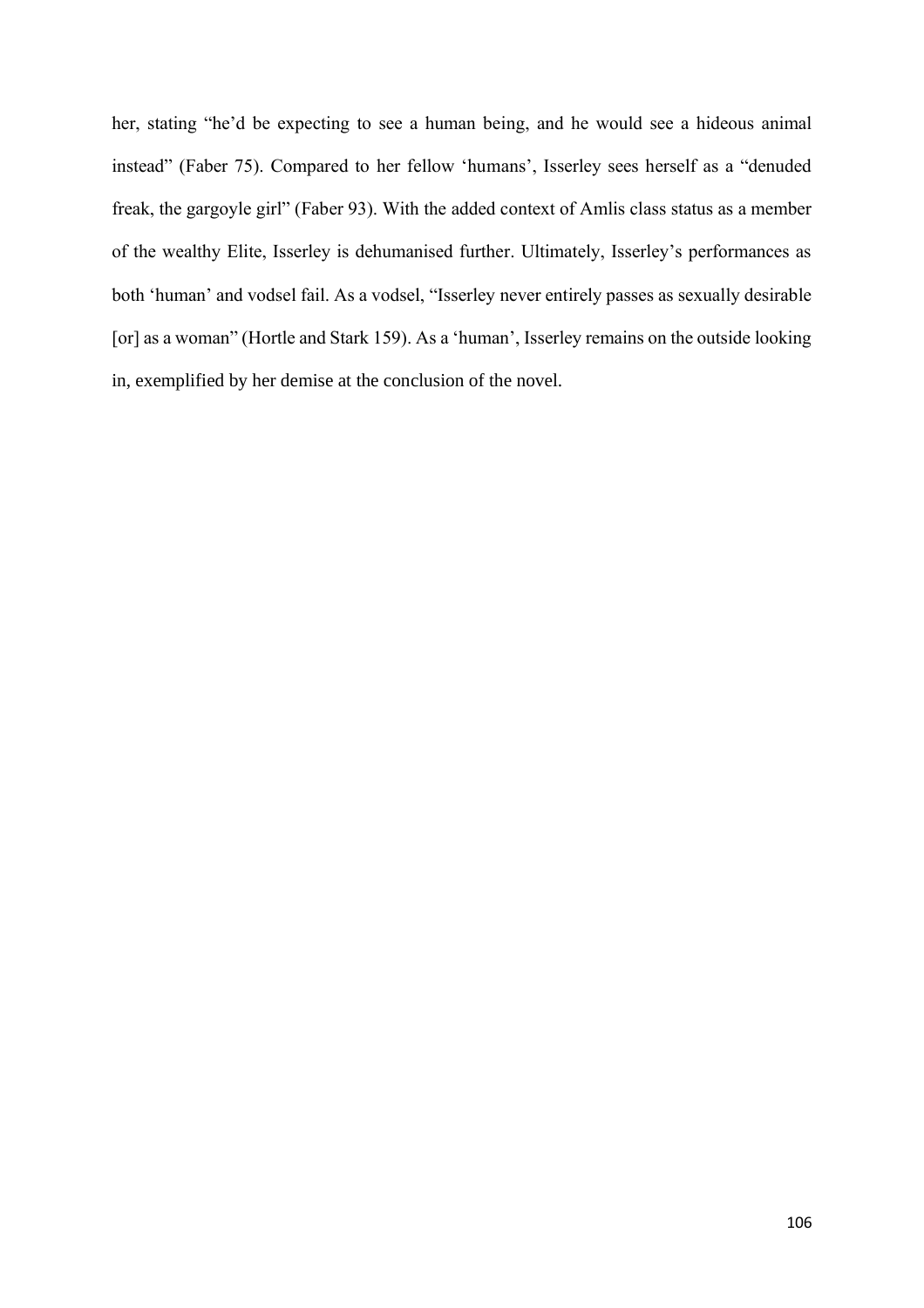## **Conclusion**

This thesis has explored how the human, and therefore humanness, has been defined through Western Humanist tradition. To support and illustrate this exploration, I have analysed constructions of human identity in selected contemporary literature, specifically Angela Carter's *Nights at the Circus*, Marge Piercy's *Body of Glass*, and Michel Faber's *Under the Skin.* Using Western Humanism framework for my discussion, I sought to examine how these novels uphold and subvert established constructions of the human, in order to speculate the possibility of new forms of identity and subjectivity. Throughout this thesis, I have argued several main points. In Chapter One, I put forward that the Western Humanist construction of the human has been defined through notions of rationality, morality, and a capacity for abstract language. As part of this construction, humanness has been presented as an innate identity an intrinsic and exclusive "human essence" (Gurman 461). Moreover, Western Humanism has defined the human in opposition to the other through dominant dualisms. This suggests that humanness and otherness are two sides of the same coin, with both being grounded through forms of difference. I have used the human/animal and human/machine divide to illustrate this idea, examining how nonhuman animals and machines are positioned as other to the human, and therefore denied subjectivity and personhood. To support my argument further, I drew on the dualisms of mind/body, subject/object, culture/nature, and man/woman. These dualisms operate to reproduce and maintain the Western Humanist construction of the human as a rational, moral subject endowed with language. This ultimately led me to conclude that human identity, as defined by Western Humanist thought, is therefore an exclusionary identity. This is exemplified by the oppositional binaries that define humanness and otherness, such as the human/animal and human/machine. Moreover, this construction operates to dehumanise and other certain identities that fall outside of, or exist within, these dominant dualisms. To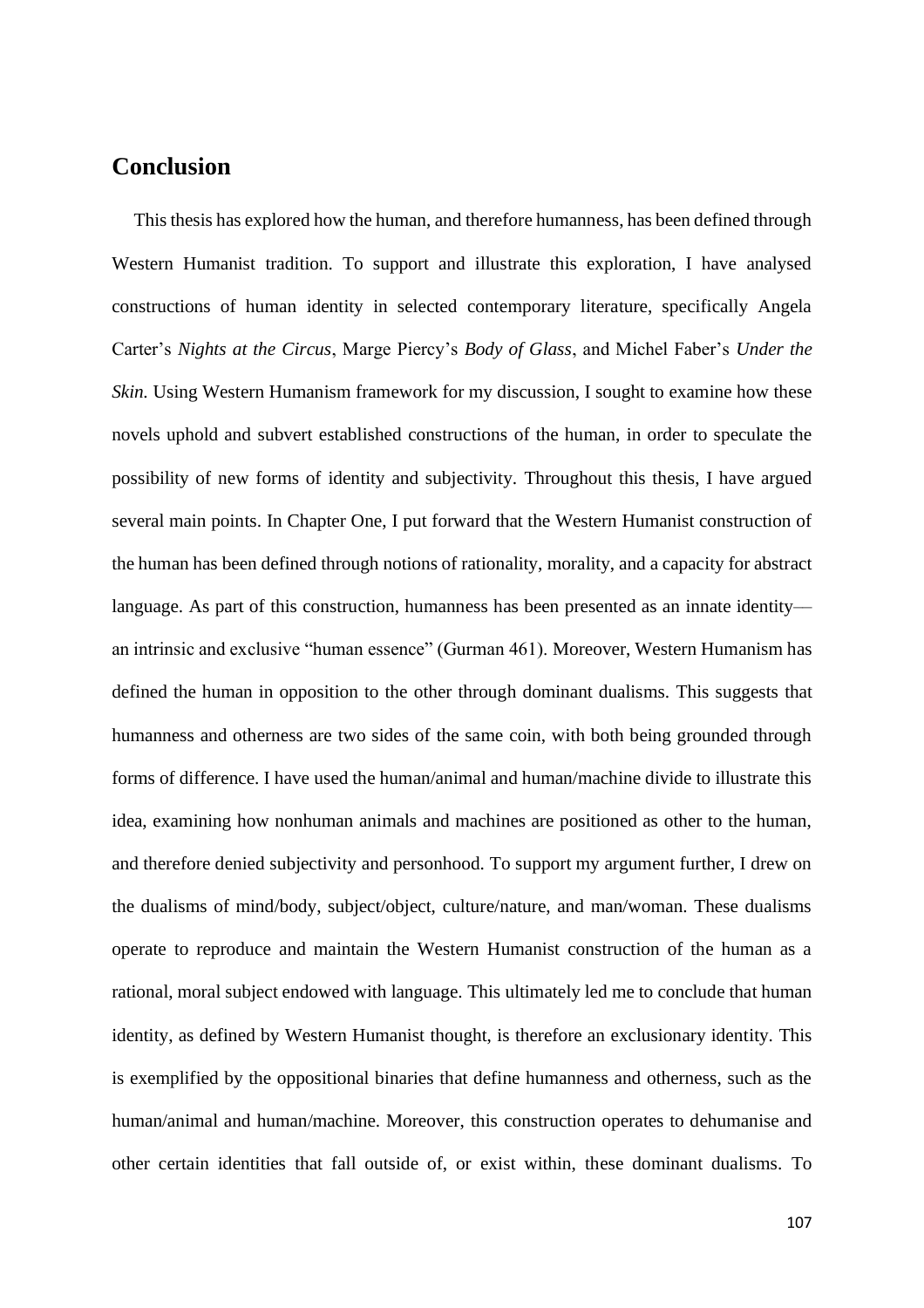articulate this, I considered feminist and posthumanist critiques of Western Humanism that emerged during the twentieth- and twenty-first centuries. In particular, I suggested that alternative forms of identity and subjectivity can be used to subvert the Western Humanist construction of the human, using women and cyborgs to illustrate this idea.

This argument could be extended further, using other forms of difference in order to subvert or challenge constructed notions of humanness and otherness. For instance, race, class, and sexuality are identities that are othered within Western Humanism's narrow definition of the human, and therefore can be used to push the boundaries of identity and subjectivity further. Indeed, there is a wealth of academic scholarship dedicated to this idea: significantly, the works of Luce Irigaray, bell hooks, Angela Carter, Edward Said, Kimberlé Crenshaw, and Judith Butler. Despite this, there remains a need for deeper probing and continued critiques into socially constructed identities, particularly in regards to how identity difference, which categorises beings into 'us' and 'them', can operate as a tool for othering and oppression. There will remain a need for this until these constructions no longer hold such power in dominant discourses, in our institutions and social pedagogy, and in mainstream culture. As long as binary thinking and categorisations continue to be challenged in order to acknowledge the full spectrum of identity performances, the dominant dualisms that maintain and reproduce this Western Humanist construction of the human are, and can continue to be, destabilised.

Using Chapter One as a theoretical framework for my literary analysis, Chapter Two questioned what happens when beings exist outside of, or within, these dominant dualisms. The selected novels feature hybrid characters which oscillate between the boundaries of human, animal, and machine, directly confronting Western Humanist constructions of the human as an innate and exclusive identity. When analysing *Nights at the Circus* and *Under the Skin*, I considered the way in which Fevvers and Isserley destabilise the human/animal divide through their hybridity. Existing as both human and animal, these characters can be seen to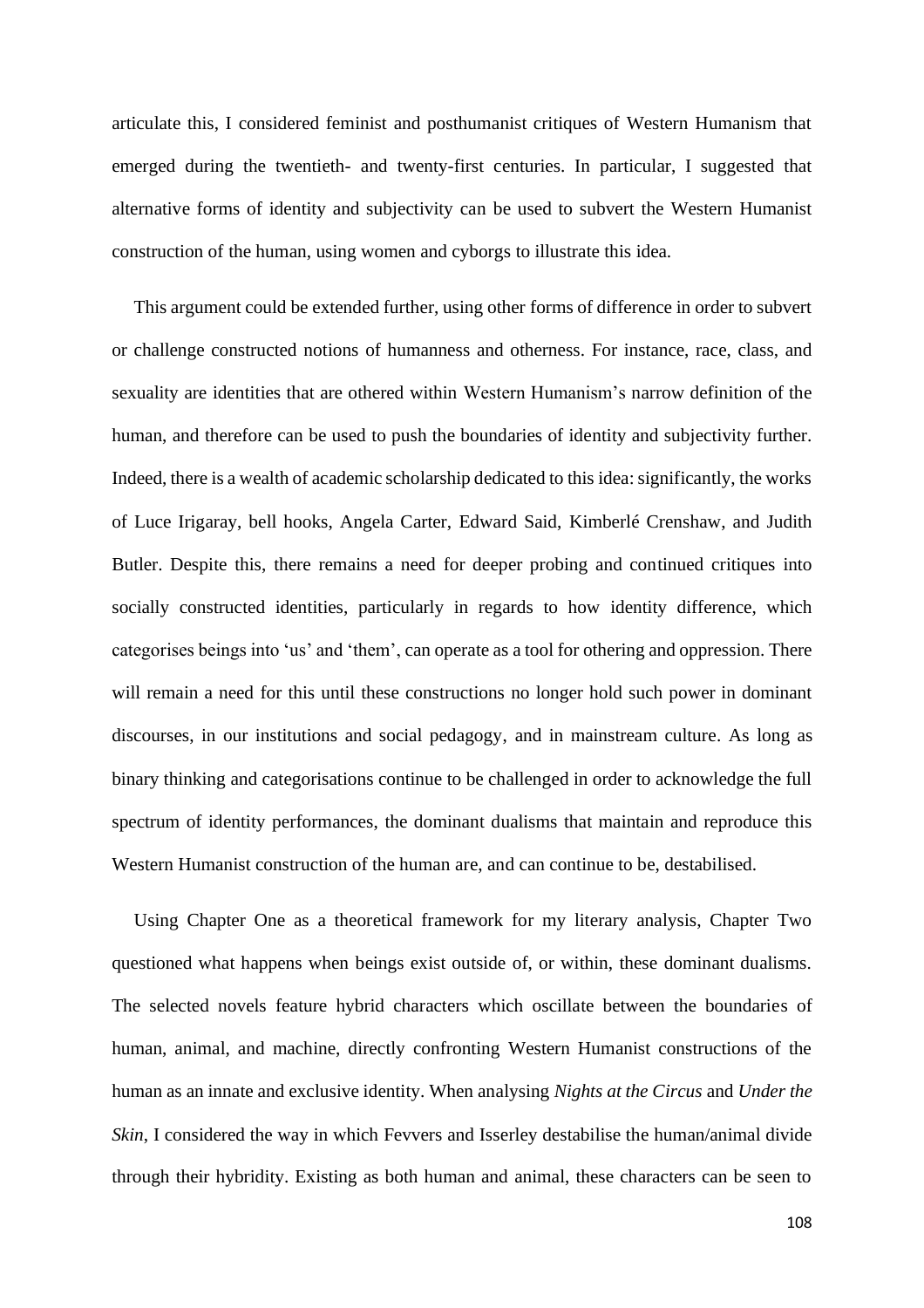both uphold and subvert concepts of humanity and animality. I also examined how Fevvers disrupts the binaries of man/woman and subject/object, which serves as a contextual framework for Chapter Three's discussion on gender performativity. Piercy's *Body of Glass* was analysed in relation posthumanism, exploring whether the figure of the cyborg upholds or subverts the human/machine divide. Ultimately, I argued that hybridity causes a breakdown of binaries, and therefore a breakdown, or at least, disruption of Western Humanist constructions of the human.

Chapter Three questioned that if humanness is not an innate identity, but rather socially constructed through dominant discourses and dualisms, is it therefore performative? Inspired by Judith Butler's theory on gender performativity, I contended that humanness can be reconstructed as a performance, "an identity tenuously constituted in time … through a stylised repetition of acts" (Butler "Performative Acts" 519). To demonstrate my argument, I began with an examination of Butler's theory, supported by a literary analysis of Fevvers' gender performance in *Nights at the Circus.* Specifically, I argued that identity is performed through a process of embodiment that is grounded in collective and historicised constructions of identity. Moreover, this performance can be both reinscriptive and subversive: hegemonic performances uphold established norms and discourses, whereas alternative performances can subvert these constructions. Following my analysis of how gender is performed in *Nights at the Circus*, I extended this idea of performance to the experience of being human and humanness overall. I considered the way in which Western Humanism has defined the human through narrow and exclusionary terms, which set a standard for how humanness is performed. Furthermore, I suggested that this therefore creates a standard for personhood: that hegemonic performativity necessitates personhood. To explore this idea further, I applied my extension of Butler's theory of performativity to *Body of Glass* and *Under the Skin*, questioning whether Yod and Isserley's performance of humanness reinscribes or subverts Western Humanist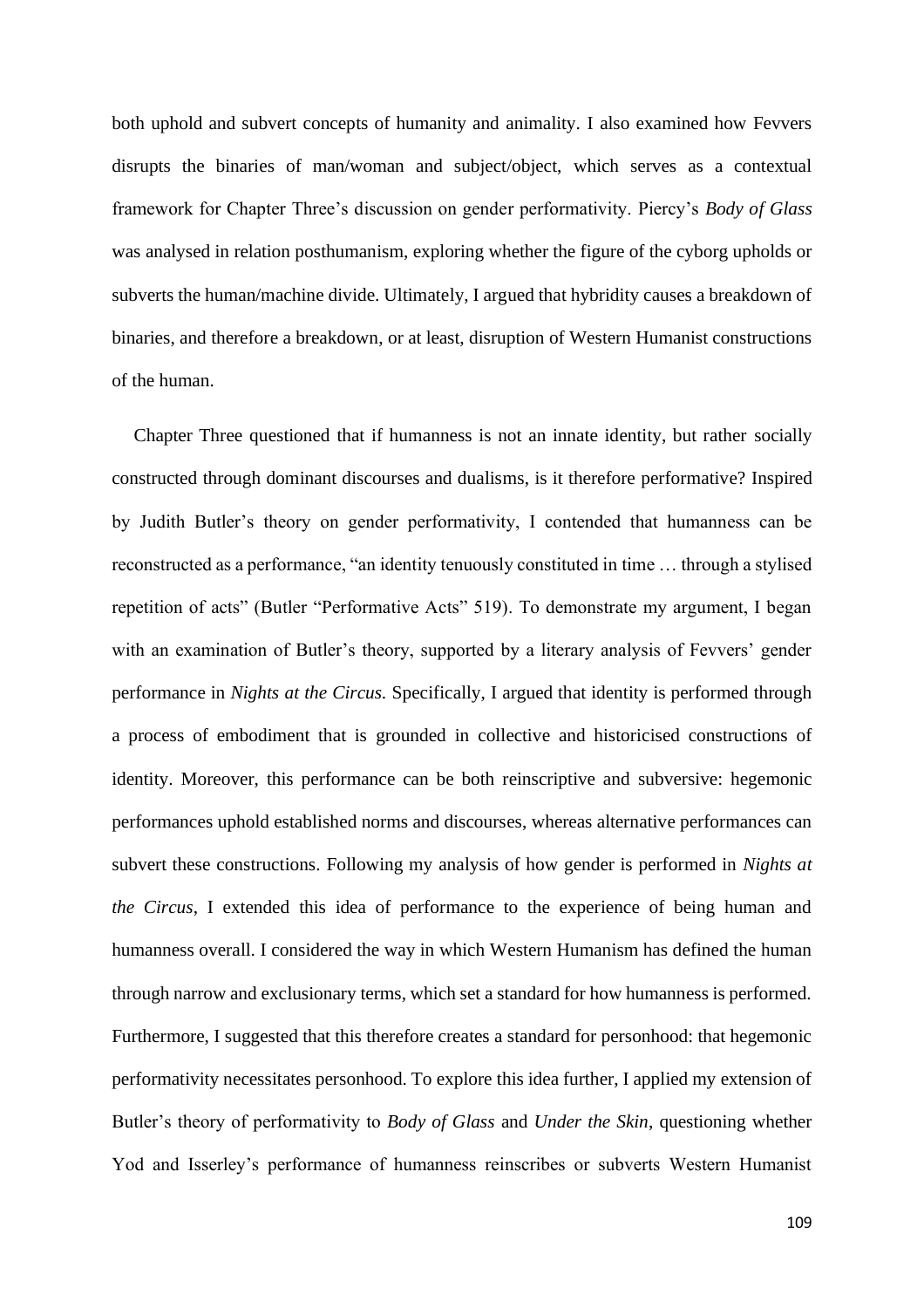constructions of the human. Within this, I drew attention to the way in which gender and class politics complicate performances of identity, and how this relates to personhood. The concepts of humanness and otherness are socially constructed and performative. Although embedded in Western institutions and culture, and continually reproduced and maintained by dominant discourses and dualisms, constructions of humanness can be challenged, destabilised and ultimately dismantled. The more we draw attention to the inherent performativity of constructed identities, such as gender and humanness, the more able we are to subvert this hegemony through alternative performances of non-normative bodies. My hope for this thesis is to play a role in deconstructing Western Humanist constructions of the human.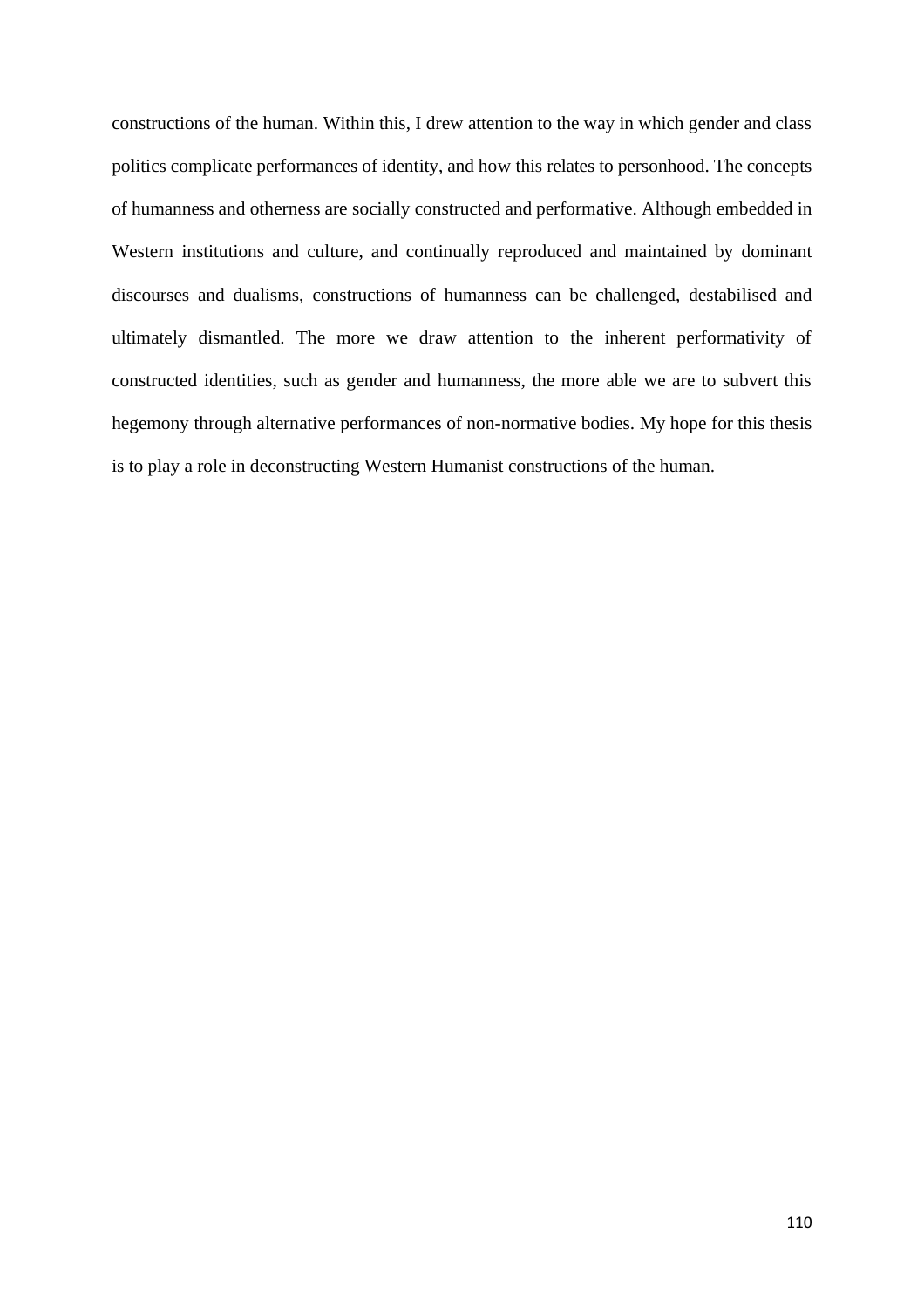## **Works Cited**

Armstrong, Philip. *What Animals Mean in the Fiction of Modernity*. London and N.Y., Routledge, 2008.

Apostolopoulou, Georgia. "From Ancient Greek Logos to European Rationality." *Imastutʻyun*, vol. 7, no. 2, 2016, pp. 118-30.

Ayala, F. J. "The Difference of Being Human: Morality." *Proceedings of the National Academy of Sciences*, vol. 107, no. Supplement 2, 2010, pp. 9015-9022.

Badmington, Neil. "Theorising Posthumanism." *Cultural Critique*, vol. 53, 2003, pp. 10- 27.

Baker, Gordon, and Katherine Morris. "Cartesian Dualism." *Descartes' Dualism*, Taylor & Francis Group, 1995, pp. 11-22.

Balsamo, Anne. "Reading Cyborgs Writing Feminism." *Cybersexualities: A Reader on Feminist Theory, Cyborgs and Cyberspace*, edited by Jenny Wolmark, Edinburgh University Press, 1999, pp. 145-56.

Bannock, Sarah. "Auto/biographical Souvenirs in Nights at the Circus." *The Infernal Desires of Angela Carter: Fiction, Femininity, Feminism*, edited by Joseph Bristow and Trev Lynn Broughton, Longman, 1997, pp 198-215.

Baum, Cate. "Under the Skin by Michel Faber: An Analysis." *Academia*, 14 Dec. 2017, [www.academia.edu/37649717.](http://www.academia.edu/37649717) Accessed 13 January 2022.

Bell, Philip. "Subjectivity and Identity: Semiotics as Psychological Explanation." *Social Semiotics,* vol. 12, no. 2, 2002, pp. 201-17.

Biehl, João G., et al. "Introduction: Rethinking Subjectivity." *Ethnographic Investigations.* University of California Press, 2007, pp. 1-24.

Boehm, Beth A. "Feminist Metafiction and Androcentric Reading Strategies: Angela Carter's Reconstructed Reader in Night's at the Circus." *Critical Essays on Angela Carter*, edited by Lindsey Tucker, G. K. Hall & Co, 1998, pp. 191-205.

Booker, Keith. "Woman on the Edge of a Genre: The Feminist Dystopias of Marge Piercy." *Science Fiction Studies,* vol. 21, no. 3, 1994, pp. 337-50.

Braidotti, Rosi. *Posthuman Knowledge*. Polity, 2019.

Braidotti, Rosi. "Posthuman Humanities." *European Educational Research Journal*, vol. 12, no. 1, 2013, pp. 1-19.

Braidotti, Rosi, and Maria Hlavajova. *Posthuman Glossary*. Bloosmbury Academic, 2018.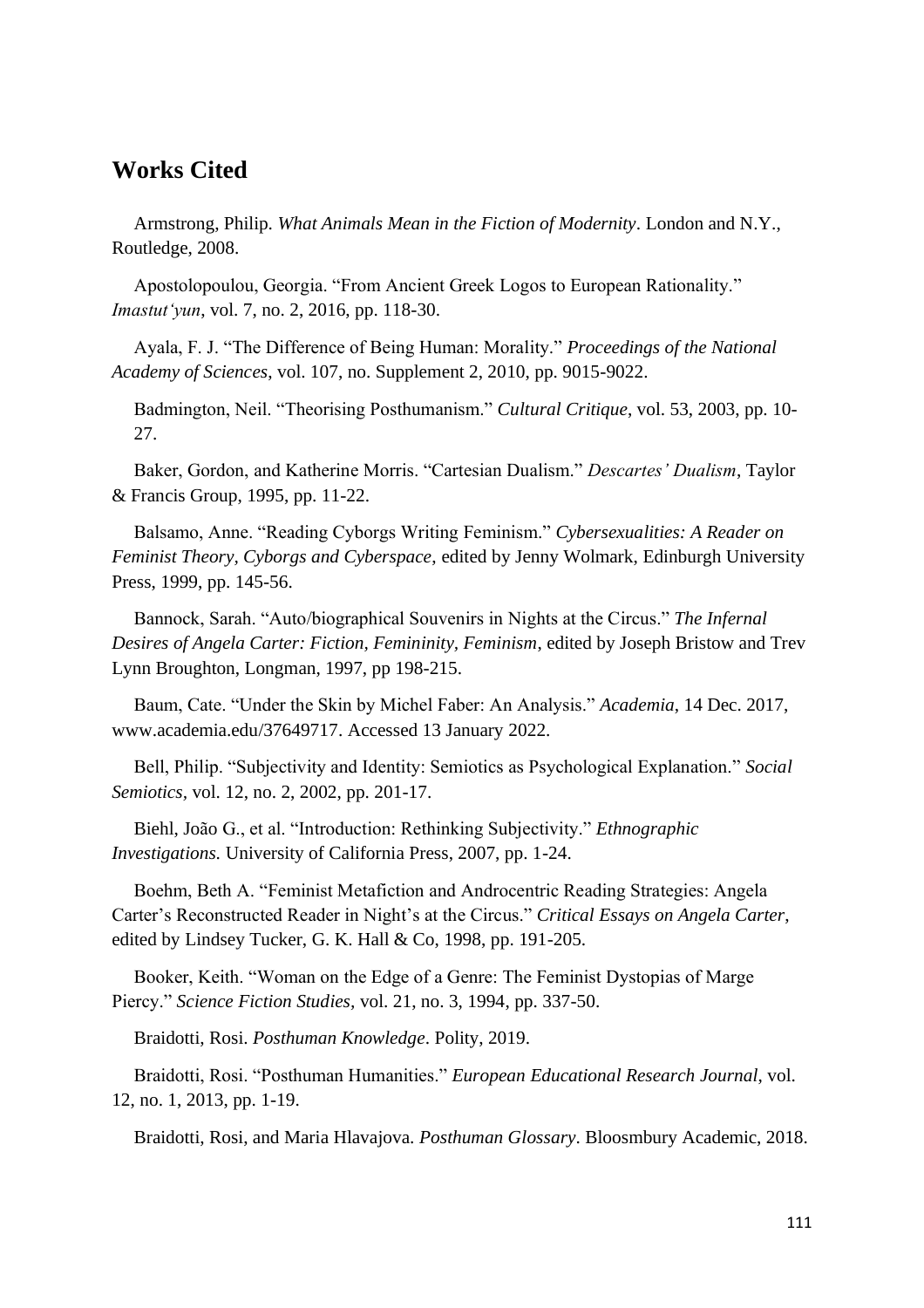Bristow, Joseph, and Trev Broughton. "Introduction." *The Infernal Desires of Angela Carter: Fiction, Femininity, Feminism*, edited by Joseph Bristow and Trev Lynn Broughton, Longman, 1997, pp 198-215.

Britzolakis, Christina. "Angela Carter's Fetishism." *Angela Carter*, edited by Alison Easton, New Casebooks, 2000, pp. 173-91.

Butler, Judith. *Undoing Gender*. Routledge, New York, 2004.

Butler, Judith. "Performative Acts and Gender Constitution: An Essay in Phenomenology and Feminist Theory." *Theatre Journal*, vol. 40, no. 4, 1988, pp. 519-31.

Caracciolo, Marco. "Murky Mercy: Michel Faber's Under the Skin and the Difficulty of Reality." *College Literature*, vol. 44, no. 4, 2017, pp. 591-614.

Carter, Angela. "Notes from the Front Line." *Critical Essays on Angela Carter*, edited by Lindsey Tucker, G. K. Hall & Co, 1998, pp. 24-30.

Carter, Angela. *Nights at the* Circus. Vintage, 2006.

Castro Varela, María do Mar, et al. "Introduction". *Hegemony and Heteronormativity,* edited by María do Mar Castro Varela, et al., Taylor & Francis Group, 2011, pp. 27-62.

Christofidou, Andrea. "Human Rationality: Descartes and Aristotle." *Philosophical Investigations,* vol. 44, no. 3, 2021, pp. 217-36.

Colombani, Greta. "Humanity as a Performance in H.G. Wells's The Island of Doctor Moreau." *Whatever*, vol. 3, 2020, pp. 137-56.

Cooper, Andrea D. "Writing Humanimals: Critical Animal Studies and Jewish Studies." *Religion Compass,* vol. 13, no. 12, 2019, pp. 1-11.

Cornea, Christine. "Figurations of the Cyborg in Contemporary Science Fiction Novels and Film." *A Companion to Science Fiction*, edited by David Seed, 2008, pp. 275-88.

Csicsery-Ronay, I.J., and I. Csicsery-Ronay. "The Science-Fictional Sublime." *The Seven Beauties of Science Fiction*, Wesleyan University, 2008, pp. 146-181.

Davies, Tony. *Humanism*. Taylor and Francis, 2008.

Dennis, Abigail. "The Spectacle of Her Gluttony: The Performance of Female Appetite and the Bakhtinian Grotesque in Angela Carter's Nights at the Circus." *Journal of Modern Literature,* vol. 31, no. 4, 2008, pp. 116-30.

Descartes, [René.](https://b-ok.global/g/Ren%C3%A9%20Descartes) *Discourse on Method and Meditations on First Philosophy*. Translated by Donald A. Cress, Hackett Publishing Company, 1998.

Digeser, Peter. "Performativity Trouble: Postmodern Feminism and Essential Subjects." *Political Research Quarterly*, vol. 47, no. 3, 1994, pp. 655-73.

Dillon, Sarah. "It's a Question of Words, Therefore: Becoming-Animal in Michel Faber's Under the Skin." *Science Fiction Studies*, vol. 38, no. 1, 2011, pp. 134-54.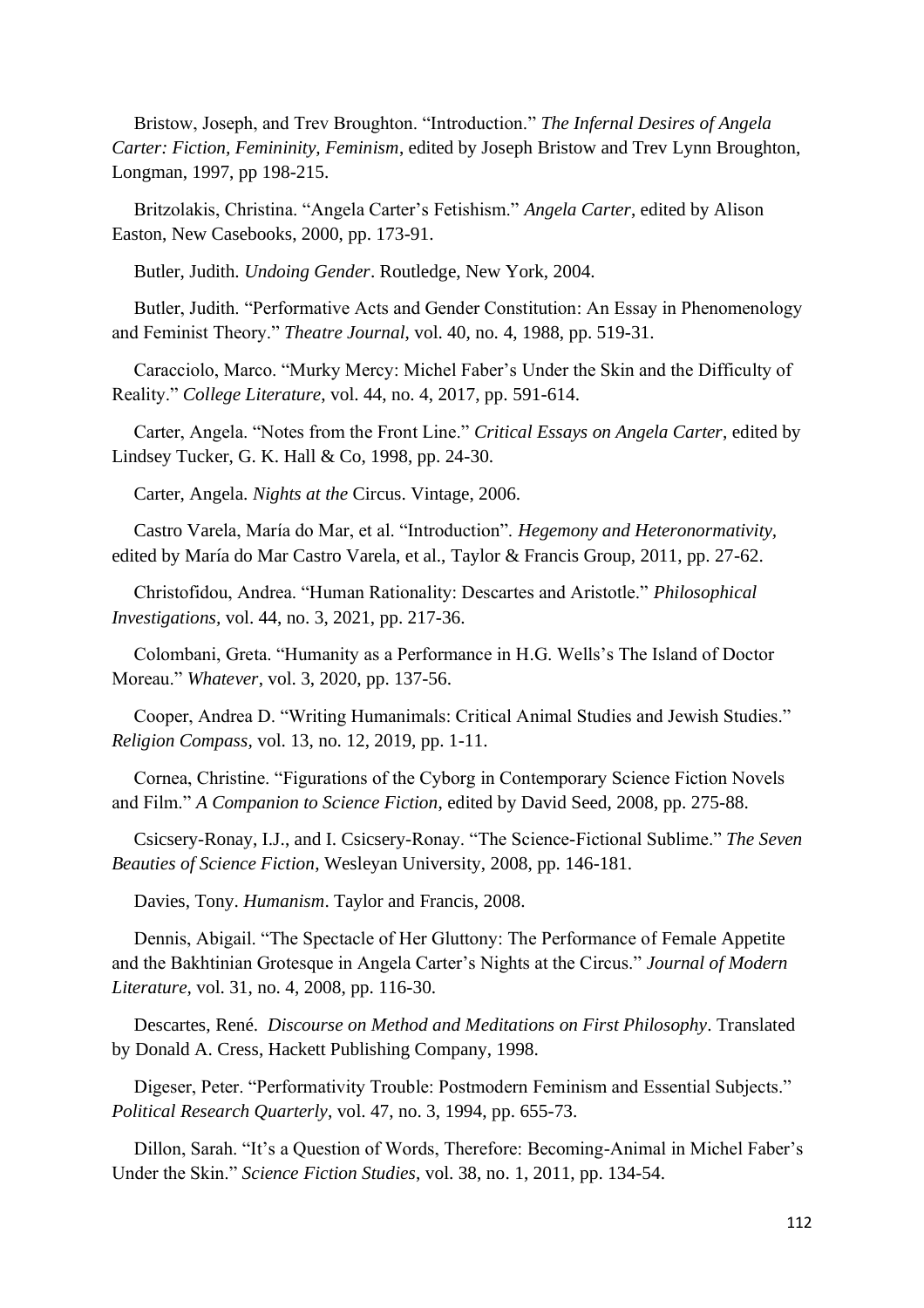Douglas, Erin. "Freak Show Femininities: Intersectional Spectacles in Angela Carter's Nights at the Circus." *Women's Studies,* vol. 43, no. 1, 2014, pp. 1-24.

Drewett, Anne. *Women, Animals, and Meat: A Feminist-Vegetarian Critical Approach to Margaret Atwood's The Edible Woman and Michel Faber's Under the Skin*. MA Thesis, Umea University, 2015.

Easton, Alison. "Introduction: Reading Angela Carter." *Angela Carter*, edited by Alison Easton, New Casebooks, 2000, pp. 1-19.

Farkas, Katalin. *The Subject's Point of View*. Oxford University Press, 2008.

Faruqee, Anoka. "The Kantian Sublime: Why Care?" *Cal Arts Exhibition Catalogue*, 2009, http://anokafaruqee.com/the-kantian-sublime-why-care/. Accessed 20 November 2021.

Feder, Ellen K. "The Trouble with Intersex History Lessons." *Making Sense of Intersex: Changing Ethical Perspectives in Biomedicine*, Indiana University Press, 2014, pp. 19-43.

Freeman, Carrie Packwood. "Who's Harming Whom? A Public Relations Ethical Case Study of PETA's Holocaust on Your Plate Campaign." Public Relations Division, International Communication Association Conference, 2007, San Francisco.

Gargano, Elizabeth. "The Masquerader in the Garden: Gender and the Body in Angela Carter's The Magic Toyshop." *Women's Studies,* vol. 36, no. 2, 2007, pp. 57-78.

Glover, Jayne. "Cyborg Hierarchies: Ecological Philosophy and Cyberculture in Marge Piercy's Body of Glass." *Posthumanity: Merger and Embodiment*, edited by Adam W. Ruch and Ewan Kirkland, BRILL, 2010, pp. 137-49.

Goffman, Erving. *The Presentation of Self in Everyday Life.* Penguin, 1971.

Gurman, Elissa. "The Holy and the Powerful Light that Shines through History: Tradition and Technology in Marge Piercy's He, She and It." *Science Fiction Studies,* vol. 38, no. 3, 2011, pp. 460-77.

Hall, Robert W. "Plato and Personhood." *The Personalist Forum,* vol. 8, no. 2, 1992, pp. 87-100.

Hall, Stuart. "Introduction: Who Needs 'Identity'." *Questions of Identity,* edited by Stuart Hall and Paul Du Gay, Sage Publications, 1996, pp. 1-17.

Haque, Syrinna, et al. "From Cyborg to Other: Reframing Identities within the Dystopian World in Marge Piercy's He, She and It." *International Journal of Disaster Recovery and Business Continuity*, vol. 11, no. 3, 2020, pp. 3104-3112.

Haraway, Donna J. *Simians, Cyborgs, and Women: The Reinvention of Nature.* Routledge, 1991.

Harger-Grinling, Virginia, and Chantal Jordaan. "Fifty Years On: Animal Farm Gets Under the Skin." *Journal of the Fantastic in the Arts*, vol. 14, no. 2, 2003, pp. 246-54.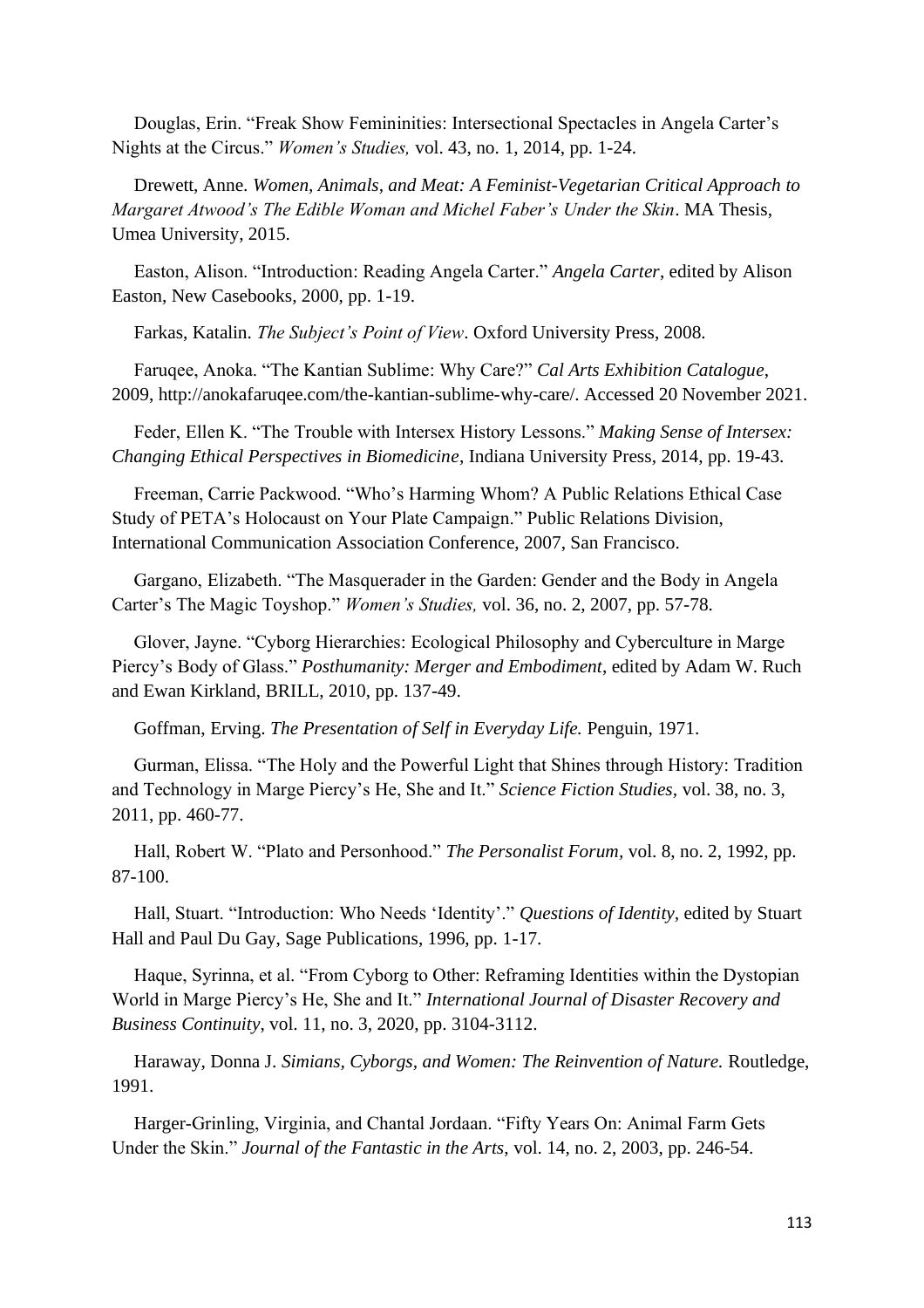Hayles, Katherine. "The Life Cycle of Cyborgs: Writing the Posthuman." *Cybersexualities: A Reader on Feminist Theory, Cyborgs and Cyberspace*, edited by Jenny Wolmark, Edinburgh University Press, 1999, pp. 157-73.

Hirshberg, Gur. "Burke, Kant and the Sublime." *Philosophy Now*, vol. 11, 1994, pp.17-20.

Hollinger, Veronica. "Posthumanism and Cyborg Theory." *The Routledge Companion to Science Fiction*, edited by M. Bould, et al., Routledge, 2009, pp. 267-78.

Hortle, Luke, and Hannah Stark. "Non/human Appetites and the Perils of Consumption in Under the Skin." *Critique*, vol. 60, no. 2, 2019, pp. 157-68.

"Innovative Bill Protects Whanganui River with Legal Personhood." *New Zealand Parliament*, 28 Mar. 2017, https://www.parliament.nz/en/get-involved/features/innovativebill-protects-whanganui-river-with-legal-personhood/.

Kay, Jackie. "Embodying Identity." *Understanding Identity,* edited by Kath Woodward, Arnold, 2002, pp. 102-34.

Kark, Maria, and Dirk Vanderbeke. "Empathy with the Butcher, or: The Inhuman Non-Human in Michel Faber's Under the Skin." *Connotations: A Journal for Critical Debate*, vol. 29, 2020, pp. 1-23.

Khan, Shamus. "Erving Goffman, the Presentation of Self in Everyday Life (1959)." *Public Culture,* vol. 32, no. 2, 2020, pp. 397-404.

Kim, Claire Jean. "Moral Extensionism or Racist Exploitation? The Use of Holocaust and Slavery Analogies in the Animal Liberation Movement." *New Political Science,* vol. 33, no. 3, 2011, pp. 311-33.

Larmore, Charles. "Reflection and Morality." *Social Philosophy and Policy*, vol. 27, no. 2, 2010, pp. 1-28.

Louden, Robert B. "Language: Who/What Has It? (And Were Aristotle and Descartes Right?)." *History of Philosophy Quarterly,* vol. 26, no. 4, 2009, pp. 373-87.

Low, Philip. "The Cambridge Declaration on Consciousness." *Francis Crick Memorial Conference*, University of Cambridge, 7 July 2012, https://fcmconference.org/img/CambridgeDeclarationOnConsciousness.pdf.

Mageo, Jeannette M. "Theorising Dreaming and the Self." *Dreaming and the Self: New Perspectives on Subjectivity, Identity, and Emotion*. State University of New York Press, 2003, pp. 3-21.

Mark, D. C. *The General and the Particular: Politics, Sex, and Morality in Rousseau*. 2007. McGill University, MA dissertation.

Maurer, Yael. "Consuming Desire in Under the Skin." *Humanities (Basel)*, vol. 9, no. 2, 2020, pp. 39-51.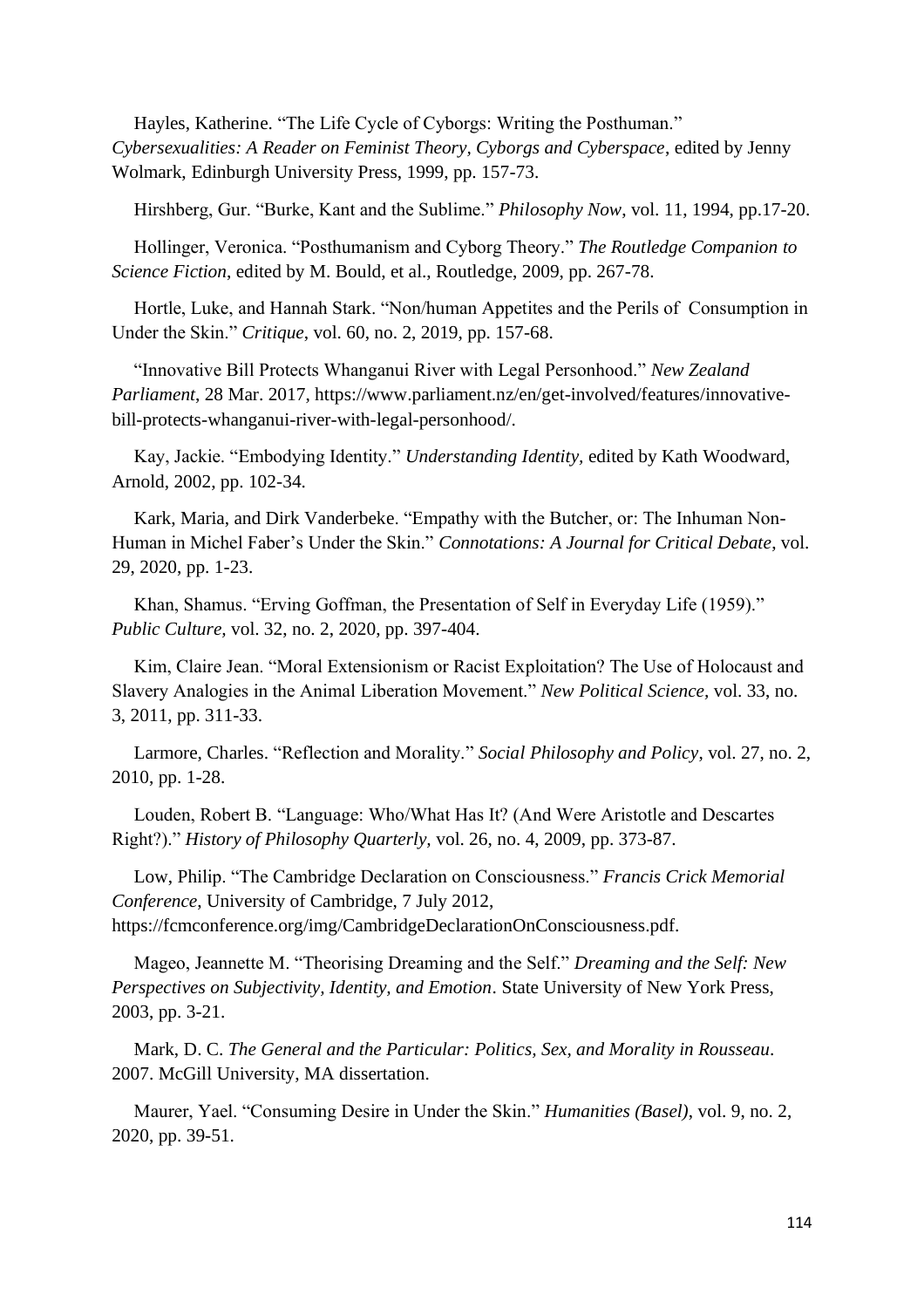Mazis, Glen A. *Humans, Animals, Machines: Blurring Boundaries*. State University Of New York Press, 2008.

Mellor, Mary. "Women, Nature and the Social Construction of 'Economic Man'." *Ecological Economics,* vol. 20, no. 2, 1997, pp. 129-40.

Meyerhoff, Miriam. *Gender Performativity*. The International Encyclopaedia of Human Sexuality, edited by A. Bolin and P. Whelehan, 2014.

Michael, Magali Cornier. "Angela Carter's 'Nights at the Circus': An Engaged Feminism via Subversive Postmodern Strategies." *Contemporary Literature*, vol. 35, no. 3, 1994, pp. 492-521.

Milosavljevic, Tatjana B. "The Body does Matter": Women as Embodied Social Subjects in Angela Carter's Nights at the Circus". *Collection of Papers of the Faculty of Philosophy*, vol. 47, no. 3, 2017, pp. 39-55.

Nahm, Kee-Yoon. "Subvert/Reinscribe: Reading Self-Consciously Employed Stereotypes Through Performativity." *Performance Research*, vol. 21, no. 3, 2016, pp. 92-102.

Neverow, Vara. "The Politics of Incorporation and Embodiment: Woman on the Edge and He, She and It as Feminist Epistemologies of Resistance." *Utopian Studies*, vol. 5, no. 2, 1994, pp. 16-35.

Neneve, Miguel, and Nayra Gomes. "Marge Piercy's *Body of Glass* and the Cyborg-Human Relationship: Fear or Hope for the Twenty-First Century." *The (Un)Certain Future of Empathy in Posthumanism, Cyberculture and Science Fiction*, edited by Elsa Bouet, BRILL, 2019, pp. 101-09.

Nikandam, Roya. "Gender as a Trouble in Angela Carter's *The Nights at the Circus*." *IISTE,* vol. 2, no. 3, 2012, pp. 47-51.

O'Leary, Zina. *The Social Science Jargon Buster: A No-Nonsense Dictionary of Key Terms*. Sage Publications, 2007.

O'Quinn, Thomas C., and L. J. Shrum. "The Role of Television in the Construction of Consumer Reality." *The Journal of Consumer Research*, vol. 23, no. 4, 1997, pp. 278-94.

Pallikkathayil, Japa. "Deriving Morality from Politics: Rethinking the Formula of Humanity." *Ethics,* vol. 121, no. 1, 2010, pp. 116-47.

Pavani, Amanda. "The Man-Machine and the Machine-Man: Frankenstein, Synners, and He, She, and It." *Foundation (Dagenham)*, vol. 47, no. 130, 2018, 59-70.

Peach, Linden. *Angela Carter*. St Martin's Press, 1998.

Pieterse, Jan N. "Hybridity, so what? The Anti-Hybridity Backlash and the Riddles of Recognition." *Theory, Culture & Society*, vol. 18, no. 2-3, 2001, pp. 219-45.

Powell, Betty. "Descartes' Machines." *Proceedings of the Aristotelian Society*, vol. 17, 1970-71, pp. 209-22.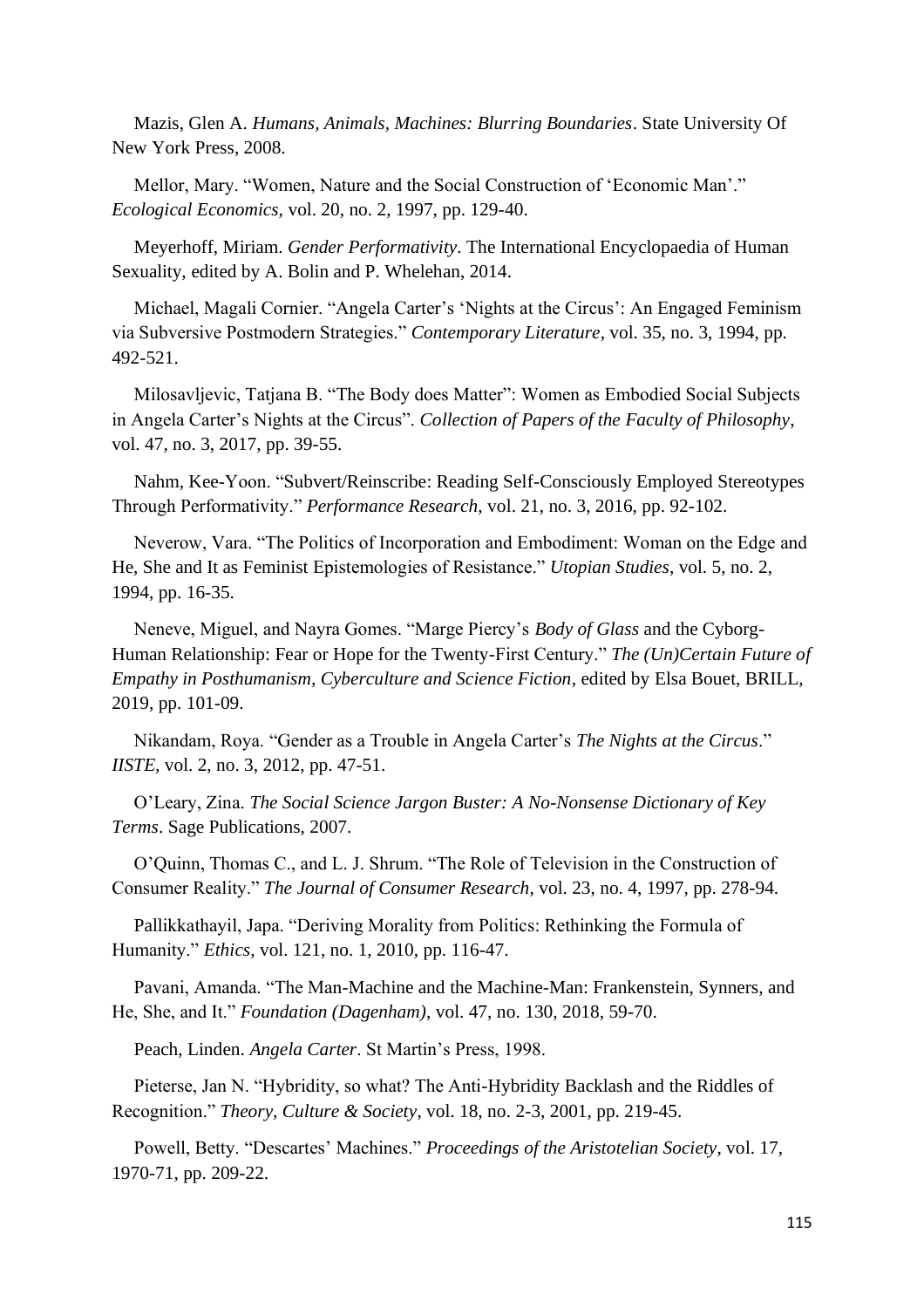Rapport, Nigel. "Anthropology through Levinas (Further Reflections)." *Current Anthropology*, vol. 60, no. 1, 2019, pp. 70-90.

Rivera-Fuentes, Consuelo. "Gender and Hybridity: the Significance of Human/Animal Characters in Magic Realist Fiction." *Animal Issues,* vol. 4, no. 1, 2000, pp. 29-44.

Robinson, Sally Ann. *Engendering the Subject: Gender and Self-representation in Contemporary Women's Fiction.* 1989. University of Washington, PhD dissertation.

Rogers, Patrick. *Ideas and Identity in Michel Faber's Under the Skin.* 2015. Trinity College Dublin.

Ruddick, Susan. "Rethinking the Subject, Reimagining Worlds." *Dialogues in Human Geography*, vol. 7, no. 2, 2017, pp. 119-39.

Russo, Mary. "Revamping Spectacle: Angela Carter's Nights at the Circus." *Angela Carter*, edited by Alison Easton, New Casebooks, 2000, pp. 136-60.

Steele, Warren D. *Body of Glass: Cybernetic Bodies and the Mirrored Self*. University of Glasgow, 2007, PhD dissertation.

Steizinger, Johannes. "The Significance of Dehumanisation: Nazi Ideology and Its Psychological Consequences." *Politics, Religion & Ideology,* vol. 19, no. 2, pp. 139-57.

Tomasello, Michael. *A Natural History of Human Morality.* Harvard University Press, 2015.

Trevenna, Joanne. "Gender as Performance: Questioning the 'Butlerfication' of Angela Carter's Fiction." *Journal of Gender Studies*, vol. 11, no. 3, 2002, pp. 267-76.

Tsitas, Evelyn. "Boundary Transgressions: The Human-Animal Chimera in Science Fiction." *Relations,* vol. 2, no. 2, 2014, pp. 97-112.

Tucker, Lindsey. "Introduction." *Critical Essays on Angela Carter*, edited by Lindsey Tucker, G. K. Hall & Co, 1998, pp. 1-23.

Vint, Sherryl. *Bodies of Tomorrow: Technology, Subjectivity, Science Fiction.* University of Toronto, 2007.

Wagner-Lawlor, Jennifer A. "Performing History, Performing Humanity in Mary Shelley's 'The Last Man'." *Studies in English Literature, 1500-1900*, vol. 42, no. 4, 2002, pp. 753-80.

Wehrle, Maren. "Bodies (that) Matter: The Role of Habit Formation for Identity." *Phenomenology and the Cognitive Sciences*, vol. 20, 2021, 365-86.

White, Frederick J. "Personhood: An Essential Characteristic of the Human Species." *The Linacre Quarterly*, vol. 1, no. 80, 2013, pp. 74-97.

Wolmark, Jenny. "Introduction." *Cybersexualities: A Reader on Feminist Theory, Cyborgs and Cyberspace*, edited by Jenny Wolmark, Edinburgh University Press, 1999, pp. 139-44.